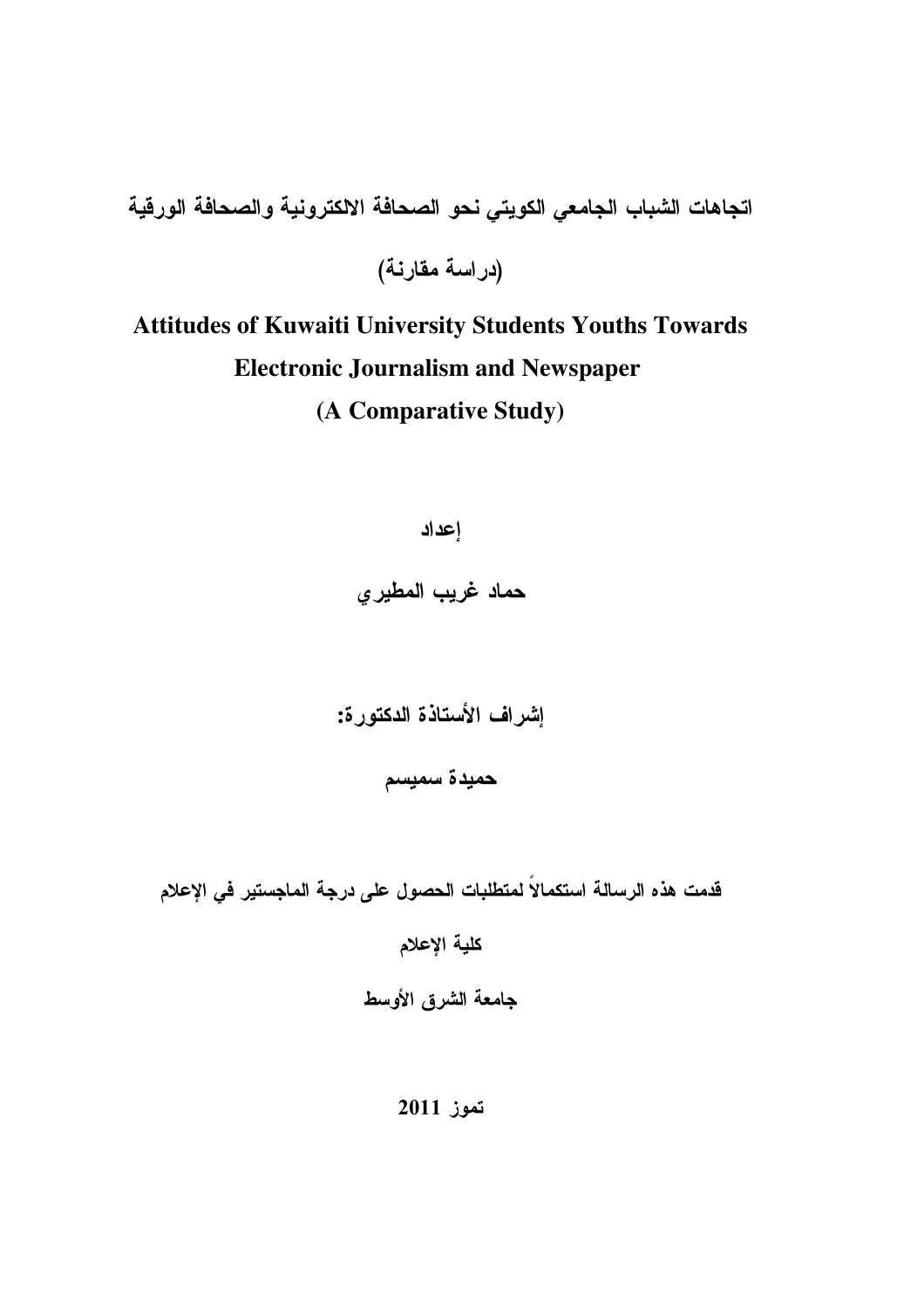### التفويض

أنا حماد غريب المطيري أفوّض جامعة الشرق الأوسط بتزويد نسخ من رسالتي ورقياً وإلكترونياً للمكتبات، أو المنظمات، أو الهيئات والمؤسسات المعنيّة بالأبحاث والدراسات العلميّة عند طلبها.

> الاسم: حماد غريب المطيري  $\cdot$ التاريخ:11/7/10 م

التوقيع: حمال العطيري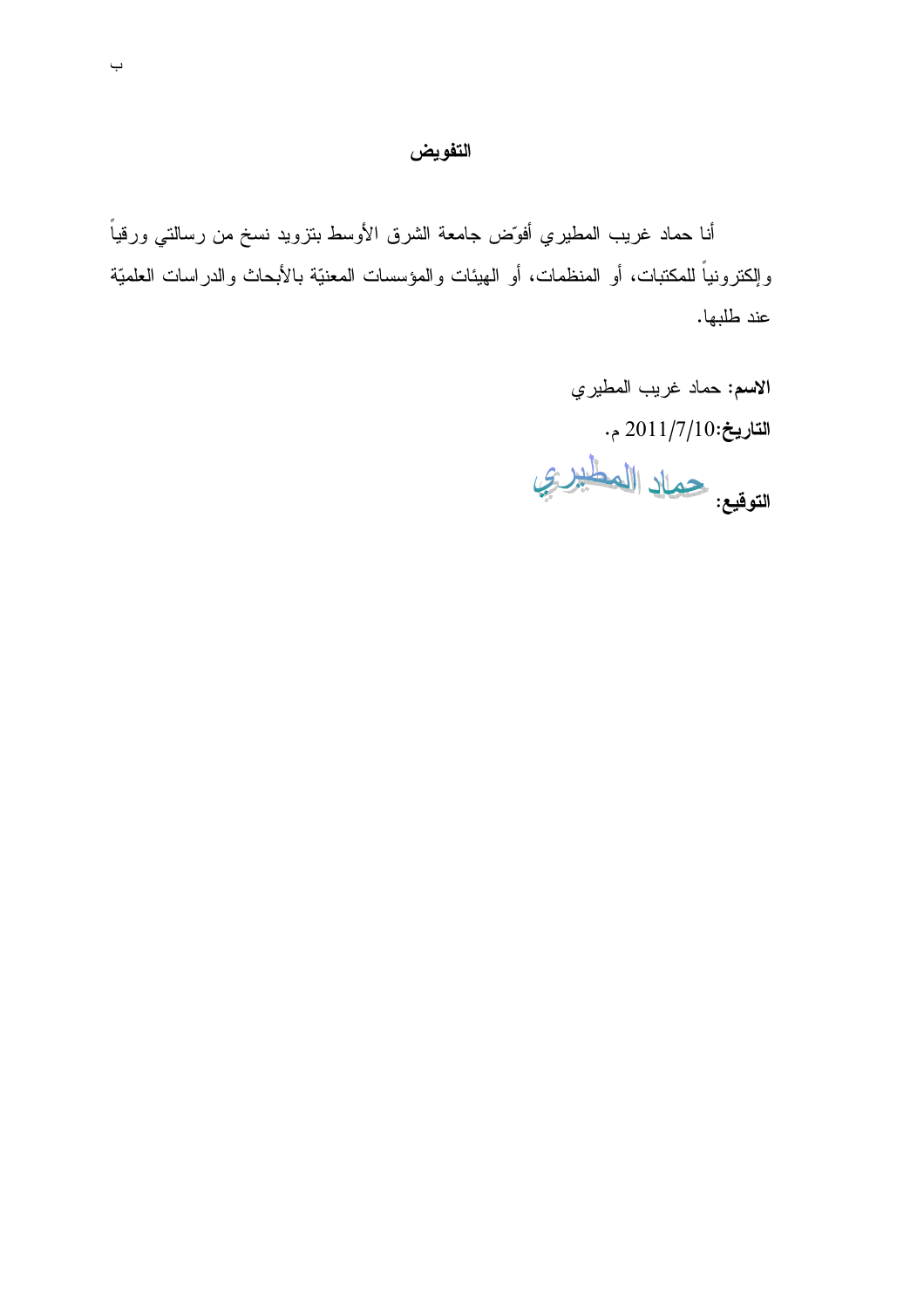## قرار لجنة المناقشة

نوقشت هذه الرسالة وعنوانها "الجاهات الشباب الجامعى الكويتي

نحو الصحافة الالكترونية والصحافة الورقية (دراسة مقارنة)" وأجيزت

بتاريخ. \/\ 2011م.

أعضاء لجنه المنافشة

1- الدكتور حلمي خضر ساري في

2 – الدكتورة حميدة سميسم

3- الدكتور عزت حجاب

التوقيع

 $\begin{picture}(20,10) \put(0,0){\line(1,0){15}} \put(15,0){\line(1,0){15}} \put(15,0){\line(1,0){15}} \put(15,0){\line(1,0){15}} \put(15,0){\line(1,0){15}} \put(15,0){\line(1,0){15}} \put(15,0){\line(1,0){15}} \put(15,0){\line(1,0){15}} \put(15,0){\line(1,0){15}} \put(15,0){\line(1,0){15}} \put(15,0){\line(1,0){15}} \put(15,0){\line(1$ رئيسا

عضوا ومشرفا لحميلة بمحسس عضوا خارجيا<br>عضوا خارجيا

 $\overline{c}$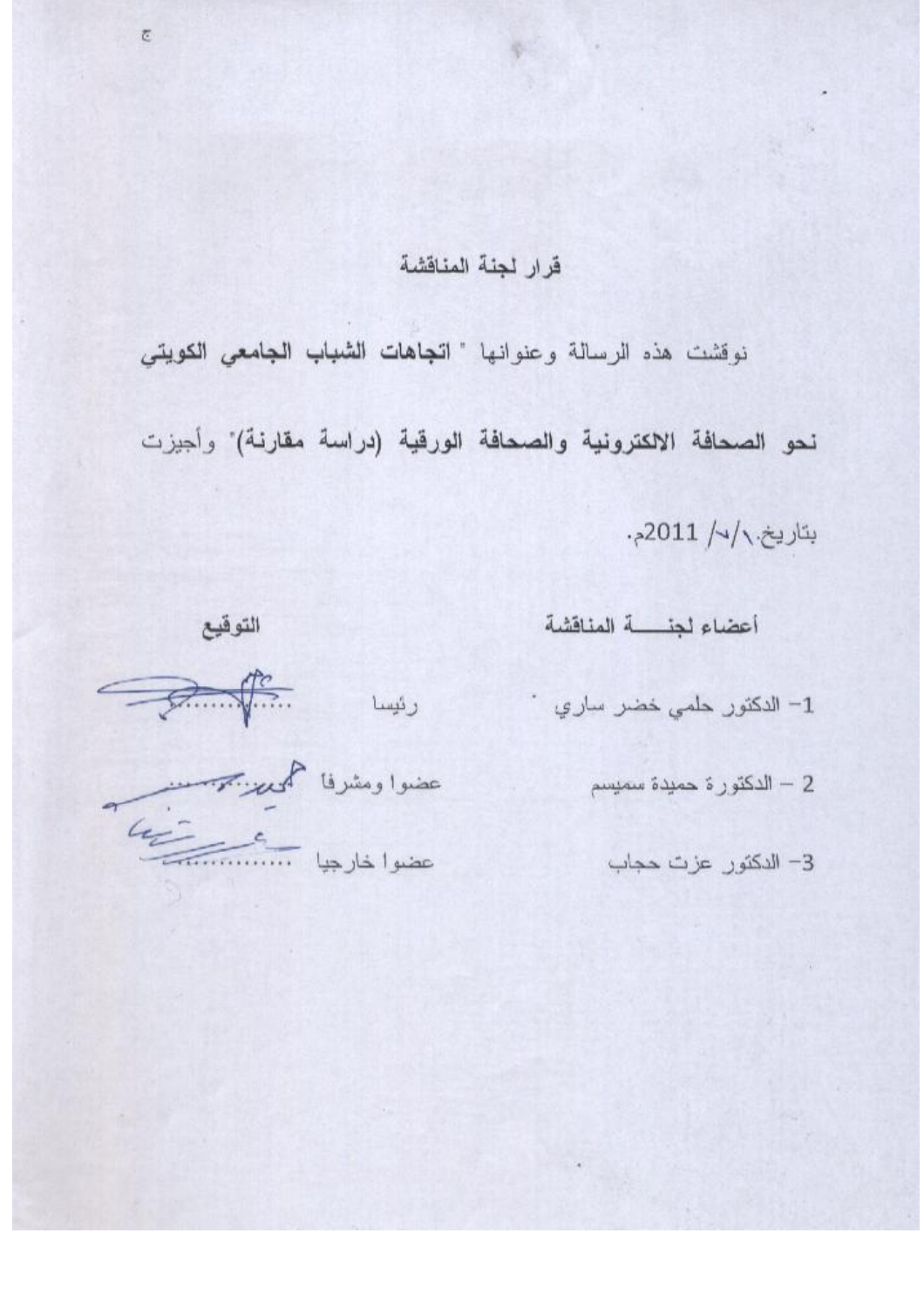#### الشكر والتقدير

الشكر لله سبحانه ونعالى الذي وفقنى وأعانني بفضله وكرمه على إنجاز هــذا الجهــد العلمي المنو اضع، فله الحمد والشكر والثناء الحسن.

كما أنقدم بجزيل الشكر والامتنان للأستاذة الدكتورة حميدة سميسم التي تكرمت عليّ من خلال إشرافها على هذه الرسالة ولم نبخل عليّ بملاحظاتها ونقييماتها خلال إعداد هذه الرسالة، فلها منبي خالص الشكر والنقدير.

كما يسعدني أن أشكر كلاً من: الأستاذ الدكتور عبد الرزاق الدليمي، والأستاذ الـــدكتور عبد الجبار البياتي، والدكتور كامل خورشيد، والدكتور مناور الراجحي، والدكتور انس الرشيد، الدكتور سعد بن طفله، الدكتور أيمن خاطر، على كل ما قدموه لي من نصح وإرشاد خلال إعداد هذه الدر اسة.

كما لا يفونني أن أشكر الزملاء الأعزاء: محمد الشبيري، وعزام أبو الحمـــام، وأحمـــد الخطيب، وبدر المشعان، واستقلال العازمي، وهشام البدري.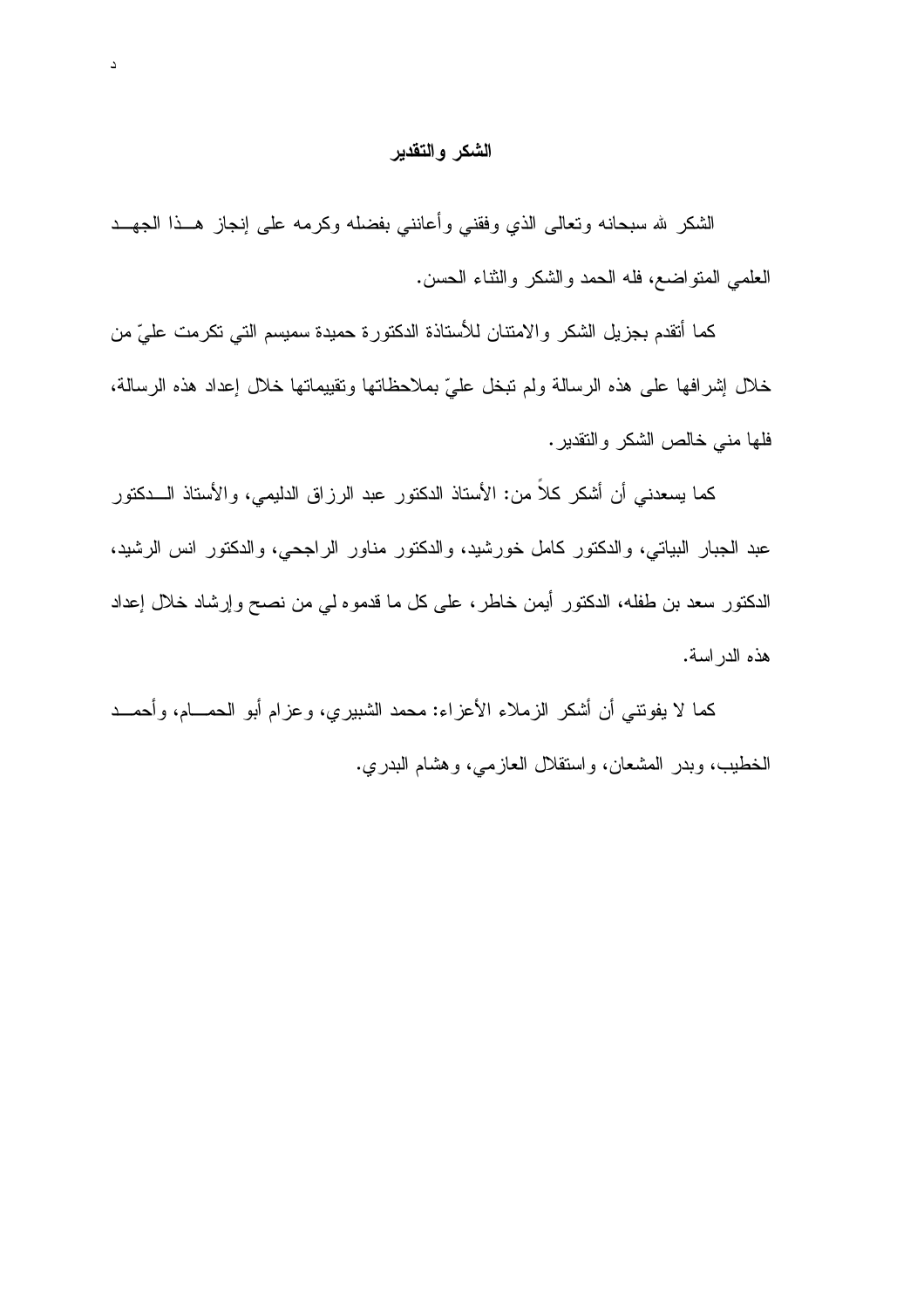إلى والدي ووالدتي أطال الله في عمر هما وجزاهما عني كل خير . إلى إخواني وأخواتي. إلى روح خالي سويد العنزي. إليهم جميعاً أهدي جهدي هذا.

الباحث

حماد غريب المطيري

 $\ddot{\phantom{0}}$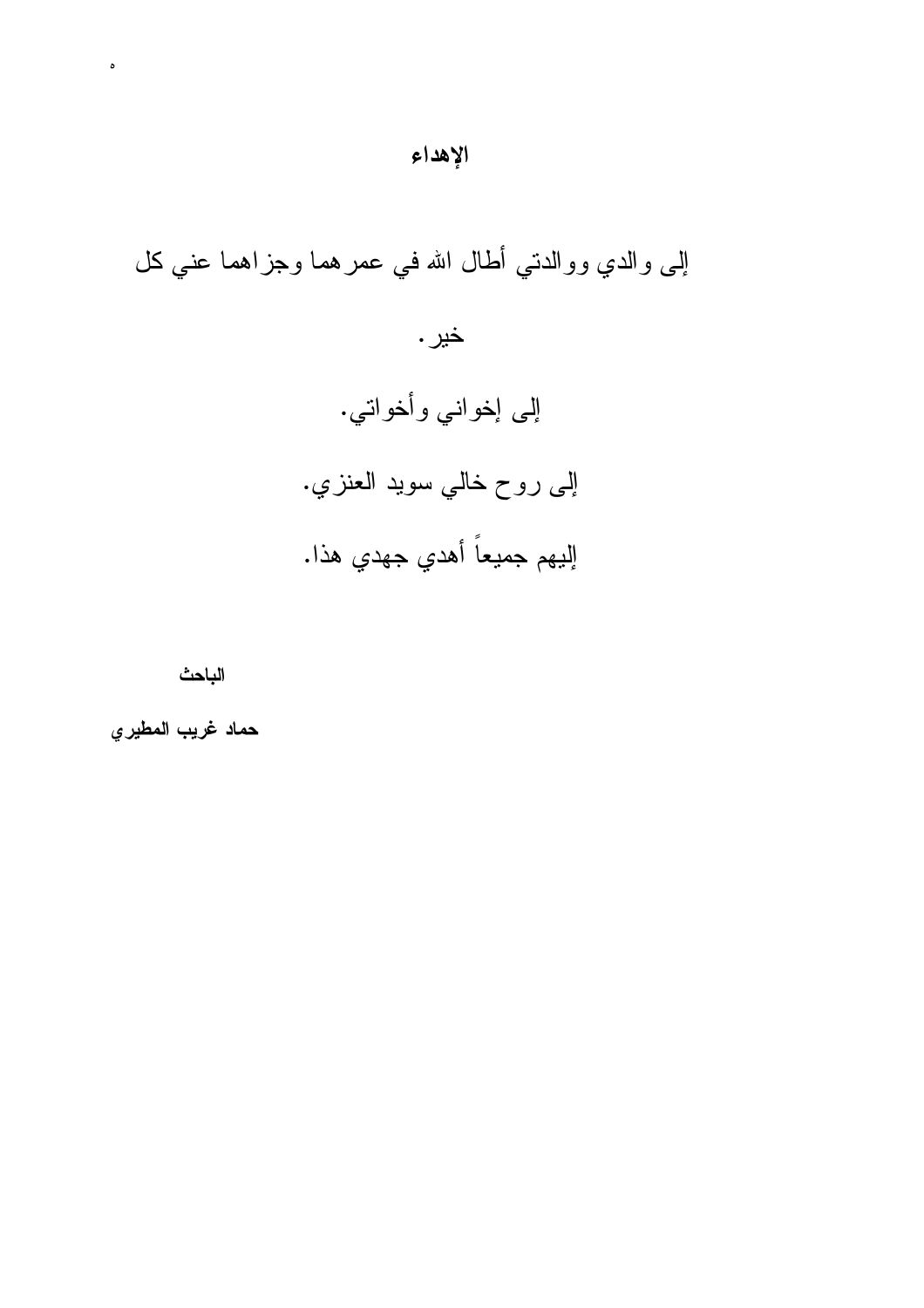| رقم الصفحة     | المحتويات                          |
|----------------|------------------------------------|
|                | العنوان                            |
| ب              | التفويض                            |
| ج              | قرار لجنة المناقشة                 |
| د              | الإهداء                            |
| ٥              | الشكر والنقدير                     |
| و              | فهرس المحتويات                     |
| $\zeta$        | قائمة الجداول                      |
| ي              | قائمة الملاحق                      |
| ك              | الملخص العربي                      |
| م              | الملخص الإنجليزي                   |
|                | الفصل الأول                        |
|                | مقدمة الدراسة                      |
| $\mathbf{1}$   | المقدمة                            |
| $\overline{2}$ | مشكلة الدراسة                      |
| $\overline{2}$ | أسئلة الدراسة                      |
| 3              | أهداف الدراسة                      |
| $\overline{4}$ | أهمية الدراسة                      |
| $\overline{4}$ | حدود الدراسة                       |
| 5              | محددات الدر اسة                    |
| 5              | المصطلحات الإجرائية                |
|                | الفصل الثانى                       |
|                | الإطار النظري والدراسات السابقة    |
| $10 - 6$       | المبحث الأول: الإطار النظري        |
| $19 - 11$      | المبحث الثاني: الدراسات السابقة    |
| $31 - 20$      | المبحث الثالث: الصحافة الورقية     |
| $39 - 32$      | المبحث الرابع: الصحافة الإلكترونية |

فائمة المحتويات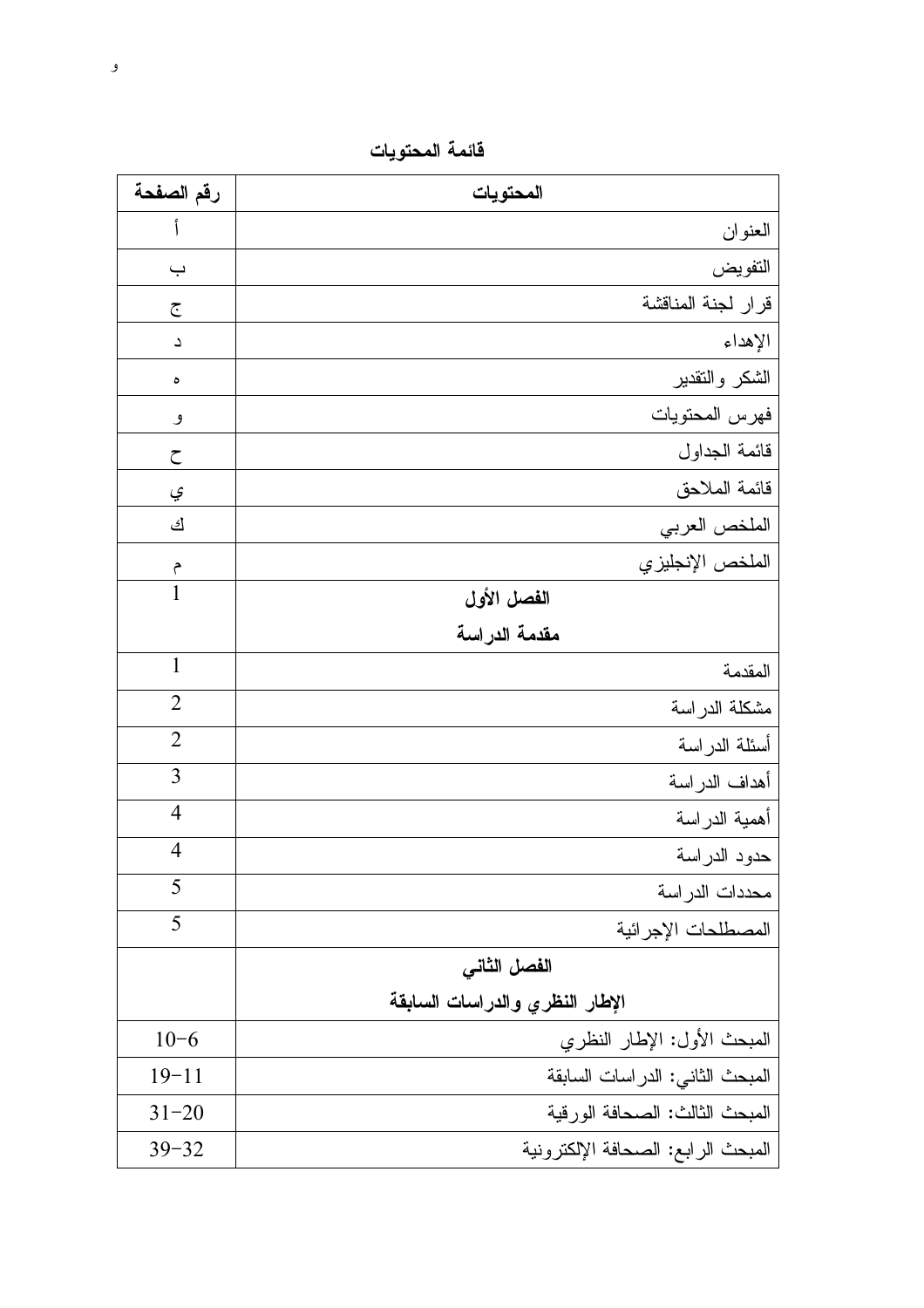| $43 - 40$   | المبحث الخامس: الاتجاهات |
|-------------|--------------------------|
|             | الفصل الثالث             |
|             | الطريقة والإجراءات       |
| $49 - 44$   | منهجية الدر اسة          |
| $88 - 50$   | الفصل الرابع             |
|             | نتائج الدراسة            |
| $100 - 89$  | الفصل الخامس             |
|             | مناقشة النتائج والتوصيات |
| $107 - 101$ | المراجع                  |
| 108         | الملاحق                  |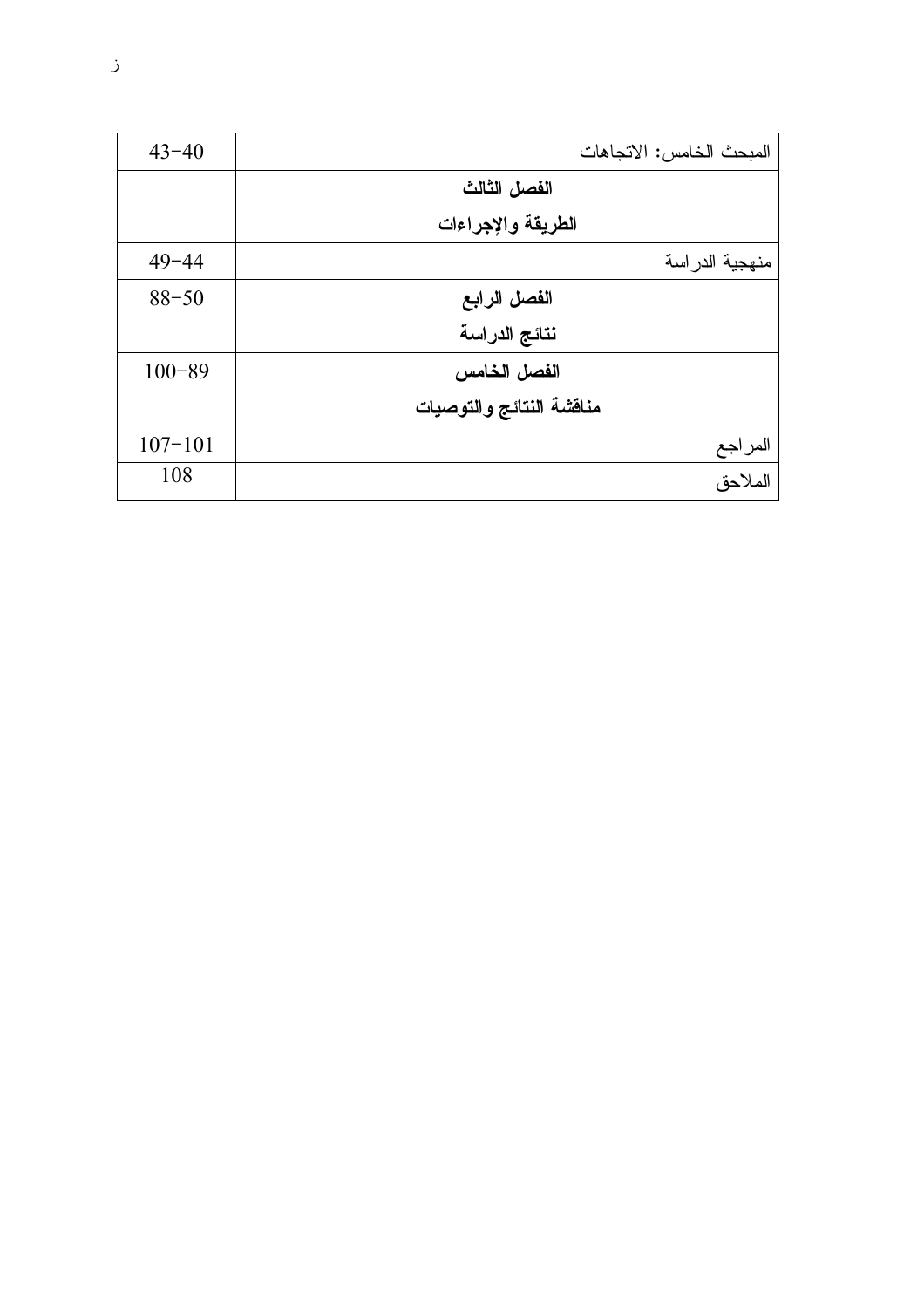| الصفحة | عنوان الجدول                                                       |                |
|--------|--------------------------------------------------------------------|----------------|
|        |                                                                    | الجدول         |
| 45     | توزيع أفراد عينة الدراسة حسب المتغيرات الديمو غرافية               | $\mathbf{1}$   |
| 48     | معاملات الثبات لمجالات أداة الدراسة حسب معادلة كرونباخ ألفا        | $\overline{2}$ |
| 51     | اختبار كاي نربيع لفحص الفروق بين نكرارات أنمـــاط و عــــادات      | 3              |
|        | تصفح الصحف الورقية                                                 |                |
| 54     | اختبار كاي نربيع لفحص الفروق بين نكرارات أنمساط و عسادات           | 4              |
|        | تصفح الصحف إلكترونية                                               |                |
| 57     | المنوسطات الحسابية والانحرافات المعيارية والرنبة لنقييم السدوافع   | 5              |
|        | والأسباب للصحف الورقية الكويتية مرتبة تنازليا                      |                |
| 60     | المتوسطات الحسابية والانحرافات المعيارية والرنبة، لكل مجال من      | 6              |
|        | مجالات الصحف الالكترونية مرتبه تتازليا                             |                |
| 63     | المنوسطات الحسابية والانحرافات المعيارية والرنبة لنقييم السدوافع   | 7              |
|        | والأسباب لمطالعة الصحف الالكترونية الكويتية مرتبة نتازليا          |                |
| 65     | المتوسطات الحسابية والانحرافات المعيارية والرنبة لاتجاهات أفراد    | 8              |
|        | عينة الدراسة نحو خصائص الصحف الإلكترونية الكويتيـــة مرتبـــة      |                |
|        | تنازليا                                                            |                |
| 67     | المنوسطات الحسابية والانحرافات المعيارية والرنبة للتحديات التسى    | 9              |
|        | نواجه الصحف الورقية الكويتية مرتبة تنازليا                         |                |
| 69     | المنوسطات الحسابية والانحرافــات المعياريـــة والرنبـــة لمــسنقبل | 10             |
|        | الصحف الالكترونية الكويتية مرتبة تنازليا                           |                |
| 70     | النكرارات والنسب المئوية اختبار كاي نربيع لفحص الفسروق بسين        | 11             |
|        | النكر ارات لعادات و أنماط قراءة الصحف الورقية الكوينية             |                |
| 74     | المنوسطات الحسابية والانحر افات المعيارية لمجالات دوافع وأسباب     | 12             |
|        | قراءات الصحف الورقية والاتجاهات نحو خصائــصها والتحــديات          |                |
|        | التي تواجهها نبعا لمنغير الجنس                                     |                |
| 75     | النكرارات والنسب المئوية واختبار كاي نربيع لفحص الفروق بسين        | 13             |
|        | النكر ار ات لعادات وأنماط مطالعة الصحف الإلكترونية الكويتية        |                |

فائمة الجداول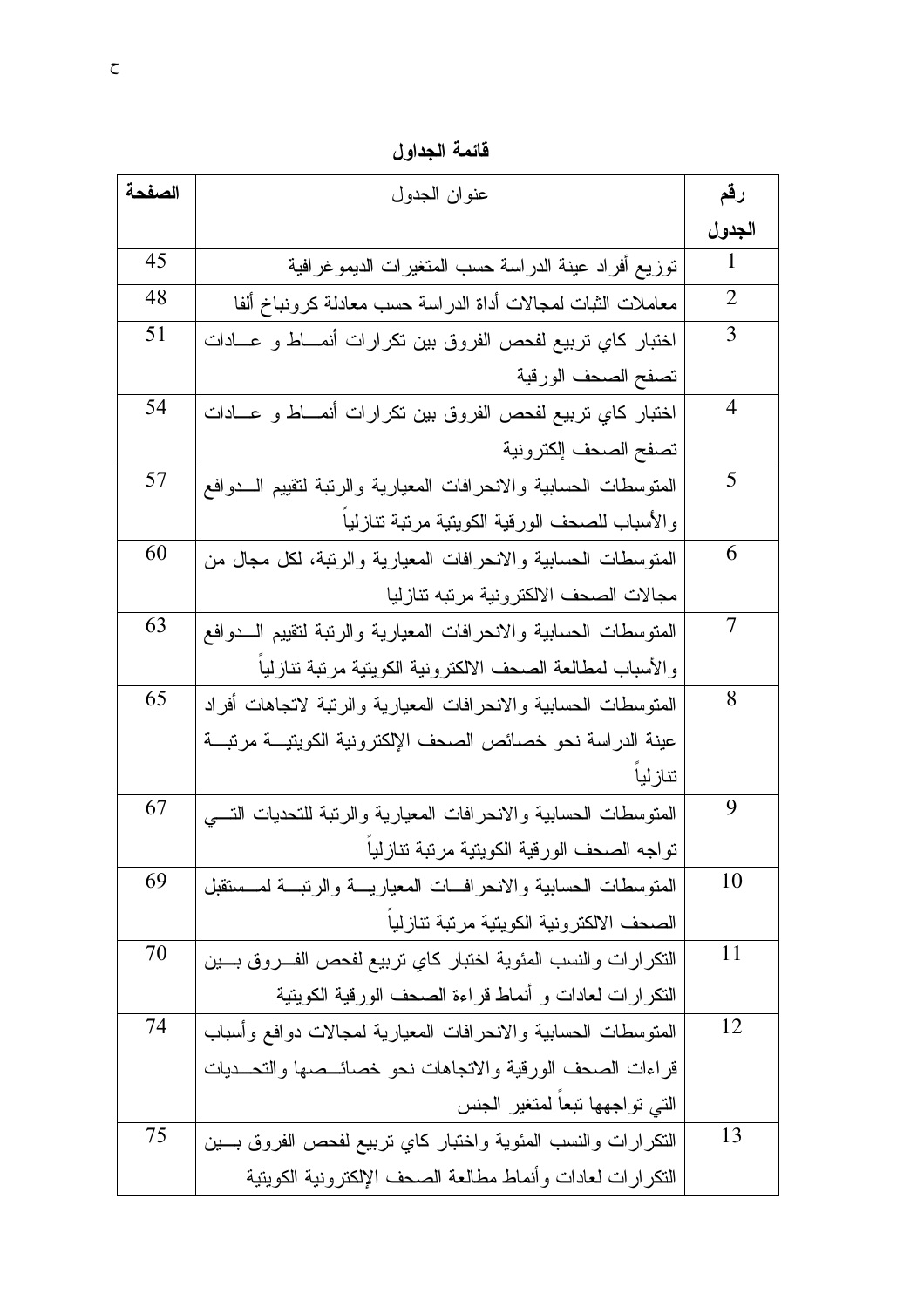| 78 | المنوسطات الحسابية والانحرافات المعيارية لمجالات دوافع وأسباب    | 14 |
|----|------------------------------------------------------------------|----|
|    | قراءات الصحف الإلكترونية والاتجاهات نحو خصائصها والتحديات        |    |
|    | التي تواجهها نبعا لمنغير الجنس                                   |    |
| 80 | النكرارات والنسب المئوية اختبار كاي نربيع لفحص الفـــروق بــــين | 15 |
|    | النكرارات لعادات و أنماط قراءة الصحف الورقية الكويتيـــة تبعـــا |    |
|    | للكلبة                                                           |    |
| 83 | المتوسطات الحسابية والانحرافات المعيارية لمجالات دوافع وأسباب    | 16 |
|    | قراءات الصحف الإلكترونية والاتجاهات نحو خصائصها والتحديات        |    |
|    | التي تواجهها تبعا لمتغير الكلية                                  |    |
| 84 | النكرارات والنسب المئوية اختبار كاي نربيع لفحص الفسروق بسين      | 17 |
|    | النكرارات لعادات و أنماط قراءة الصحف الورقية الكويتيـــة تبعـــا |    |
|    | للعادات                                                          |    |
| 88 | المتوسطات الحسابية والانحرافات المعيارية لمجالات دوافع وأسباب    | 18 |
|    | مطالعة الصحف الإلكترونية والاتجاهات نحو خصائصها ومستقبلها        |    |
|    | التي تواجهها تبعا لمتغير الكلية                                  |    |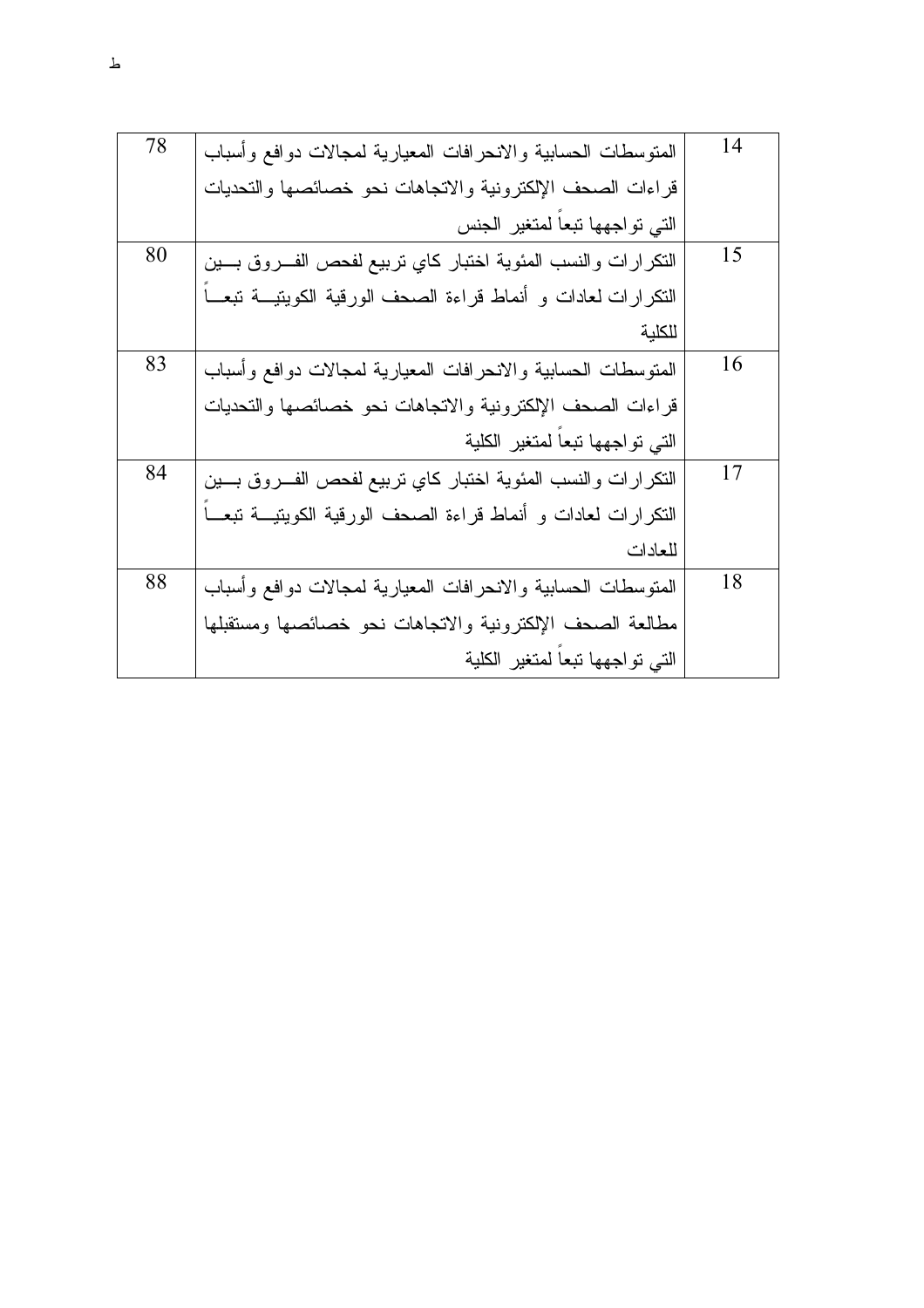|  | قائمة الملاحق |
|--|---------------|
|  |               |

| الصفحة | عنوان الملحق                     |                |
|--------|----------------------------------|----------------|
|        |                                  | الملحق         |
| 109    | الاستبانة                        |                |
| 124    | أسماء المحكمين                   | 2              |
| 126    | فائمة الصحف الورقية الكويتية     | 3              |
| 128    | فائمة الصحف الالكترونية الكويتية | $\overline{4}$ |
| 130    | الو ثائق                         | 5              |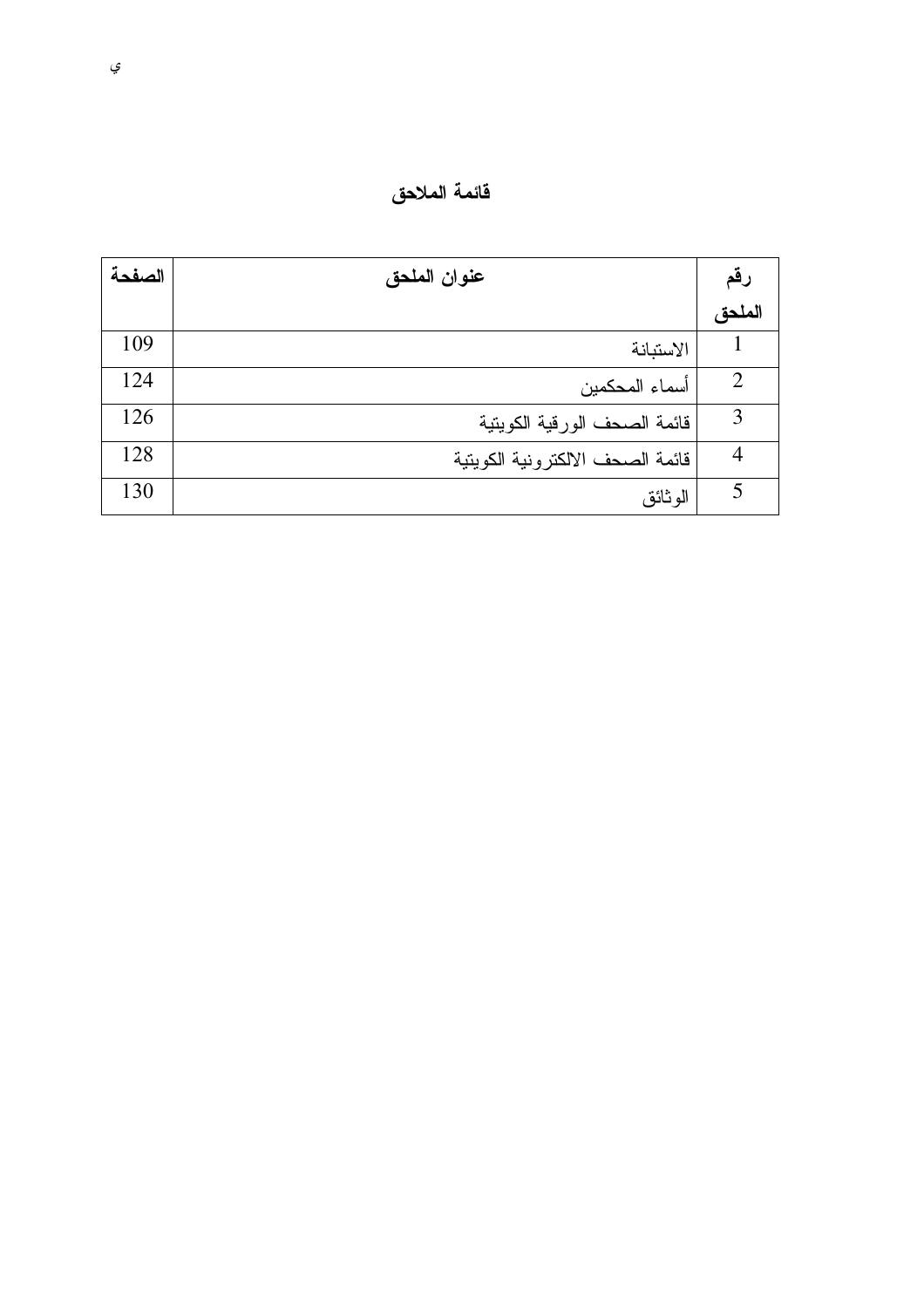اتجاهات الشباب الجامعي الكويتي نحو الصحافة الالكترونية والصحافة الورقية (در اسة مقارنة) اعداد حماد غريب المطيرى إشراف الأستاذة الدكتورة/ حميدة سميسم

ملخص

هدفت هذه الدراسة إلى النعرف على انجاهات الشباب الجامعي الكويتي نحو الـمحافة الإلكترونية والصحافة الورقية. واعتمدت الدراسة على المنهج المسحى المقارن السذي يسلاءم ويحقق أهداف الدراسة، وقد تم اختيار العينة من المجتمع بطريقة العينة العشوائية. وتكونت عينة الدراسة من (420) طالباً من جامعتي الكويت، وجامعة الخليج للعلوم والنكنولوجيا. ونوصـــلت الدراسة إلى العديد من النتائج أهمها:

- 1- برى ما نسبته (76.7%) من الشباب الجامعي الكويتي أن المنزل هـو المكـــان المفــضل للاطلاع على الصحف الورقية حيث نتوافر فيه كل مقومات الراحة والهدوء والوقت الكافي للمطالعة، بينما بلغت نسبة من يطالع الصحف الإلكترونية في المنزل (54.8%) وقد يعزى ذلك لوجود الاشتراكات في خدمة الانترنت في المنازل.
- 2– ارتفاع مستوى التحديات التي تواجه الصحف الورقية الكويتية نتيجة التنافس الكبير بينهــا وبين الصحف الإلكتر ونية.
	- 3– برى أفراد العينة أن مستوى مستقبل الصحافة الإلكترونية الكويتية كان متوسطا.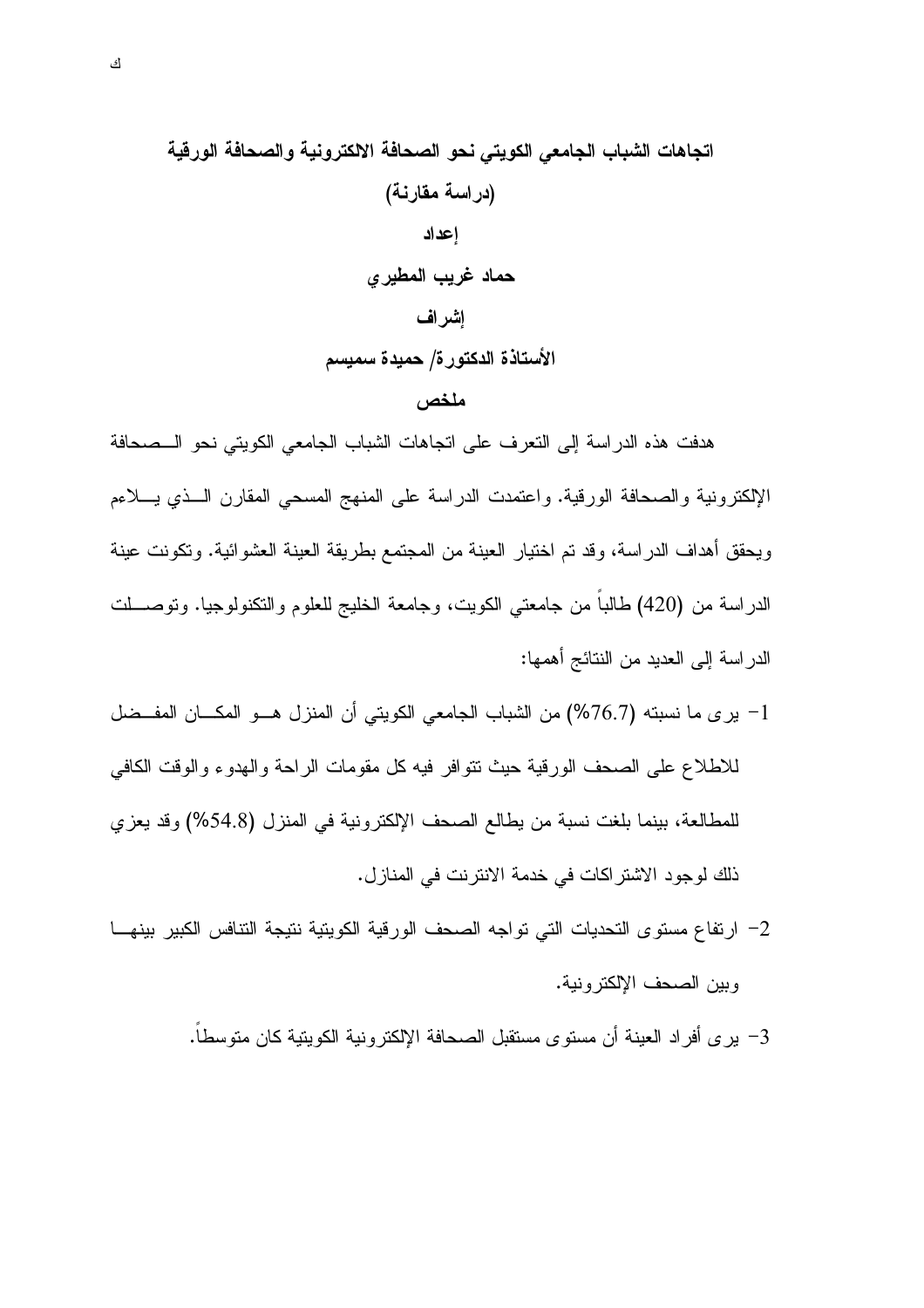- 4– وجود فروق ذات دلالة إحصائية في مجالات دوافع وأسباب قراءة الــصحافة الإلكترونيـــة والورقية بالنسبة لمتغير الجنس لصالح الذكور وقد يعزي ذلك إلى ان الصحافة الإلكترونية والورقية تركزان بشكل أكبر على الأحداث السياسية التي تستهدف الذكور أكثر من الإناث. وقد أوصت الدراسة:
- 1- توصىي الدراسة بزيادة الموضوعات في الصحف الورقية التي نتمي القيم الدينية والروحية، مقارنة بالموضوعات الأخرى كالفنية والرياضية.
- 2– نوصـي الدراسة بأن نقوم الصـحف الإلكترونية والورقية بإجراء استطلاعات الرأي التي يتم من خلالها النعرف على حاجات ورغبات القراء المنابعين لمها.
- 3– على الصحف الورقة أن نستخدم وسائل جذب متعددة حتى تـــستطيع أن تـــصمد ونتــــاقش الصحف الورقية.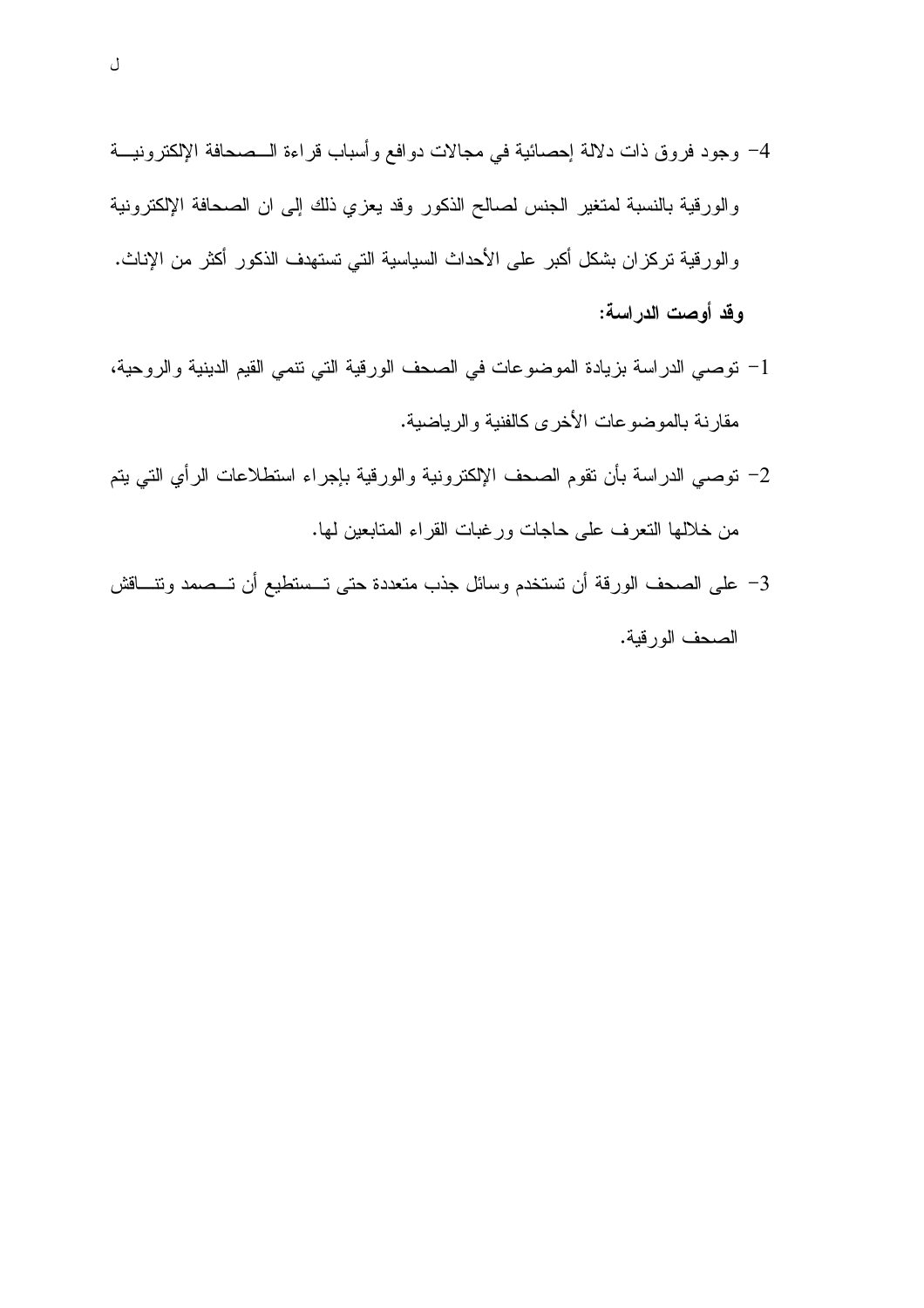## **The Attitudes of the Kuwaiti Students Youths towards Electronic and Printed press A Comparative Study Prepared by Hamad Ghareeb Al Mutairi Supervised by Prof. Dr. Hameedah Smesem Abstract**

This study aimed at recognition the attitude**s** of the Kuwaiti academic students towards Electronic and Printed press as the study based on the comparative mode which correspond with and achieve the objectives of this study. a sample of 420 academics has been chosen randomly from the University of Kuwait and the Gulf University for Science and Technology.

The study found many conclusions, and the most important results are:

- 1- 76.07% of the sample believe that the home is the preferred place for reading the newspaper in, whereas the home is the appropriate and comfortable place where you can find enough time to read the newspaper, while the percentage of the individuals who are interested in reading the electronic press are 54.08% from the sample, as they attributed that to the subscription fees which should be paid for using the internet service at home.
- 2- High level of challenges confronting the Kuwaiti newspapers due the great competition between those papers and the online ones.
- 3- The sample responded that they believe that the future of the Kuwaiti electronic press is average.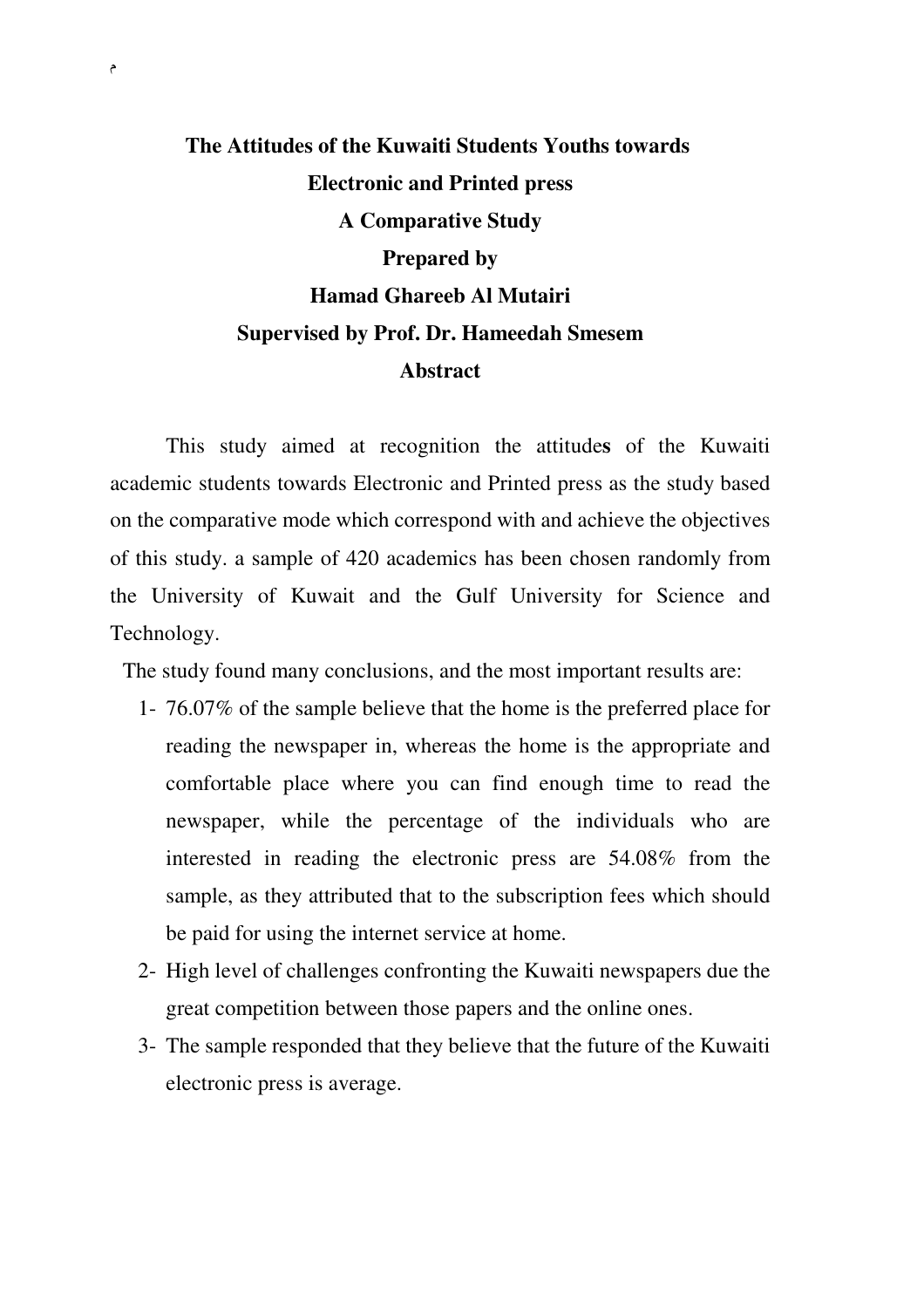4- The study revealed that there is statistically significant variation in the scope of the incentives and reasons for reading online paper press in terms of the sex to the favor of males. This is attributed to the veracity that electronic and paper press focus more on political events which draw the attention of males more than females.

### **The study recommended the following:**

- 1- The printed papers should increase and diversify subjects which develop religious and spiritual values, in comparison with other subjects such as sport and art subjects.
- 2- The printed papers and the electronic ones are commanded to carry out opinion polls through which can identify the requirements and desires of their readers and observers.
- 3- The printed papers should use attractive multi means so that can be able to compete and to withstand electronic press.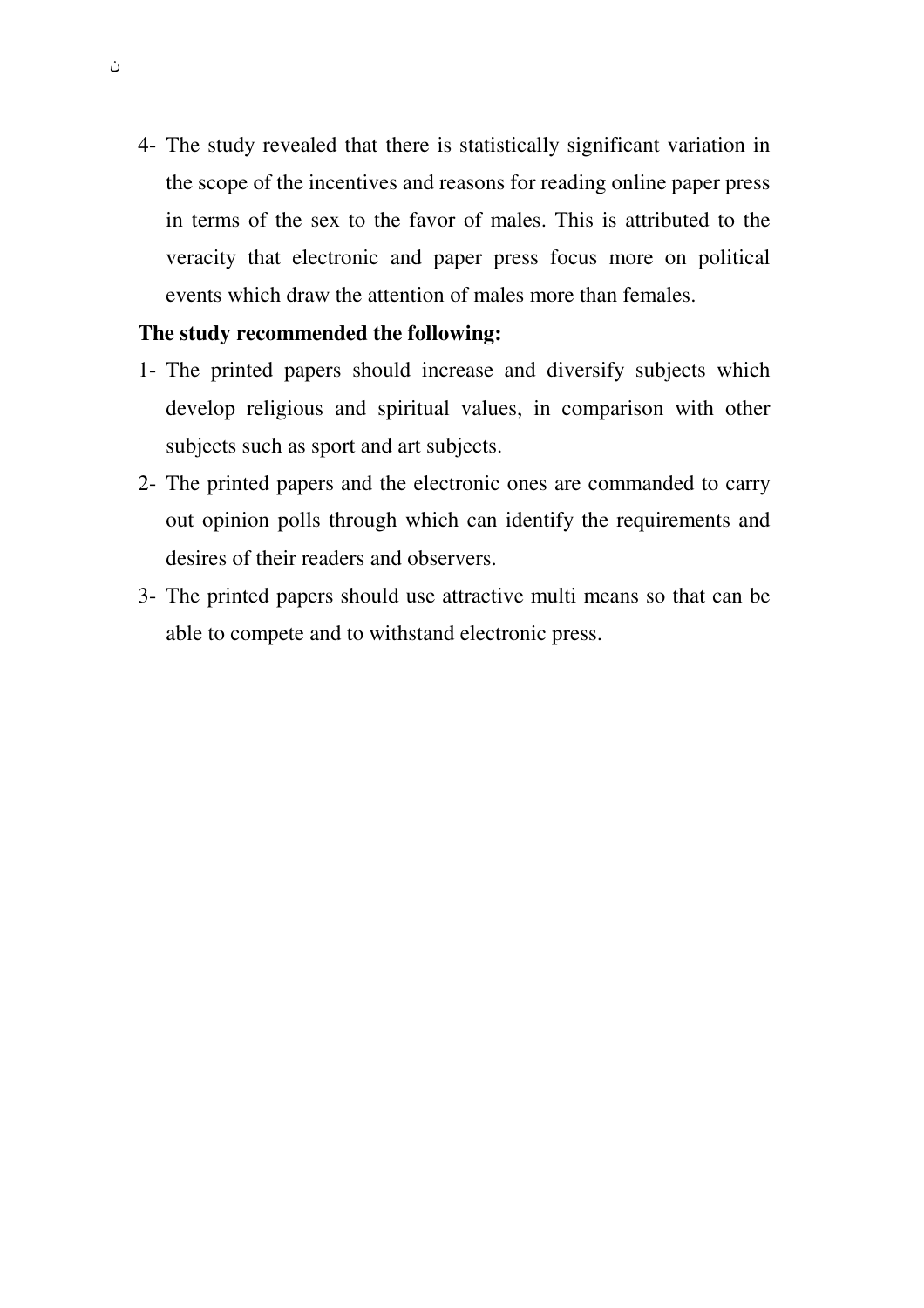## الفصل الأول

#### مقدمه الدر اسة

مقدمة:

للصحافة أهمية في حياة الشعوب والأوطان، فهي الصوت الـــشفاف والـــصريح لكـــل الأحداث داخل المجتمع، وهي القادرة على نتاول الحدث والقضية بشيء من التفصيل. وبصوره نغاير أسلوب وطريقة نقديم وسائل الإعلام المرئية أو المسموعة، إضافة إلىي الدور الذي نقوم به في نشكيل الرأى العام، ونوجيه المواقف والانجاهات للأفراد والجماعات.

وللصحافة أهمية كبرى نكمن في قدرتها على نكوين ثقافة الفرد وتشكيل فلسفته الحياتية وأسلوب نعامله مع محبطة الخارجي، وفي قدرتها على نتوير إرشاد جماهيرها، وصـــولا الِــــي تحقيق الهدف الأسمى والمتمثل في إخراج جيل واع ومدرك لما يحيط به من تحديات.

والصحافة من المجالات التي شهدت تطورا هائلا خاصة في القـــرن العـــشرين، فعنـــد ظهور النكنولوجيا استفادت منها الصحافة، أثرت فيها ونأثرت بها، ورغــم الأزمــــة العالميـــة للصحافة الورقية وما تعانيه من انخفاض في الإيرادات، من التوزيع والإعلان، إلا أن الصحافة الإلكتر ونية لم تستطع الحلول محل المؤسسات الصحفية الكبر ي التـــي تقـــوم بجمـــع الأخبـــار و استقصائها وتحرير ها، فمن دونها لن توجد محتويات للتوزيع على الإطلاق.وتعــددت الآراء التي نتاولت فضية مستقبل الصحافة في ظل تكنولوجيا المعلومات والصحافة الالكترونية غير أنه بنبغي التأكيد على أن كلاً منهما مكمل للأخر ولبس بدبلاً عنه.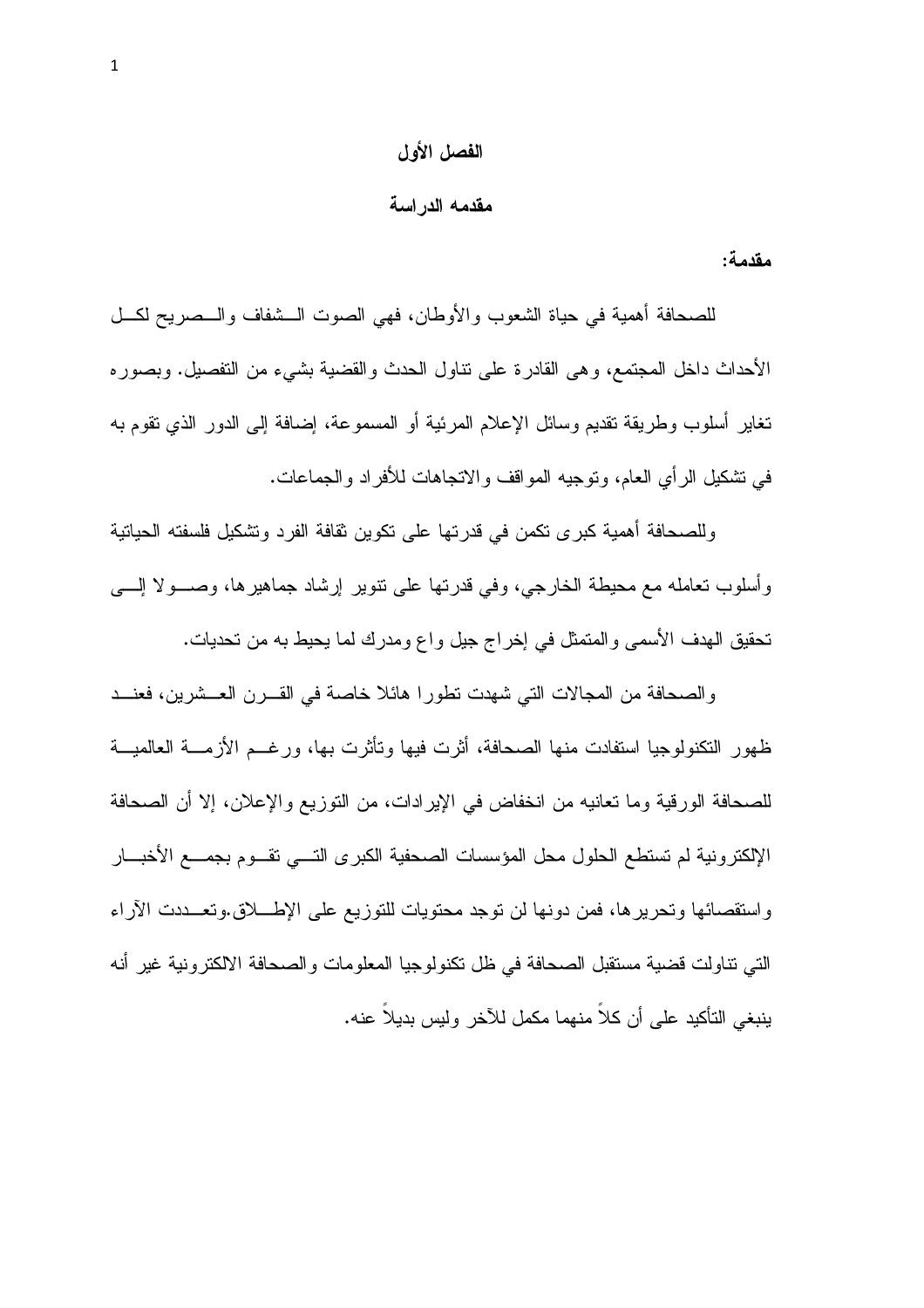مشكلة الدراسة:

فرضت وسائل الإعلام الإلكترونية الحديثة وجودها في المجتمع الأمر الـــذي أدى إلــــي بروز مهددات حقيقية للصحافة الورقية تنذر بانحسار النمط التقليدي من الصحافة أمام التطورات التكنولوجية الحديثة. وتتمثَّل مشكلة الدراسة في التعرف إلى اتجاهات الشباب الجامعي الكسويتي نحو مطالعة الصحافة الورقية مقارنة بالصحافة الإلكترونية في المجتمع الكويتي بعــد نتـــامي الاتجاه نحو مطالعة الصحافة الإلكترونية. وتحاول الدراسة التعرف إلــي اتجاهــات المطالعـــة ودوافعها لدى الشباب الجامعي الكويتي نحو كل من مطالعـــة الـــصحف الورقيـــة المطبوعـــة والصحف الإلكترونية على شبكة الإنترنت.

ونبرز هذه المشكلة من الشعور لدى الباحث بأن الصحافة الورقية تعرضـــت لعوامـــل عديدة أثرت في اتجاهات القراء وأنماط المطالعة ودوافع هذه المطالعة، وكان لبروز الـــصحافة الإلكترونية وتطورها الأثر الأكبر في ذلك.

- أسئلة الدراسة:
- 1. ما أنماط و عادات قراءة الصحف الورقية و تصفح الصحافة الالكترونية بالنسبة لفئة شباب مجتمع العينة؟"
- 2. كيف يقيم أفراد عينة البحث الصحافة الورقية و الالكترونية الكويتية من حيث دوافع وأسباب التعرض ؟
	- 3. ما اتجاهات أفراد عينة البحث نحو خصائص الصحافة الورقية و الالكترونية ؟
	- 4. ما التحديات التي تواجه الصحافة الورقية في ظل انتشار الصحافة الالكترونية ؟
		- 5. ما اتجاهات الشباب نحو مستقبل الصحافة الالكتر ونية والصحافة الور قية ؟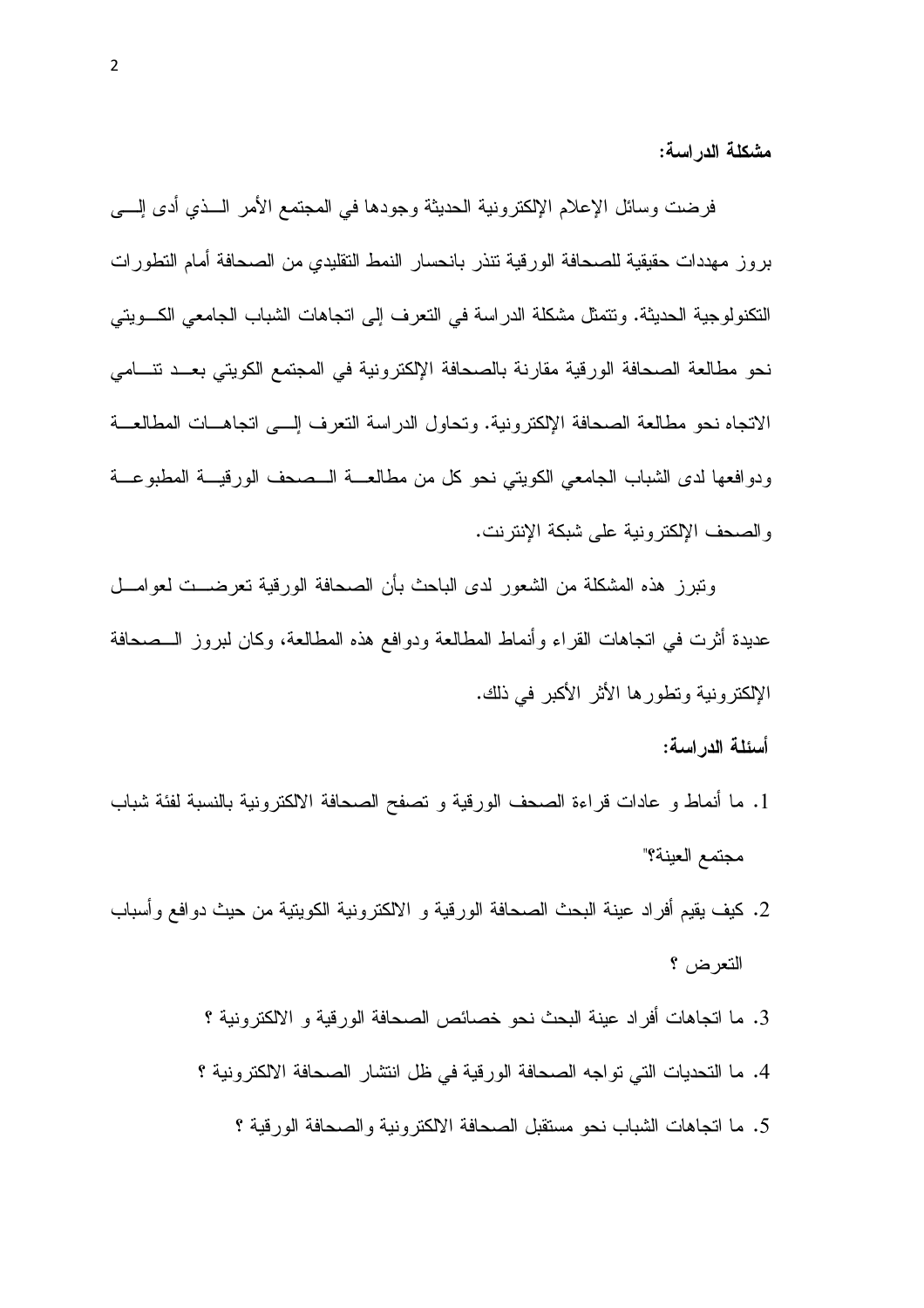- 6. هل هناك فروق ذات دلالة إحصائية عند مستوى (\$10.0 ≥a) في فيما يخص مطالعة الصحف الورقية في مجتمع البحث تعزى لمتغير الجنس ؟
- 7. هل هناك فروق ذات دلالة إحصائية عند مستوى (\$10.0 ≥a) في فيما يخص مطالعة الصحف في مجتمع البحث تعز ى لمتغير الكلية ؟

أهداف الدراسة:

تهدف هذه الدراسة إلى محاولة النعرف على مدى إقبال الشباب الجامعي الكويتي نحـــو مطالعة الصحافة الالكترونية والصحافة الورقية في الكويت، ومعرفة اتجاهاتهم نحوها، وذلــك ضمن المحاور التالية:

- 1– التعرف على اتجاهات الشباب الجامعي الكويتي نحو الـــصحافة الالكترونيـــة والـــصحافة الورقية.
- 2– معرفة مدى انتشار الصحافة الالكترونية والصحافة الورقية بين الشباب الكويتي واثر ذلـــك على الشباب.
- 3– معرفة اكثر المواضيع التي تهم الشباب الكويتي في الصحف الالكترونية والصحف الورقية. 4– معرفة التحديات التي تواجه الصحافة الورقية الكويتية من وجهة نظـــر الـــشباب الجــــامعي الكويتي.
	- 5– محاولة التعرف على مستقبل الصحافة الإلكترونية الكويتية من وجهة نظر المبحوثين.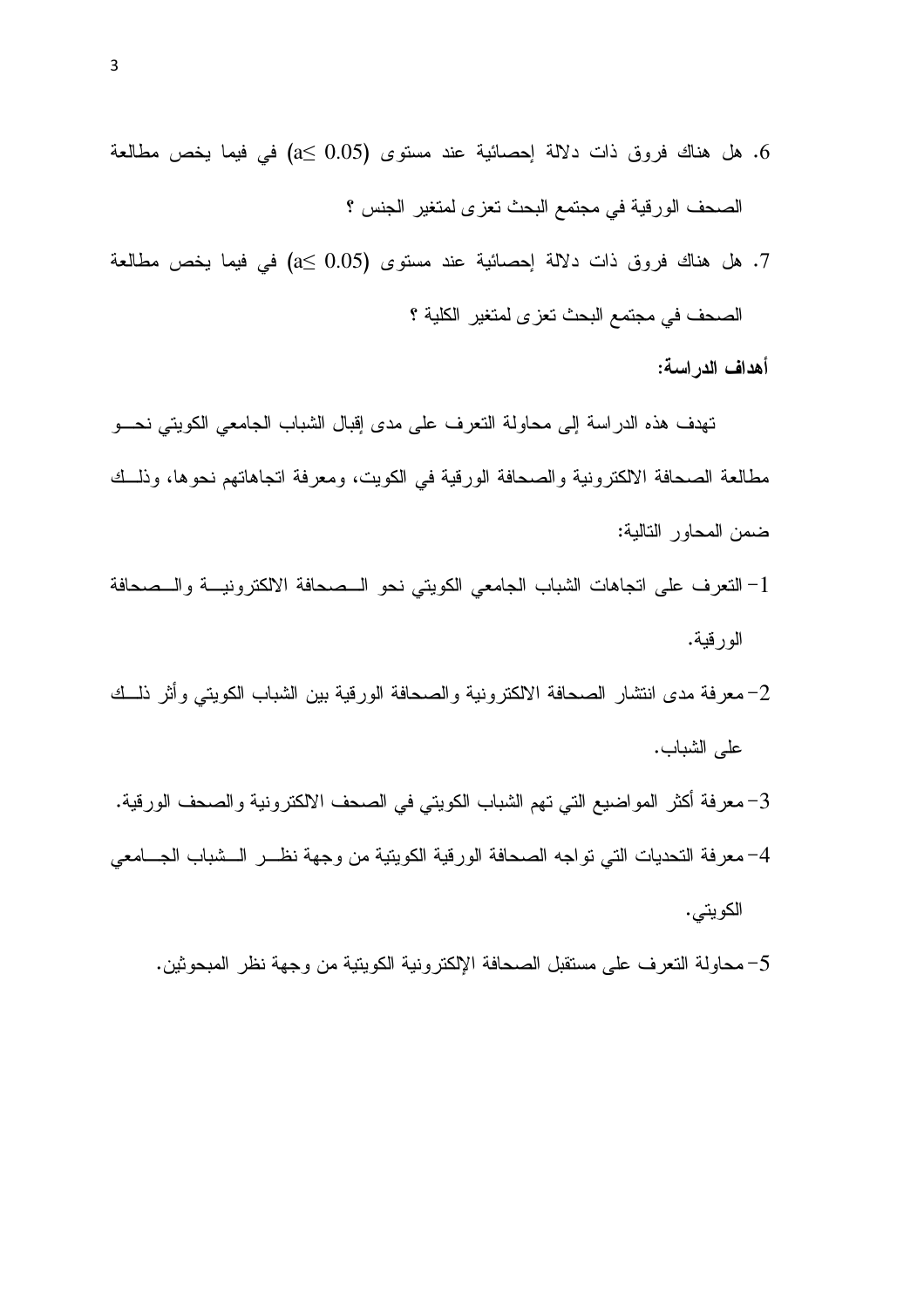أهمية الدراسة:

نكمن أهمية هذه الدراسة في كونها نتعرض لأحد الموضوعات المهمة في المجتمعـــات المعاصرة وهو انجاهات الشباب الجامعي نحو الصحافة الالكترونية والصحافة الورقية، والنسي لَّها الدور الكبير في تكوين فكر ورؤية لدى هذه الفئة المهمة من المجتمع، إضافة إلى أن هـــذه الدراسة نسلط الضوء على مدى مطالعة الشباب الجسامعي الكسويتي للسصحافة الالكترونيسة والصحافة الورقية الكويتية وأهم المواضيع التي يتابعونها في هذه الصحف، وتعتبر هذه الدراسة مهمة للفئات التالبة:

- 1. رجال السياسة والسلطة، حيث قد تفيد هذه الدراسة في معرفة الوضع العام للصحافة الورقية الكويتية مقارنة بالصحافة الالكترونية، ومدى إقبال الشباب الكويتي عليها.
- 2. الصحفيون والإعلاميون وجميع العاملين في مجال الإعلام، فهذه الدراسة سوف نقوم بدراسة واقع الصحافة الالكترونية والورقية في الكويت من وجهة نظر شريحة الشباب، والتي تعتبر أهم شريحة في المجتمع وأكثرها نقافة واطلاعاً.
	- 3. الباحثون والمهتمون في مجال الصحافة والإعلام وفياس الاتجاهات.
		- 4. رجال النربية والتعليم.

#### حدود الدراسة:

اقتصرت هذه الدراسة على عينة عشوائية من الشباب الجامعي الكويتي، وذلك في جامعتي الكويت والخليج.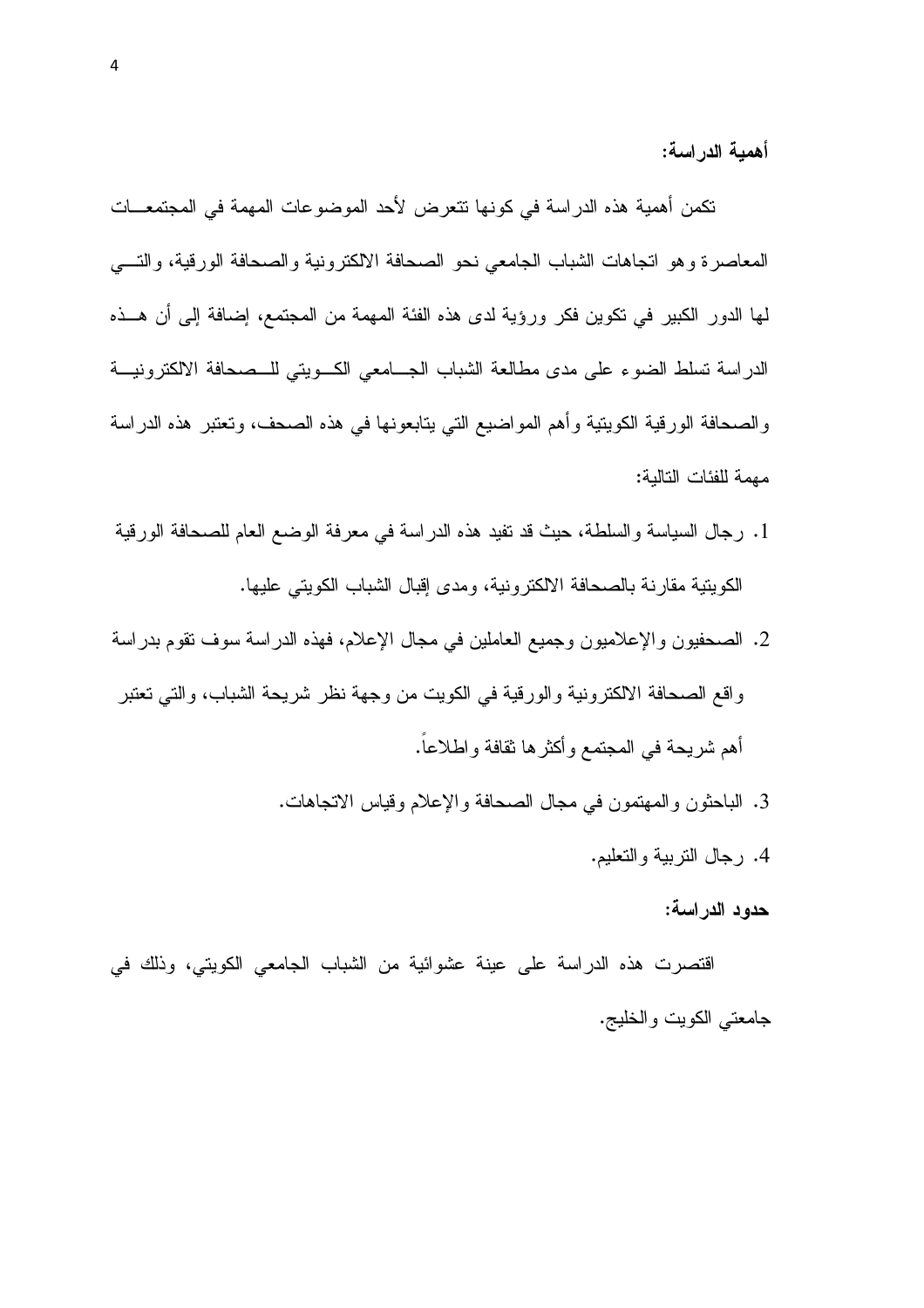ويمكن تعميم النتائج على فئة الشباب الجامعي الكويتي في ضوء صـــدق الأداة المعــدة لهــذه الدراسة التي تم تطبيقها على عينة الدراسة **في** الفترة الزمنيـــة المحـــددة بالفــصل الدراســـي الثـــاني  $.2011/2010$ 

مصطلحات الدر اسة:

**الصحافة الورقية:** " هي عبارة عن إصدار يحتوي على أخبار ومعلومات وإعلانات تُطبع علـــي ورق ز هيد الثمن عادة ". (عليان، 2010، ص267).

الصحافة الالكترونية: " هي جمع وإعداد وتحرير الأخبار، وفق كتابة مصممة للانترنت وبثهـــا عبـــر الأقمار الصناعية وكيبلات الاتصال، فهي الصحافة الممارسة على شبكة الانترنت". (السدليمي، 2011،  $. (218)$ -ص

**الشباب:** "هم أولئك الأشخاص الذين نتر اوح أعمار هم بين 15 و 24 عاما."(موسوعة ويكبيديا). **تعريف الشباب إجرائيا:** هم مجموعة من الشباب الجامعي الكويتي ضمن الفئـــات العمريــــة مـــن(18– 33سنة)، الذين يعيشون ضمن النطاق الجغر افي لدولة الكويت.

ال**اتجاه:** هو "حالة من الاستعداد العقلـى والعصبـى ينكون من خــــلال الخبــــرة ويــــؤثر تــــأثيراً مباشــــراً وديناميكيا على استجابات الفرد لكل الأشياء والمواقف التي نربط بها". (العُبيدي، 2009، ص126). **جامعة الكويت:** هي المؤسسة الحكومية الوحيدة في الكويت التي تمنح شهادات بكالوريوس وماجـــستير للطلبة الملتحقين بـها، تأسست فـي عام 1966 وتضم 14 كلية. **(موسوعة ويكبيديا).** 

**جامعة الخليج للعلوم والتكنولوجيا:** هي جامعة كويتية خاصــــة حاصــــلة علــــي الاعتمــــاد الأكــــادي*مي* والمؤسسي من مجلس الجامعات الخاصة، تأسست وفقا للمرسوم الأميري رقم 156 فــي ســـنة 2002. (موسوعة ويكبيديا).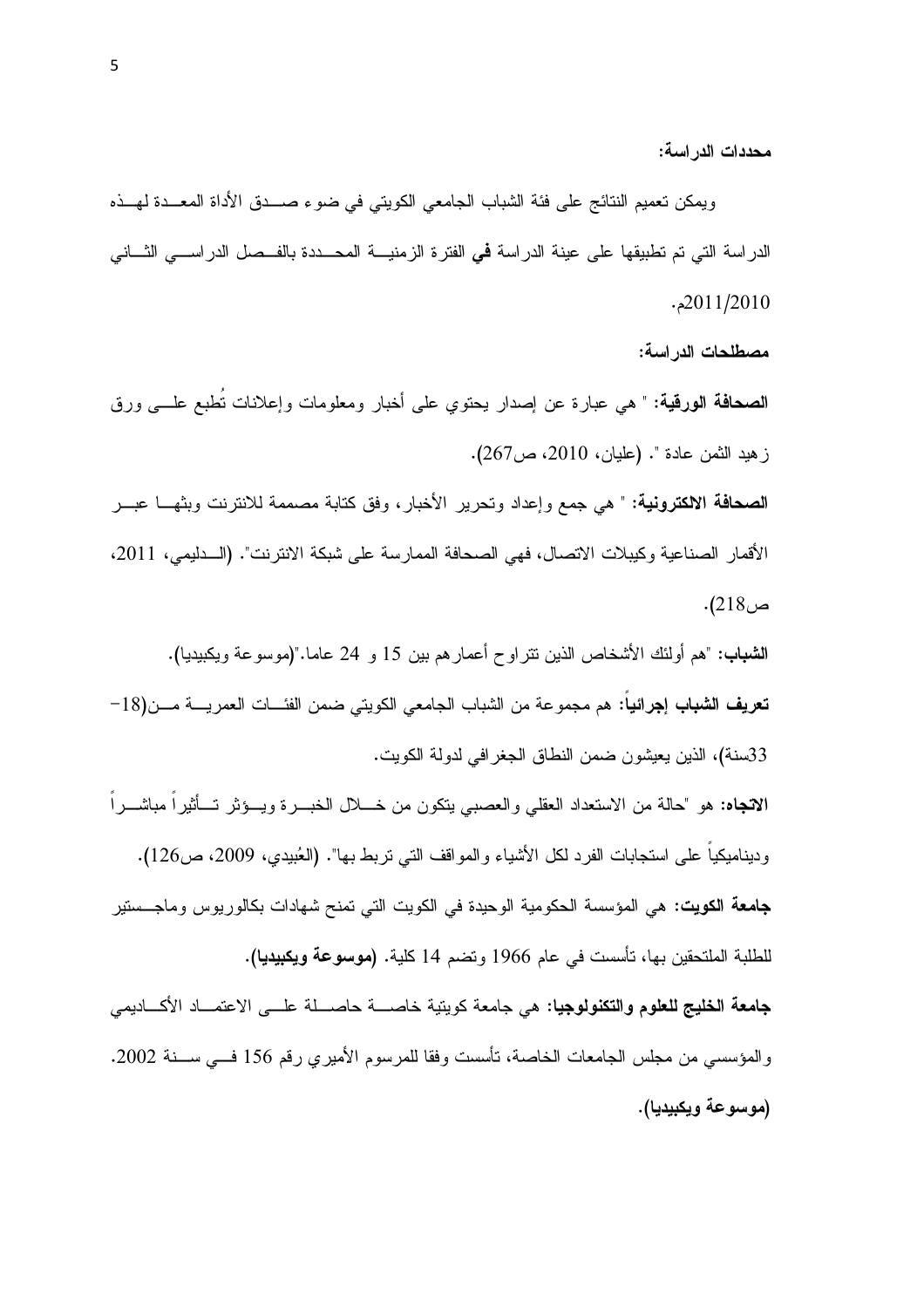#### الفصل الثاني

#### الإطار النظرى والدراسات السابقة

المبحث الأول: النظريات والدراسات السابقة

أولا: الإطار النظري

يحتوى هذا الفصل على معلومات عن موضوع الصحافة الورقية، والصحافة الالكترونية، والاتجاهات، من حيث تاريخها وتطورها، في العالم، وفي الوطن العربي وأخيرا في الكويت، كما يتناول الفصل مجموعة من الدراسات العربية والأجنبية ذات العلاقة بموضوع الدراسة، وما يميز هذه الدراسة عن الدراسات السابقة.

ويتناول الباحث في هذا الجانب النظريات الإعلامية التي ندعم انجاهات الشباب الجامعي الكويتي نحو الصحافة الالكترونية والصحافة الورقية ذات العلاقة بالإطار المفاهيمي لموضوع الدر اسة وعلى النحو التالي:

أولاً: نظرية الاعتماد على وسائل الإعلام:

ترتبط دراسة اتجاهات الشباب الجامعي الكويتي نحو الصحافة الالكترونية والسصحافة الورقية في الكويت بنظرية الاعتماد على وسائل الإعلام فالجمهور يعتمد على الــصحف مـــع وسائل اتصال أخرى لتحقيق أهداف واحتياجات معينة.

ونشأت نظرية الاعتماد على وسائل الإعلام منذ السبعينات وهي فائمة على أساس وجود علاقة قوية بين الجمهور ووسائل الإعلام والنظام الاجتمـــاعـي (مكـــاوي والــــسيد 2000، ص  $(125$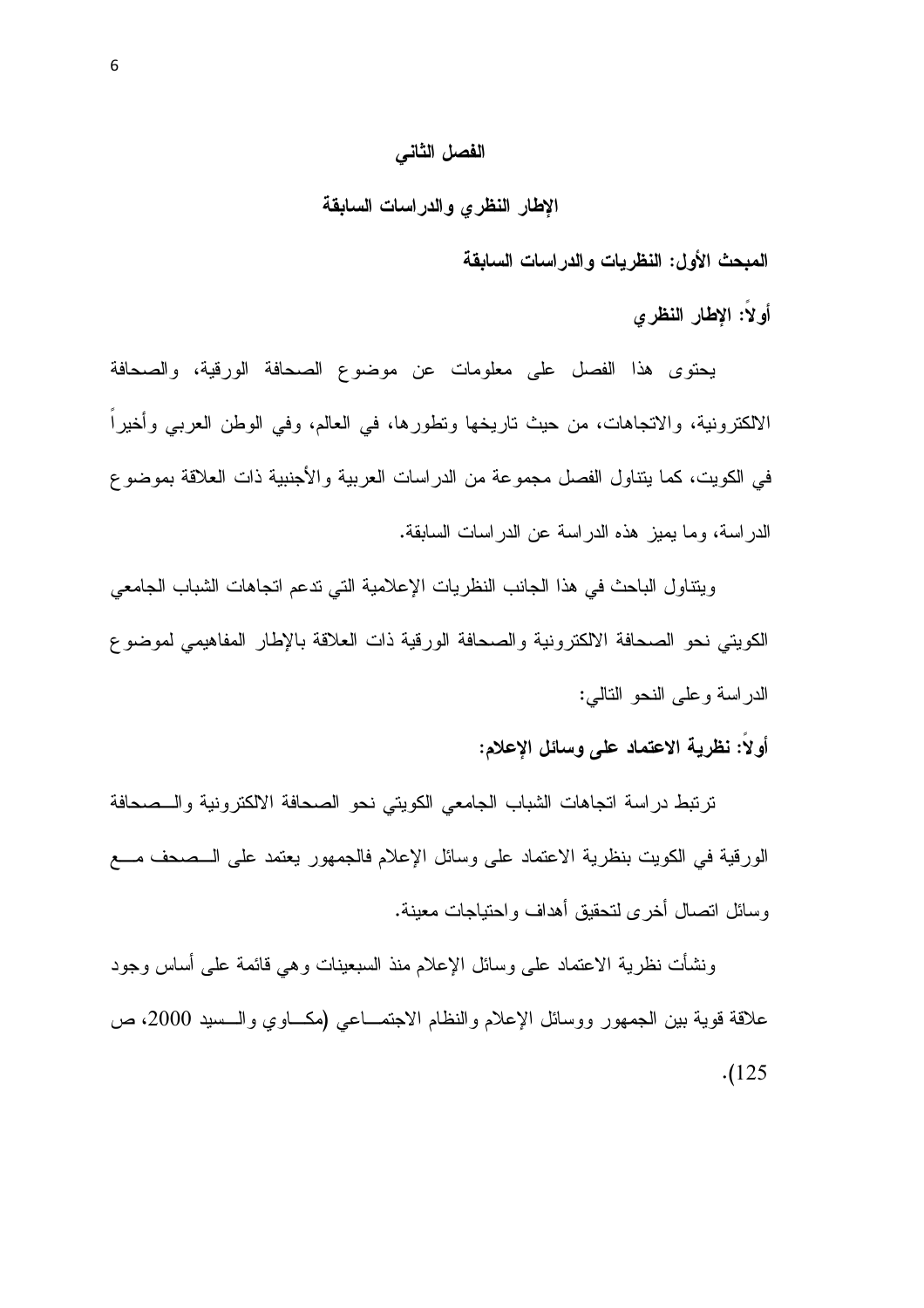ونَمر نظرية اعتماد الأفراد على وسائل الإعلام بأربع مراحل هي: [ديفليروروكيتش، 1999، ص 425–428]:

**المرحلة الأولى**: أن القائمين بالاختيار الذين يتـــسمون بالنـــشاط، يعرّـضــــون أنفـــسهم لمحتويات وسائل الإعلام ما يدعو لنوقع أنها سوف نساعدهم على نحقيق هدف أو أكثــــر مــــن الفهم، أو النوجيه أو التسلية.

**المرحلة الثانية:** تصبح جوانب أخرى من عملية الاعتماد ذات أهمية، فليس كل الأشخاص الذين يعرّضون أنفسهم بطريقة مختارة لمحتويات وسائل إعلام معينة، سوف يفعلون ذلك بنفس القدر من الاعتماد، كما أنه ليس كل الأشخاص نتحرك بواعث اهتمامهم في خلال فترة تعرَّض عارضة، وسوف تكون التغيرات في شدة اعتماد الأفراد على وسائل الإعلام من لِحداث اختلافات في أهدافهم الشخصيّة وأوساطهم الاجتماعية والتوقعات فيما يتعلّق بالفائدة المحتملة من محتويات وسائل الإعلام. وأنه كلما زاد نوقع الأشخاص لنلقى معلومات مفيدة، ز ادت قو ة اعتمادهم.

**المرحلة الثالثة:** يعد الاشتراك مفهوماً أساسيّاً. والأشخاص الذين أثيروا إدراكياً وعاطفياً سوف بِشْتر كون في نو ع التنسيق الدقيق للمعلومات بعد النعر ّض.

**المرحلة الرابعة:** أن الأشخاص الذين يشتركون بشكل مكثّف في تتسيق المعلومات أكثر احتمالاً بالتأثر بتعرّضهم لمحتويات وسائل الإعلام.

ونتمثَّل فكرة نظرية الاعتماد في " أن استخدام وسائل الاتصال لا يتم بمعزل من تأثيرات النظام الاجتماعي الذي نعيش بداخله نحن ووسائل الانصال، والطريقة التي نستخدم بها وسائل الاتصال ونتفاعل بها مع نلك الوسائل نتأثر بما نتعلمه من المجتمع وما تعلمناه من وسائل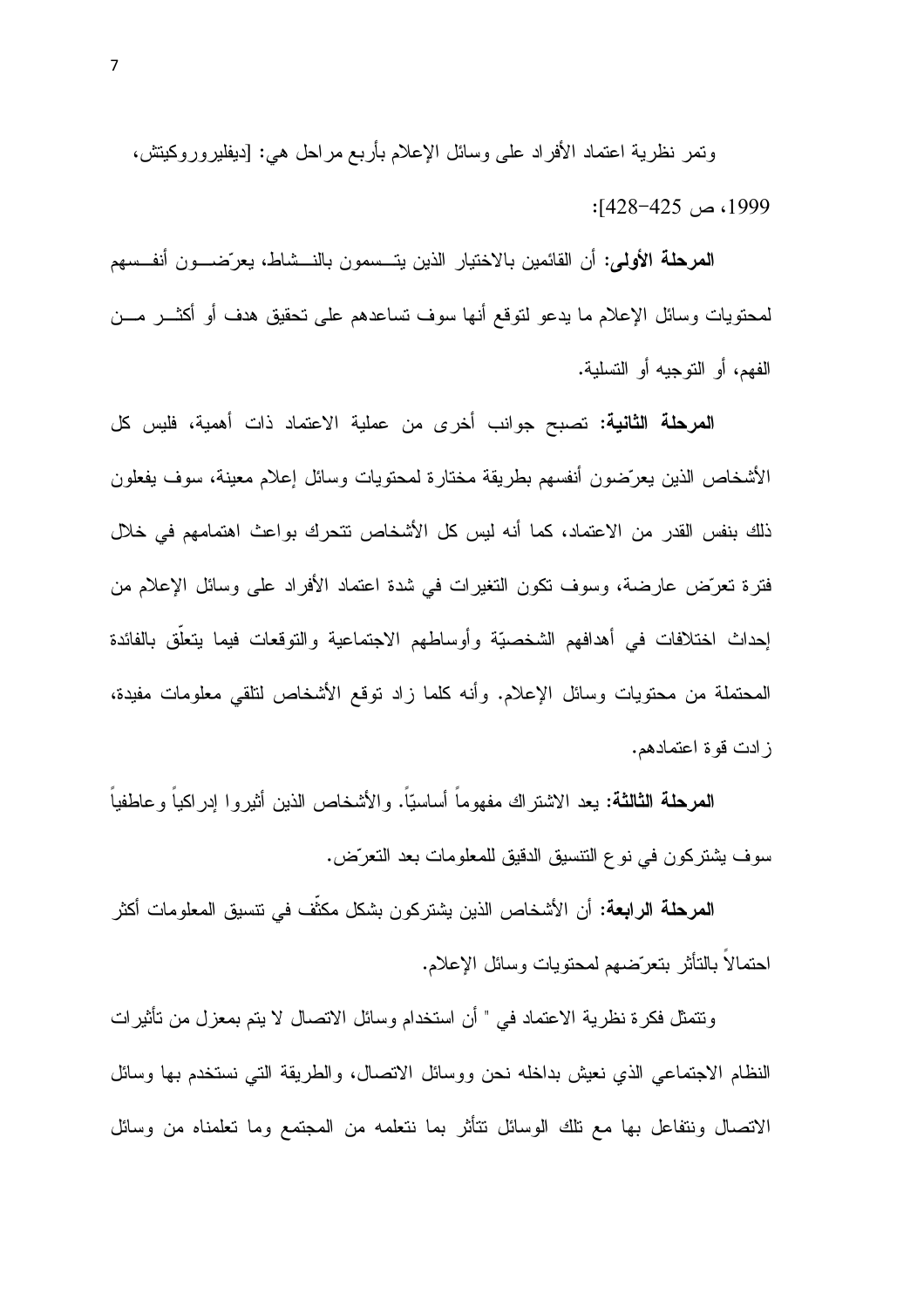الاتصال، وأي رسالة نتلقاها قد يكون لها نتائج مختلفة اعتمادا على خبرانتا السابقة عن الموضوع وكذلك تأثيرات الظروف الاجتماعية المحيطة". (إسماعيل، 2003، ص 278 –  $. (279$ 

وتشتمل النظرية على ثلاثة أنماط من التأثيرات: التأثير المعرفي، والتأثير العاطفي، والتأثير السلوكي. وتأثيرات الاتصال الجماهيرية في هذه الحقول الثلاثة هي وظيفة مرتبطة إلى حد كبير بدرجة اعتماد الجمهور على المعلومات التي نقدمها وسائل الإعلام. (أبو إصبع، 2010، ص 212).

ويُعد أحد الباحثين أن " نظرية الاعتماد على وسائل الإعلام شاملة، حيث نقدم نظرة كليّة للعلاقة بين الإعلام والرأى العام، ونتجنب جدلية ما إذا كانت وسائل الإعلام ذات نأثير كبير على المجتمع أم لا، وأهم ما أضافته النظرية أن المجتمع يؤثر في وسائل الإعلام". (إسماعيل، مرجع سابق، ص282).

ونعد هذه الدراسة من الدراسات الإعلامية التي نبحث في اتجاهات الشباب الجامعي الكويتي نحو الصحافة الالكترونية والصحافة الورقية باعتبارها أداة من الوسائل الإعلامية ذات التأثير في اتجاهات المجتمع.

ومن خلال الصحافة الالكترونية والصحافة الورقية يتضح مدى اعتماد جمهور الشباب الجامعي الكويتي على كلا النوعين من الصحافة وتأثير بعضها على الأخر . ثانيا: نظرية الاستخدامات والإشباعات:

نشأت نظرية الاستخدامات والاشباعات على يد (الياهوكانز) عام 1959، حيث تحـــول الاهتمام من الرسالة الإعلامية ومضمونها إلى الجمهور المتلقى لهذه الرســالة، وبــذلك انتفـــى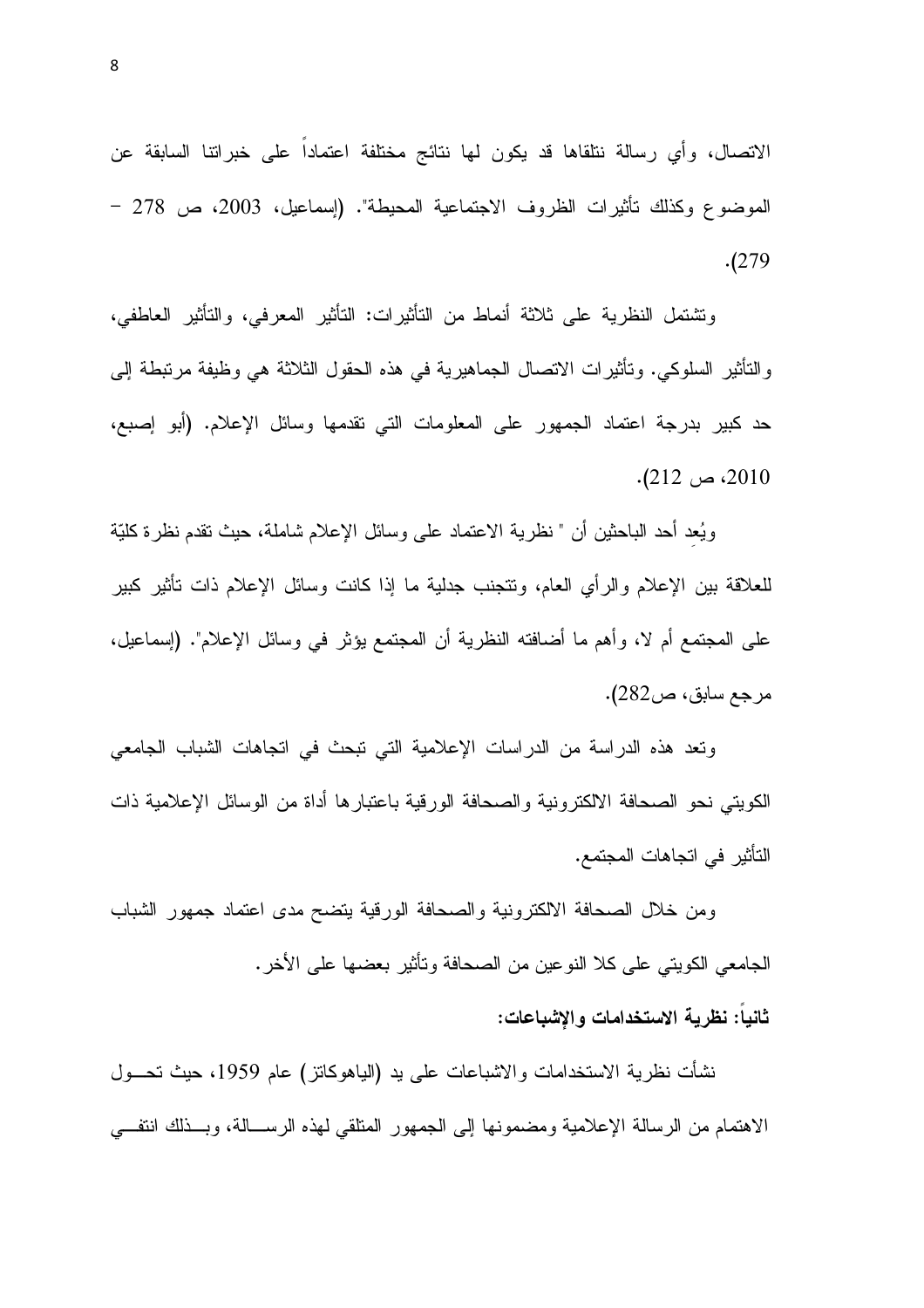مفهوم قوة وسائل الإعلام المهيمنة حيث كان الاعتقاد السائد بأن متابعة الجمهور لوسائل الإعلام تم وفقاً للنعود على الوسيلة الإعلامية وليس لأسباب منطقية(العبد، 2005، ص 18). وتسعى نظرية الاستخدامات والإشباعات إلى تحقيق ثلاث أهداف رئيسية هــي: (إســماعيل،

 $(255 \, \omega \cdot 2003)$ 

1– النعرف على كيفية استخدام الأفراد لوسائل الإعلام وذلك بالنظر إلى الجمهور النشط الــذي يستخدم الوسيلة التي تشبع حاجاته وأهدافه.

2– توضيح دوافع استخدام وسيلة بعينها من وسائل الإعلام والتفاعل مع نتيجة هذا الاستخدام. 3– التركيز على أن فهم عملية الاتصال الجماهيري يأتي نتيجة لاســـتخدام وســـائل الاتـــصال الجماهير *ي*.

ولكن نظرية الاستخدامات والإشباعات لمها رؤية مختلفة تكمن في إدراك تاثير الفـــروق الفردية والنباين الاجتماعي على السلوك المرتبط بوسائل الإعلام وتحكم عملية استخدام جمهور المشاهدين للوسيلة الإعلامية عدة عوامل معقدة ومتشابكة من بينها: السن والحسنس والمؤهـــل العلمي. إذ إن لكل هذه المتغيرات أو لبعضها تاثيرًا على اختيارات الفرد للمضـامين الإعلاميـــة التي يريد متابعتها (Werner.1992.p250).

ونتركز هذه النظرية على خصائص الجمهور ودوافعه انطلاقا مـــن مفهـــوم الجمهـــور الايجابي الذي يستخدم رسالة إعلامية معينة لإشباع حاجة أو حاجات معينة أو لتحقيق منفعة ما بعيدًا عن مقولة التعود، وبهذا أصبح على القائمين بمهمة الإعلام جهد مضاعف وهو التعـــرف علـى اتجاهات وآذواق المتلقين، بـالإضافة إلـى صنـع الرسالـة الإعلاميـة التـي تتناسب مـع توجهات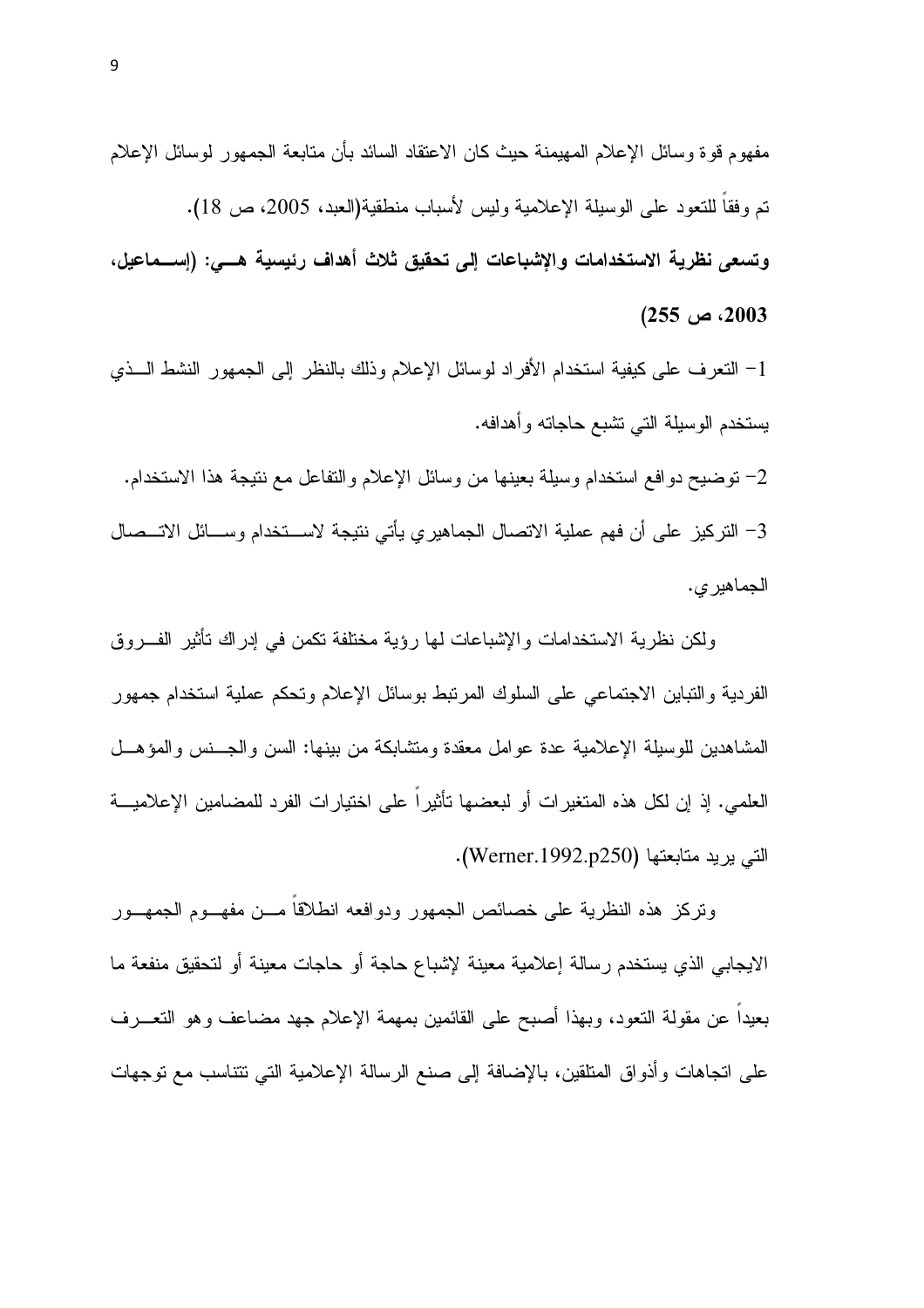وتستند نظرية الاستخدامات والاشباعات على الافتراضات النالية: (إســماعيل، 2003،  $:(254)$ :

- 1. إن أعضاء الجمهور فاعلون في عملية الاتصال، واستخدامهم لوسائل الإعلام يحقــق لهــم أهداف مقصودة نلبي نوقعانهم.
- 2. الربط بين الرغبة في إشباع حاجات معينة واختيار وسيلة محددة برجع إلى الجمهور نفسه وتحدده الفروق الفردية.
	- 3. الجمهور هو الذي يختار الوسائل والمضمون الذي يشبع حاجاته.
	- 4. يكون الجمهور على علم بالفائدة التي تعود عليه وبدوافعه واهتماماته.
- 5. الاستدلال على المعايير الثقافية السائدة من خلال استخدامات الجمهور لوسائل الإعلام وليس من خلال محتوى الرسائل التي تقدمها هذه الوسائل.

نبين نتائج هذه الدراسة ان الجمهور يسعى إلى إشباع رغبانه وحاجاته عن طريق وسائل الإعلام، ويختار الجمهور ما بنناسب مع نحقيق هذه الأهداف.

كما أن هذه الدراسة تظهر مدي ناثير الفروق الفردية مع عمليه الاستخدام لهذه الوسائل، فليس صحيحا إن لوسائل الإعلام تاثيرًا غير محدود على كل الفئات بدرجه متماثلـــة وان هـــذه الفروق نؤدي دورا كبيرا في عملية الإشباع.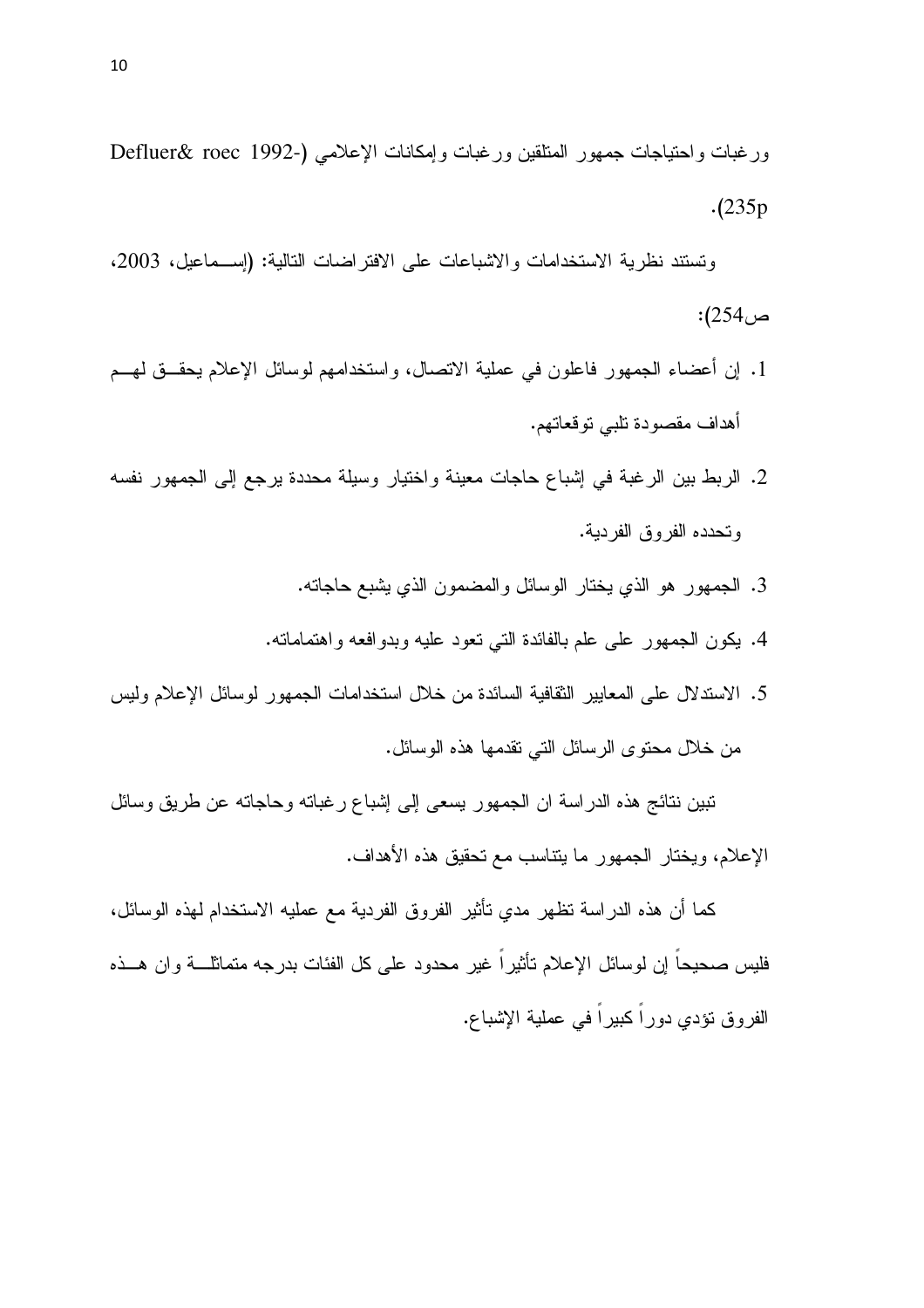المبحث الثاني: الدراسات

الدر اسات العربية:

**دراسة الغريب (2001) بعنوان** "الصحيفة الالكترونية والورقية دراسة مقارنسة فسي المفهــوم والسمات والنطبيق على الصحف الالكترونية المصرية". وقد هدفت الدراسة إلى الكـــشف عـــن النَّاثِيرِات المستقبلية للصحف الالكترونية ووسائل الإعلام الجديدة على الصحيفة الورقية. ونوصلت الدراسة إلى النتائج التالية:

- يعد مفهوم الصحيفة الالكترونية جزءاً من مفهوم أوسع واشمل هو النشر الالكتروني.
- للصحافة الالكترونية صفات تأتي نتيجة للبيئة الإنتاجية وطبيعة الصحيفة الالكترونية وأهمها  $\sim$ تقنية النص الفائق وتقنية الوسائط المتعددة وادخار الوقت والجهد والنوزيع اللحظي.
- تتميز الصحافة المطبوعة بعدة صفات أصيلة لا تستطيع الصحافة الالكتر ونية تحقيقها كقابلية النقل والحفظ والنغطية التفسير ية والاستقصائية.

دراسة صالح (2001)، بعنوان "مستقبل الصحافة المطبوعة في ضوء تكنولوجيـــا الاتـــصـال"، هدفت الدراسة إلى وصف أبعاد الأزمة التي تمر بها الصحافة المطبوعة ومدى تأثير تكنولوجيا الاتصال على مستقبلها. ونتيجة لخطور ة التحدي الذي يو اجه الصحافة المطبو عة خاصــــة فــــى الشمال الغني، فقد ظهرت تجليات الصحافة المطبوعة في النتائج التالية:

- اختفاء عدد من الصحف المطبوعة في الولايات المتحدة وأوروبا الغربية، وانـــدماجها مــــع الصحف الأخرى، وتناقص توزيعها، وتناقص دخلها من الإعلانات خلال فترة التسعينيات.
- نمو الصحافة الالكترونية والخدمات الإخبارية على الانترنت، وحقيقة أن الصحافة المطبوعة نتعرض للخطر في دول الشمال.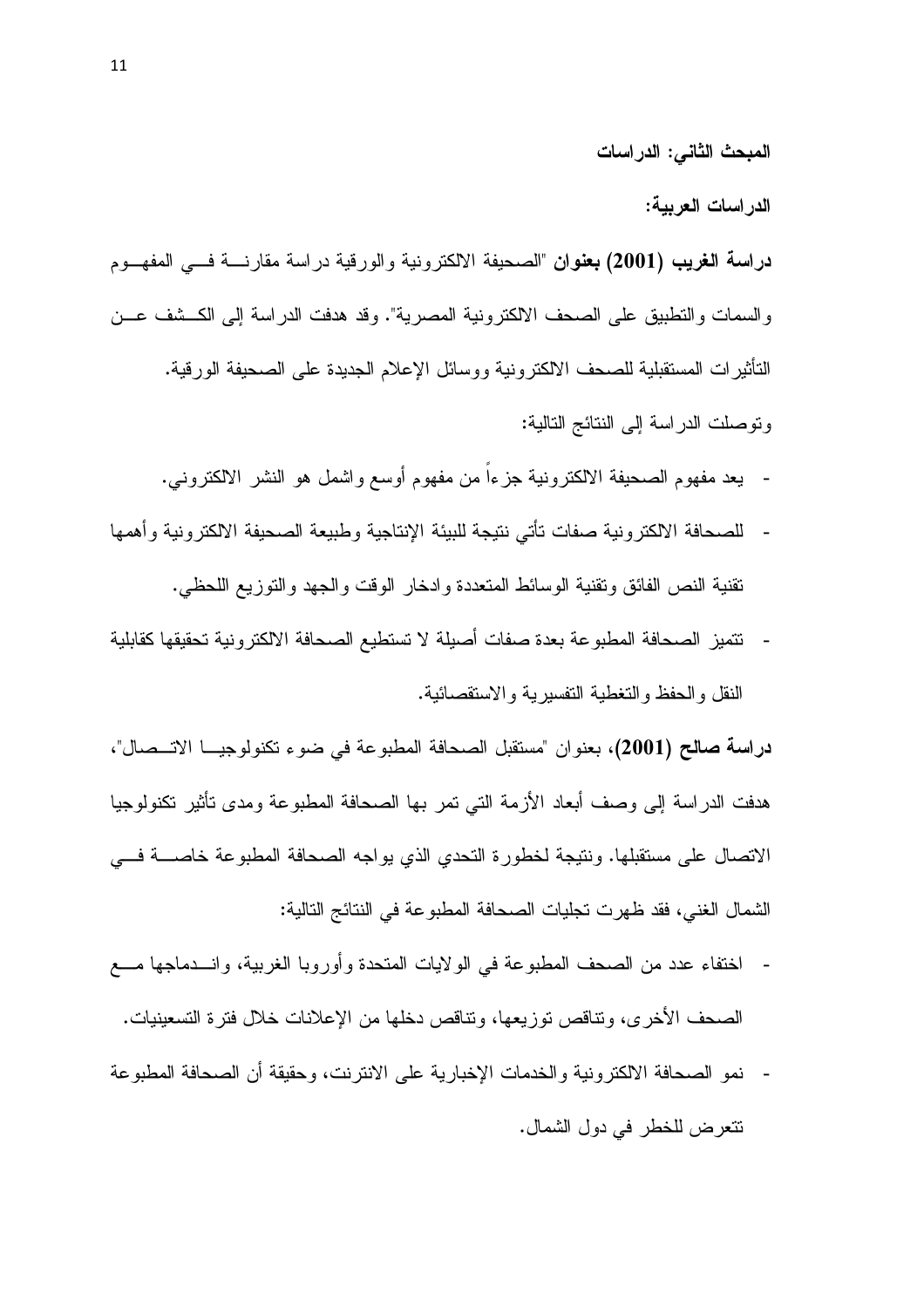- إن سبب أزمة الصحافة المطبوعة لا تعود إلى نطور وسائل الاتصال الجديدة فقط، وإنمـــا هذه الأزمة كانت نتصاعد منذ بداية السبعينيات وقد شكلتها عدة عوامل:
- إن النموذج الأمريكي للحياة قد قلل من الوقت المتاح للإنسان لقراءة الصحف، وأن الصحف  $\overline{\phantom{a}}$ قد تعاملت مع القراء كمستهلكين.
- إن الحل النجار ي الذي اتبعته الصحف منذ بداية السبعينيات، قد أدى إلى تركيز هـــا علــــى المواد الخفيفة، ونتاقص اهتمامها بنقديم معرفة ذات نوعية عالية للجمهور .
	- زيادة النركيز على مُلكية الصحافة، وسيطرة الشركات عابرة القارات عليها.
- أوضحت الدراسة أن الصحف الالكترونية بالرغم من حالة الانبهار بها، لا تستطيع أن نشكل بدبلا للصحافة المطبو عة.

دراسة الحمود والعسكر (2002) بعنوان "إصدارات الصحف السعودية المطبوعة على الإنترنت في ضوء السمات الاتصالية للصحافة الإلكترونية". فقد أجريت هذه الدر اسة على المسئولين عن النسخ الإلكترونية التي تصدرها الصحف السعودية (الجزيرة، الرياض، الوطن، عكـــاظ). وقـــد حدد الباحثان هدف الدراسة الرئيس بتقويم مدى نتاسب الخدمات الصحفية المقدمة في إصدارات الصحف السعودية اليومية المطبوعة على الإنترنت مع الطبيعة الاتصالية الخاصــــة بالـــصحافة الإلكترونية. ومن خلال إجابة تساؤلات الدراسة قدم الباحثـــان صـــورة (profile) للــصحف السعودية المتواجدة على شبكة الانترنت من حيث بدايات الصحف السعودية اليومية المطبوعــة في نشر إصداراتها على شبكة الإنترنت والأهداف التي تسعى لتحقيقها، مسع توصسيف فنسى للخدمات الصحفية وتوظيف الاتصال التفاعلي، والوسائط المتعددة ووقت النزام الصحف بتحديث مو ادها الإخبار ية على نسختها الالكتر و نية على شبكة الانتر نت.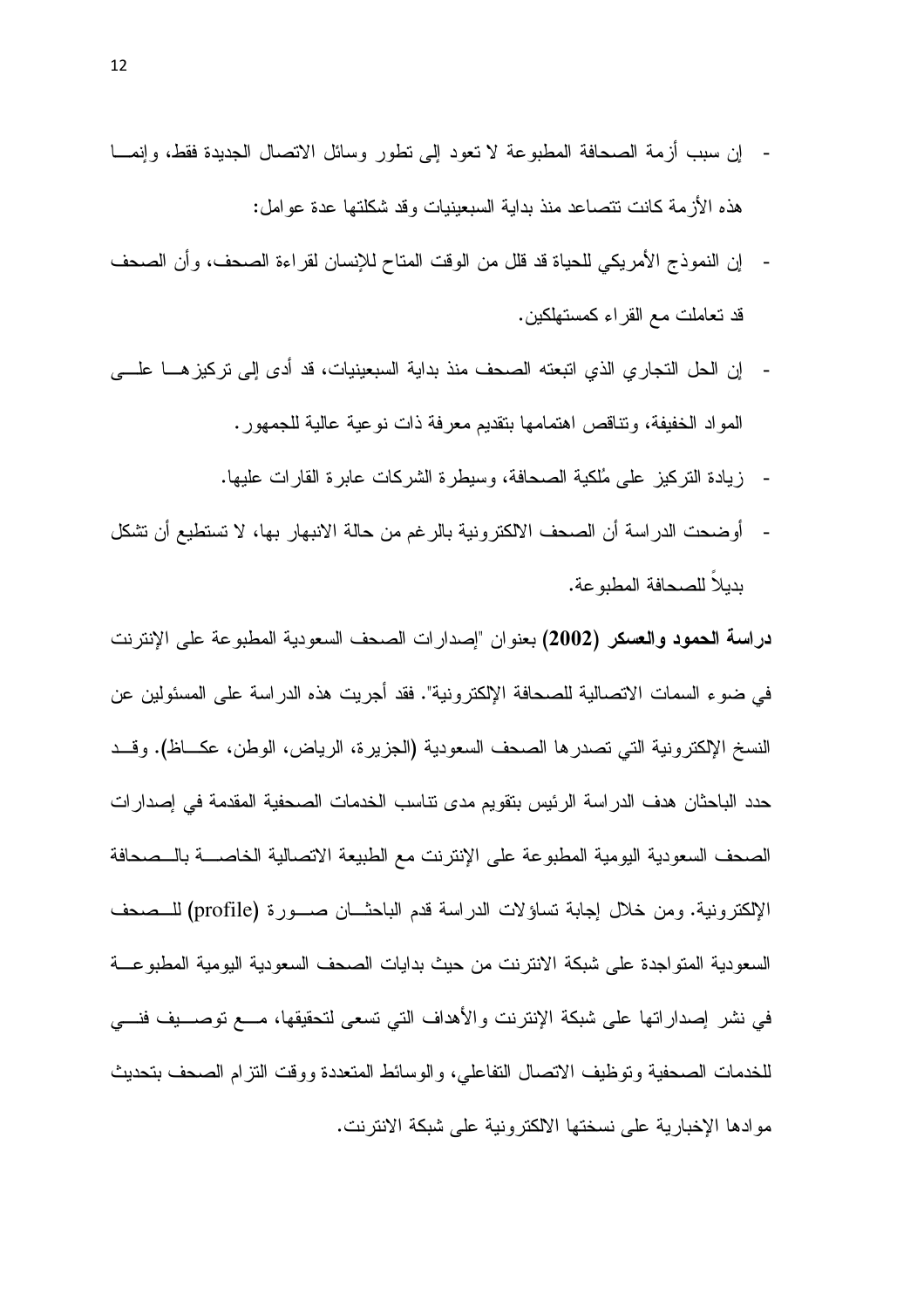وقد كشفت الدراسة أنه على رغم تميّز الإصدارات الإلكترونية السسعودية ومحاولتهــا نقديم خدمات انصالية حديثة، إلا أن نقويم هذه الإصدارات وفقا للسمات الاتـــصالية للـــصحافة الإلكترونية، تبين أنها لا تخرج عن كون هذه النسخ الإلكترونية قد تم تكييفها مع النمط التقنـــي الجديد لتقديم الخدمة الصحفيّة نفسها المقدمة في النسخ المطبوعة. ومما كشفته الدر اســــة عـــدم مراعاة المضمون المنشور في الصحف الالكترونية السسعودية للطبيعة الاتسصالية الخاصسة بالصحافة الإلكترونية، كذلك طول الموضوعات المنشورة (النـــشر علــــى الانترنـــت يقتـــضــى الاختصار) ومن أهم ما تكشفه الدراسة ضعف الخدمات التفاعلية المتاحة في هذه الإصـــدارات عدا البريد الإليكتروني وعدم الاستفادة من نقنية الوسائط المتعددة بالشكل المعقول. وفي ضــــوء نتائج دراستهما بوصبي الباحثان الصحف لإلكترونية السعودية، بأهميـــة النظـــر إلـــي النـــشر الإليكتروني كنمط اتصالي مستقل عن النشر المطبوع من حيث مضامينه، وجماهيره من خلال إعادة النظر في أهداف وسياسات إصدار اتها الإلكترونية.

دراسة العسكر والشهري (2003). بعنوان " انجاهات الــصحفيين نحــو مــستقبل الــصحافة المطبوعة في عصر الانترنت". هدفت الدراسة إلى استشراف مستقبل الصحافة المطبوعة فسي السعودية في عصر الانترنت من وجهة نظر الصحفيين السعوديين العاملين بالصحف السعودية المطبو عة ذات الطبعات الالكتر ونبة.

- ومن أهم نتائج الدراسة:
- أن الصحفيين السعوديين يتبنون اتجاهات ايجابية نحو قدرة الصحافة المطبوعة في جـــانبي الانتشار واستقطاب المعلنين على مواجهة المنافسة التبي تشكلها التقنيات الحديثة والانترنت.
	- قدرة الصحف السعودية المطبوعة ليس فقط الإبقاء على قرائها بل واستقطاب قراء جدد.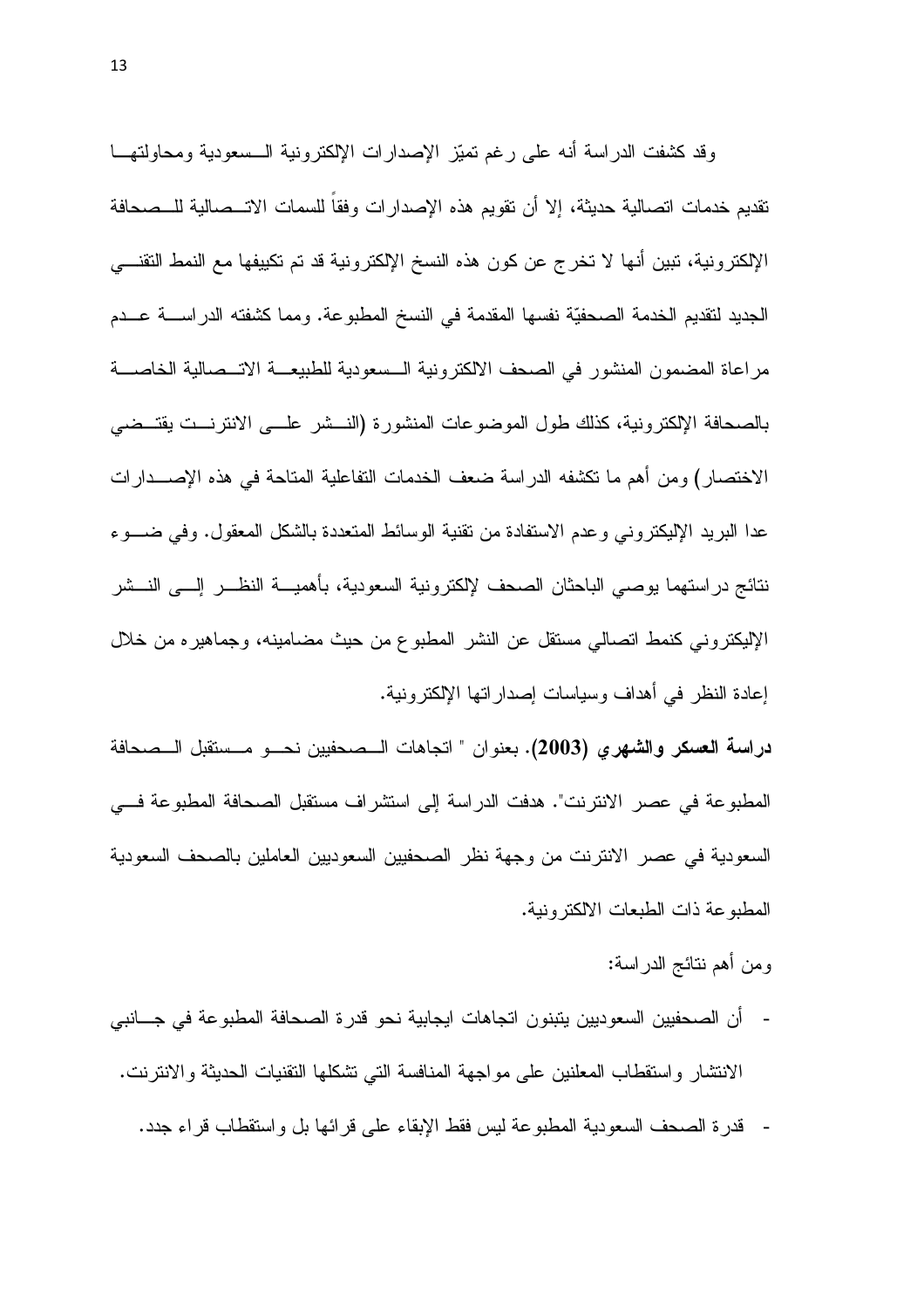دراسة الشهري (2003). بعنوان "واقع ومستقبل الصحف اليومية على شبكة الانترنت: دراسة مسحيَّة شاملة على رؤساء نحرير الصحف السعودية ذات الطبعات الالكترونية"، فقد هدفت هذه الدراسة إلى كشف واقع نشر الصحف السعودية اليومية الصادرة باللغة العربيـــة علــــي شـــبكة الإنترنت، وتبيان الأسباب التي دعت هذه الصحف إلى إطلاق نسخ الكترونية، وقد اعتمدت هذه الدراسة على المنهج الوصفي التحليلي، وفيما يخص مشكلة الدراسة فهذه الدراسة ترصد مرحلة مهمة في ناريخ الصحافة السعودية التي وضعت لها مواقع على شبكة الانترنت، وعن طريــق طرح تساؤلات محددة تسعى لتحقيق هدف الدراسة حيث تكشف مراجعة الأدبيات ذات السصلة إلى أن الأسئلة اليوم في عالم النشر الالكتروني أصبحت نسأل عن مصبر ومستقبل المهنة، وهل ستحل الانترنت وصحافتها محل الصحافة التقليدية.

تحديد أهداف واضحة من النشر عبر الانترنت ومن ثم رســم الخطــط لتحقيـــق هـــذه الأهداف وفق خطط زمنية، ثم إرساء مفاهيم إدارية وتحريرية خاصة بالنسخ الالكترونية مـــن الصحيفة، ثم أوصت أيضا بالاهتمام بتوظيف أسرار جاذبية الانترنت لملايين الناس حول العالم من حيث زيادة الخدمات التفاعلية ومن حيث الشكل والإخراج.

دراسة عبد الحميــد (2005)، بعنوان" اتجاهات طلبة الجامعة نحو الإنترنت واســـتخدامه فــــى علاقتهما بالتحصيل الدر اسي "در اسة مقار نة بين الجنسين". " فقد هدفت الدر اسة إلى الكشف عن الفروق بين الجنسين في اتجاهات عينة من طلبة جامعة الإمارات العربية المتحدة نحو الإنترنت ومجالات استخدامه وعلاقاتهما بالنحصيل الدراسي. وذلك باستخدام مقياس أعده الباحث لتقدير شدة الاتجاه التفضيلي نحو الإنترنت كوسيلة للتعلم. وشملت عينة الدراسة (228) مــن طــــلاب الجامعة وطالباتها. ونكون المقياس في صورته النهائية من (32) بندا. ومن أهم النتائج إجمـــالا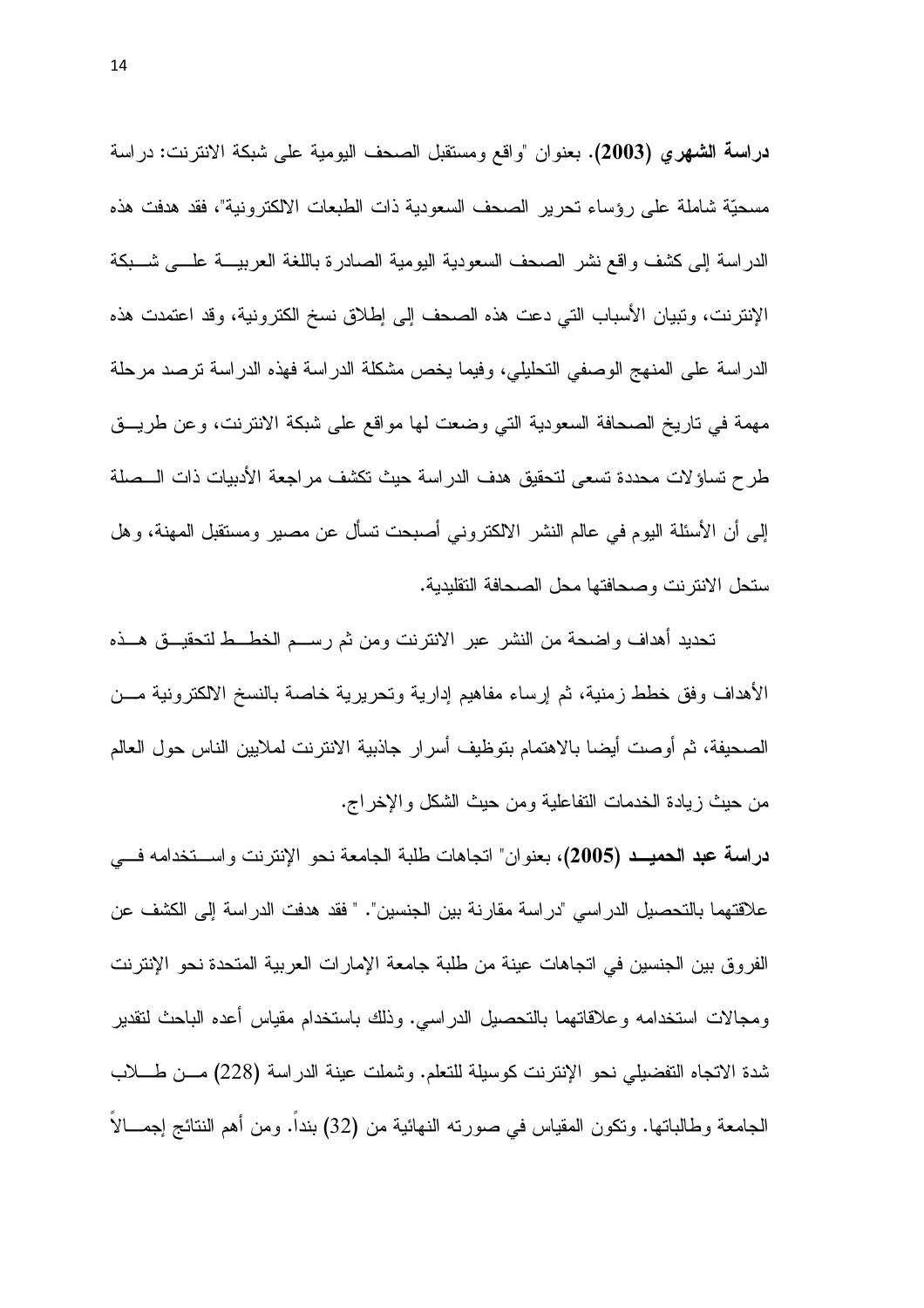وجود اتجاه إيجابي نسبيا لدى الجنسين نحو استخدام الإنترنت. ولا يوجد فـــرق دال إحـــصـائيا بينهما في كل من الاتجاه ومعدل الاستخدام. وترتفع هذه الاتجاهات الإيجابية لدى المنتظمين في الاستخدام مقارنة بها لدى غير المنتظمين. كما تبين أن نسبة انتشار استخدام الإنترنت أعلى بين الذكور منها بين الإناث. وتستخدم الإناث هذه النقنية بهدف النعلم الأكـــاديمي والثقافـــة العامـــة بدرجة أكبر منها لدى الذكور الذين يستخدمونه أكثر بهدف التسلية. ولذلك ارتبط كل من الاتجاه التفضيلي نحو الإنترنت ومعدل استخدامه لدى الإناث إيجابيا بتحصيلهن الدراسي، فـــي حـــين كشف الذكور عن ارتباط سلبي بين الاتجاه نحو الإنترنت والتحصيل الدراسي. ومن جهة أخرى ليس لدى الذكور علاقة ارتباطيه داله بين معدل استخدام الإنترنت والتحصيل الدراسي، ولم نكن هناك لدى الجنسين علاقة دالة بين الاتجاه نحو الإنترنت ومعدل استخدامه.

دراسة الرحباني (2009) بعنوان "استخدامات الصحافة الالكترونية وانعكاساتها على الــصحف الورقية اليومية في الأردن".

هدفت الدراسة إلى التعـــرف إلــــى اســـتخدامات الـــصـحفيين والإعلاميـــين للـــصـحافة الالكترونية، وانعكاسات الصحافة الالكترونية على الصحافة الورقية اليومية فـــي الأردن مـــن وجهة نظر الصحفيين والإعلاميين. وقد نوصلت الدراسة إلى النتائج التالية:

- إن الصحفيين والإعلاميين يستخدمون الصحافة الالكترونية يوميا بنسبة 60.9%.
- إن استخدام الصحافة الالكترونية في العمل كان في الترتيب الأول بنسبة 63.0%.بينما احتل استخدمها في المنزل الترتيب الثاني بنسبة 19.3%لدي أفراد العينة.
- إن الصحافة الالكترونية احتلت الترتيب الأول كأفضل وسيلة للحصول على الأخبار بنـــسبة 38.3%، تلتها الصحف المطبوعة في الترتيب الثاني بنسبة 24.4%.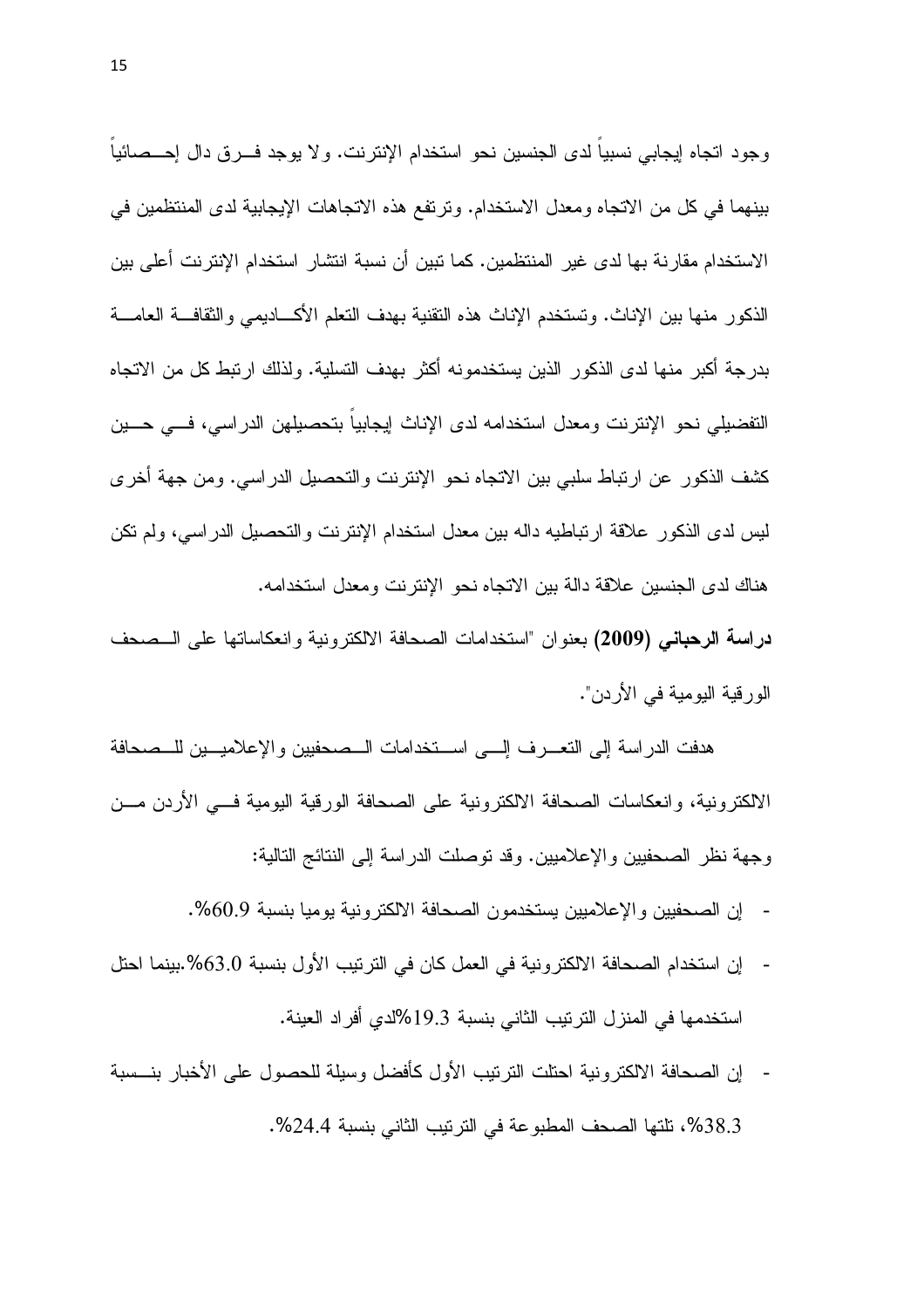- بينت الدراسة إن الصحافة الالكترونية أثرت على الصحافة الورقية باتساع حريــــة الــــرأي والتعبير، ولم نؤد إلى انخفاض عدد قراء الصحف الورقية اليومية الأردنية.

دراسة الخطيب(2011) بعنوان "الصحافة الورقية بين الاندثار والاستمرار". وقد هدفت الدراسة إلى بيان نتائج الاستخدام والتعرض للصحافة الورقية من قبل الصحفيين والإعلاميين ودوافعهم في ذالك وانعكاس هذا التعرض على مستقبل الصحف الالكترونية.

- وتوصلت الدراسة للنتائج التالية:
- من دوافع تعرض الصحفيين والإعلاميين للصحافة الورقية الوقوف على أخر الأخبار بنسبة 11.19%.يليها في المرتبة الثانية تعميق الخزين المعرفي بنسبة 11.19%.
- من مميزات الصحافة الورقية أنها نتمتع بالعلاقة القوية بينها وببن القارئ ولسنوات طويلـــة بنسبة 87.9%من أفراد العينة.
	- أظهرت الدراسة أن الصحافة اليومية ملائمة لأفراد العينة بنسبة90.5%.

الدر اسات الأجنبية:

**دراسة سنجر وأخرون (Singer & Others,1998) بع**نوان " النعرف على القضايا المرتبطة بمستقبل وواقع الصحف الأمريكية ومهنة الصحافة". وهي دراسة مسحيّة شملت 466 صـــحفياً من عدد من الصحف الأمريكية (مطبوعة والكترونية) وهدفت الدراسة إلى التعرف على القضايا المرتبطة بمستقبل وواقع الصحف الأمريكية ومهنة الصحافة من حيث التوظيف في مجال النشر الإلكتروني، والرواتب ومستويات الخبرة وتصنيفات العمل ومزاياه. وقد كشفت النتائج الكليـــة إلى أن أعداد موظفي الصحف الالكترونية لا يزال قليلا، وأن الرواتب والمزايا نتساوى نقريبـــا مع نلك التي لموظفي الصحف المطبوعة على الورق في الوظائف المماثلة. ولقد عبر محـــررو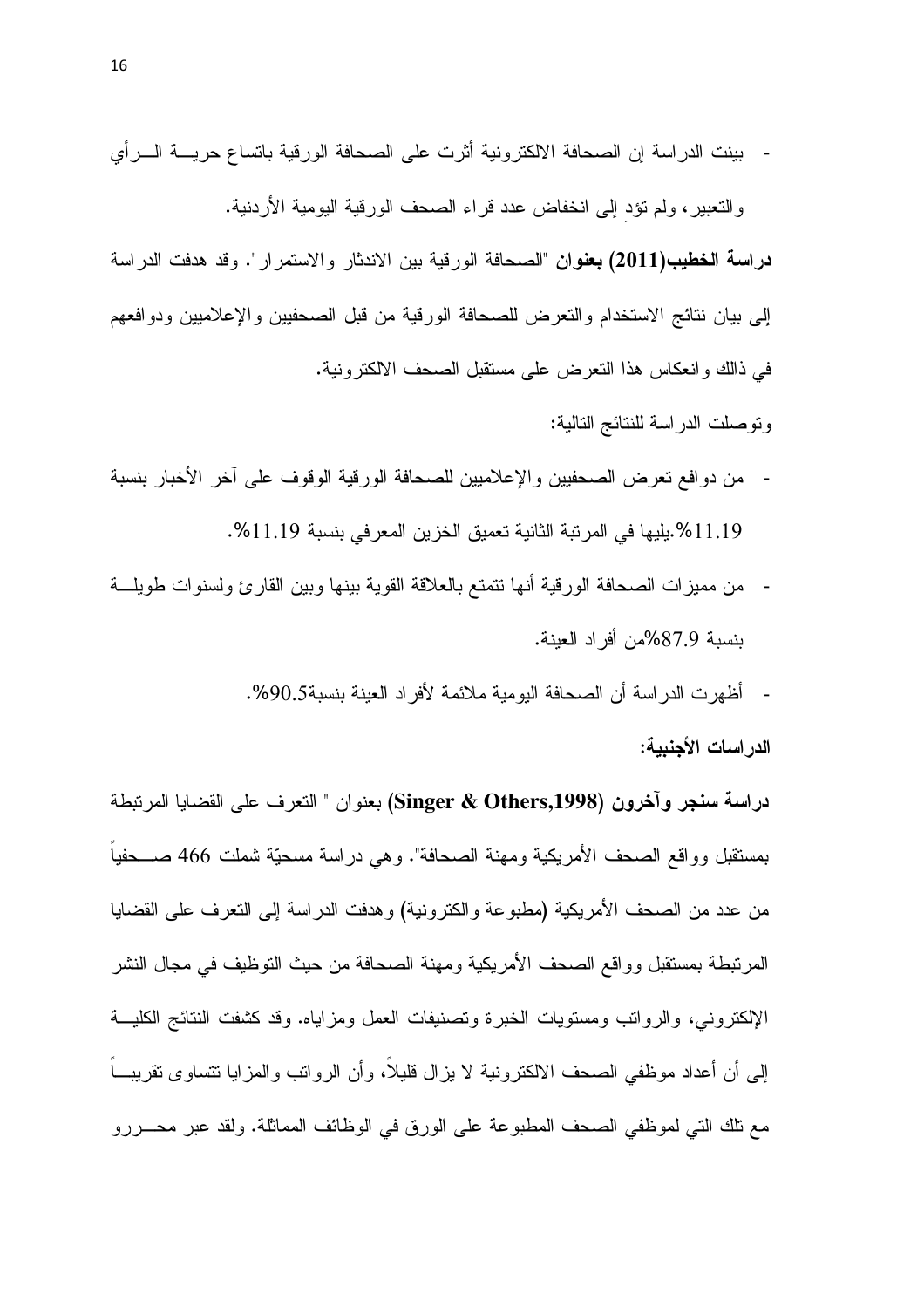صحافة الإنترنت عن قلقهم من الضغوط نحو التحول إلى فقدان أعمالهم، وكذلك أبـــدت نـــسبة مهمة من عينة الدراسة من العاملين في الصحف الالكترونية قلقا ظاهرا من النظـــرة الـــسلبية تجاههم وكانهم مواطنون من الدرجة الثانية، جراء النظرات غير المستحبة التي يــــرمقهم بهــــا زملاؤهم في الصحف المطبوعة. وأظهرت الدراسة أيضا أن أهم اهتمامات رؤســـاء تحريـــر الصحف المطبوعة تتركز حول محتوى المادة الإخبارية وقضايا التوظيف. وفي هــذا الـــسياق نكشف الدراسة أن البعض كان مهتما بالعثور على صحفيين مؤهلين وتوظيفهم والاحتفاظ بهم. **دراسة شيرمان وزملاؤه (Sherman, et al., 2000)**، بعنوان " الفروق بين الجنـــسين مـــن طلبة الجامعة نحو مطالعة الصحف عبر الإنترنت وخبراتهم معه". وقد هدفت إلى دراسة هــذه الفروق بين الطلبة الجامعيين نحو مطالعة الصحف عبر الإنترنت وخبراتهم. وقد تبين أن الفجوة بين الطلبة والطالبات في السنوات الأخيرة بدأت تضبق عما كانت عليه سابقا، ولكن توجد فروق بينهم في الاستخدام الجيد والأمثل بين الجنسين وكيفية التعرف على وسائل وطرق الاســـتخدام و اكتساب الخبر ة بهذا المجال، وتبدو المشكلة أكبر لدى الطلبة في مر احل التعليم العليا، لأنهم في حاجة إلى المزيد من الخبرات في هذا المجال وبكافة الأقسام والتخصصات العملية. كما اكـــدت الدراسة أن منذ السنينات والذكور أكثر المماما بالصحف وإقبالا عليها من الإناث، وأن الـــسلوك المتعلق بمطالعة الصحف يختلف بشكل ظاهر بين الجنسين إلا أن هذه الفروق لم تتغير حتـــي  $\cdot$   $\tilde{\mathrm{V}}$ 

**دراسة ساندرز وموريسون"(Sanders, & Morrison, 2001)**، بعنوان " اتجاهات وسلوك الطلبة نحو تعلم مادة "الصحافة" من خلال الإنترنت"، وقد درسا اتجاهات وسلوك الطلبة نحـــو تعلم مادة "الصحافة" من خلال الإنترنت، وباستخدام مـــا يـــسمى ( WebCT) Web course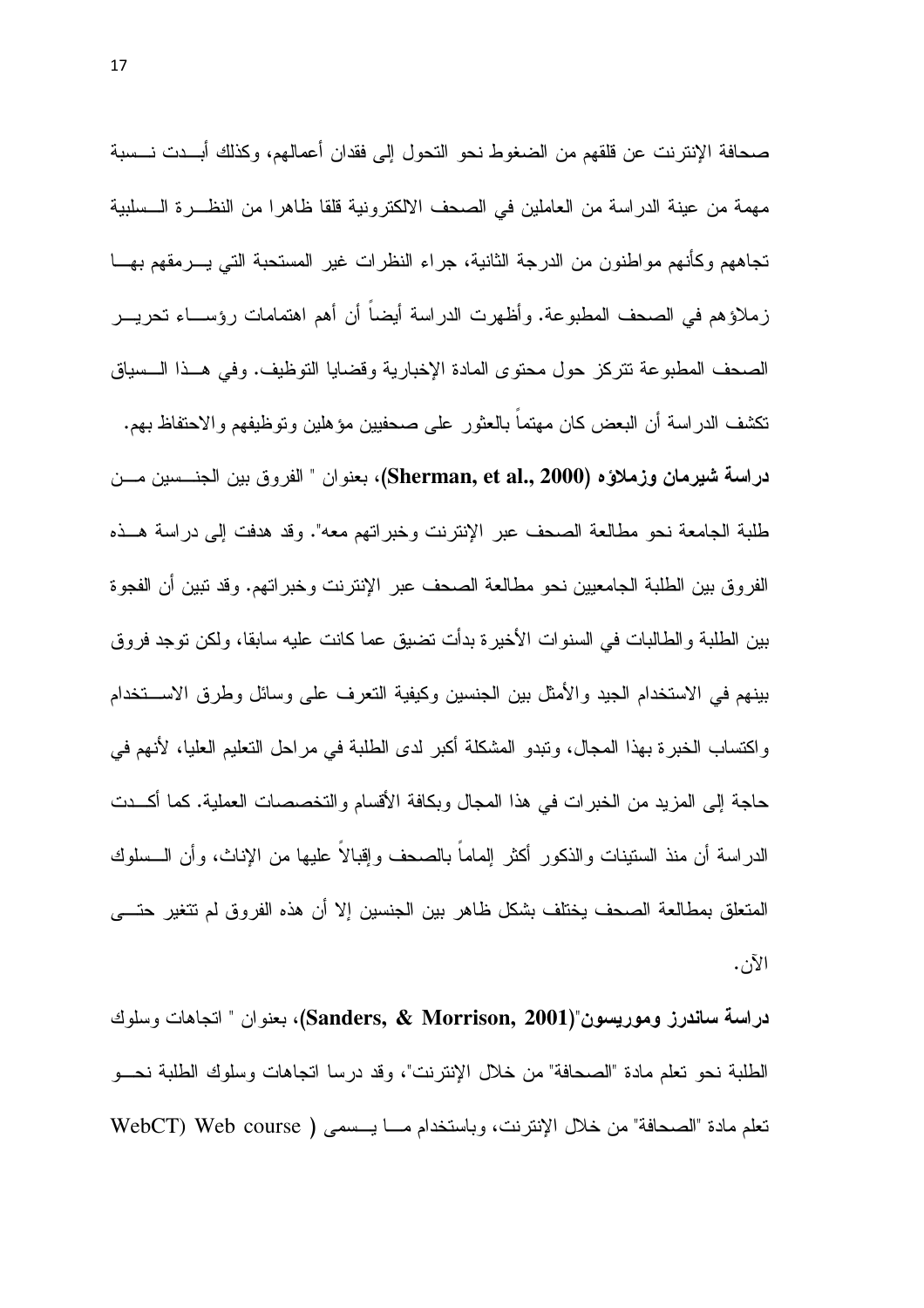tools. وذلك على عينة مكونة من (200) طالب بجامعة جورج ساوثرن. وقد تم إعداد استبيان لمهذا الغرض. ونؤكد الدراسة أن اتجاهات الطلبة نحو النعلم بهذه الطريقة كان إيجابيا بشكل عام. ويشعر معظم الطلبة بارنتياح مع استخدام موقع المادة، والذي مكنهم من النفاعل والنعاون مسع زِ ملائهم خارج غرفة الدرس، كما مكنهم من الحصول علـــى الخطـــط العامـــة للمـــادة وحـــل المشكلات والأسئلة والنقييم الذاتي بواسطة الاختبارات الذانية. وكان لذلك الكثير مـــن الآثـــار الإيجابية على الطلبة في عملية النعلم ومهارات حل المشكلات ومهارات النفكير الناقــد. وممـــا يزيد من أهمية الموقع سهولة الاستخدام وكون أسئلته من النوع القصير أو ذات الاختيار مـــن متعدد. وأظهرت الفتيات اتجاهات أكثر تفضيلاً نحو التعليم باستخدام الإنترنت، وخاصة أثنـــاء الدر س. كما أنهن أكثر ايجابية في استخدامه مقار نة بالذكور .

دراسة flavian and Requel Gurrea (2006) بعنوان"تحليـــل ســــلوك زيــــارة مواقــــع الصحف على الانترنت مقارنة بالاطلاع على الصحف الورقية.

إن الدراسات الأجنبية السابقة تبين ومن ضمن تفاصيل تعاملها مـــع مواضـــيع شـــتـي بخصوصية الصحافة المطبوعة والصحف على الانترنت أو انفصال كل على جنب نبين حجـم الأهمية التي تبينها نتائج تلك الدر اسات و الصعوبات التي مـــن الممكـــن أن تو اجــــه الـــصحافة المطبوعة على الرغم من وجود هوية واضحة لها حيث بينت الدر اسات السابقة حجم الاهتمـــام بمستقبل الصحافة المطبوعة والتعويل على دورها الفاعل في التأثير على نتائج ما نتركه مـــن أثار لدى جمهور المتلقين وخصوصا أنها أصبحت حاليا نسعى إلى أن نتجاوز أزمسة التحــدي والمنافسة ونراهن علىى مقومات نشأتها ونموها ونطورها وفاعليتها فيى النعامل مـــع الأحـــداث وحجم مصداقية ملموس وثراء في المضمون والمحتوي.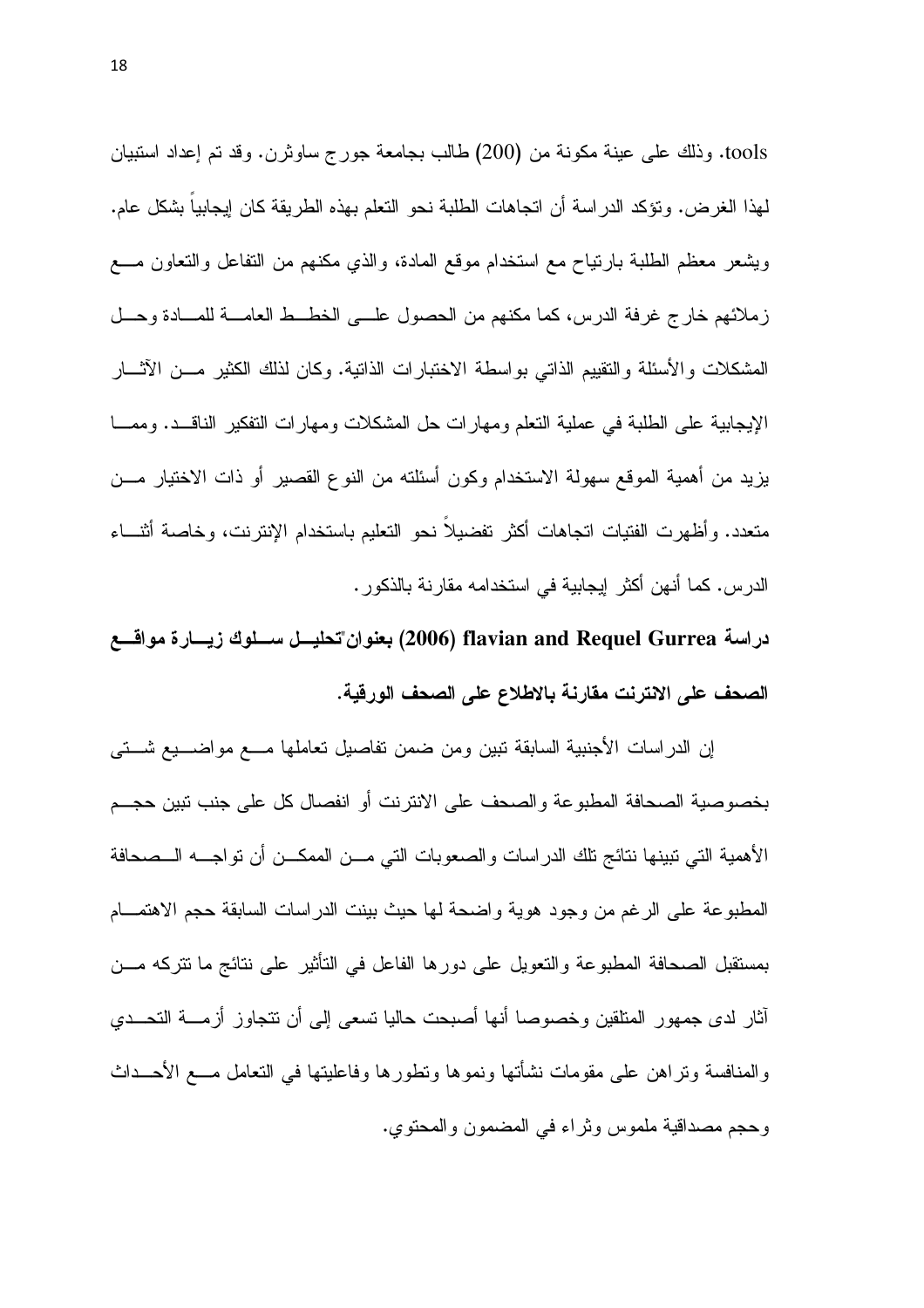تعليق على الدراسات السابقة:

نتاولت الدراسات السابقة محاور عديدة حول الصحافة المطبوعة والصحافة الإلكترونية، فمنها ما اهتم بمستقبل الصحافة الإلكترونية والسياسات التحريرية لهسذا النسوع الجديسد مسن الصحافة. ومنها ما اهتم بموضوع الاتجاهات وعلاقتها بالتحصيل الدراسي للطلبة (عبد الحميد) ومنها ما اهتم بمحور الإنتاج والوسائط التفاعلية في الصحافة الإلكترونية، ومنهـــا مــــا أهـــتم بالعلاقة بين الوسيلة الإعلامية وبين موقعها لإلكتروني (ساندرز 2001).

وقد نتوعت أيضا مجتمعات الدراسات فمنها من اعتمد على القــائمين بالاتــصال فـــى الصـحف ومنـها ما اعتمد علـى المتلقين أو المستخدمين،،، وكل نلك المحاور كانت مفيـــدة فــــى نوسيع أفق الباحث ونحديد مشكلة دراسته بحيث نبدو منميزة من نواح عديدة أهمها أنها نبحــث في اتجاهات الشباب الجامعي الكويتي تحديدا عن طريق عينة من جامعتي الكويــت والخلـــيج، حيث لا يوجد در اسة عربية أو أجنبية اهتمت بمثل هذا المحور على حد علم الباحث حتى الآن، و هي أيضاً حاولت در اسة التغير ات في انجاهات الإقبال والمطالعة بـــين الـــصـحف المطبوعـــة والصحف الإلكترونية مما يكشف لنا عن الآثار التي ساهم بها النقدم النكنولوجي في هذا المجال. ومما سيساعدنا في النعر ف على الحاجات الاتصالية و الإعلامية للشباب الكويتي.

كما أنه وبالنظر إلى الدر اسات السابقة نلحظ أن معظم هذه الدر اسات ركز على اتجاهات الصحفيين أو الجمهور العام، وهو ما يجعل هذه الدراسة متميزة عــن غيرهـــا كونهـــا قاســـت اتجاهات الشباب الجامعي الذي يعتقد أنه الأكثر ثقافة واطلاعاً ومواكبة للتطورات التبي شــــهدنها الصحافة في ظل نكنولوجيا المعلومات.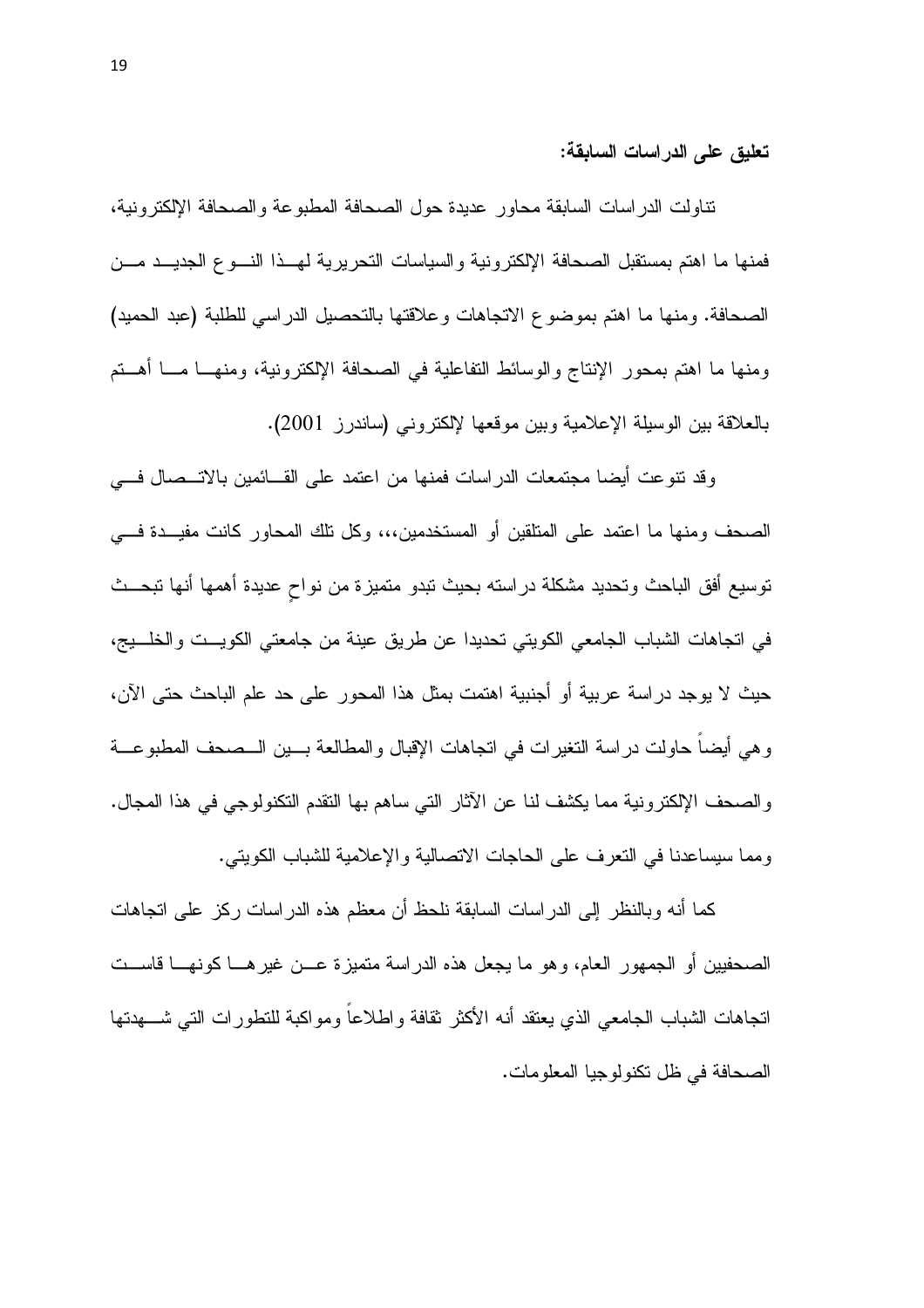المبحث الثالث: الصحافة الورقبة

مفهوم الصحافة:

الصحافة هي صناعة إصدار الجرائد والمجلات، وذلــك باســنقاء الأخبـــار ، وكتابـــة الموضوعات الصحفية من تحقيقات وأحاديث ومقالات وأعمدة، وجمع الصور والإعلانات ونشر كل ذلك في الجرائد والمجلات، ونولي إدارتها. (حجاب، 2010، ص19).

ويتميز هذا النوع من الصحافة بأنها الوحيدة من بين الوسائل الإعلامية التـــي تـــسمح للقارئ بالسيطرة على ظروف النعرض، كما نتيح له الفرصة لقراءة الرسالة أكثر مـــن مـــرة. (رشتي، 1978، ص 366).

الصحافة هي المهنة التي نقوم على جمع ونحليل الأخبار والنحقــق مـــن مـــصداقينها وتقديمها للجمهور ، وغالبا ما نكون هذه الأخبار منعلقة بمستجدات الأحداث على الساحة السياسية أو المحلية أو الثقافية أو الرياضية أو الاجتماعية وغيرها.(خليل، 2010، ص6).

## تطور الصحافة المطبوعة في العالم:

كانت الصحافة قديمة قدم العصور والزمن، ويرجع ناريخها إلىي زمن البسابليين حيــث استخدمو ا كاتباً لتسجيل أهم الأحداث اليومية ليتعرف الناس عليها، أما في رومـــا فقـــد كانـــت القوانين وقرارات مجلس الشيوخ والعقود والأحكام القضائية والأحداث ذات الأهمية التبي تحدث فوق أراضي الإمبر اطورية تسجل لتصل إلى الشعب ليطلع عليها، انتهت هذه الفعالية بعد سقوط روما، ونوففت حتى القرن الخامس عشر، وفي أوائل القرن السادس عشر وبعد اختراع الطباعة من قبل جونتبير غ في مدينة ماينز بألمانيا ولدت صناعه الأخبار التي كانت تضم معلومات عما يدور في الأوساط الرسمية، وكان هناك مجال حتى للإعلانات.(عليان، 2010.ص268).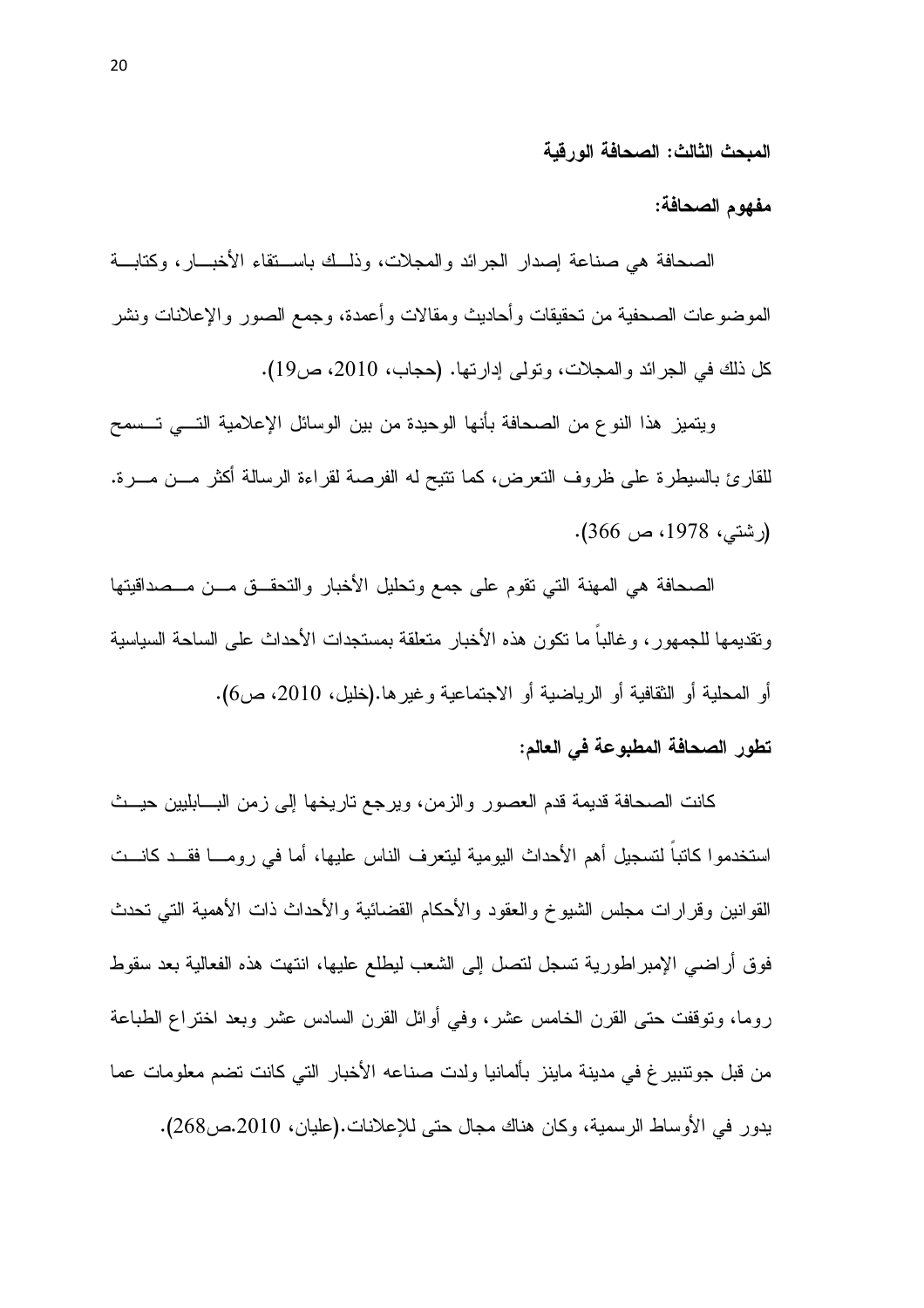ولم يصل الإنسان إلى ما وصل إليه الأن من معرفة علمية مقننة إلا بعد صراع طويـــل مع الطبيعة وعبر مراحل بدأت بمرحلة المعرفة الحسية وانتقلت إلى المعرفة الفلــسفية إلــــي أن وصلت إلى المرحلة العلمية وبين المعارف الحسية والعلمية، مر الإنـــسان بأســـاليب مختلفـــة للمعرفة حيث كان يتعلم من كل حقيقة تمر به عن طريــــق الـــصدفة أو عـــن طريــــق الخطـــأ والمحاولة. (عمر ، 2008، ص14).

وبعد اختراع الطباعة بنصف قرن أخذ صدور الصحف يتابع اعتبارا من مطلع القـــرن السادس عشر وقد صدرت في العام 1502 صحيفة نيوزايتنغ في ألمانيا عـــام 1562 صــــدرت مجلة شهرية في شمال البندقية(ايطاليا)، وفي عام 1616 صدرت صحيفة في بلجيكــا وبعــدها بأربع سنوات في هولندا، وفي عام 1631 أصدرت صحيفة في فرنسا، وفي عـــام 1665 فـــي بريطانيا.(الموسى، 1986، ص35).

وقد عرفت الصحافة المطبوعة مراحل متعددة من ناريخها حتى وصلت إلى الشكل الذي نراها عليه، وذلك بفضل اختراع الطباعة وما حققته لها من فرصة الظهور والنقدم. (أبو عرجة،  $(2)$ ، ص $(2)$ 

في القرن الثامن عشر شهد مولد الصحافة اليومية في بريطانيا، كما شهد مولد صــحيفة التايمز "اللندنية المشهورة، وصدور الصحف الشعبية في فرنسا، وصدور الصحف في أمريكـــا التي لعبت دورا مؤثرا في نيل الحرية والاستقلال. وقد صدرت صحيفة التايمز في لنـــدن عـــام 1875 وكانت نعرف باسم(ديلي يونيفيرسال ريجستر)، وفي فرنسا إصدار ا(جيراردان ودوناك) عام 1836 صحفا رخيصة ثم تلاهما (ميلـــو) عـــام 1863 فـــي تأســـيس الجريـــدة الـــشعبية الأولى(التابلويد–الحجم النصفي) وبعد نجاح الثورة الأمريكية عام 1775 سنت القـــوانين النــــي ضمنت حرية الصحافة(الموسى، 2009، ص47).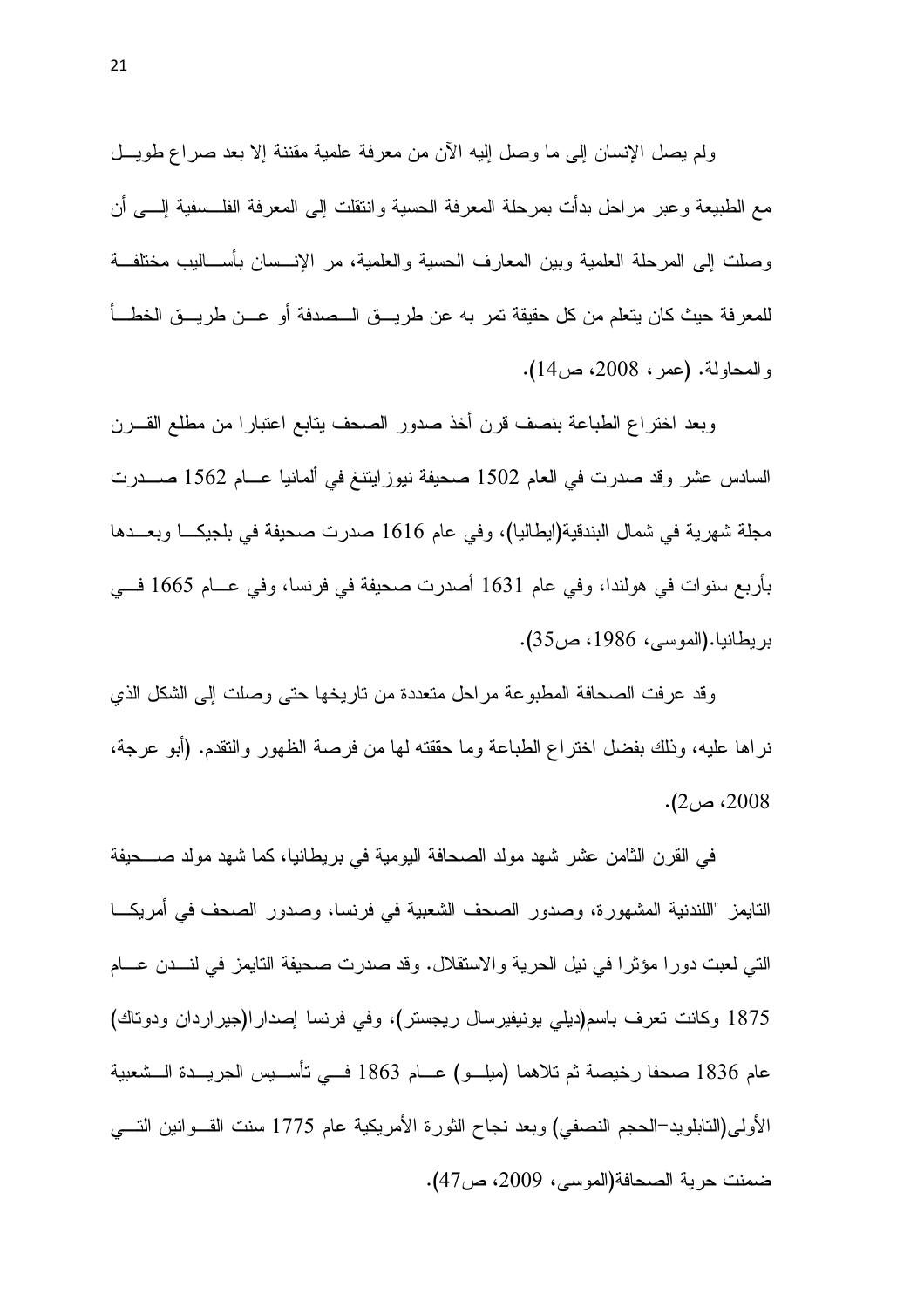ومارست الصحف في أوروبا والولايات المتحدة ضغوطاً ضد الرأســمالية الــصناعية والتجارية، وكذلك ضد الحكومات التي حاولت فرض الرقابة عليها، ومنها إعلان حقوق الإنسان الفرنسي الصادر في 17 يونيو1789 والذي يعرف بمبدأ حرية الصحافة والثورة الفرنسية فقــد عاونت الصحف على جعل الثور نبن الفر نسبة والأمبر كبة ممكنة وحبنمـــا انتـــصر ت أصــــبحت الصحف تعد الحار س على الديمقر اطية. (حجاب، 2008، ص66).

## تطور الصحافة العربية:

بدأت الصحافة العربية مع حملة نابليون بونابرت على مصر عام 1789، حيث صدرت في القاهرة صحيفتان باللغة الفرنسية، في عام 1828 أصدر محمد على باشا صـــحيفة رســـمية باسم جريدة الوقائع المصرية، في عام 1885 أصدر رزق الله حسون فـــي اســـطنبول جريـــدة عربية أهلية باسم مرآة الأحوال العربية، وفي بدايات القرن العشرين كثر عدد الصحف العربية وخصوصا في مصر ، فصدرت المؤيد واللواء والسياسة والبلاغ والجهاد، ومن الصحف القديمة التي لازالت تصدر إلى يومنا هذا جريدة الأهرام التي صدرت لأول مـــرة فـــي عـــام 1875، ومنافستها جريدة الأخبار التي صدرت عام 1944، إضافة إلى العديد مـــن المجــــلات الأدبيـــة والفنية والثقافية.(خليل، 2010، ص 8).

وإذا كان صدور أول صحيفة عربية مقترناً بوصول المطبعــة التـــى جلبتهـــا الحملـــة الفرنسية، إلا أن ذلك لا يعني أن العرب لم يعرفوا المطابع من قبل فقــد وجــدت أول مطبعـــة عربية في حلب وذلك عام 1702م وكان مؤسسها أحد البطاركة. واستمرت (التتبيه) في الصدور لمدة عامين منتاليين. وفي الجزائر ظهرت أول صحيفة باسم(المبشر) وذلك عام 1847م. وفـــي عام 1855أصدر رزق الله الحلبي صحيفة(مرأة الأحوال) في اســـطنبول. وكــــان صــــدور أول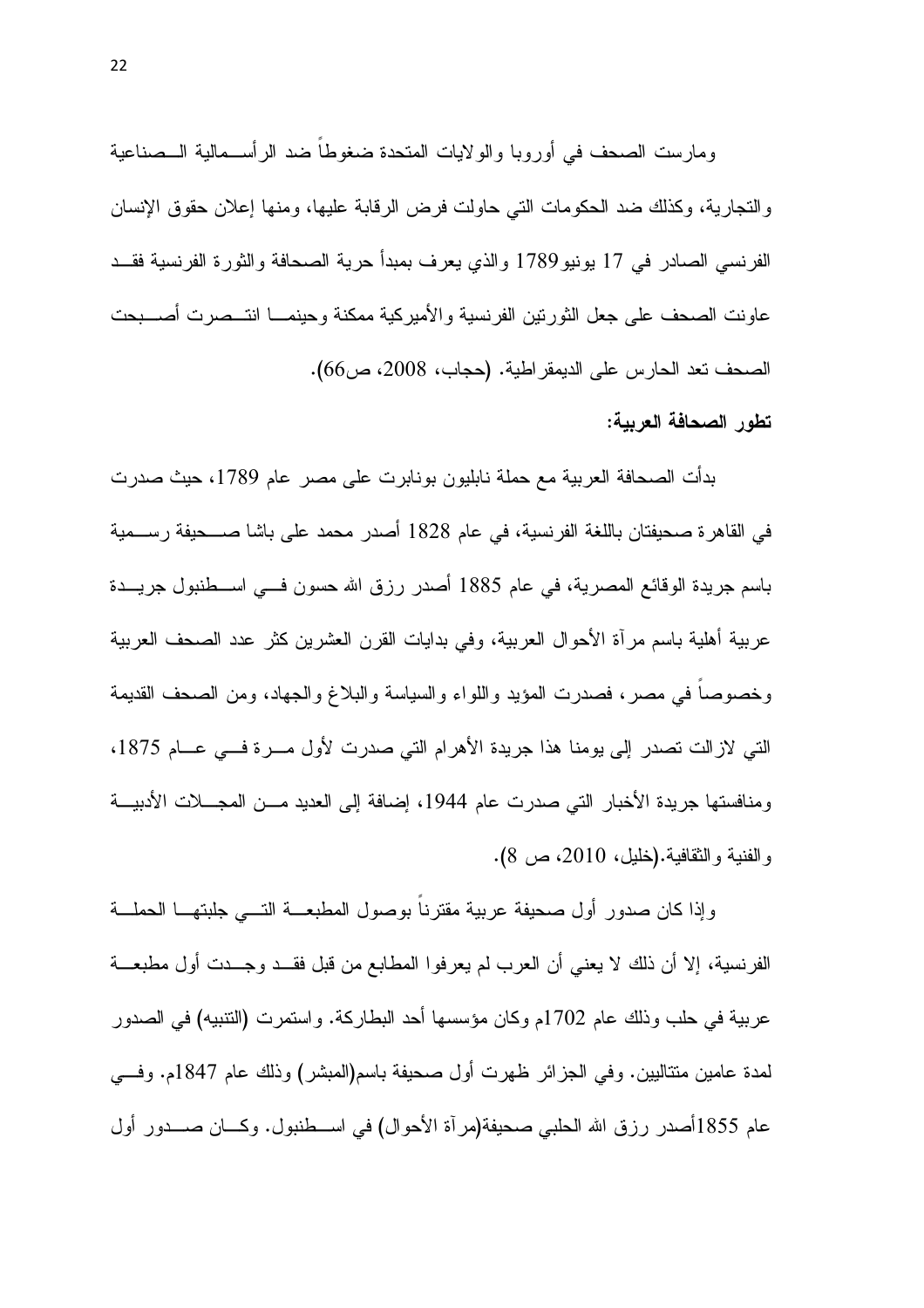صحيفة عربية في بيروت عام 1858م باسم حديقة الأخبار، وقد أسسها خليل الخـــوري. وفــــي نونس أسس الباي محمد الصادق باشا في عام 1861م صـــحيفة (الرائـــد) وتـــولـي تحرير هــــا المستشرق الفرنسي منصور كرتي، وظهرت في دمشق جريدة (سـوريا) عــام 1861م وقــد أصدرها وإلى سوريا راشد باشا، وشارك في تحريرها أديب نظمي والمؤرخ الكبير محمد كرد علي. وفي عام 1866م صدرت في ليبيا جريدة (طرابلس الغرب) بأمر السلطان عبــد العزيـــز العثماني. وصدرت في بغداد جريدة (الوزراء) سنة 1868م، وقد أصــــدرها الــــوالـي العثمــــانـي مدحت باشا. وفي عام 1879م صدرت في اليمن جريدة(صنعاء) بإشراف المتصرف العثماني. وصدرت في الخرطوم صحيفة (الغازيتة السوداء) عام 1889م. وأما فسي المملكـــة العربيـــة السعودية فكان عام 1908م ميلادا لصحيفة (الحجاز) ثم أصدر الشريف حسين صحيفة (القبلـــة) في مكة المكرمة وذلك عام1916م (الوقيان، 1994).

أنواع الصحف ثلاثة وهي: (خليل، 2010، ص19–20).

- 1- الصحف المحافظة: وهي الصحف التي تلتزم نقريباً بالجدية والاتزان والموضوعية فيمــا نتشر ہ من أخبار ۖ و مو ضو عات .
- 2– الصحف الشعبية: وهي نلك الصحف التي نميل إلى أن نأخذ بالطابع الجماهيري، والنزول إلى مستوى القر اء بما في ذلك القار ئ العادي، وذلك باستخدامها الأساليب الجذابة في كتابه الموضوعات والأخبار .
- 3- الصحف المعتدلة: هي الصحف التي تسعى إلى أن تقف فــي (الوســط) بــين الــصحف المحافظة والصحف الشعبية، وتأخذ من الاثنين معاً.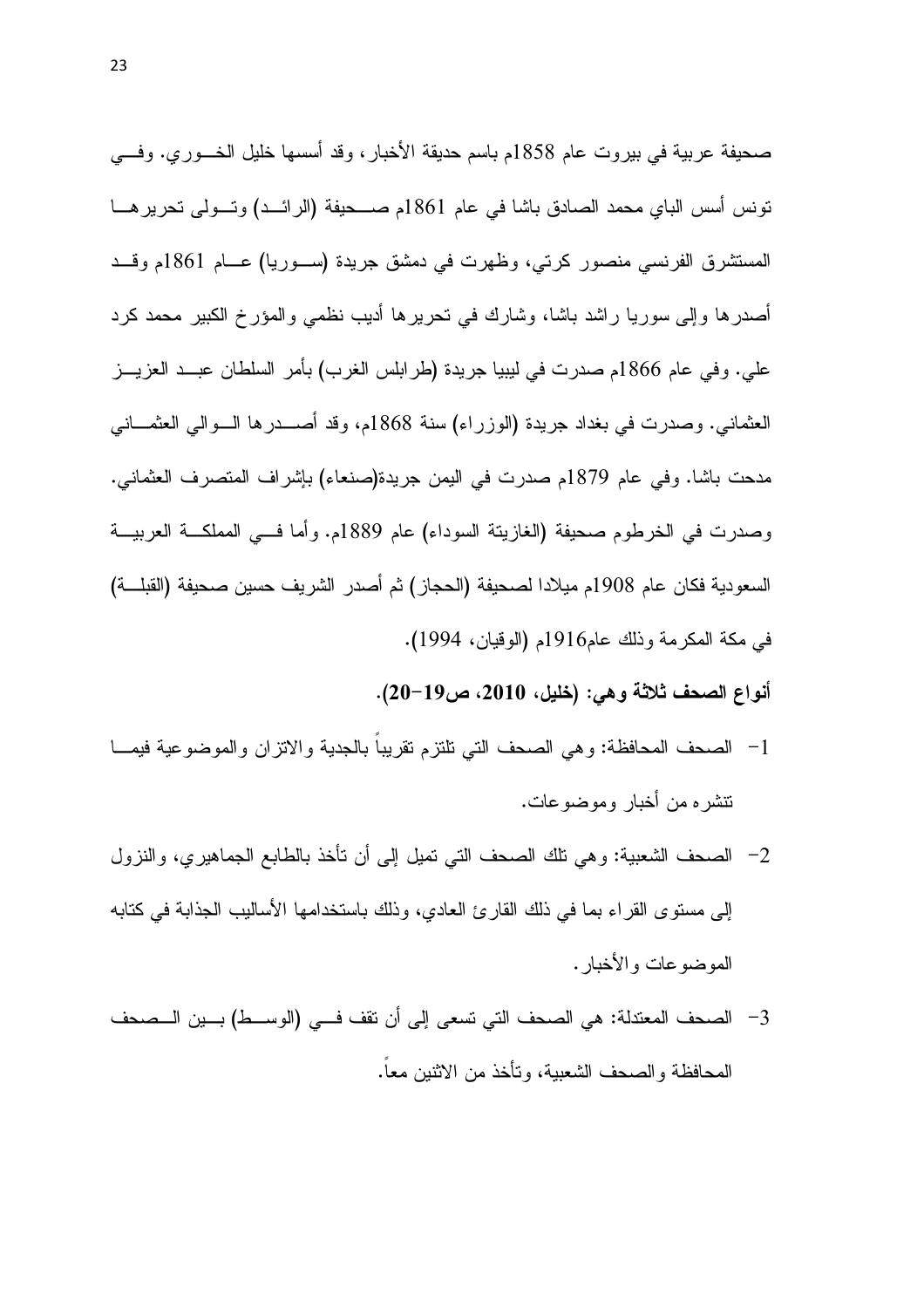تطور الصحافة الكويتية:

تعد الصحافة في الكويت تجربة إعلامية فريدة في منطقة الخليج والعالم العربي، وتتجلَّى هذه النجربة في سقف الحرية الممنوحة لوسائل الإعلام المحلية، خاصة الـــصحف والمجــــلات الكويتية التي أصبحت نموذجا يحتذى به من قبل العديد من المنظمات الدولية المتابعة والمقيمــــة لحرية التعبير في الدول النامية، إذ عرفت الكويت الصحافة قبل غير ها من الدول الخليجية التي نقع على الضفة الغربية للخليج العربي، وذلك عندما أصدر رائد الصحافة الخليجية عبد العزيـــز الرشيد مجلة الكويت (الكويت) في عام 1928م. (المشيخي، 2008، ص419).

ولقد كانت الحركة الثقافية والتعليمية تتابع خطواتها الواثقة فقد عرفت الكويت المدرســة المباركية سنة 1912م ومن عجب أن الصحافة الكوينية مثلها مثل معظـــم الظـــواهر الثقافيـــة و التعليمية في الكويت، قد نشأت نشأة شعبية خالصة، فلم نكن الحكومة هي التي أصدرت مجلَّـــة الكويت، وإنما أصدر ها رجل من عامة الشعب حمل على عانقه عبء هذه الريادة، شأنه في ذلك شأن الذين أنشأوا المكتبة الأهلية سنة 1923م إذْ لم نتضم المكتبة الأهليـــة للجهـــاز الحكـــومي وتصبح مكتبة حكومية إلا سنة 1937م، كما أن لورود كثير من الصحف والمجلات إلى الكويت و خاصة من مصر ولبنان تأثير اً كبير اً على الصحافة الكوبنية في شكلها الأول منها على ســـبيل المثال مجلة المنار للعلامة الشيخ رشيد رضا إذ كان لهذه المجلة بليغ الأثر على الحياة الثقافيـــة في الكويت.(الوقيان، 1994، ص26).

ولقد ركز الدستور الكويتي على حرية الرأي والفكر لما لها من أثر فعال فسي إثـــراء الفكر والبحث العلمي بدولة الكويت وقد مد المشرع الكويتي نطاق هذه الحمايــــة علــــي أعمــــال الصحافة والطباعة والنشر فنص في المادة السادسة والثلاثين من الدستور على أن حرية الرأي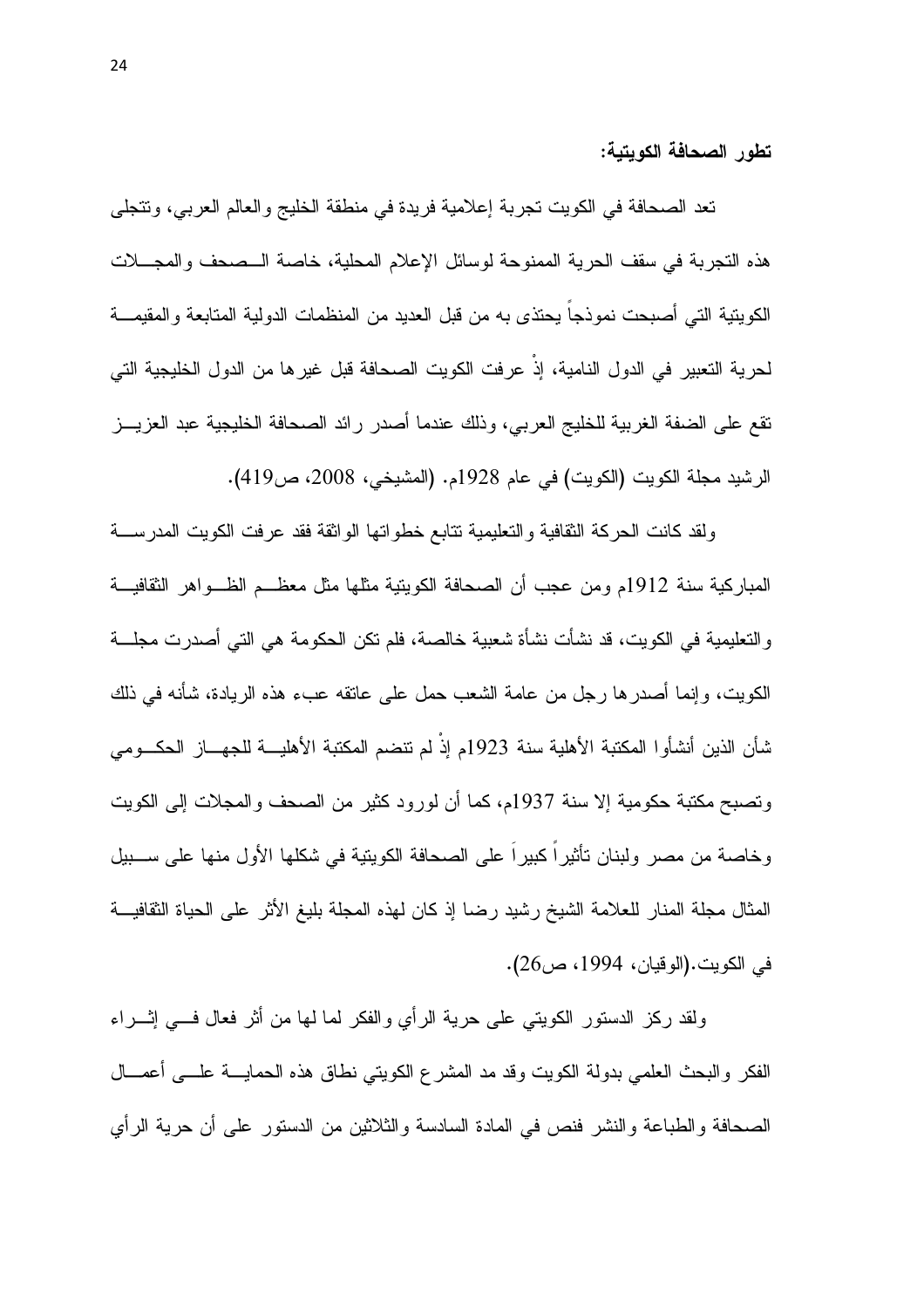والبحث العلمي مكفولة ولكل إنسان حق النعبير عن رأيه بالقول أو الكتابـــة أو غيرهمـــا وفقـــا للشروط والأوضاع التي بينها القانون. (الدستور الكويتي).

وير ى باحث في شئون الصحافة الكويتية (المشيخي، 2008، ص423) أن "هناك نذبذباً في معظم المطبوعات الكويتية وعمر ها القصير ، بسبب الظروف المادية لأصحابها، وكذلك عدم وجود قاعدة جماهير من المثقفين التي نعزز ثقافة النشر، وكان يغلب عليها الطابع الفردي حتى أو اخر الخمسينيات.

ولقد استفادت المؤسسات الصحفية من الرخاء الاقتصادي الذي نعمت به دولة الكويت وذلك بعد استقلالها من الانتداب البريطاني في بداية الستينيات للقرن العشرين فظهرت عدد من الصحف البومبة بلغت حتى بومنا هذا 14 صحبفة بومبة هي:

الوطن، القبس، السياسة، الأنباء، الرأي، الشاهد، الوسط، عالم اليوم، الجريدة، الصباح، الحرية، النهار ، المستقبل، الدار .

ونالياً موجزٍ عن بعض هذه الصحف اليومية:

الصحف اليومية الكويتية:(المشيخى، 2008، ص، 424–430).

يصدر في الكويت عدد من الصحف اليومية باللغتين العربية والانجليزية، وفيمـــا يلــــي شرح موجز عن هذه الصحف، وذلك حسب التسلسل الناريخي لصدور ها.

جريدة الرأى العام:

تعتبر (الرأي العام)أول جريدة يومية تصدر في الكويت، حيث صدر العدد الأول منهـــا بناريخ 16 إبريل 1961م، وكانت بداياتها أسبوعية قبل أن نتحول إلى الصدور اليومي في نفس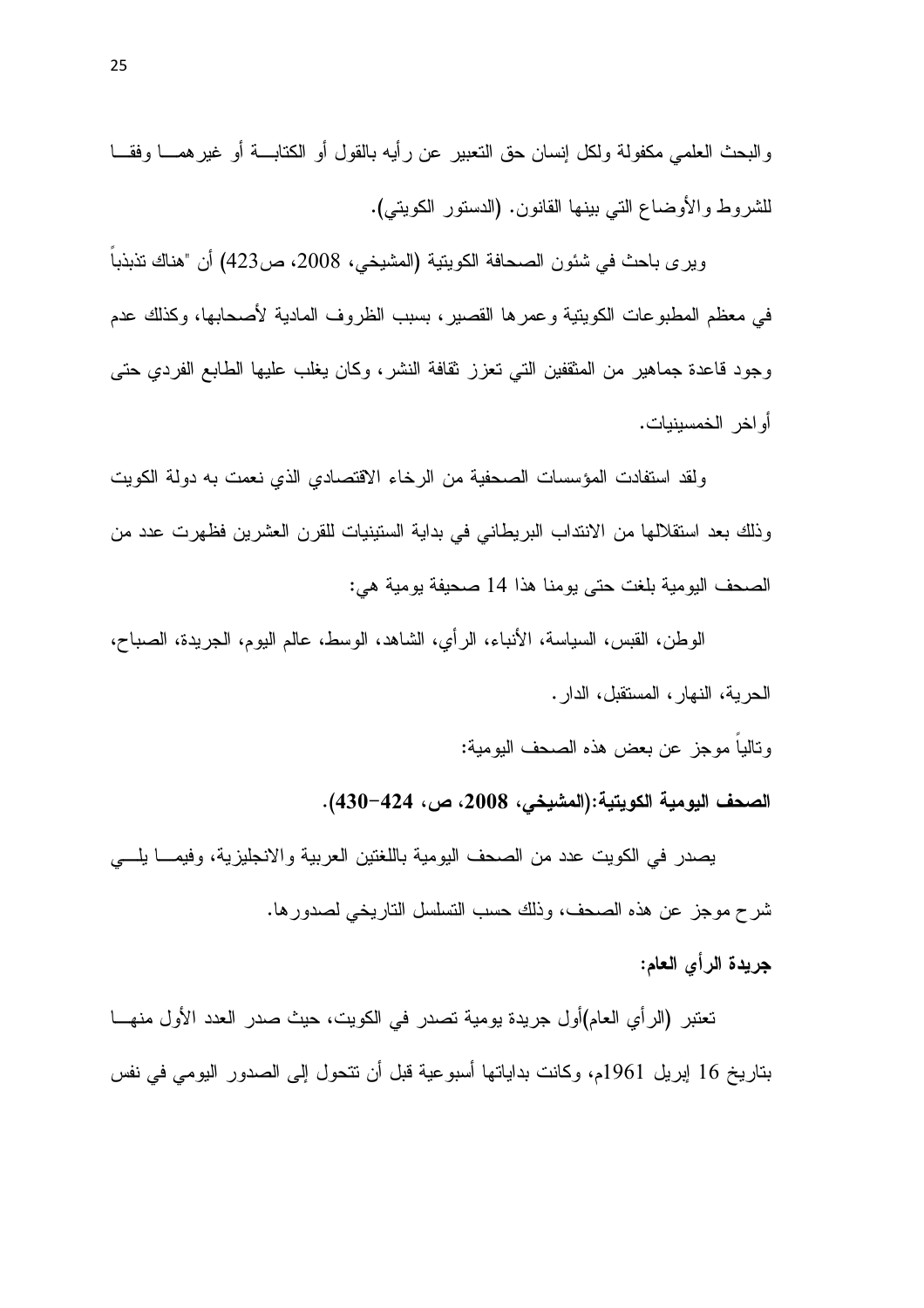عام التأسيس أسس (الرأى العام)كصحيفة سياسية عامة عبد العزيز المساعيد، وتـــولـي رئاســــة تحرير ها في ذلك الوقت يوسف عبد العزيز المساعيد.

وينظر إلى الرأى العام باعتبارها جريدة محافظة ومساندة للحكومة في الكويت، بل هناك من بصنفها بأنها تمبل إلى مساندة السباسة الغر ببة و الفكر الر أسمالي.

من التطور ات المهمة في مسير ة هذه الصحيفة ما حدث عام 2006م، إذ غيرت صحيفة "الرأي العام" اسمها لنصدر في 18 نوفمبر من العام نفسه نحت اسم ونرخيص (الــــرأي) علــــي خلفية حكم قضائي قضيي بعودة امنياز (الرأي العام) إلى ملاكها الأصليين آل المساعيد. جريدة السياسة الكويتية:

صدرت جريدة (السياسة) بتاريخ 3 يونيو 1965م عن دار السياسة للطباعــــة والنــــشر، وكانت في البداية أسبوعية، ثم تحولت إلى جريدة يومية في إبريل 1968م حين تحولت ملكيتها إلى الصحفي أحمد الجار الله المثير للجدل. فجريدة (السياسة) تحاول دائمـــا أن تكـــون عكـــس النيار ، حيث نميل إلى الصر احة و النحر ر في نفسير الأحداث.

### جريدة القبس الكويتية:

صدر العدد الأول من جريدة (القبس) بتاريخ 22 فبر اير 1972م عن شركة دار القـــبس للصحافة والطباعة والنشر . ويشرف عليها ويدير ها مجلس إدارة مكون من المساهمين وعددهم خمسة أعضاء، ونرأس تحريرها جاسم أحمد النصف لغاية 1983، ثم تولَّى رئاســــة النحريــــر محمد جاسم الصقر من فبراير 1983م ولغاية 4 يوليو 1999م، ثم تولي رئاسة التحرير وليـــد عبد اللطيف النصف منذ 5 يوليو 1999 ومازال لتاريخه. وتشير بعض الدراسات الإعلامية أن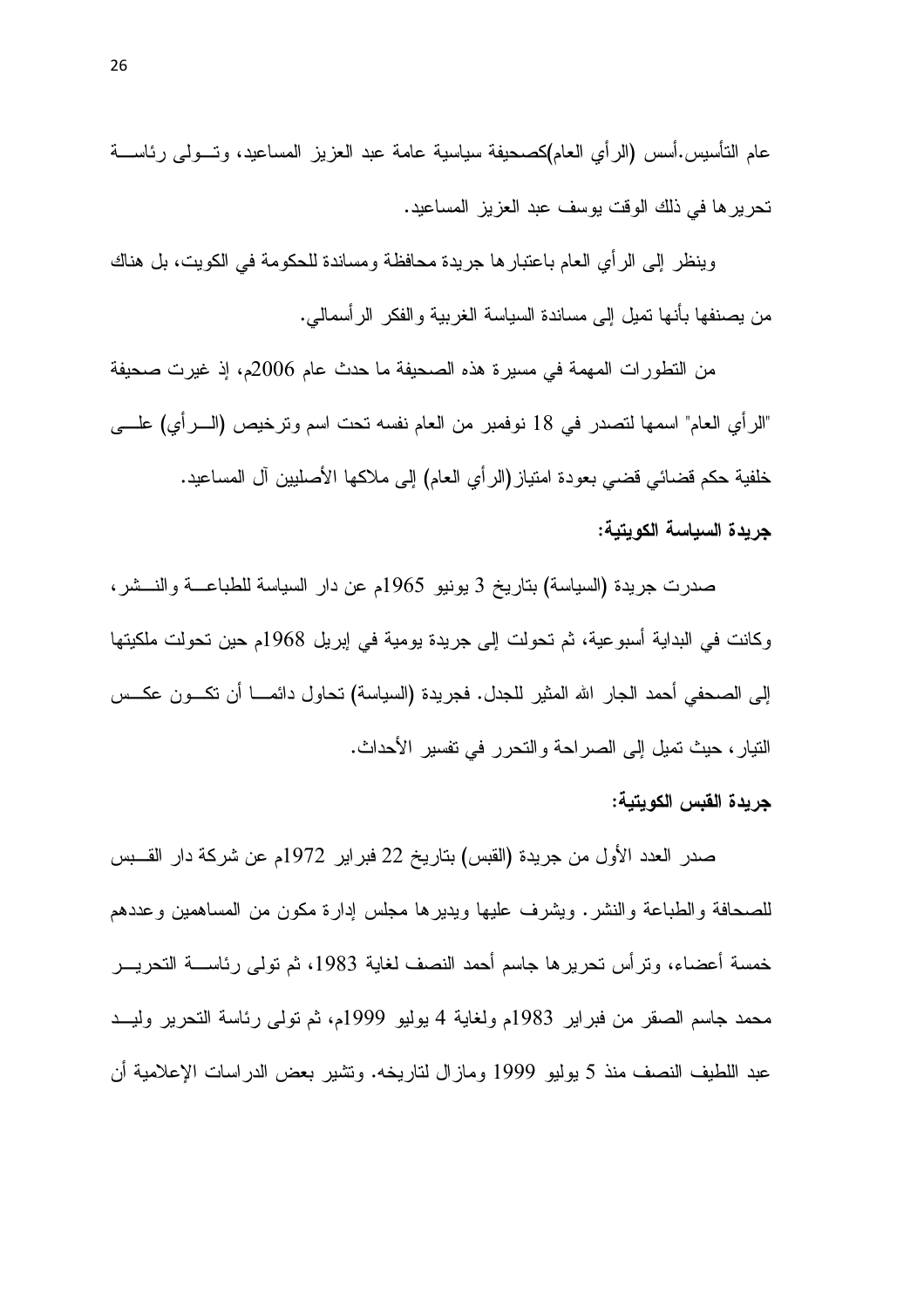صحيفة (القبس) تمثِّل أعلى كفاءة في مجال التغطية الإعلامية بالمقارنة من الصحف الكويتيـــة الأخر ي.

جريدة الوطن:

صحيفة سياسية يومية مستقلة، صدر العدد الأول منها في 17 يناير 1974م، وتـــصدر عن دار الوطن للصحافة و النشر ، عر فت بخطها المتشدد من الحكومة، حيث أو قفتها الــسلطات الكويتية عن الصدور غير مرة لأسباب سياسية. وبعد ذلك بسنوات عديـــدة تتعـــرض الجريـــدة لمشكلة أخرى، فقد أصدر مجلس الوزراء الكويتي قراراً بوقف إصدار صحيفة (الوطن) لمسدة عام بسبب نشرها مرسوما أميريا مزورا أرسله عن طريق الفاكس أحــد القـــراء، إذ تـــصدى البرلمان وبشدة لذلك مما جعل الحكومة نتراجع عن قرارها.

وتعد (الوطن) أكثر الصحف الكويتية انتشارًا، إذ إن حجم التوزيع يتجـــاوز 80 ألـــف نسخة في اليوم.كما ان الوطن تمثِّل أعلى دخل من الإعلانات من بين الصـحف اليومية الكويتية. جريدة الأنباء:

صدر العدد الأول من (الأنباء) بتاريخ 5 يناير 1976م، كصحيفة يومية سياسية تهــتم بالقضايا المحلية و العالمية.صدر ت(الأنباء) عن مؤسسة فهد المر ز و ق.و كانــت هــذه الــصحيفة تصدر باسم (أخبار الكويت) لصاحبها عبد العزيز الفليج قبل استبدال الاسم (الأنبـــاء).وتعتبـــر (الأنباء) من الصحف المحافظة على النقاليد العربية.

جريدة عالم اليوم:

صدرت صحيفة عالم اليوم كأول صحيفة يومية تصدر تحت القانون الجديــد.ورئـــيس مجلس إدارة (عالم اليوم)هو أحمد الجبر الشمري، بينما يتولى تحريرها عبد الحميد الدعاس.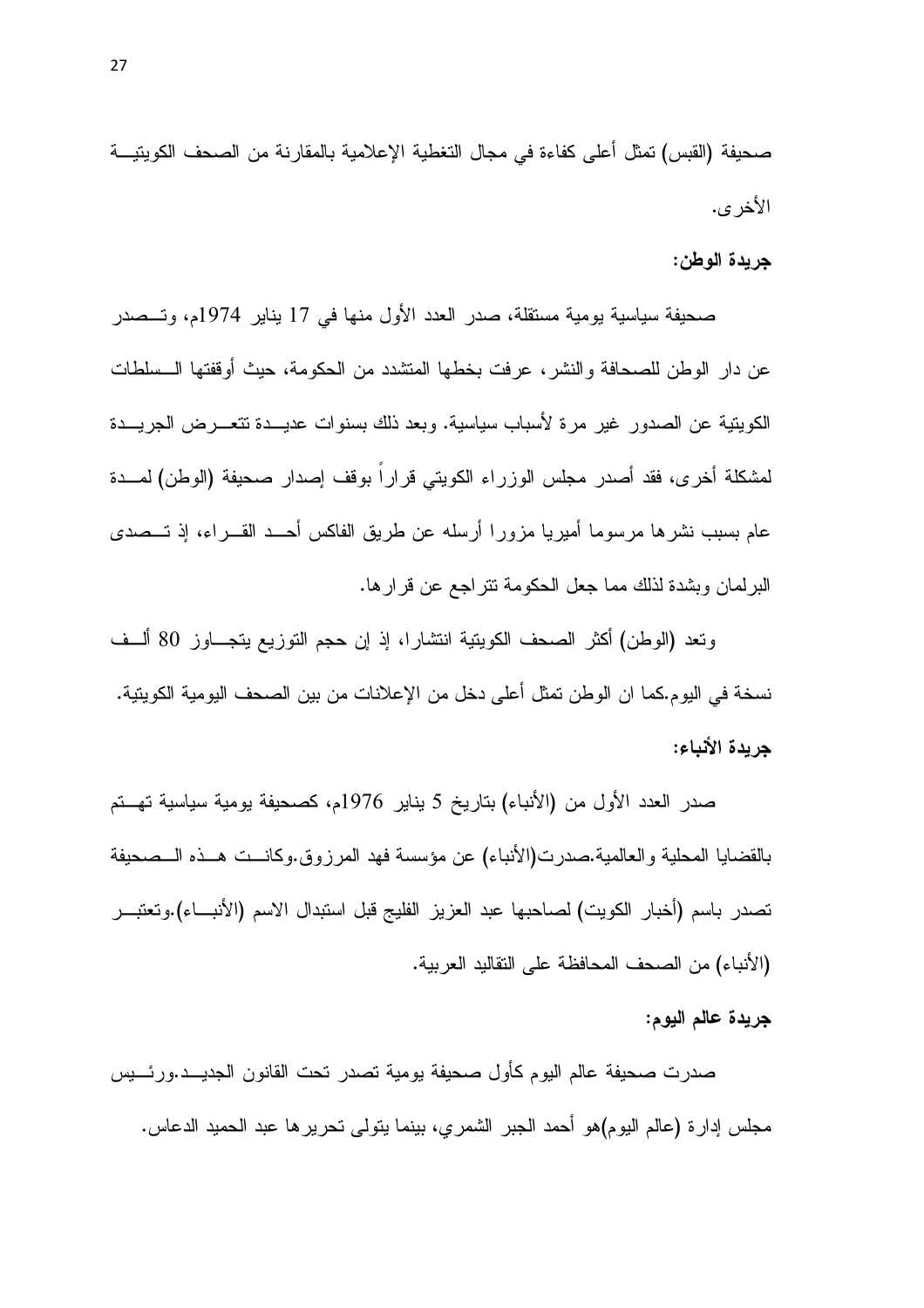وقد اخترفت صحيفة (عالم اليوم) أبواب الكوينيين على الرغم من عمرها القصير، من خــــلل ابنكار وسيلة انتشار غير مسبوقة في البلاد، بطرحها اشتراكا سنويا لأول مائة ألــف مـــشترك بدینار کویتی واحد، وہو اُمر اُدی اِلی اِقبال ہائل علیہا.

واستمر مسلسل صدور الصحف الورقية الكويتية الجديدة. ففي 12 من مسايو 2007م، ظهرت صحيفة (الوسط)، وهي صحيفة سياسية، يومية، شاملة، تصدر عن دار الأخبار رئسيس مجلَّى إدارتها عدنان محمد الوزان ويتولَّى رئاسة تحريرها محمد سعد الصلال، تحرص علـــي الانفتاح على النيارات الفكرية والسياسية كافة بالإضافة إلى التغطية الإخبارية المتميزة.

وأما الصحيفة الثالثة فهي (الجريدة) التي صدر العدد الأول منها في 2 يونيـــو 2007م، كجريدة بومية سياسية شاملة. صاحب امتيازها هو محمد جاسم الصقر الذي شغل رئاسة تحرير صحيفة (القبس) لسنوات عديدة، بينما يتولى رئاسة التحرير خالد هلال المطيرى.

بالنسبة للصحف اليومية الناطقة باللغة الإنجليزية فهما صحيفنا (كويت تسايمز وعسرب تايمز). فقد صدرت (كويت تايمز) عام 1961م، كجريدة يومية سياسية عامة تركز على القضايا المحلية والدولية وموجهة بشكل خاص للجاليات الأجنبية التي نقيم في الكويت.

أما الصحيفة الثانية (عرب تايمز) التي تصدر عن دار السياسة، فمثل سابقتها تركز على الأوضاع المحلية والدولية.

ومن المهم أن نشير هناء إلى نعرض الباحث إلى العديد من الصعوبات من أهمها شحة المصادر التي تطرقت لتاريخ ونشأة الصحافة الكويتية وهو ما جعل الباحث يعتمد بشكل كبيـــر علي كتابي المشيخي وفرحان الوقيان.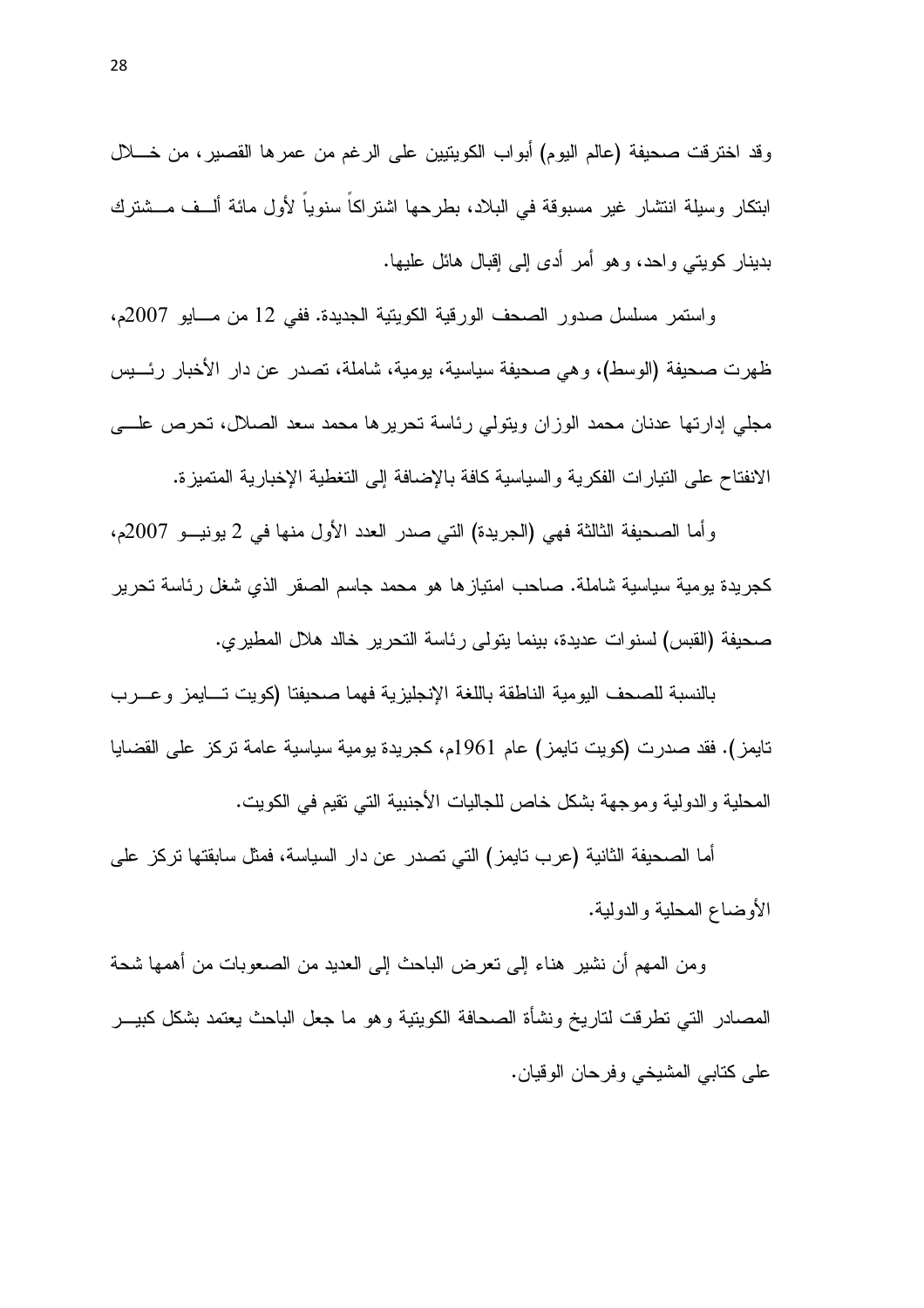$(96-93)$ وظائف الصحافة: (حجاب، 2008، ص

- 1. الإعلام والإخبار: إحاطة الرأي العام علما بما يجري من أمور وحوادث نتعلَّــق بالـــشئون الداخلية و الخار جية.
- 2. الشرح والنفسير والنحليل: أي نقديم مزيد من النفاصيل والنوضيحات للأحــداث المختلفــة وللموضوعات والقضابا المثار ة في مجتمع ما.
	- 3. التوجيه والنقد: بمعنى أنها لا تقتصر على نشر الحوادث بل نعلِّق عليها وتناقشها.
- 4. نحقيق النكامل والنزابط بين أجزاء المجتمع: أي دعم الوحدة المحلية والقومية فـــي إطـــار جغرافي أو سياسي معين وندعيم إحساس الأفراد بذلك.
- 5. نقل النراث الثقافي: تعريف الأجيال المختلفة بالقيم الاجتماعية والنقاليد للمساهمة في عمليـــة التتشئة الاجتماعية للأجبال الجديدة.
- 6. التوثيق والتاريخ: تقوم الصحافة بتسجيل وقائع الحياة الاجتماعية ورصد الوقائع التاريخيـــة المتلاحقة ومتابعتها.
- 7. التسلية والنرويح والنرفيه: من خلال التخفيف عن القرَّاء من أثار النونر والمعاناة اليوميـــة ومساعدتهم على قضاء أوقات فراغهم.

والصحف نعد وسيله نقنيه نربويه مؤثره على الأفراد والجماعات على السواء، إذ إنهــا تخدم التربية ونتقل التراث، فهي وسيله مهمة للاتصال حيث يلتقى رجال الفكر والثقافة والعلسم بجميع أفراد المجتمع، كما أنها وسيله وتقنيه لنقل الأفكار النربوية والتثقيفية بطريقـــه ســـريعة وسهله، وأشمل فائدة.(الدعيلج، 2010، ص74).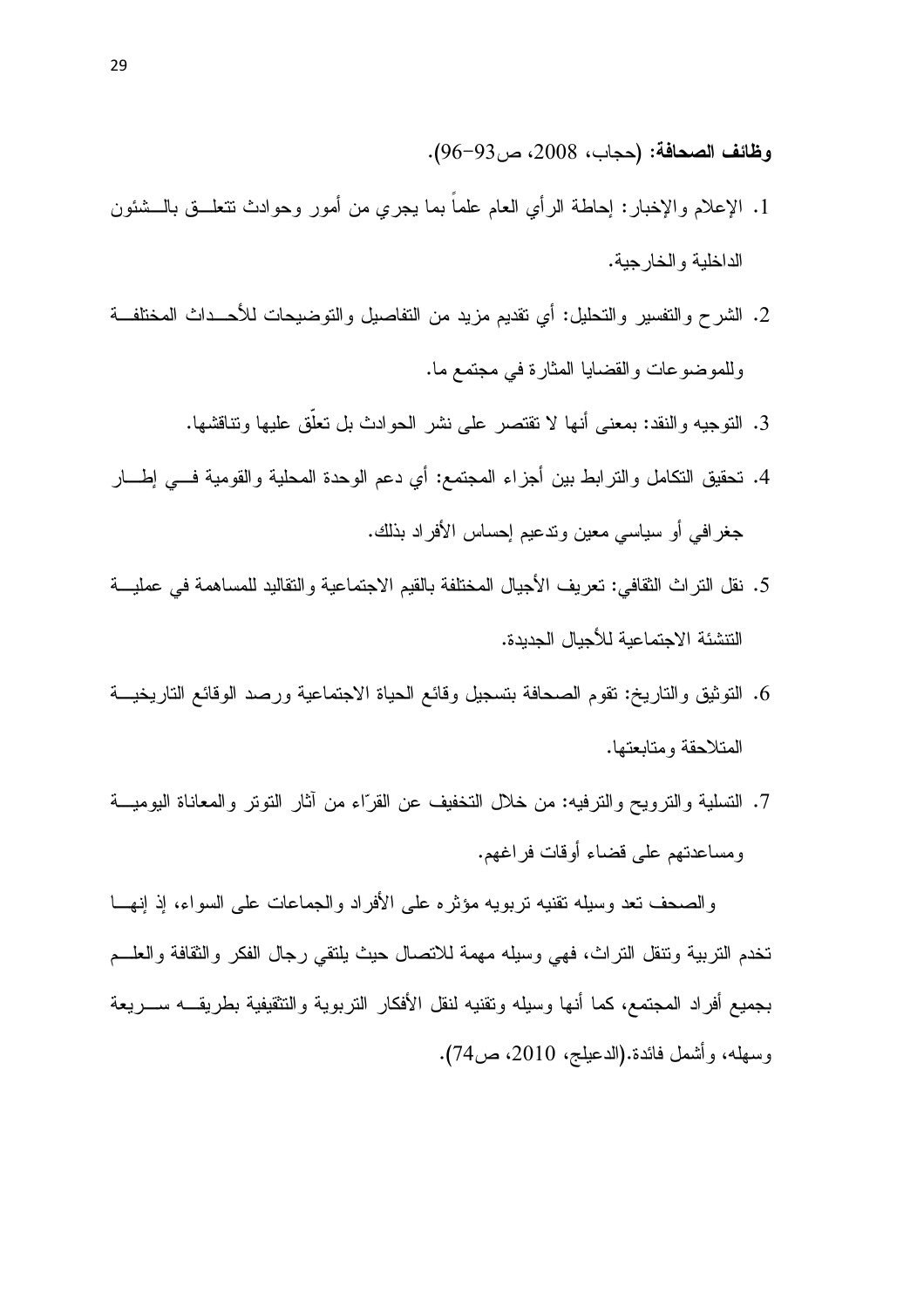1. زيادة العلاقة بينها وبين القارئ التي نكونت عبر سنوات طويلة. 2. لا يحتاج تصفحها غير الإلمام بالقراءة والكتابة. 3. ذات مصداقية أعلى، لاعتمادها على مصادر موثوقة لاستقاء الإخبار، والنز امها أساليب التحرير . 4. تحفظ حقوق الملكية الفكرية، لضيق فرص الادعاء والانتحال.

5. أقل تكلفه من الصحافة الالكتر ونية.

ايجابيات الصحافة المطبوعة: (سليمان، 2009، ص، 61–62)

### سلببات الصحافة الورقبة:

1. غير قادرة على مجاراة الصحافة الالكترونية في السرعة. 2. النفاعل مع القراء اقل، والمجال أمام أصحاب الرأي من كل المستويات أضيق. 3. معرضه لتسلط الرقيب، وما ينتج من ذلك من تضييق على الرأى، ومصادره للصحيفة، وملاحقه للصحفيين.

هناك فروض علمية تحكم الوظائف التي تقوم بها الصحافة

الفر وض العلمبة التالبة:

#### الفرض الأول:

إن وظائف الصحافة تنمو ونزداد بنعدد المراحل الناريخية التي يمر بهـــا المجتمــــع، إذ تضيف كل مرحله تاريخية جديدة وظائف جديدة للصحافة لنلبى احتياجات المجتمع التطور الذي يحققه المجتمع خلال هذه المرحلة التاريخية.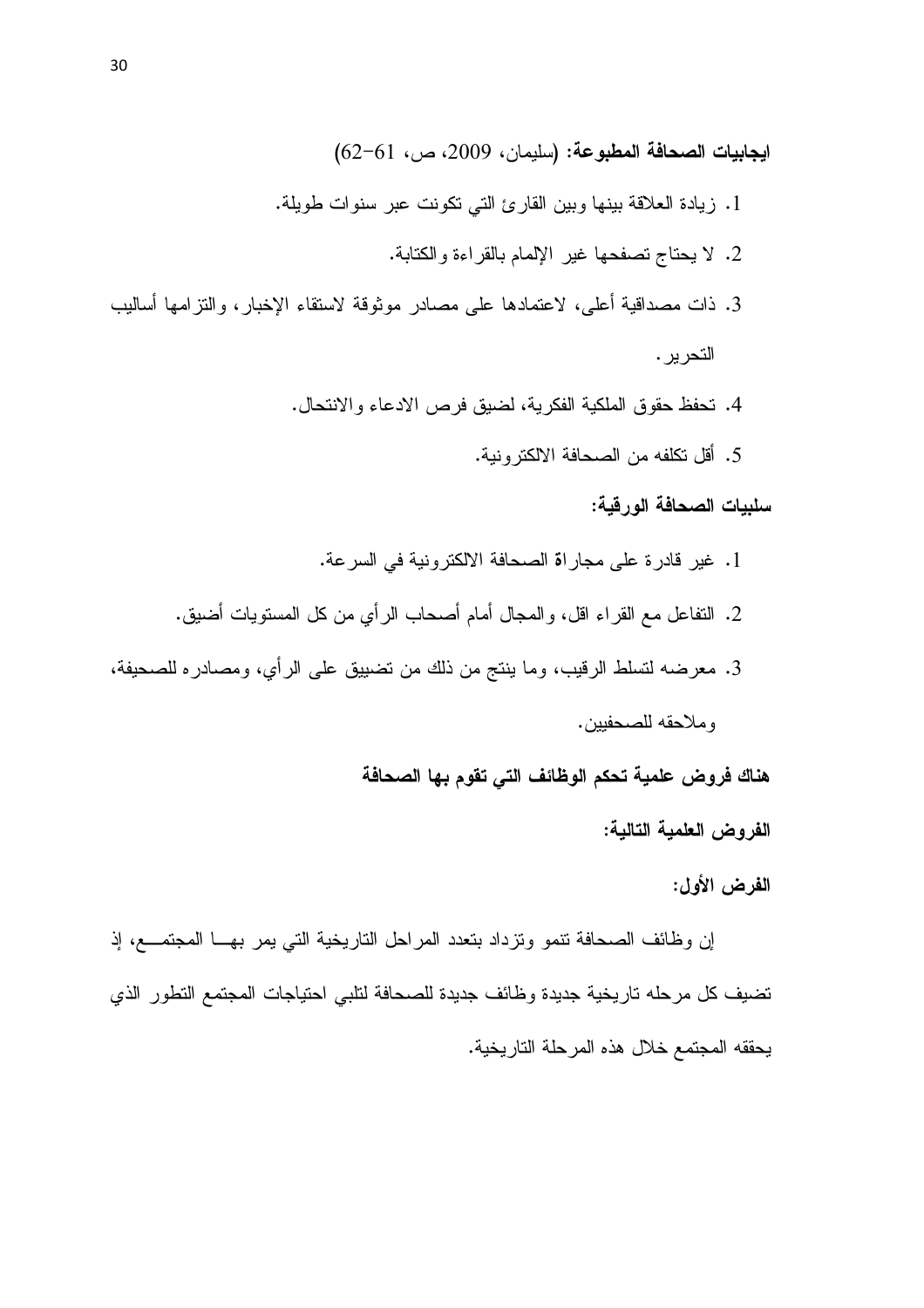الفرض الثاني:

إن وظائف الصحافة نختلف من مجتمع إلى مجتمع إلى أخر وذلــك بـــاختلاف النظـــام السياسي والاجتماعي والاقتصادي في المجتمع الذي تصدر فيه الصحيفة، فوظائف الصحافة في المجتمعات الليبر الية تختلف عن وظائفها في المجتمعات الاشتر اكية.

الفرض الثالث:

إن وظائف الصحافة تختلف من مجتمع إلى أخر ، وذلك باختلاف درجه التقدم الحضاري في المجتمع الذي تصدر فيه الصحيفة، فوظائف الصحافة في المجتمعات النامية تختلــف عـــن وظائفها في المجتمعات المتقدمة.(أبو زيد، 1998، ص55).

تكتسب الصحافة الورقية أهمية كبيرة في حياة المجتمعات، لأسباب عديدة من أهمها أن هذه الصحافة العريقة تمتاز بالمصداقية، وتعاظم مقدرتها على معالجة القضايا المحلية، ومخاطبة الجمهور المحلي. وأن الصحافة الورقية ثابتة ولا يمكن للتطورات الحديثة أن تحل محلها.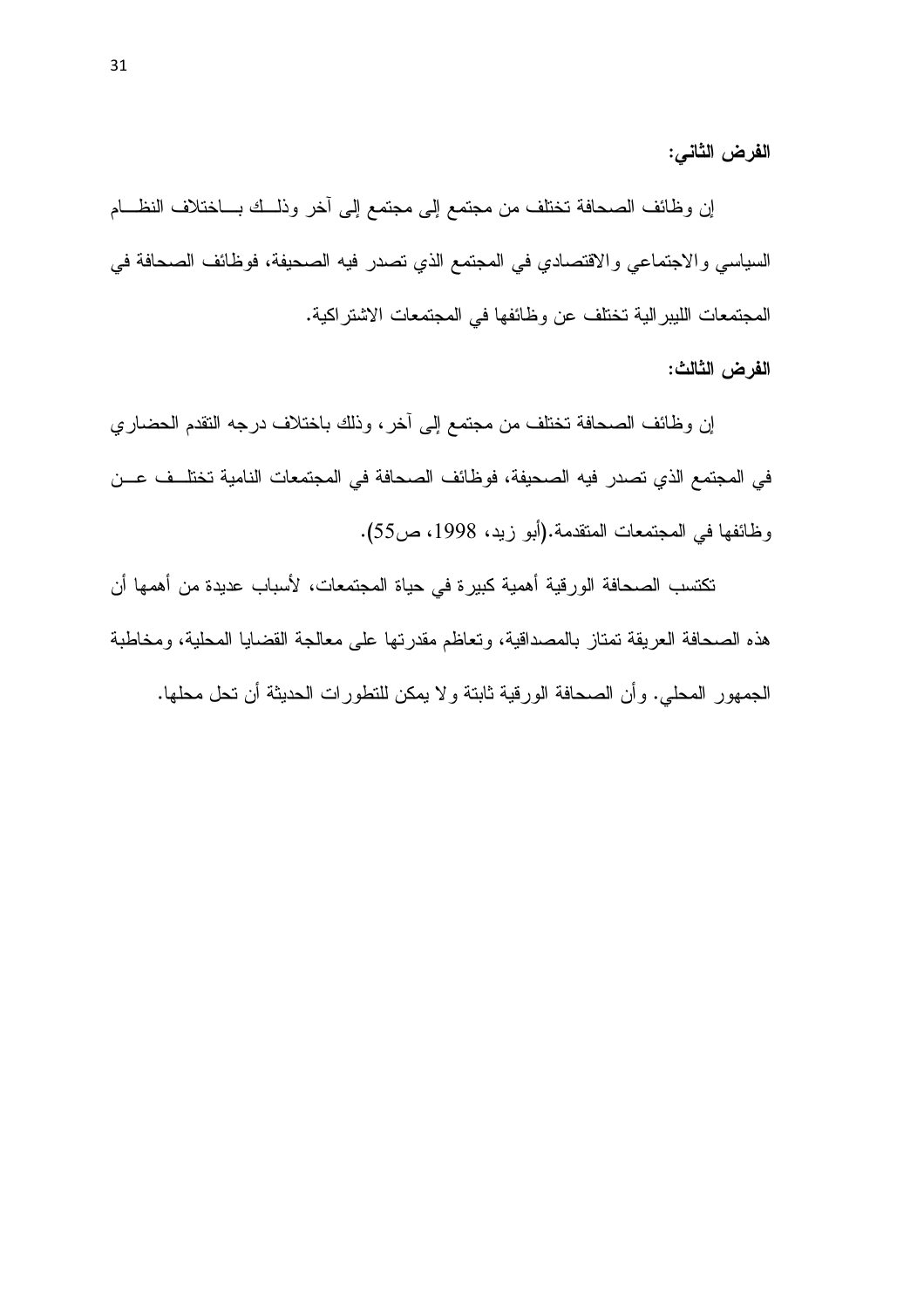المبحث الرابع: الصحافة الالكترونية

الصحف الالكتر ونبة

تمهيد:

يخلط بعضهم بين مفهوم الصحافة الالكترونية وبين النسسخة الالكترونيـــة للــصحيفة الورقية، وهنا ينبغي التأكيد على أن المقصود بالصحيفة الالكترونية ليس النسخة الالكترونية من الصحيفة الورقية، ولكنها الصحيفة الالكترونية التي نبث موادها على شبكة الانترنـــت دون أن يكون لمها أي نسخة ورقية.

هذه الصحيفة هي جزء من مفهوم شامل للنشر الالكترونـى وأدواتـه، والذي لا يقتـــصر على الاستفادة من خدمات الشبكة المعلومات الدولية بل يمتد إلى نوزيع المعلومات والأخبار من خلال نقنية الوسائط المتعددة (Multimedia) وغير ه من النظم الاتصالية التي تعتمد على شبكة الحاسبات باستخدام النقنية الر قمية.

تطور الصحف الالكترونية:

عند الحديث عن نطور الصحف الالكترونية فإنه لا يمكن إغفال النطورات التي شهدها الانترنت عموماً، فتاريخ النشر الالكتروني مرتبط ارتباط وثيق بمدى نطور الانترنت والخدمات الالكترونية التي تقدمها هذه الشبكة ومن بينها الصحف الالكترونية.

حتى مطلع التسعينيات من القرن العشرين كانت الانترنت مجرد شبكة خاصة بالإدارات الحكومية و الجامعات ومر اكز البحوث، ثم أتاحت الفرصة للأفـــر اد بالاشـــتر اك فــــى خــــدماتها ونحولت ندريجياً إلى وسيلة انصال نؤدي وظائف الانصال الشخصبي والانصال الجماهيري.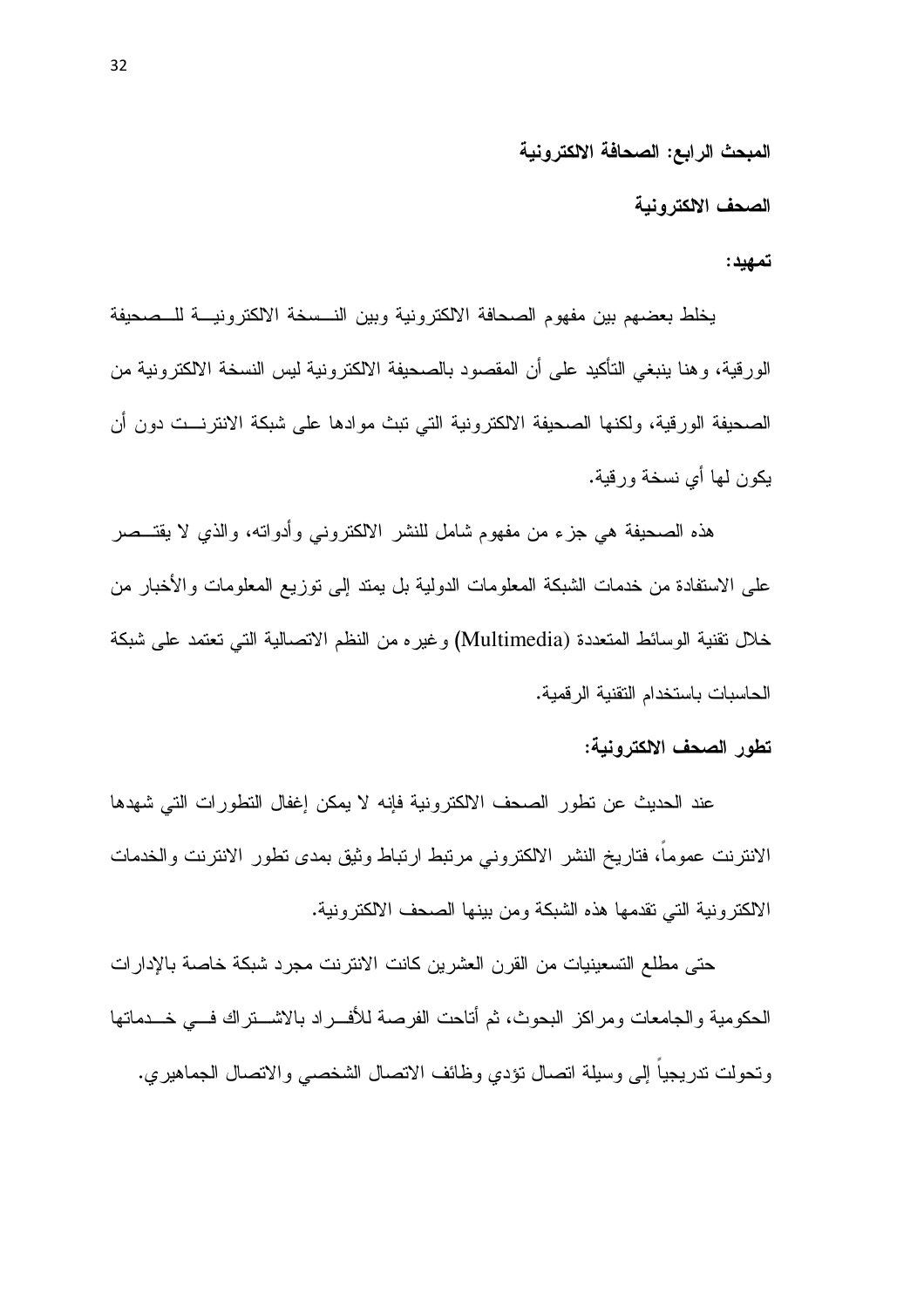وحينما يؤرخ الكتاب لنشوء الصحافة الالكترونية فإنهم يقعون في ذات الإشــكالية، أي الخلط بين النسخة الالكترونية لصحيفة ورقية وبين صحيفة الكترونية تتشر عبر الشبكة فقــط، فيذكرون " أن صحيفة تريبون Tribune الأمريكية التي تصدر من ولاية مكسيكو أول صحيفة نؤسس موقعا لها على الشبكة الدولية عام 1992م، ثم تلتها صحيفة بواس ابـــه تـــوداي USA Todayالأمريكية اليومية كأول صحيفة كبرى تخرج إلى الانترنت مستخدمةً تكنولوجيا السنص الفائق". (نصر ، 2003، ص94).

أما عربياً فقد " بدأ ظهور الصحف على شبكة الانترنت في منتصف عـــام 1996م، إذ سارعت بعض الصحف العربية بإنشاء مواقع لمها على الشبكة خصصتها في البداية مواقع دعائية لها ثم حولتها بفعل تطور الصحافة الالكترونية إلى مواقع صحفية تضع عليها بعض موادهـــا ". (نصر ، مرجع سابق، 151).

وقد جاء النشر العربي على شبكة الانترنت متأخراً نوعاً ما بسبب تأخر وصـــول هـــذه النقنيات وضعف البنية التحتية في الدول العربية، ولقد " دخلت شبكة الانترنـــت إلـــي الأقطـــار العربية في بداية التسعينيات وكانت حكراً على المؤســسات التعليميـــة والمنظمـــات الأجنبيـــة وِ الشرِكات الكبيرِ ة، لكن بين عامي 1997–1999م تم إنشاء المو اقع العربية " (الفيصل، 2005،  $. (178)$ ص

#### تطور الصحافة الالكتر ونبة الكويتبة:

إنّ دولة الكويت شأنها في ذلك شأن بقية الـــدول العربيـــة، إذّ لـــم تعـــرف الـــصـحف الالكترونية إلا مع بداية القرن الحادي والعشرين وبالتحديد في عام 2000م.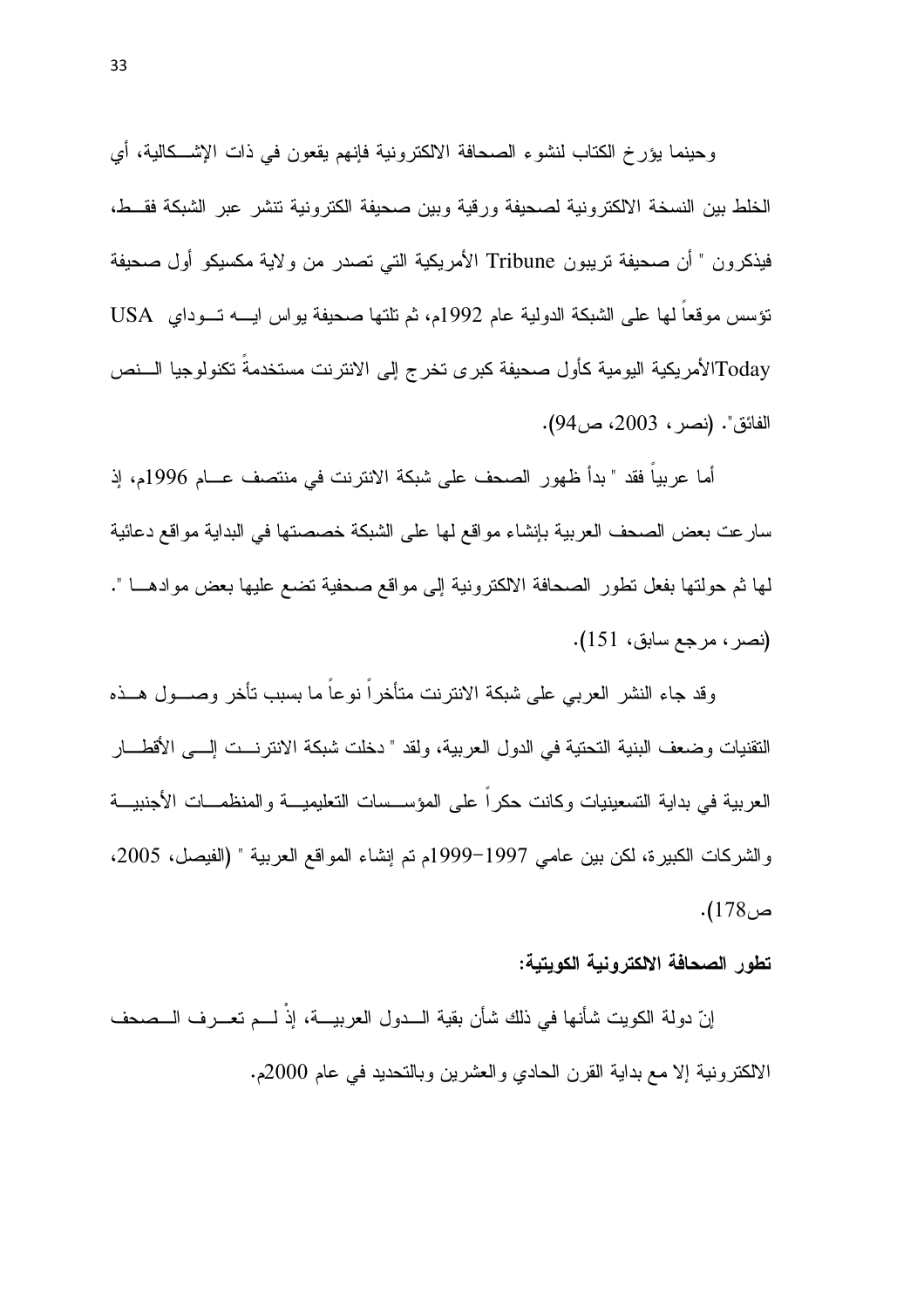ويختلف المؤرخون والمنابعون لنطور الصحافة الالكترونية في دولة الكويت حول نشأة أول صحيفة الكترونية في الكويت فمرة يـــذكرون صــــحيفة (حـــدث) ومـــرة صـــحيفة (الآن) الالكترونيتين، ذلك أن بداية هذا النوع من الصحافة جاءت بشكل مشاريع فردية تتبع أشخاصــــاً معبنبن.

ويرى رئيس تحرير صحيفة حدث الالكترونية أحمد الدخيل \*\* أن صــحيفته هــي أول صحيفة الكترونية في الكويت وقد بدأت في البث الكترونياً منذ العام 2000م " حينها كان الإقبال على الصحافة الالكترونية ضعيفاً، وقد أخذ منا تطوير الصحيفة وقتاً وجهداً مضاعفين".

ويضيف:" أنذاك كانت الصحافة العربية الالكترونية تعانى ضعفاً في الشكل والمضمون انعكس ذلك في محدو دبة انتشار ها ببن القر اء".

لكن المتابع لتاريخ الصحافة الالكترونية الكويتية يلاحظ أن عسام 2007م كسان يمثسل التاريخ الحقيقي لوجود الصحافة الالكترونية الفعلية، إذْ شهد ذلك العام صـــدور صـــحيفة الآن الالكتر ونبية واسعة الانتشار .

ويعتقد رئيس تحريرها ومالكها سعد بن طفلة<sup>†</sup> " أن صحيفته تمثـــل البدايــــة الحقيقيـــة للصحافة الالكتر ونية في دولة الكويت.

وفي العام 2010م أصدرت الصحفية الكويتية اســتقلال العـــازمي ً صـــحيفة انفــر اد الالكترونية وهي أول امرأة كويتية ترأس تحرير صحيفة الكترونية، وهذا نطور نوعي يعكــس مدى نأثير الصحافة الالكترونية على اهتمام المجتمع الكويتي ومدى إقباله عليها.

<sup>\*</sup> مقابلة أجراها الباحث مع الأستاذ أحمد الدخيل في الكويت، المكان مقر الصحيفة، يوم الأحد الموافق 2011/5/15م.

<sup>&</sup>lt;sup>+</sup> مقابلة أجراها الباحث مع سعد بن طفلة في الكويت المكان مقر الصحيفة، يوم الأربعاء الموافق 2011/4/20م.

 $^{\ddagger}$ مقابلة أجر اها الباحث مع استقلال العازمي في الكويت المكان فندق الشير اتون، يوم الثلاثاء بتاريخ 2011/5/10م.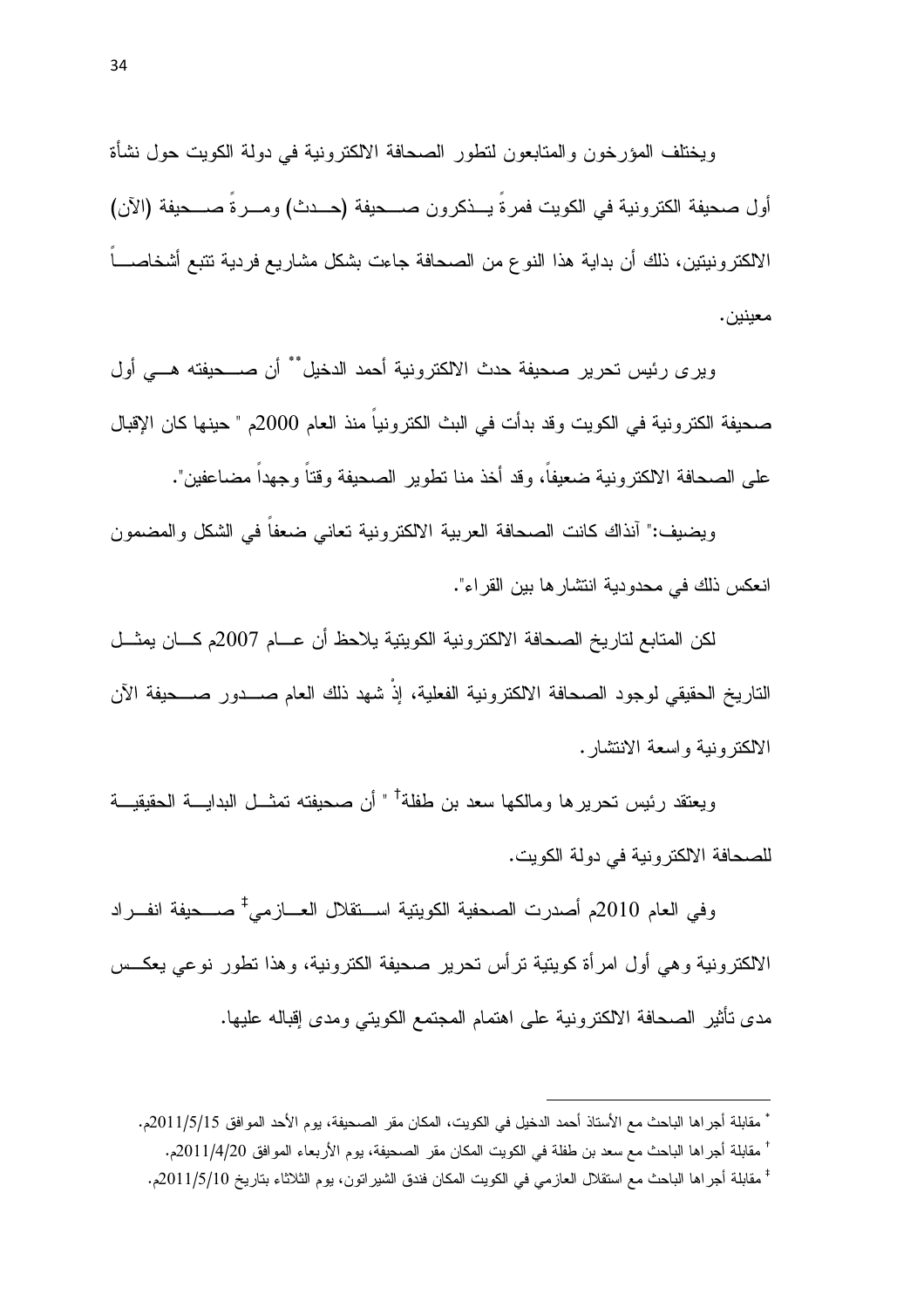مفهوم الصحافة الالكترونية:

تعد الصحافة الالكترونية إحدى الوسائل الإعلامية الحديثة وواحـــدة مـــن أهـــم أدوات الإعلام الجديد التي تلاقي قبو لاً واسعاً في أوساط المجتمعات.

ومهما اختلفنا أو انفقنا حول مدى مصداقية هذا النوع من الصحافة إلا أنــــه لا يمكننــــا إغفال الدور الكبير الذي يقوم به ذلك النوع من الصحافة خصوصاً في مجـــال نقـــل الأخبـــار العاجلة التي يصعب على القارئ انتظار الصحافة الورقية حتى اليوم التالي لقراءة تفاصيلها.

ويقصد بالصحيفة الالكترونية (Electronic Newspaper): " الصحيفة اللاورقية التي يتم نشرها على شبكة الانترنت ويقوم القارئ باستدعائها وتصفحها والبحث داخلها بالإضافة إلى حفظ المادة التي يريدها منها وطبع ما يرغب في طباعته ". (نصر ، 2003، ص90).

ويعرف باحث آخر الصحافة الالكترونية بأنها: " وسيلة من الوسائل متعـــددة الوســـائط Multimedia نتشر فيها الأخبار والمقالات وكافة الفنون الصحفية عبر شبكة المعلومات الدولية الانترنت بشكل دوري ورقم مسلسل، باستخدام نقنيات عرض النصوص والرســوم والـــصور المتحركة وبعض المميزات النفاعلية، وتصل إلى القارئ من خلال شاشة الحاسب الإلى". (أمين، 2007، ص95).

أنواع الصحف على شبكة الانترنت:

ونتقسم الصحف على شبكة الانترنت إلى ثلاثة أقسام هي:

أو لا الصحف الالكتر و نبة الكاملة:

وهي صحف قائمة بذاتها وإن كانت تحمل اسم الصحف الورقية، ويتميز هذا النوع من الصحف بما يلي (تربان، 2008، ص117-118):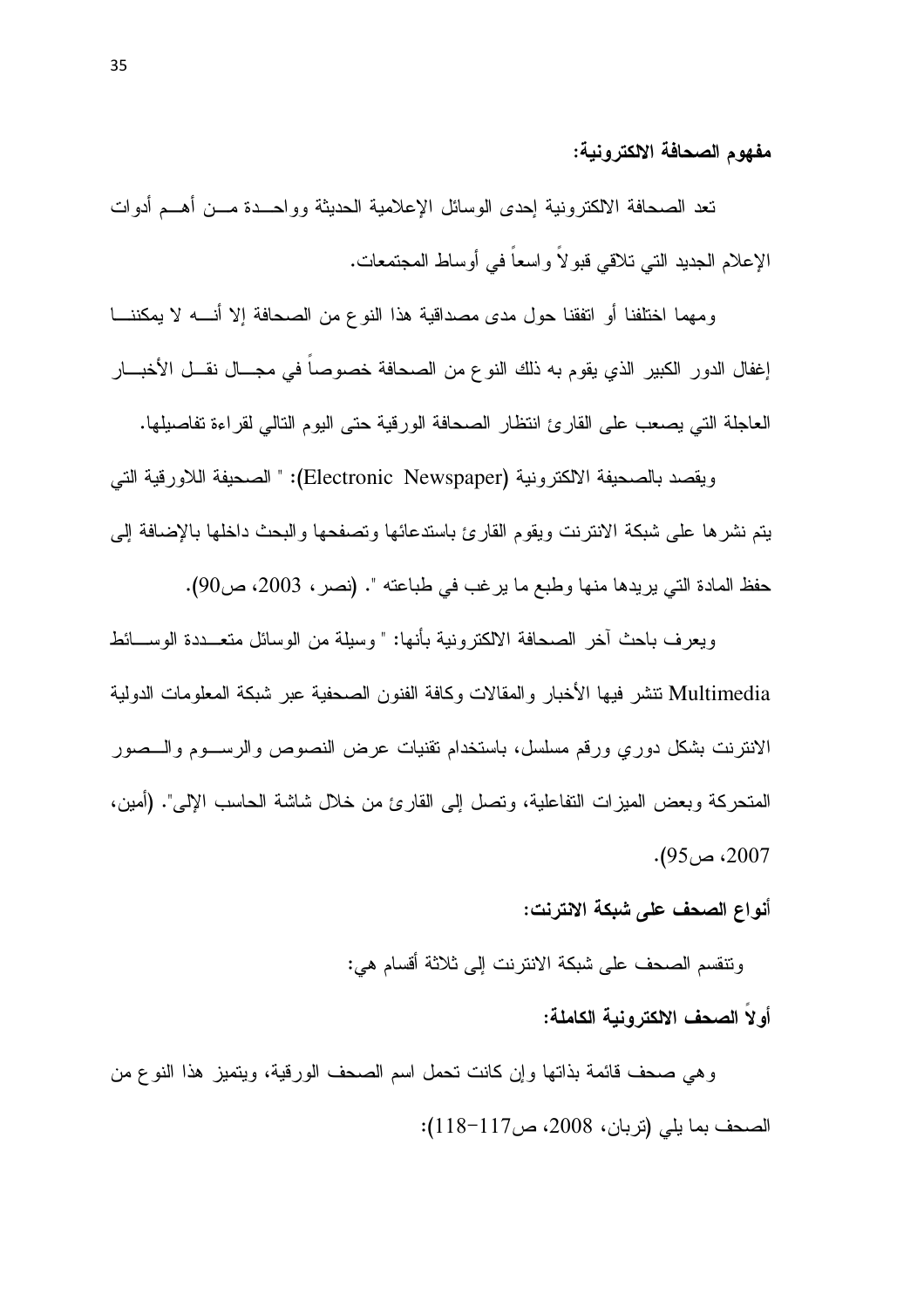- 1. نقديم الخدمات الإعلامية والصحفية نفسها التي نقدمها الصحيفة الورقية من أخبار ، ونقارير ، و أحداث، وصور .
	- 2. نقديم خدمات صحفية وإعلامية إضافية لا تستطيع الصحف الورقية تقديمها.
		- 3. تقديم خدمات الوسائط المتعددة النصبة والصونبة والمصور ة.

ثانيا: الصحف الالكترونية من الصحف الورقية:

و هي مو اقع الصحف الورقية على شبكة الانترنت و هذا النوع يأخذ أحد الشكلين:(أمين، 2007، ص99)

- 1. صحف الكترونية نقدم المضمون الورقي الكامل، كما هــو بعــد نحويلـــه إلـــي الـــشكل الالكتروني.
	- 2. صحف الكترونية تقدم بعض المضمون الورقي.

ثالثاً:صحف الكترونية ليس لها إصدار ورقى:

وهذه الصحف غير تابعة لأي مؤسسه صحفية ورقية، وتعتبر مستقلة إداريـــا، وتقـــدم خدمات نعني بالشأن المحلي، ونقدم خدمات إخبارية على جميع الـــصعد، إضــــافة الِــــي ميـــزة النفاعلية، وخدمة البريد الالكترونية، وخدمة SMSوغير ها من الخدمات.

### مزايا وسائل الإعلام الالكترونية:

بالمقارنة مع وسائل الإعلام الصحفية المطبوعة فإن وسائل الإعلام الالكترونية تتناول هــذا الموضوع إضافة إلى العديد من الميزات ومنها: (الدليمي، 2011، 23)

- 1. وفرة المحتوى.
- 2. يقوم الكاتب بإظهار وجهة نظرة بدون رقابة.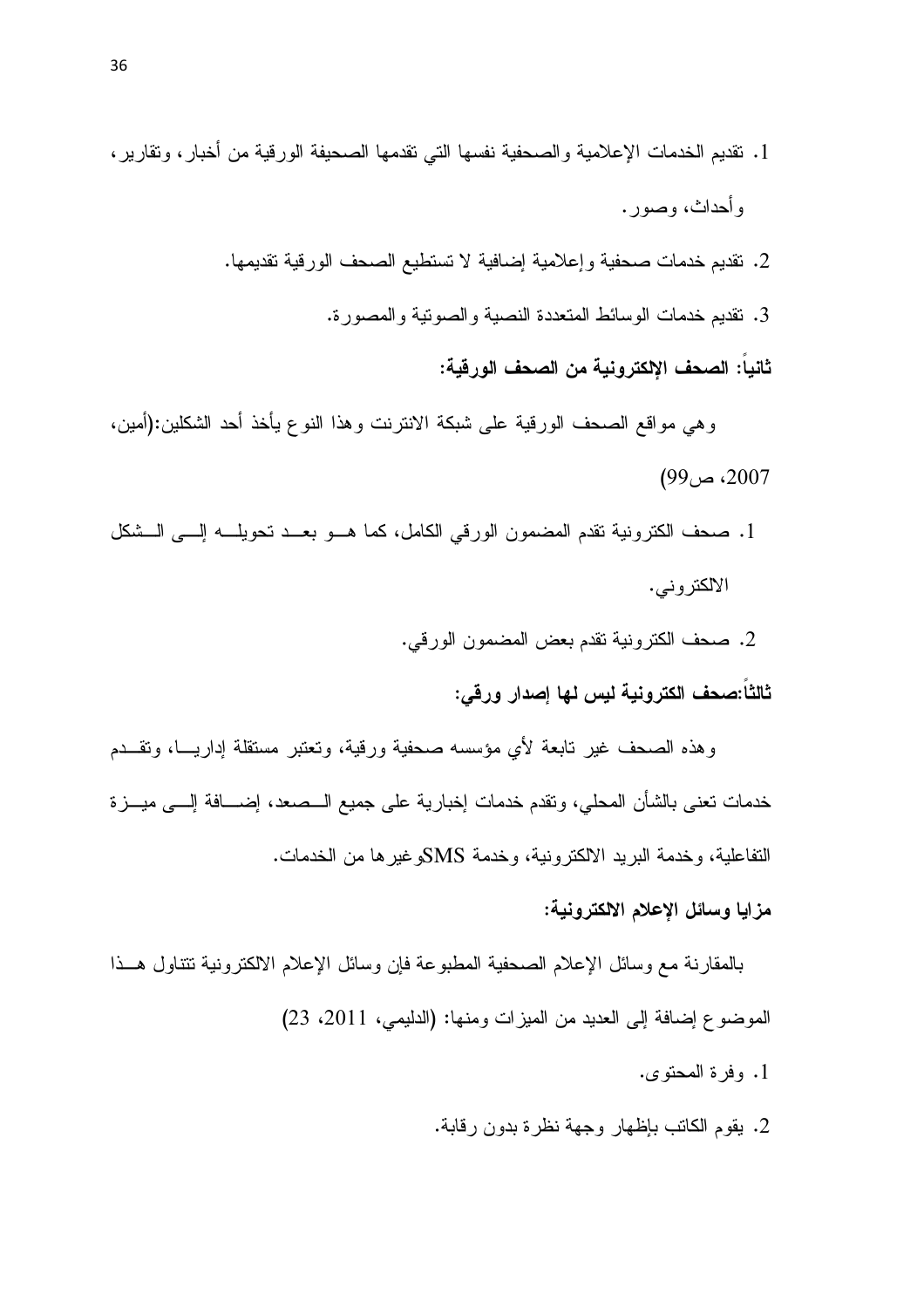- 3. تعميق الشفافية في السياسات الحكومية.
- 4. وضع الصحافة نفسها من حبث النتمية والنحرير من الضوابط.
- 5. تخفيض تكلفة المعاملات والاتصالات وكذلك تخفيض تكلفة الحصول على المعلومات.
- كما يضيف باحث آخر ٍ مميز ات أخر ي لهذا النو ع من الصحف مركز بن على النقاط التالية:
- 1. إمكانية توزيعها على مدى أربع وعشرين ساعة بينما ينتظر القارئ يوماً كـــاملاً للـحــصول على العدد الجديد من الصحيفة الورقية.
	- 2. إمكانية متابعة الجديد من الأخبار في أي وقت ضمن خاصية تحديث الصحيفة الالكترونية.
- 3. إمكانية إنتاجها بناءً على طلب القارئ وهو ما بات يعرف بالأخبار تحت الطلب News On .Demand
	- 4. إمكانية تعديلها لنلبي حاجات القارئ. (نصر، 2003، ص103-104).

سمات نجاح الصحافة الالكترونية: (أمين، 2007، ص105–108):

- 1. التفاعلبة.
- 2. العمق المعرفي.
- 3. المباشرة والتحدث المستمر .
	- 4. تعدد خيارات التصفح.
		- 5. سهولة التعرض.
- 6. إمكانية توزيعها وإمكانية تعرض القارئ لها على مدى 24 ساعة.
	- 7. صدورها في الوقت الحقيقي لتحريرها.
	- 8. عدم وجود مشكلة في المساحة للكتابة.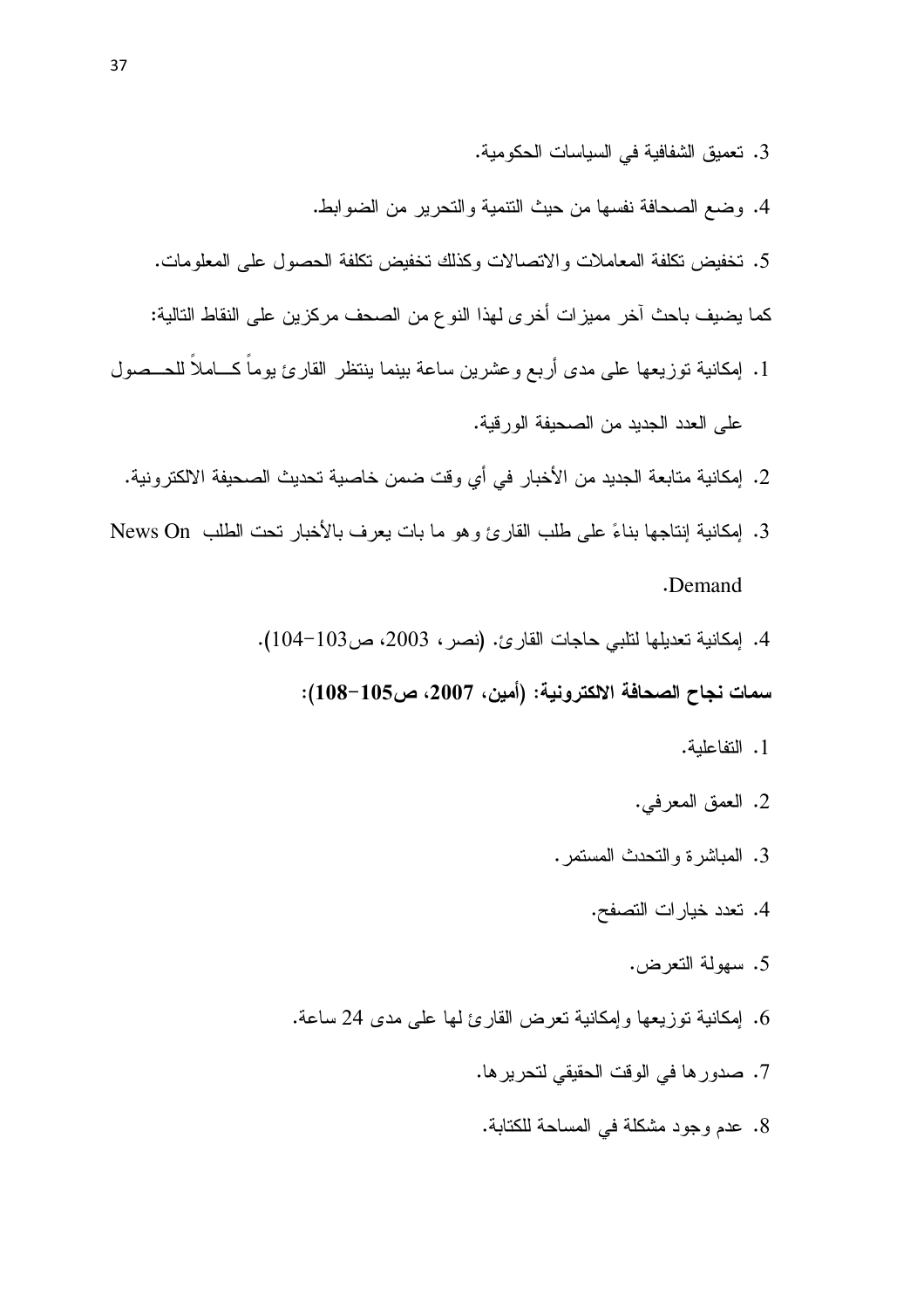الصعوبات التي تواجه الصحف الالكترونية: (الدليمي، 2011، ص22)

- 1. الصعوبات المادية المنعلقة بالتمويل وتسديد المصاريف.
- 2. غياب التخطيط وعدم وضوح الرؤية المتعلقة بمستقبل هذا النوع من الإعلام.
	- 3. ندرة الصحافي الإلكتروني.
- 4. ضعف العائد المادي للإعلانات في الصحافة الالكترونية لشعور المعلن بعد الثقة تجاه هــذا النوع من الصحافة.
	- 5. غياب الأنظمة واللوائح والقوانين التي نتظم عمل هذه الصحف.
		- 6. التحديات التي تواجه الصحافة العربية عموماً.

الخدمات التي تقدمها الصحافة الالكترونية: (أمين، 2007، ص102-105):

تعد مواقع الصحف الالكترونية من أكثر المواقع المتواجدة على شبكة الانترنست جسذباً للقراء، أن مواقع الصحف العالمية ومواقع المعلومات هي الأكثر نمواً وحركـــة بــــين مواقــــع الانترنت، وهي نتيجة لم تكن متوقعة، خاصة وأن هناك تقارير تحدثت أن المواقع الالكترونيـــة للصحف لن تكون بذات الأهمية والتأثير على الصحف المطبوعة، وتقوم الصحافة الالكترونيـــة بتقديم عدد من الخدمات للجمهور المتلقى منها:

- 1. خدمة البحث.
- 2. خدمة البحث في الأر شيف.
- 3. خدمة قراءة عدد اليوم أو عدد الأمس.
- 4. خدمة تقديم الإعلانات إلى الصحيفة المطبوعة.
	- 5. خدمة الاشتراك في الصحية الورقية.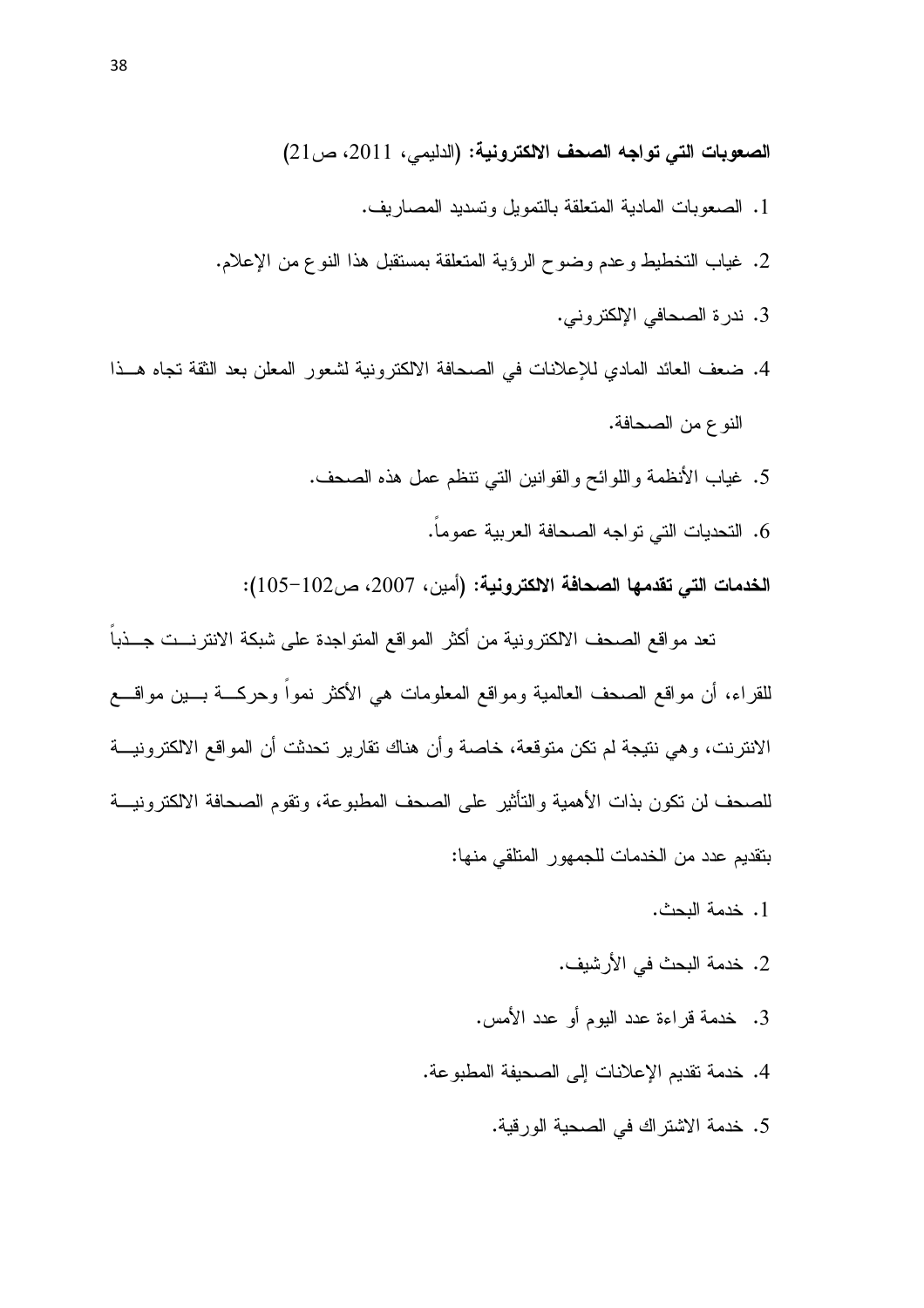- 6. خدمة البريد الالكتروني.
- 7. خدمة مجموعات الحوار.
- 8. خدمة الإعلانات المبوبة.

رغم حداثة الصحافة الالكترونية إلا أنها أصبحت منافساً للصحافة الورقية وتكاد نتفوق عليها من حيث اعتماد الجمهور عليها خصوصاً حول الأحداث الجارية الآنية. إذ يتابع الجمهور الصحافة الالكترونية ويتفاعل مع الأخبار ويغلق عليها وهذه ميزات لا توجد بالنسبة للــصحافة الورقية. أضف إلى ذلك أن الجمهور ليس على استعداد لانتظار تفاصيل الأخبار في الــصحيفة في اليوم القادم خصوصاً وعصرنا هذا هو عصر السرعة.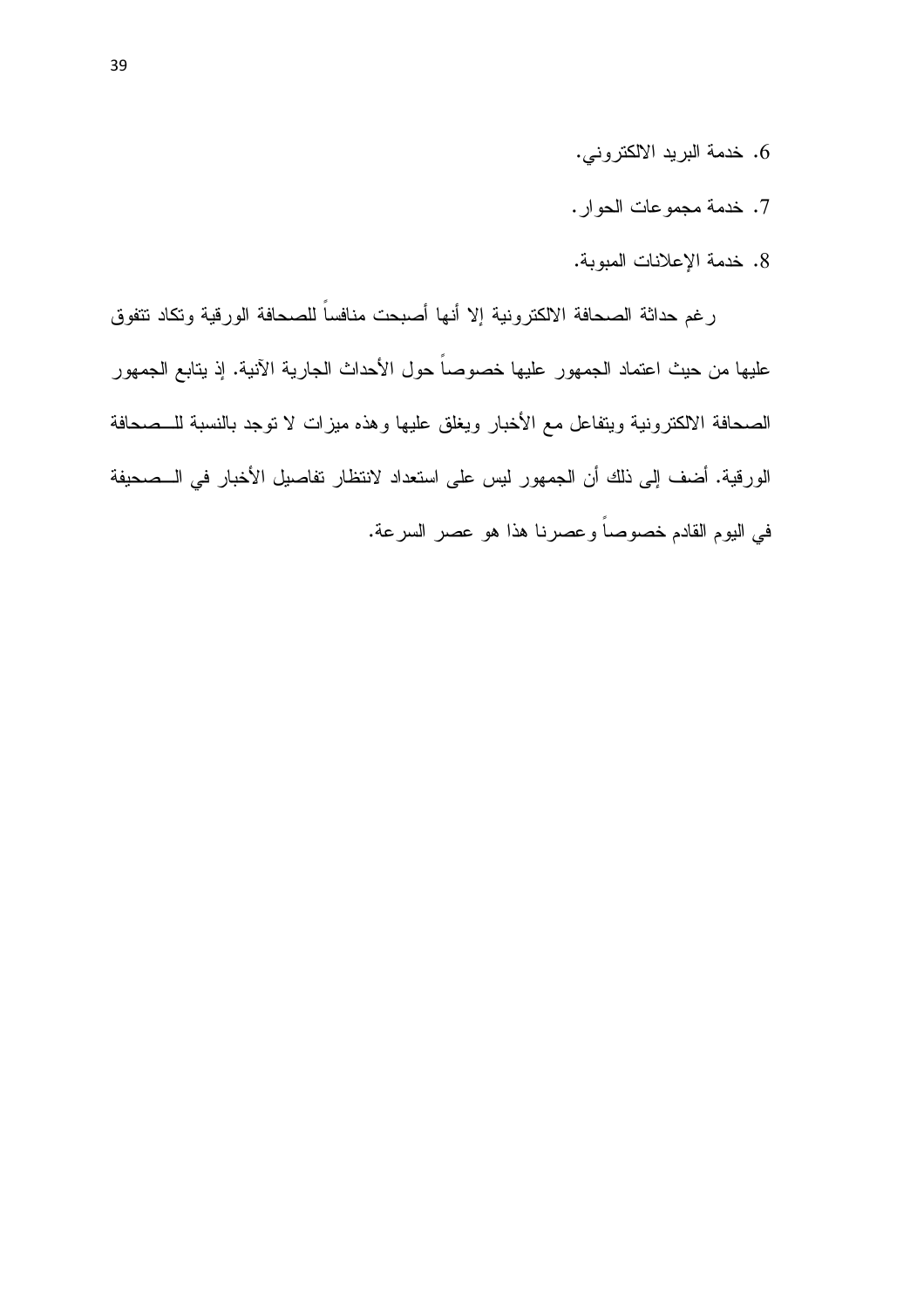المبحث الخامس: الاتجاهات

نؤدي الاتجاهات التي يحملها الأفراد دوراً كبيراً في شتى مناحي الحياة، كمــــا أن لهـــا تأثيراً بالغاً على تصرفاتهم اليومية، لذا فإن المواقف سواءً كانت فردية أو جماعية تتــأثر لمهــذه الاتحاهات.

إن اتجاهات الفرد النفسية نؤثر في سلوكه وتوجهه بل ويمكن النتبؤ بسلوك الفـــرد فــــي المواقف المختلفة عن طريقها، وتعد بذلك موجهاً للسلوك الإنساني ككل.

**تعريف الاتجاه:** يعرفه (Hollander)الاتجاهات بأنها اعتقادات وجدانية حـــول موضــــو ع أو مجموعة من الموضوعات في البيئة الاجتماعية، وهي متعلمة ونتزع إلى الثبات والاستقرار على الرغم من أنها تخضع للتأثير بالخبر ة، و هي حالة نفسية تؤثر في الأفعال التي يقوم بهـــا الفـــر د كوظيفة للمواقف المختلفة.(الكناني، 2002، ص، 138).

محددات تكوين الاتجاهات: (العُبيدي، 2009، ص 128):

يمكن تلخيص محددات نكوين الانجاهات في عاملين اثنين هما العوامل النفسية والثقافية: المحددات النفسية:

تعني بالمحددات النفسية للاتجاهات تلك العوامل التي تلعب دور ا مهما فـــي تــوكين أو تغيير الاتجاهات مثل الدوافع والانفعال والحاجة والتفكير والسيطرة والخضوع كما نلعب سمات الشخصية مثل الانطواء والانبساط والسيطرة والخضوع دورا مهما في تغيير ها. المحددات الثقافية:

إن المحددات النفسية للاتجاه نتأثر بدرجات مختلفة بالمعايير الثقافيـــة مثـــل القـــوانين الاجتماعية والبيئة الأسرية والتعليم.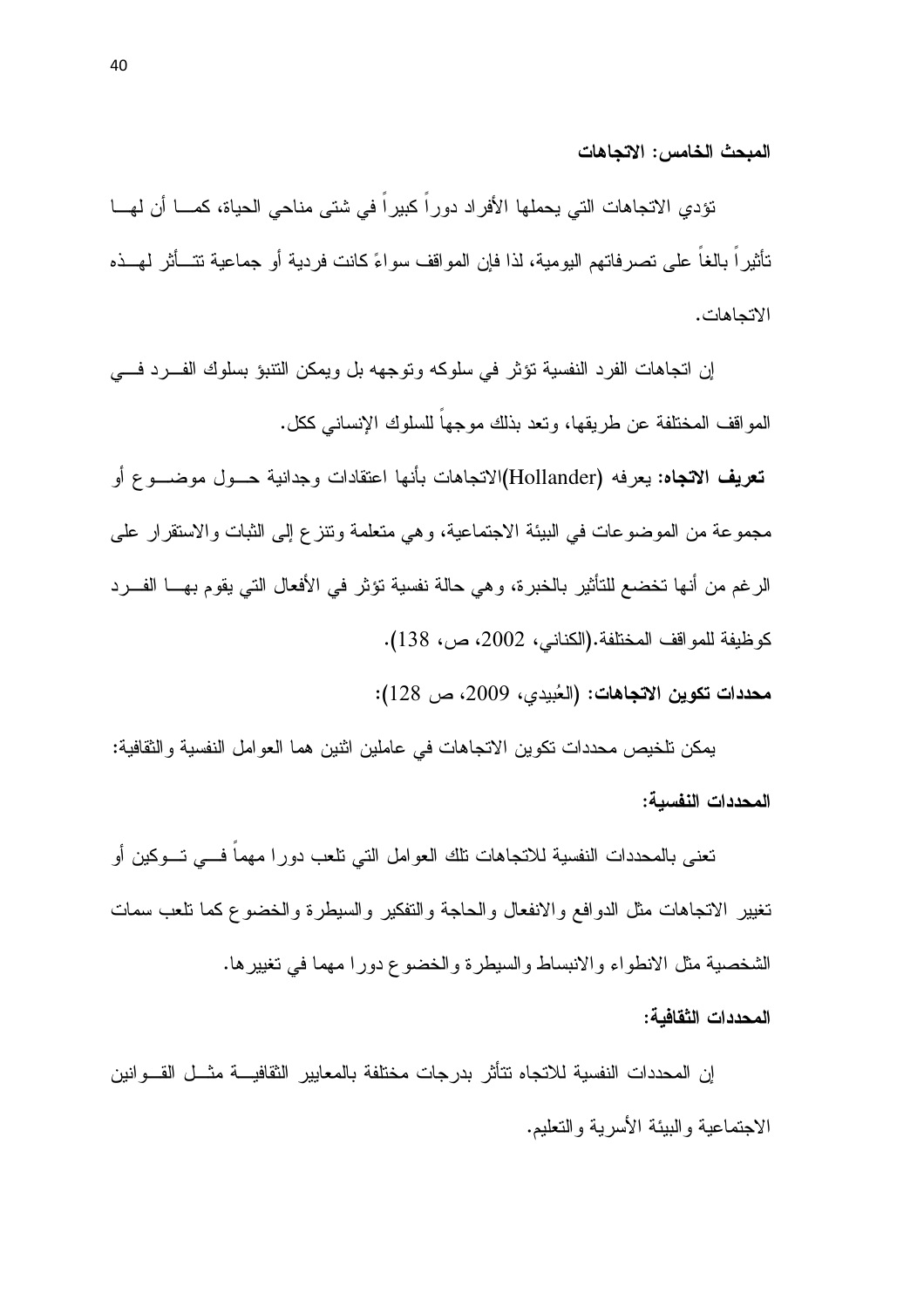إن العلاقة بين الثقافة والاتجاهات كالعلاقة بين الاتجاهات والشخصية، فالاتجاهات هي نتائج نفاعل كل من العوامل الثقافية والنفسي ونتفاعل مع العوامل الثقافية لنغيير الانجاه. طرق فياس الاتجاهات: (الكناني وآخرون، 2002، ص154):

- طرق نعتمد على التعبير اللفظي المستثار .
	- طرق تعتمد ملاحظة السلوك الحركي.
- طرق تعتمد على قياس التعبير ات الانفعالية.

مكونات الاتجاه:

وينظر علماء النفس الاجتماعي إلى الاتجاه على أنه يتكون من ثلاثـــة مكونـــات هـــي المكون العاطفي، المكون السلوكي والمكون المعرفي: (الزق، 2006، ص274). 1– المكون العاطفي بتضمن المشاعر الايجابية أو السلبية نحو الشيء، أي كيفية شعورنا نحوه. 2– المكون السلوكي ويتضمن استعداداً أو ميلاً للتصرف بطريقة ما ذات صلة بالاتجاه. 3– المكون المعرفي ويتضمن الاعتقادات أو الأفكار التي طورها الفرد بخصوص الشيء الـــذي كون اتحاهاً نحو ه.

#### وظائف الاتجاهات:

نؤدي الاتجاهات عددا من الوظائف على المستوى الشخــصبي والاجتمـــاعي أهمهـــا: (المعايطة و أخرون، 2002، ص287): 1– تحدد سلوك الفرد نحو موضوع معين أو موقف معين. 2– تستخدم في العلاج النفسي عن طريق تغيير اتجاهات الفرد نحو ذاته ونحو الآخرين ونحـــو البيئة التي يعيش فيها.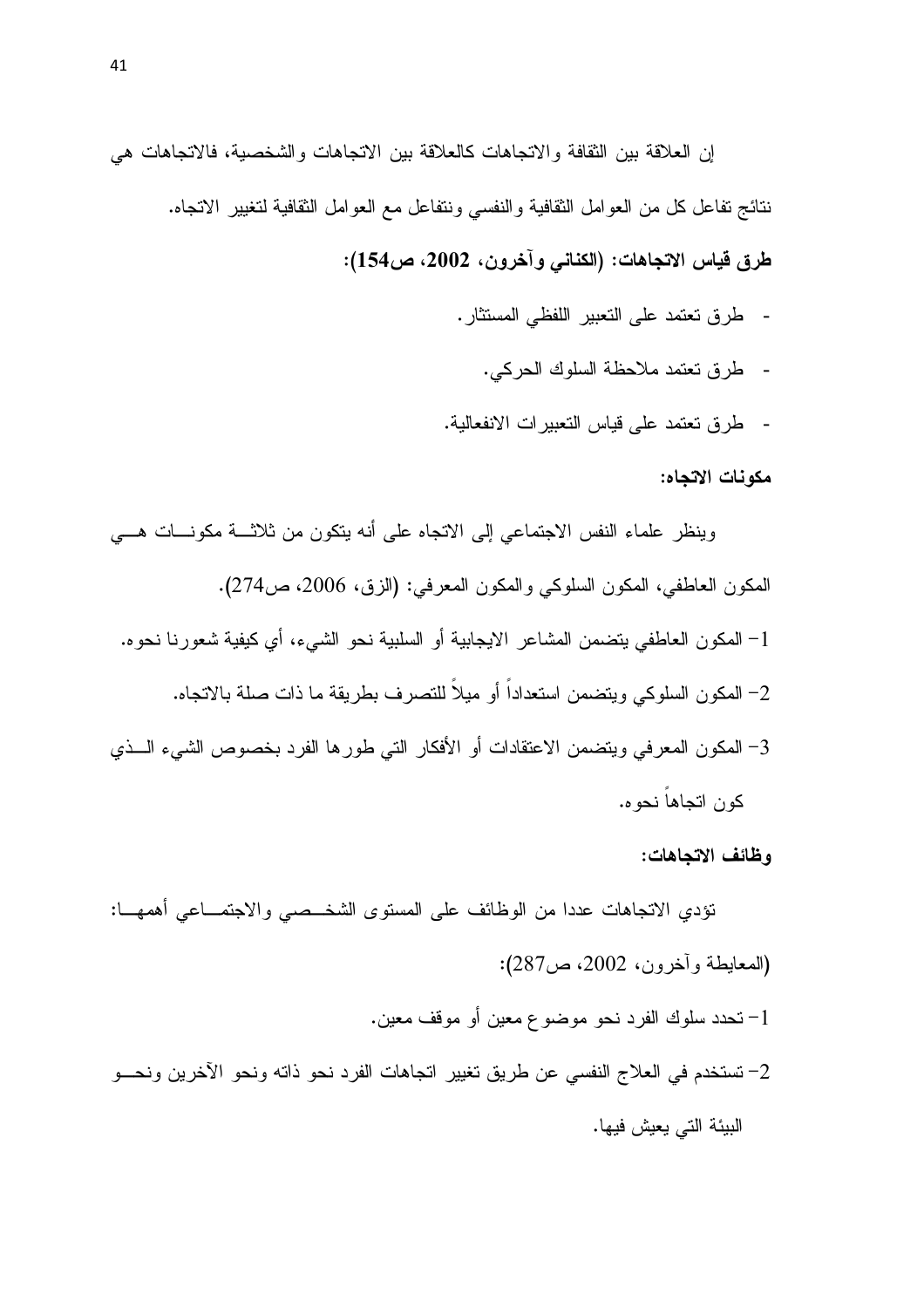- 3- تساعد الفرد على التكيف مع الجماعة التي يعيش فيها.
- 4– تساعد على انساق سلوك الفرد وثباته نسبيا في المواقف المختلفة بحيث يسلك انجاهها على نحو ثابت مضطر د.
	- 5– نتيح الفرصة للفرد النعبير عن ذاته وتحديد هويته ومكانته في المجتمع الذي يعيش فيه.
- 6— يلجأ الفر د أحيانا لتكوين اتجاهات معينة لتبرير صر اعاته الداخلية أو فشله في أوضاع معينة للاحتفاظ بكر امته وثقته بنفسه.

7– نلعب الانجاهات دورًا هاما في النعلم والأداء. 8– تحقيق الرضا المهنى للفرد عن طريق تأهيله على نحو يشعره بمتعة العمل الذي يقوم فيه. خصائص الاتجاهات:

نتلخص أهم خصائص الاتجاهات النفسية الاجتماعية فيا يلـــي: (المعايطـــة وآخــــرون، 2002، ص289):

- 1– الاتجاه علاقة بين الفرد وموضوع ما من موضوعات البيئة
- 2– الاتجاهات تكوينات فرضية يُستدل عليها من السلوك الظاهري للفرد.
	- 3– الاتجاهات متعلمة يكتسبها الفر د عبر عملية التتشئة.
		- 4– نتبابن الاتجاهات في الثبات والتغير .
	- 5– الاتجاهات تعدد وتختلف حسب المثيرات التي ترتبط بها.
- 6– الاتجاهات تعتبر نتاجا للخبرة السابقة وترتبط بالسلوك الحاضر وتُشير إلـــي الـــسلوك فـــي المستقىل .
	- 7– الاتجاه تغلب عليه الذاتية أكثر ً من الموضو عية من حيث محتو اه.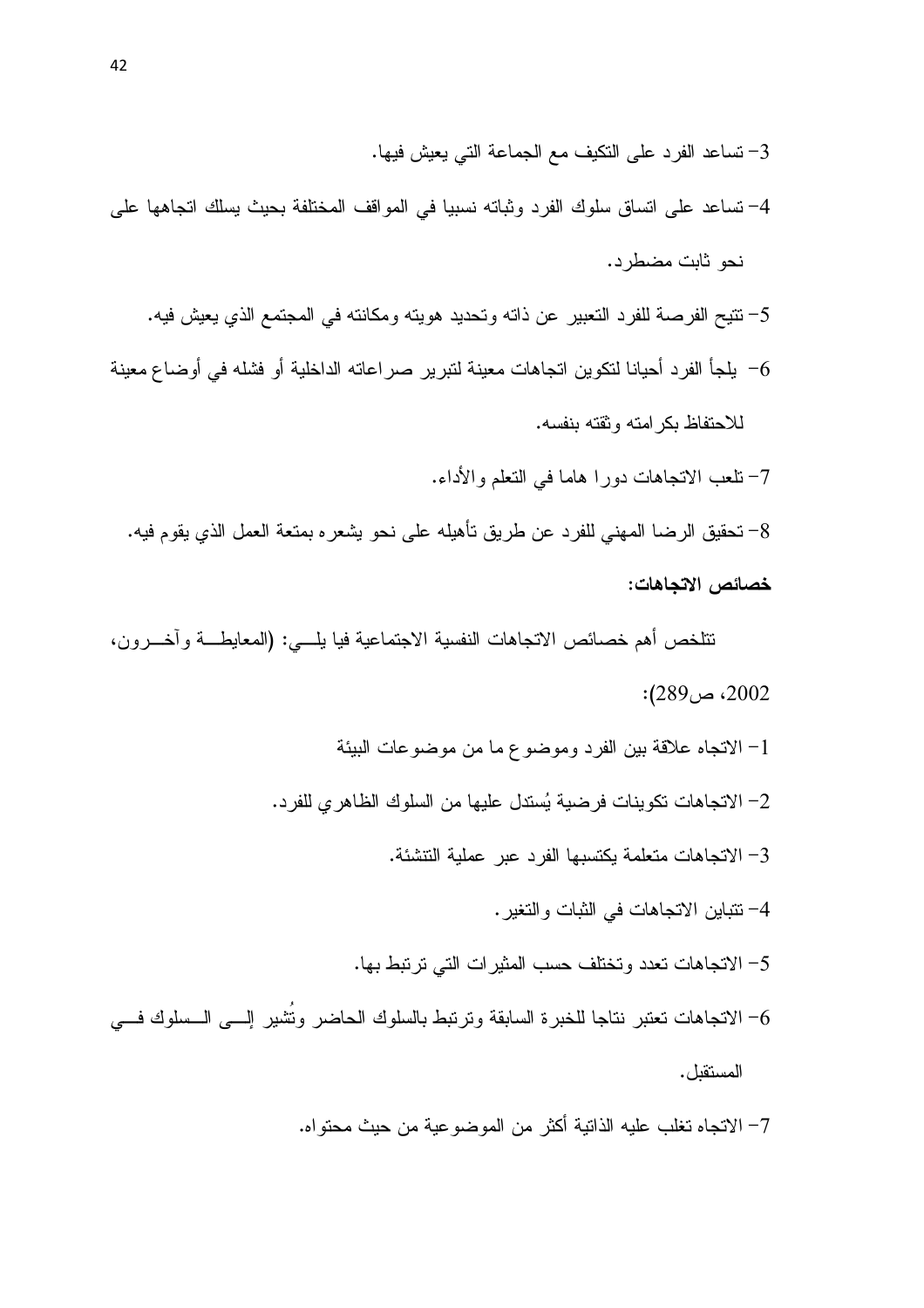- 8– الانجاهات قابلة للقياس بأدوات وأساليب مختلفة ويمكن ملاحظتها.
	- 9- قابلة لان تكون سلبية أو إيجابية أو بين هذين الطرفين.

ويشتمل الاتجاه عناصر أساسية:(أحمد، ص، 165).

- 1– العنصر المعرفي: والذي يكتسب عن طريق البيئة المحيطة بالفرد ودرجـــة ثقافتـــه وقـــدر تعليمه.
- 2– العنصر الشعوري: حيث بتأثر الاتجاه بالنعزيز والندعيم النفسي الذي يتمثـــل فـــي درجـــة الانشراح أو الانقباض التي تعود على الفرد أنثاء تفاعله مع المواقف المختلفة.
- 3– العنصر السلوكي: والذي يمثل الوجهة الخارجية له، فيمثل انعكاساً لقيم الفـــرد واتجاهـــات وتوقعات الآخر بن.

كما إن اتجاه الفرد نحو موضوع معين قابل للتغيير من خلال المعلومات الجديدة التسي يكتسبها و أيضاً عن طريق الخبر ات المباشرة التي يقابلها الفرد في حياته.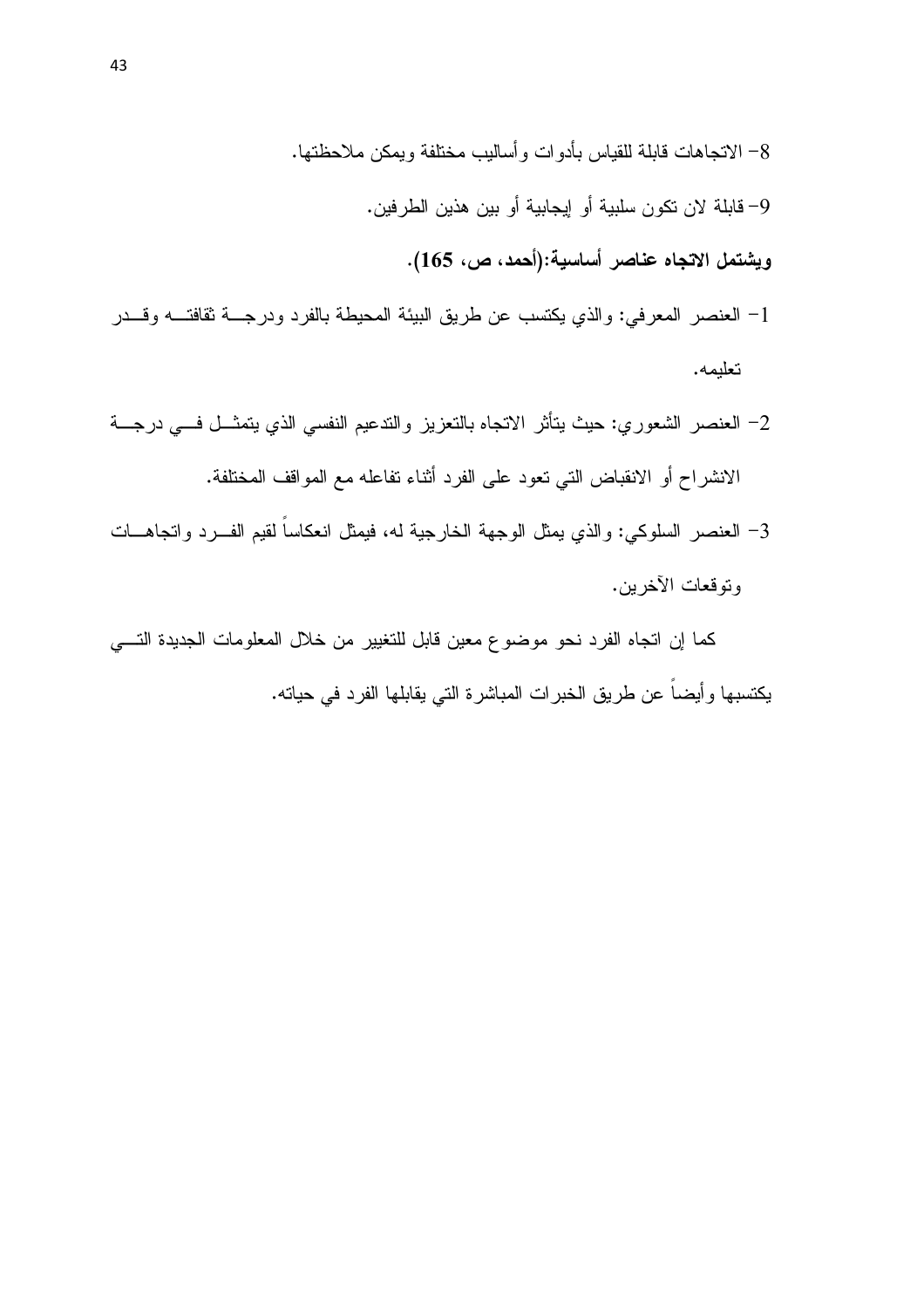## الفصل الثالث الطريقة والاجراءات

### منهجية الدراسة:

تم استخدم المنهج الوصفى المقارن لملاءمته لأهداف الدر اسة وصـــممت أداة الدر اســـة التي استخدمت لجمع البيانات من عينة الدراسة.

ولأن استخدم المنهج الوصفي المقارن كأسلوب من أساليب البحث العلمي (يعتمد علـــي دراسة السمة أو الظاهرة كما نوجد في الواقع، ويهتم بوصفها وصفا ويعبر عنها نعبيرا كيفيا أو تعبيرا كميا حيث أن التعبير الكيفي يصف لنا الظاهرة أو السمة المدروسة ويوضح خصائصها، أما النعبير الكمـى فيعطينا وصفاً رقمياً بوضح مقدار هذه السمة أو حجمها". (عبيدات وآخرون، 1991م، ص4).

### مجتمع الدراسة

ينكون مجتمع الدراسة من جميع الطلبة في جامعتي الكويت، والخليج والبالغ عددهم (33471) طالباً وطالبة موزعين إلى (30.158) طالباً وطالبة في جامعة الكويت، و(3.313) طالباً وطالبة في جامعة الخليج للعام الدراسي 2010 – 2011.

#### عبنة الدراسة

من أجل الوصول إلى النتائج المرجوة من هذه الدراسة، فقد تم اختيار عينة طبقية عشوائية من مجتمع الدراسة، وبنسبة نساوي (1%) من مجتمع الدراسة في الجامعتين، والجدول رقم(1)، يوضح نوز ع عينة الدراسة بحسب بعض المتغيرات.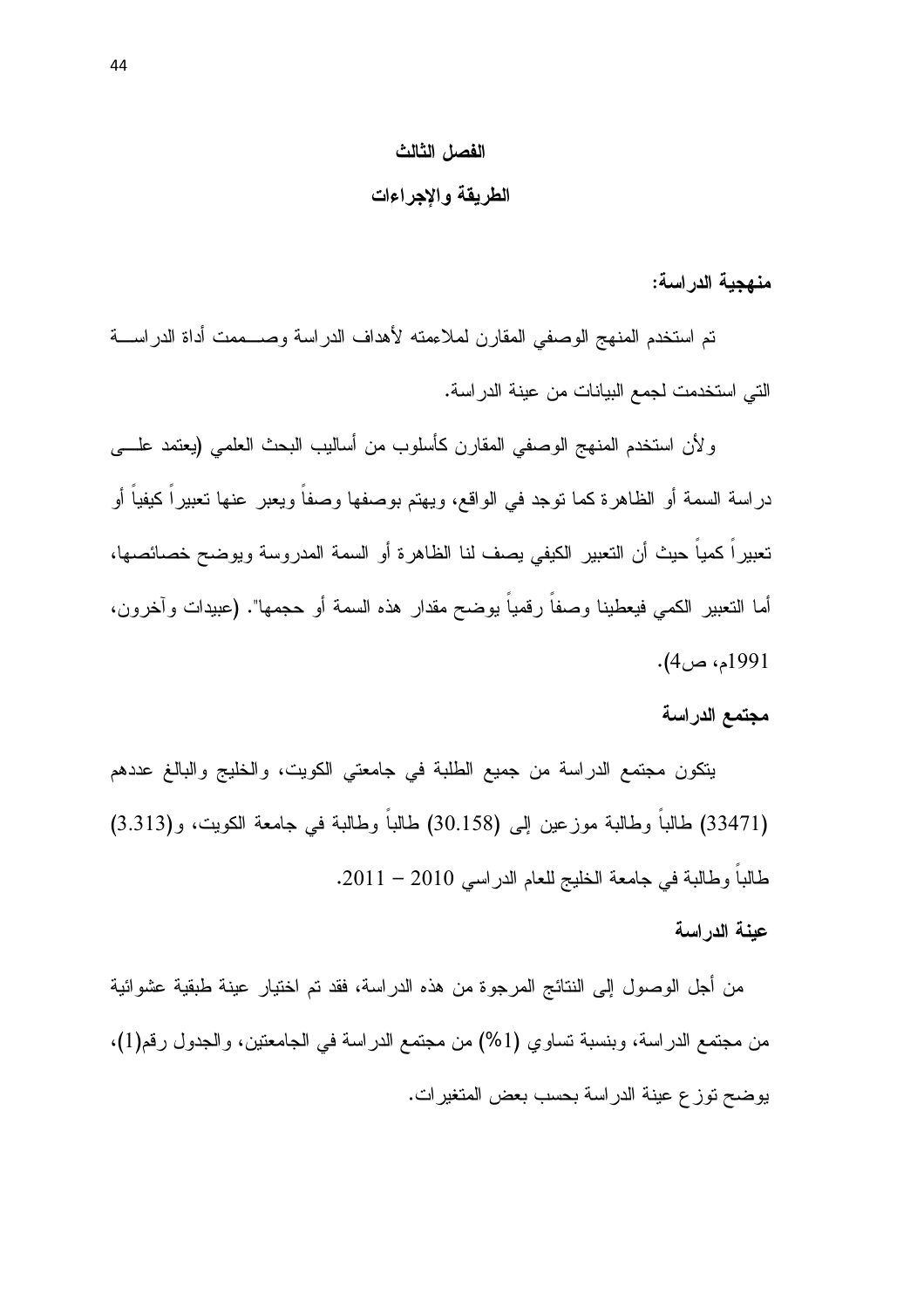## الجدول (1)

توزع أفراد عينة الدراسة حسب متغيرات الجنس، و الفئة العمرية، و الكلية التي يدرس

| النسبة   | العدد | المستوى              | المتغير       |
|----------|-------|----------------------|---------------|
| 46.0%    | 193   | ذكر                  |               |
| 54.0%    | 227   | أنثى                 | الجنس         |
| $100\%$  | 420   |                      | المجموع       |
| $4.8\%$  | 20    | اقل من 18 سنة        |               |
| $25.2\%$ | 106   | من 18 لأقل من 20 سنة |               |
| 36.4%    | 153   | من 20 لأقل من 22 سنة | الفئة العمرية |
| 19.8%    | 83    | من 22 لأقل من 24 سنة |               |
| $13.8\%$ | 58    | اكبر من 24           |               |
| 100%     | 420   |                      | المجموع       |
| $65.7\%$ | 276   | نظرية                | الكلية        |
| 34.3%    | 144   | علمية                |               |
| 100%     | 420   |                      | المجموع       |
| $70.2\%$ | 295   | الكويت               | الجامعة       |
| 29.8%    | 125   | الخليج               |               |
| 100%     | 420   |                      | المجمو ع      |

بها، و الجامعة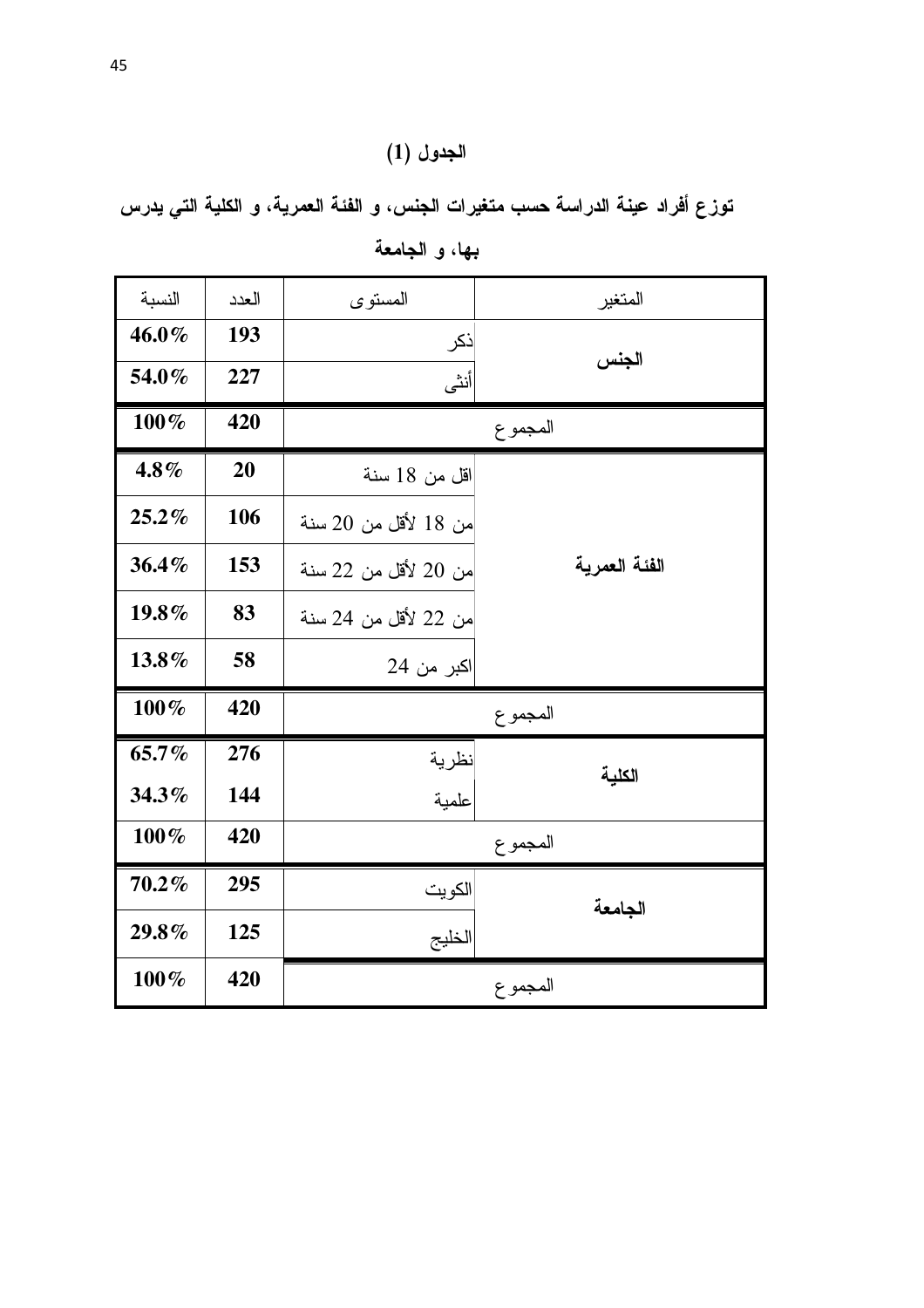أداة الدر اسة:

من أجل تحقيق أهداف الدر اسة قام الباحث بإعداد أداة الدر اسة و هي الاستبانة حيث تـــم إعدادها ونطويرها من خلال الرجوع إلى الأدب النظري والدراسات السابقة والأبحـــاث ذات الصلة من مثل دراسة عبد الحميد (2005)، ودراسة ساندرز (2001)، وقد نكونت الاستبانة بصورتها الأولية و من عدة مجالات وهي:

الجزء الأول: البيانات الشخصية مثل:

- 1- الجنس.
- 2- الفئة العمر بة.
- 3- الكلية التي تدرس فيها

الجزء الثاني: عادات وأنماط قراءة الصحف الورقية الكويتية:-

نقييم الصحف الورقية الكويتية:-

أولأ: دو افع و أسباب القر اءة

ثانياً: الاتجاهات نحو خصائص الصحف الورقبة الكوبنية.

ثالثاً: النحديات التي تواجه الصحف الورقية الكويتية.

الجزء الثالث: عادات وأنماط قراءة الصحف الالكترونية الكويتية:-

تقييم الصحف الالكترونية الكويتية

- أولا: دوافع وأسباب القراءة
- ثانياً: الاتجاهات نحو خصائص الصحف الالكتر ونية.
	- ثالثا: مستقبل الصحف الالكترونية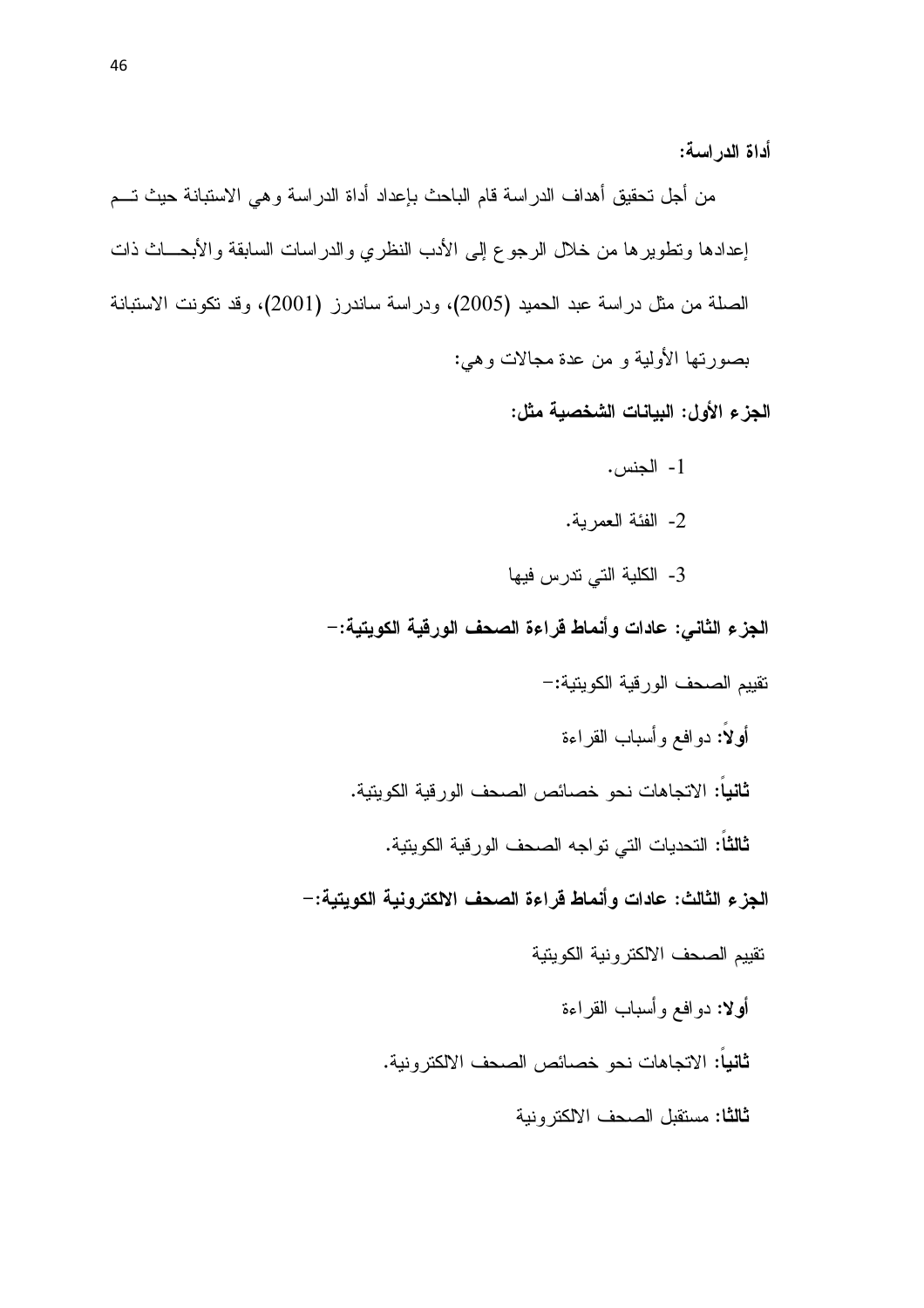أما أداة المقابلة فقد تم إجراء ثلاث مقابلات ميدانية مسع المسسئولين عسن السصحف الالكترونية في الكويت.

ونعرف المقابلة بأنها " أداة متعمقة من أدوات جمع البيانات ".(عمر ، 2002، ص298).

وتعتمد المقابلة على المواجهة والاتصال بين الباحث والمبحوث وتوجه نحسو عسرض واضح، ومحدد، ونتميز هذه الطريقة بكونها تعطي للباحث إمكانية الوصول إلى هدفه بــصورة مباشرة وسريعة، عن طريق الاتصال المباشر الذي يساعد على نكوين فكرة شاملة عن الظاهرة بصورة قد تعجز عنها طرق القياس الأخرى.(سميسم، 2002، ص64).

صدق الأداة:

للتأكد من صدق الأداة في قياس الغرض الذي تهدف إليه الدراسة، تم عرض الأداة على مجموعة من المحكمين ذوي الاختصاص الملحق ()، وذلك من أجل تحكيمها علمياً مـــن قبـــل المختصين، ثم تم حذف العبار ات التي كانت نسبة الاتفاق عليها أقل من 80% و هي اثنتا عشر ة فقرة فأصبح المقياس يتكون من(158) فقرة.

شات الأداة:

للنحقق من ثبات الأداة تم استخدام طريقة الاتساق الداخلي للثبات، ومن ثم تـــم حـــساب الثبات باستخر اج معامل كرونباخ ألفا كمؤشر لثبات الأداة، والجدول رقسم (2) يوضــــح نـــسب الثبات.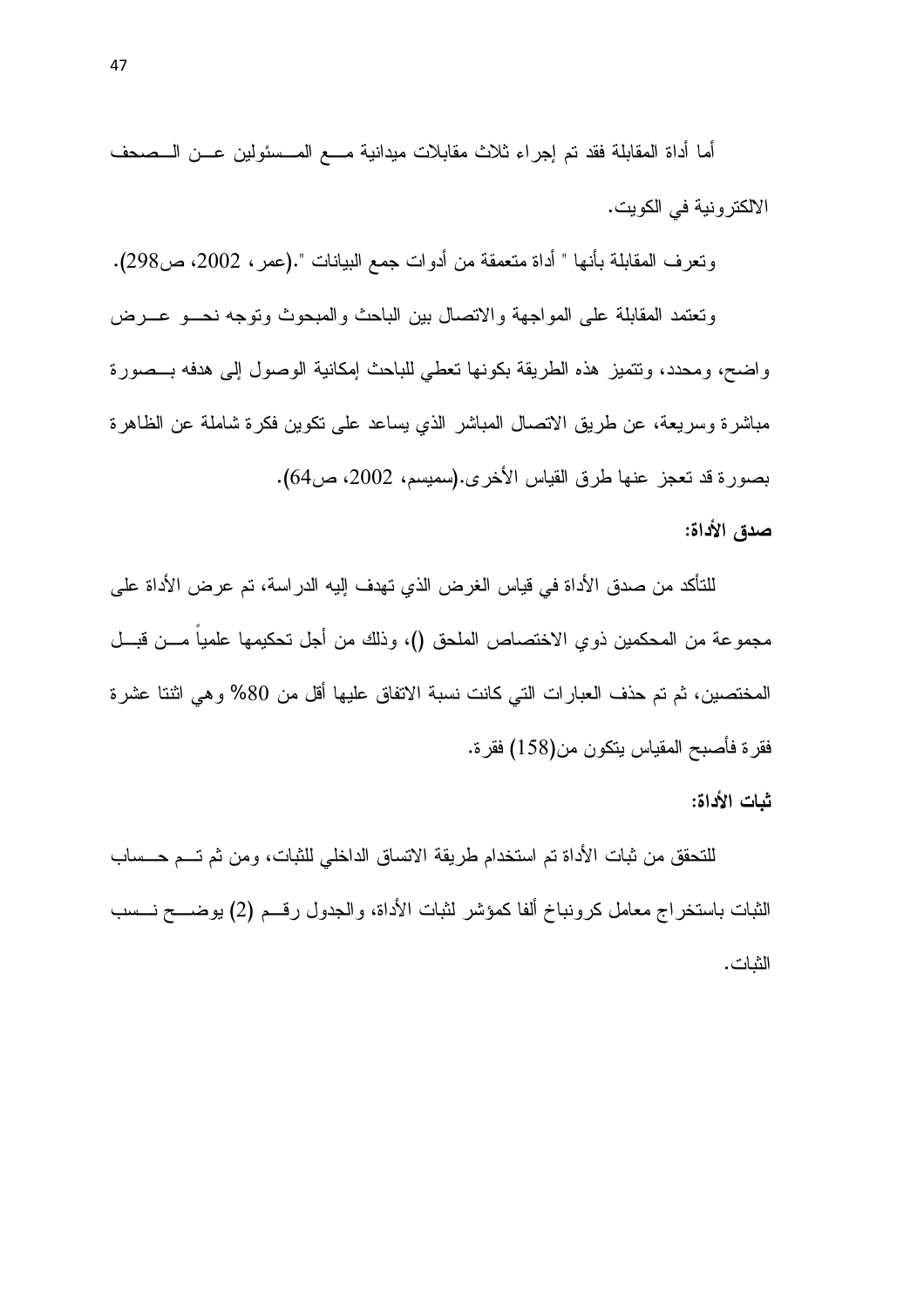| الجدول (2)                                                  |                                             |  |  |  |  |
|-------------------------------------------------------------|---------------------------------------------|--|--|--|--|
| معاملات الثبات لمجالات أداة الدراسة حسب معادلة كرونباخ ألفا |                                             |  |  |  |  |
| معامل كرونباخ ألفا                                          | المجال                                      |  |  |  |  |
| 0.88                                                        | أنماط و عادات قراءة الصحف الورقية           |  |  |  |  |
| 0.93                                                        | الدوافع والأسباب لقراءة الصحف الورقية       |  |  |  |  |
| 0.84                                                        | الاتجاهات نحو خصائص الصحافة الورقية         |  |  |  |  |
| 0.90                                                        | التحديات التي تواجه الصحف الورقية           |  |  |  |  |
| 0.88                                                        | أنماط و عادات نصفح الصحف الالكترونية        |  |  |  |  |
| 0.86                                                        | الدوافع والأسباب لنصفح الصحافة الاليكترونية |  |  |  |  |
| 0.93                                                        | الاتجاهات نحو خصائص الصحافة الاليكترونية    |  |  |  |  |
| 0.91                                                        | مستقبل الصحافة الاليكترونية                 |  |  |  |  |
| 0.92                                                        | الدرجة الكلية للاستبانة                     |  |  |  |  |

#### إجراءات الدراسة:

من أجل تحقيق أهداف الدراسة قام الباحث بالخطوات الإجرائية الآتية: 1– الاطلاع على الأدب النظري بشكل موسع من اجل إعداد الجزء النظري من الدراسة. 2– إعداد ونطوير أداة الدراسة من خلال الرجوع إلى الأدب النظـــري والدراســـات الـــسابقة، والتحقق من صدقها وثباتها. 3– تحديد مجتمع وعينة الدراسة بصورة أولية. 4– البدء بتطبيق الدراسة على ارض الواقع. 5- معالجة المعطيات التي تم النوصل إليها. 6– صياغة النتائج التي تم الوصول إليها.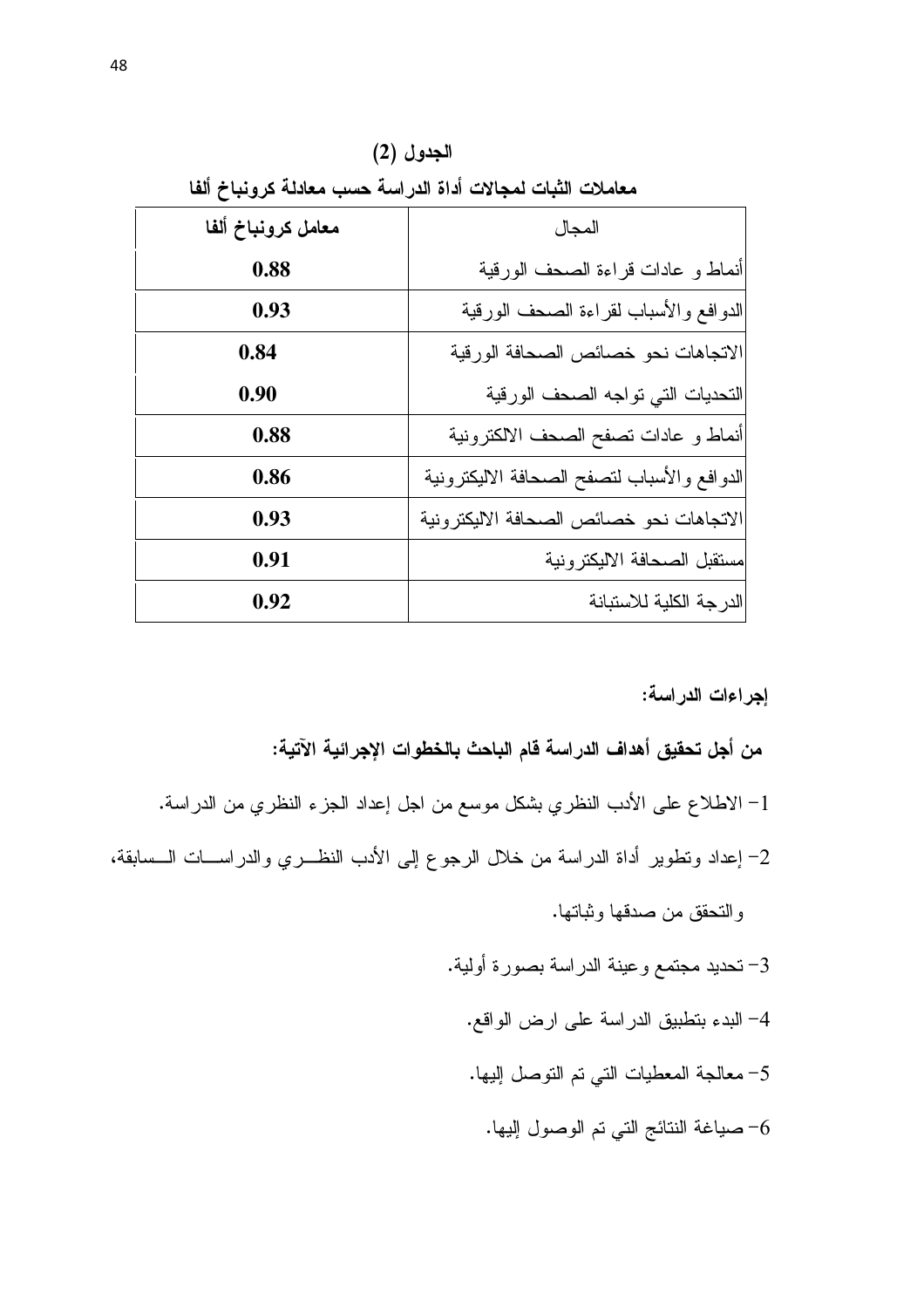7- صياغة التوصيات، والخاتمة.

متغيرات الدراسة:

المتغيرات المستقلة:

1– الجنس:(ذكر ، أنثى). 2− الفئة العمرية:(اقل من 18)، (18−20)، (20−22)، (22−22)، (اكبر من 24). 3- الكلية: (علمية)، (نظرية).

المتغير التابع:

• اتجاهات الشباب الجامعي الكويتي نحو الصحافة الالكترونية والصحافة الورقية المعالجة الإحصائية:

قام الباحث بإدخال البيانات إلى ذاكرة الحاسوب باستخدام الرزم الإحصائية للعلوم الاجتماعية (SPSS) لإجراء التحليلات الإحصائية المناسبة للدراسة التي تتضمن استخراج المتوسطات الحسابية والانحرافات المعيارية، بالإضافة إلى التكرارات والنسب المئوية، واستخدام اختبار "كاي تربيع.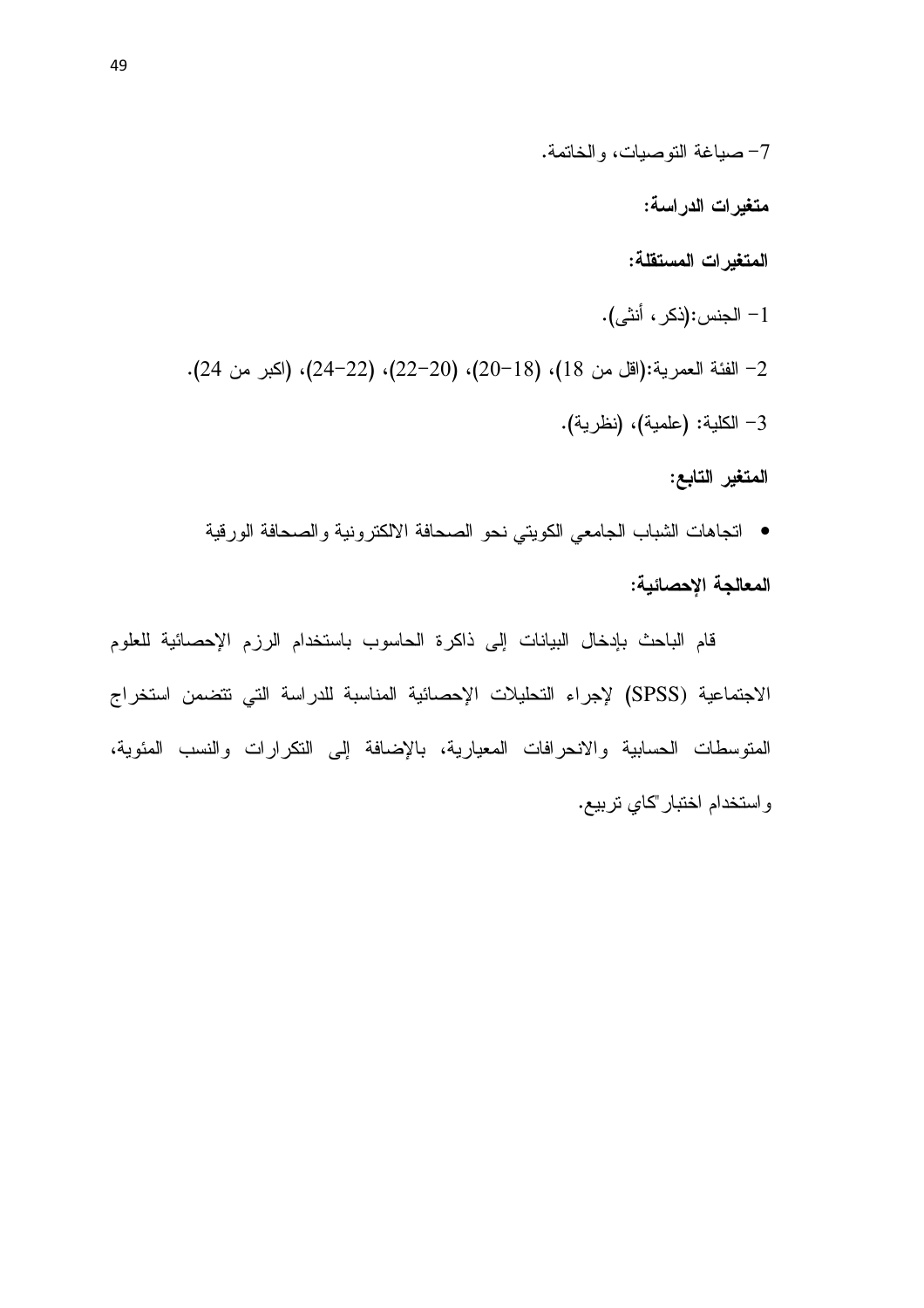### الفصل الرابع

#### نتائج الدراسة

يتضمن هذا الفصل عرضاً للنتائج التي توصلت إليها هذه الدراسة من خلال الإجابة عن أسئلتها، وعلى النحو الآتي:

أولاً: النتائج المتعلقة بالإجابة عن السؤال الأول، الذي نصه " ما أنماط و عادات قراءة الصحف الورقية و تصفح الصحافة الالكترونية بالنسبة لفئة شباب مجتمع العينة؟"

للإجابة عن هذا السؤال تم حساب النكر ارات لأنماط و عادات قراءة الصحف الورقيـــة و تصفح الصحافة الالكترونية، كما تم استخدم اختبار "كاي تربيع لفحص الفروق بين التكرارات، والجدول (3) يبين النتائج

#### 1- الصحف الورقبة

تم حساب النكرارات لأنماط و عادات قراءة الــصحف الورقيـــة، كمـــا تـــم اســـتخدم اختبار "كاي تربيع لفحص الفروق بين التكرارات، والجدول (3) يبين النتائج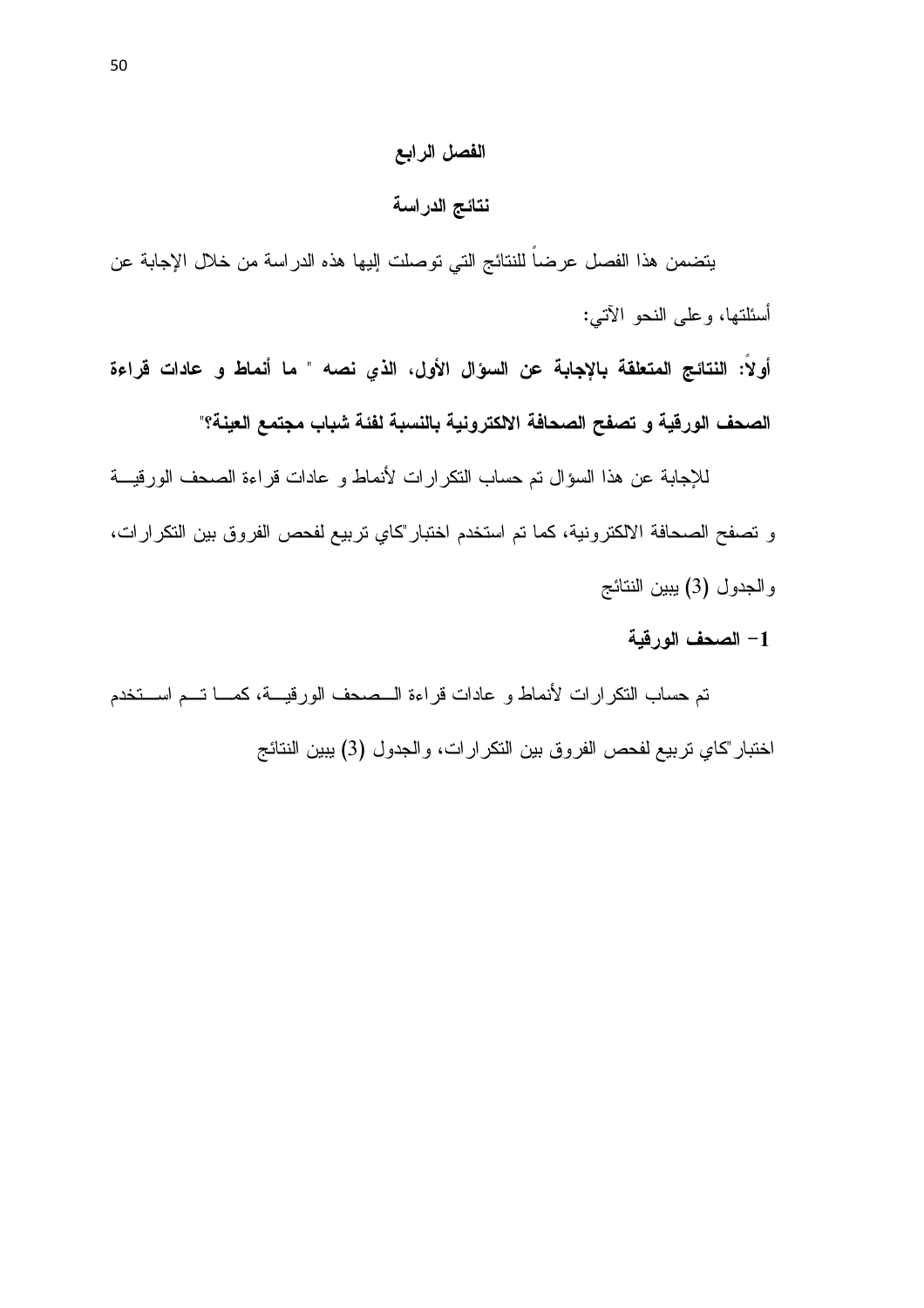# الجدول (3)

| مستوى<br>الدلالة | قيمة كاي<br>تربيع | النسبة  | العدد | الإجابة                   | السؤال                        |
|------------------|-------------------|---------|-------|---------------------------|-------------------------------|
|                  |                   | 32.4%   | 136   | نعم دائما                 |                               |
|                  |                   | 31.9%   | 134   | نعم غالباً                |                               |
| 0.000            | 123.548           | 19.3%   | 81    | نعم أحياناً               | هل نقرأ إحدى<br>الصحف الورقية |
|                  |                   | 11.0%   | 46    | نعم نادراً                | الكويتية؟                     |
|                  |                   | 5.5%    | 23    | لا أقرأ الصحف الورقية     |                               |
|                  |                   |         |       | الكويتية                  |                               |
|                  |                   | 50.5%   | 212   | اقل من نصف ساعة           |                               |
| 0.000            | 209.105           | 31.4%   | 132   | من نصف ساعة إلى ساعة      | كم عدد ساعات<br>متابعتك الصحف |
|                  |                   | 13.8%   | 58    | من ساعة إلى ساعة ونصف     | الورقية؟                      |
|                  |                   | $4.3\%$ | 18    | أكثر من ساعة              |                               |
|                  |                   | 76.7%   | 322   | المنزل                    |                               |
|                  |                   | 6.0%    | 25    | مكان العمل                | المكان الذي تفضل              |
| 0.000            | 850.571           | 10.7%   | 45    | النادي                    | فيه الاطلاع على               |
|                  |                   | 3.1%    | 13    | المقهى                    | الصحف الورقية؟                |
|                  |                   | 3.6%    | 15    | غير ذلك                   |                               |
| 0.000            | 108.617           | 32.6%   | 158   | الفترة الصباحية من الساعة | ما الوقت المفضل               |
|                  |                   |         |       | 8 إلى ما قَبْل الساعة 12  | لديك لقراءة                   |
|                  |                   | 25.6%   | 124   | فترة الظهيرة من 12 إلى    | الصحف الورقية؟                |
|                  |                   |         |       | الساعة 4                  |                               |
|                  |                   | 15.9%   | 77    | فترة ما بعد الظهيرة من    |                               |
|                  |                   |         |       | الساعة 4 إلى الساعة 8     |                               |

#### اختبار كاي تربيع لفحص الفروق بين تكرارات أنماط و عادات قراءة الصحف الورقية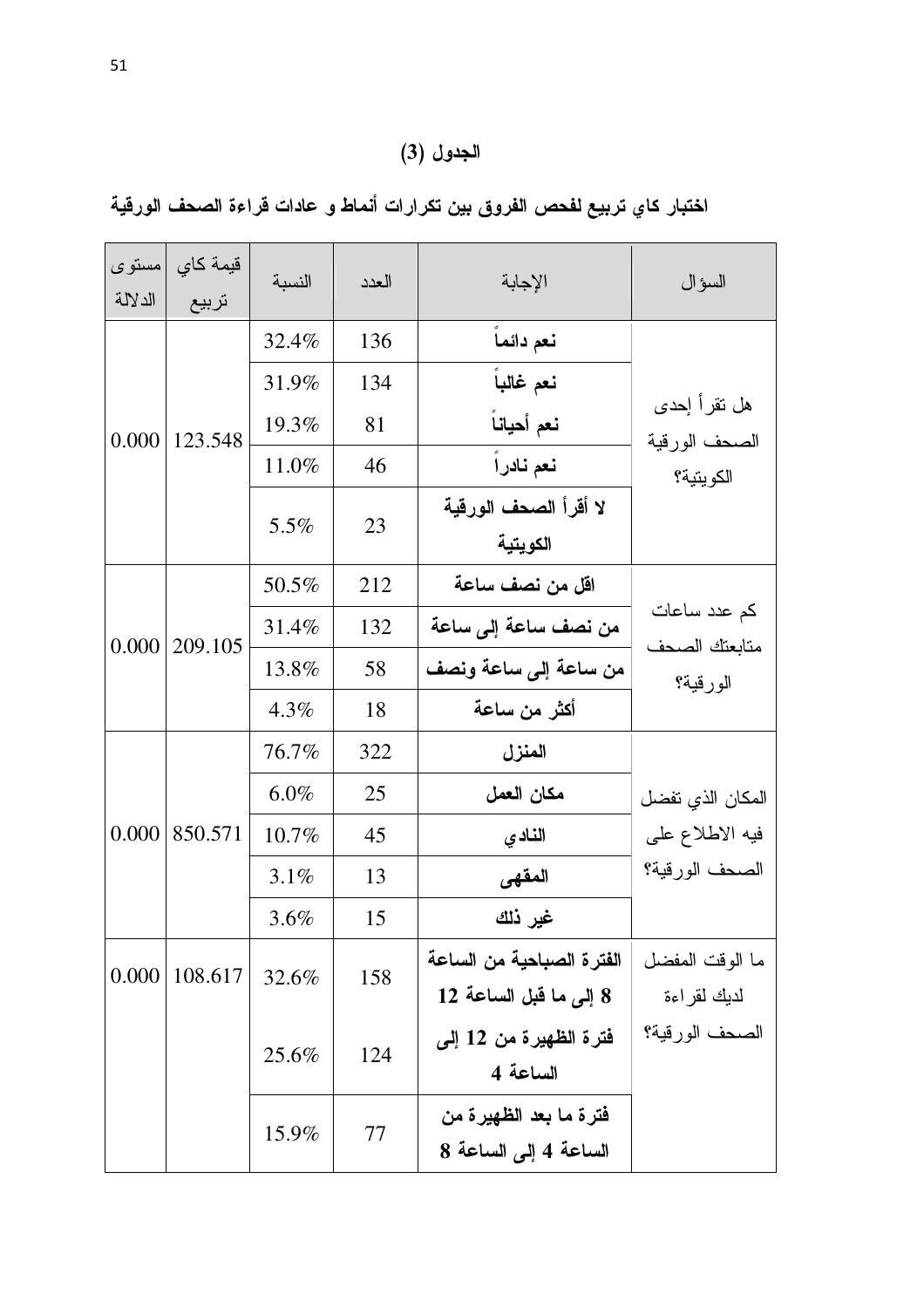|       |         | 9.7%  |     | الفترة المسائية من الساعة 8 |                                     |
|-------|---------|-------|-----|-----------------------------|-------------------------------------|
|       |         |       | 47  | إلى الساعة 12               |                                     |
|       |         | 5.6%  | 27  | ما بعد الساعة 12 ليلاً      |                                     |
|       |         | 10.7% | 52  | غير محدد بفترة              |                                     |
|       |         | 39.0% | 164 | الوقت المناسب للمتابعة      |                                     |
|       | 137.024 | 10.0% | 42  | وقت اجتماع مع الأسرة        | لماذا تفضل قراءة                    |
| 0.000 |         | 12.1% | 51  | وفت اجتماع مع الأصدقاء      | الصحف الورقية في                    |
|       |         | 27.4% | 115 | الوقت الوحيد الفارغ لدي     | هذا الوقت؟                          |
|       |         | 11.4% | 48  | غير ذلك                     |                                     |
|       |         | 61.0% | 256 | معرفة ما هو جديد من حولي    |                                     |
|       | 607.086 | 12.9% | 54  | لكسب معلومات تساعدني        |                                     |
|       |         |       |     | على اتخاذ القرارات السليمة  |                                     |
|       |         | 9.3%  | 39  | لتدفعني مع المحادثة مع      | ما الهدف الذي<br>نتطلع إليه من خلال |
| 0.000 |         |       |     | الآخرين بالأمور المفيدة     | قراءتك للصحف                        |
|       |         | 3.1%  | 13  | لفتح أفق جديدة لدي          | الورقية ؟                           |
|       |         | 8.3%  | 35  | ليكون لى رأي عن طرح         |                                     |
|       |         |       |     | بعض المواضيع                |                                     |
|       |         | 5.5%  | 23  | غير ذلك                     |                                     |

يلاحظ من الجدول السابق أن الفقرة " المكان الذي تفضل فيه الاطلاع على الصحف الورقية " جاء في الرتبة الأولى من حيث التكرارات لذ بلغ نكرار الذين أجابوا بأن المنزل هو المكان المفضل للاطلاع على الصحف الورقية (322) وبنسبة مئوية تساوي (76.7%)، ويليها في الرتبة الثانية الفقرة " ما الهدف الذي نتطلع إليه من خلال قراءتك للصحف الورقية " إذ بلغ نكرار الذين أجابوا بأنهم يطالعون الصحف الورقية لمعرفة ما هو جديد من حولهم (256)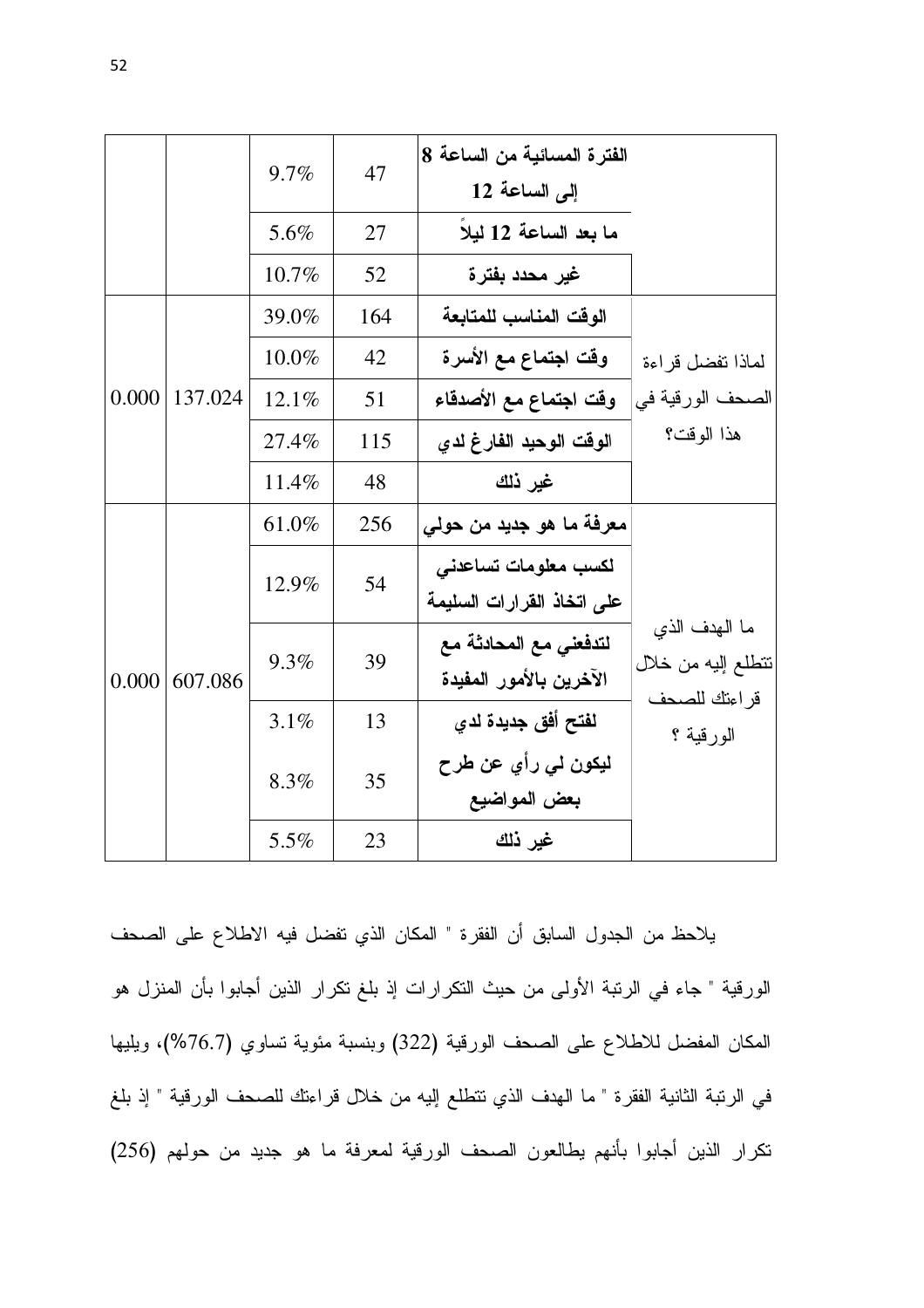وبنسبة مئوية تساوي (1.0%)، في حين جاءت في الرتبة قبل الأخيرة الفقرة التي نتص على " ما الوقت المفضل لديك لقراءة الصحف الورقية " للإجابة "غير ذلك" بتكرار بلغ (15) وبنسبة مئوية تساوى (3.6%)، وجاء في الرتبة الأخيرة الفقرة التي نتص على" ما هو الهدف الذي نتطلع إليه من خلال قراءتك للصحف الورقية " للإجابة " **لفتح أفق جديدة لدى** " بتكرار (13) وبنسبة مئوية تساوى (3.1%). كما يلاحظ من الجدول السابق بان الفروق بين نكرارات إجابات جميع الفقرات التي تبين أنماط و عادات قراءة الصحف الورقية، كانت دالة إحصائية وذلك اسنتادا إلى قيم كاي نربيع المحسوبة حيث كانت القيم دالة إحصائيا عند مستوى دلالة (0.000). 2– عادات تصفح الصحف الالكترونية

تم حساب التكرارات لأنماط و عادات تصفح الصحف الالكترونية، كما تــم اســتخدم اختبار "كاي تربيع لفحص الفروق بين النكر ارات، والجدول (4) يبين النتائج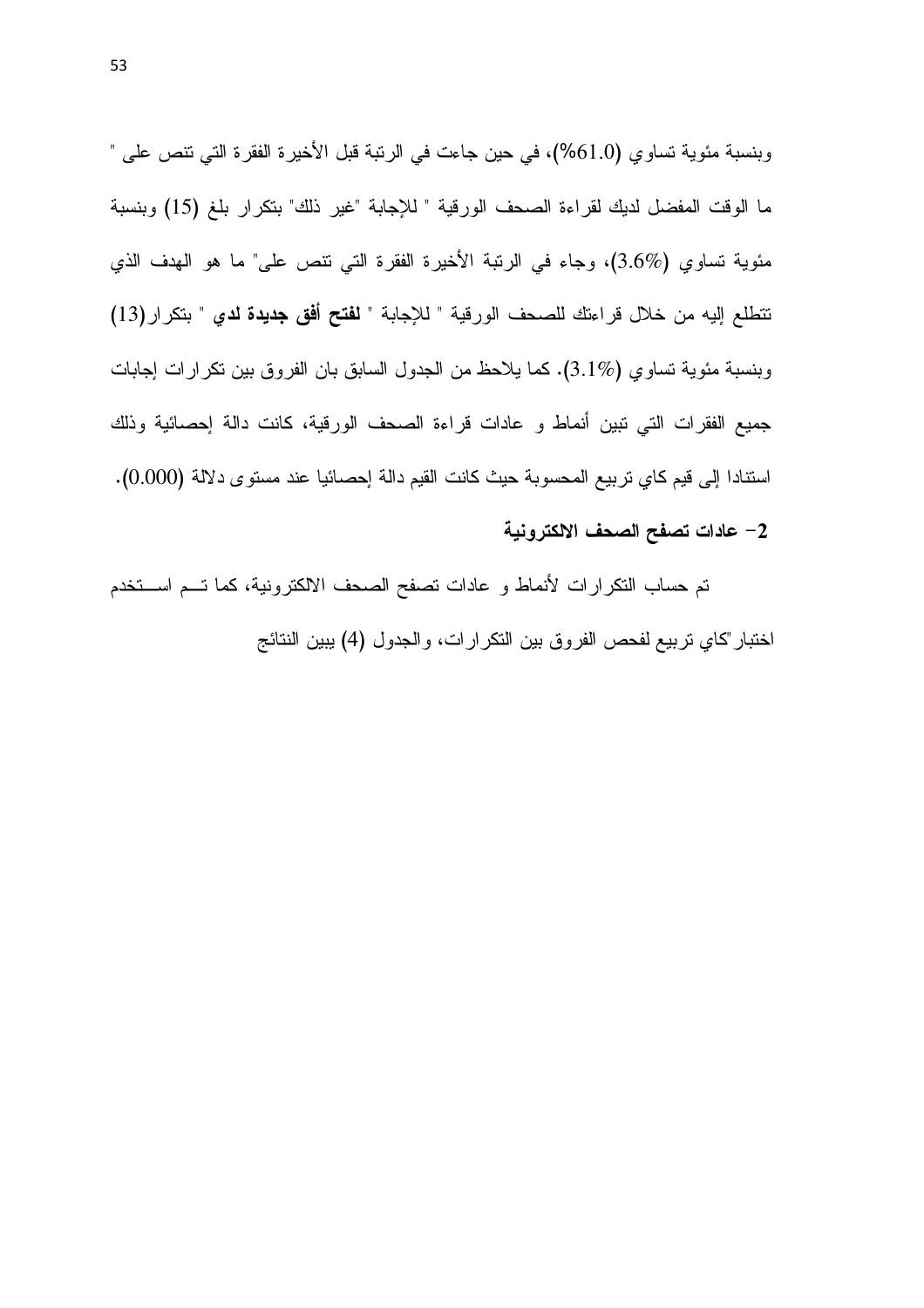# الجدول (4)

# اختبار كاي تربيع لفحص الفروق بين تكرارات أنماط وعادات تصفح الصحف

| مستوى<br>الدلالة | قيمة كاي<br>تربيع | النسبة  | العدد | الإجابة                            | السؤال                |
|------------------|-------------------|---------|-------|------------------------------------|-----------------------|
|                  |                   | 19.8%   | 83    | نعم دائما                          |                       |
|                  |                   | 23.8%   | 100   | نعم غالباً                         |                       |
| 0.012            | 12.833            | 19.8%   | 83    | نعم أحياناً                        | هل تقرأ إحدى الصحف    |
|                  |                   | 13.8%   | 58    | نعم نادراً                         | الالكترونية الكويتية؟ |
|                  |                   | 22.9%   | 96    | لا أقرأ الصحف الورقية<br>الكويتية  |                       |
|                  |                   | 52.1%   | 219   | اقل من نصف ساعة                    |                       |
| 0.000            | 206.229           | 26.9%   | 113   | من نصف ساعة إلى ساعة               | كم عدد ساعات متابعتك  |
|                  |                   | 16.2%   | 68    | من ساعة إلى ساعة ونصف              | الصحف الالكترونية ؟   |
|                  |                   | 4.8%    | 20    | أكثر من ساعة                       |                       |
|                  |                   | 54.8%   | 230   | المنزل                             |                       |
|                  |                   | 19.5%   | 82    | مكان العمل                         | المكان الذي تفضل فيه  |
| 0.000            | 353.738           | 16.0%   | 67    | النادي                             | الاطلاع على الصحف     |
|                  |                   | 3.8%    | 16    | المقهى                             | الالكترونية ؟         |
|                  |                   | $6.0\%$ | 25    | غير ذلك                            |                       |
| 0.000            | 54.069            | 35.1%   | 171   | الفترة الصباحية من الساعة          | ما الوقت المفضل لديك  |
|                  |                   |         |       | 8 إلى ما قبل الساعة 12             | لقراءة الصحف          |
|                  |                   | 23.8%   | 116   | فترة الظهيرة من 12 إلى<br>الساعة 4 | الالكترونية ؟         |

### الالكترونية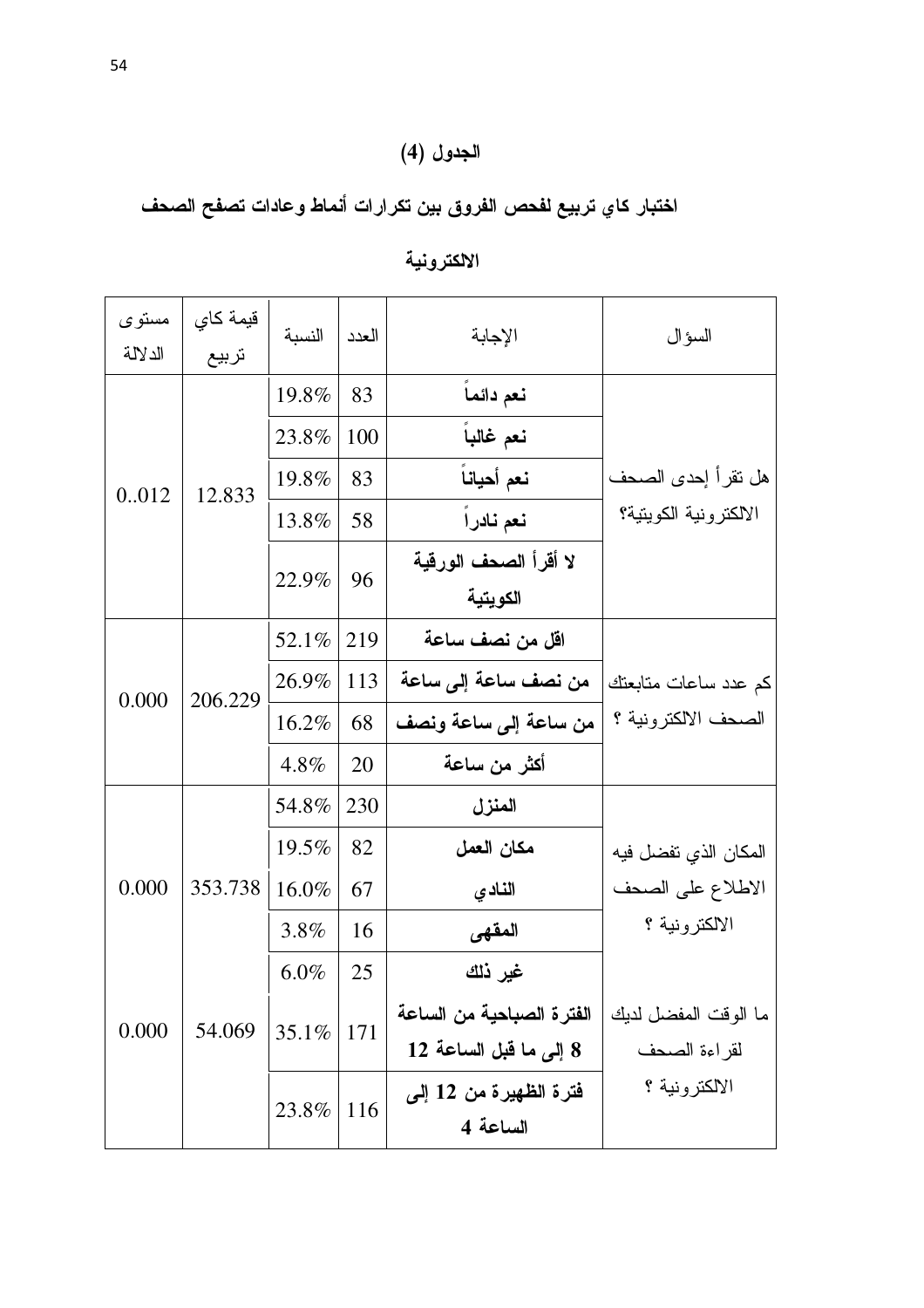|       |         | 16.6%   | 81           | فترة ما بعد الظهيرة من<br>الساعة 4 إلى الساعة 8                                                        |                     |
|-------|---------|---------|--------------|--------------------------------------------------------------------------------------------------------|---------------------|
|       |         | 12.5%   | 61           | الفترة المسائية من الساعة 8<br>إلى الساعة 12                                                           |                     |
|       |         | 11.9%   | 58           | ما بعد الساعة 12 ليلا                                                                                  |                     |
|       |         | $0.0\%$ | $\mathbf{0}$ | غير محدد بفترة                                                                                         |                     |
|       |         | 43.1%   | 181          | الوقت المناسب للمتابعة                                                                                 |                     |
|       |         | 12.1%   | 51           | وقت اجتماع مع الأسرة                                                                                   | لماذا نفضل قراءة    |
| 0.000 | 155.048 | 18.8%   | 79           | الصحف الالكترونية في  وقت اجتماع مع الأصدقاء                                                           |                     |
|       |         | 17.6%   | 74           | الوقت الوحيد الفارغ لدي                                                                                | هذا الوقت؟          |
|       |         | 8.3%    | 35           | غير ذلك                                                                                                |                     |
|       |         | 48.8%   | 205          | معرفة ما هو جديد من حولي                                                                               |                     |
|       |         | 21.0%   | 88           | لكسب معلومات تساعدنى<br>على اتخاذ القرارات السليمة                                                     |                     |
| 0.000 | 368.743 | 15.0%   | 63           | ما الهدف الذي تتطلع   <b>لتدفعني  مع  المحادثة  مع</b><br>إليه من خلال قراءتك  الأخرين بالأمور المفيدة |                     |
|       |         | 5.7%    |              | لفتح أفق جديدة لدي  24                                                                                 | للصحف الالكترونية ؟ |
|       |         | 3.1%    | 13           | ليکون ل <i>ي ر</i> أي عن طرح<br>بعض المواضيع                                                           |                     |
|       |         | 6.4%    | 27           | غير ذلك                                                                                                |                     |

يلاحظ من الجدول السابق أن الفقرة " المكان الذي تفضل فيه الاطلاع على الصحف الالكترونية " جاء في الرتبة الأولى من حيث التكرارات إذ بلغ نكرار الذين أجابوا بان المنزل هو المكان المفضل للاطلاع على الصحف الالكترونية (230) وبنسبة مئوية تساوي (54.8%)، ويليها في الرتبة الثانية الفقرة " كم عدد ساعات متابعتك الصحف الالكترونية " إذ بلغ تكرار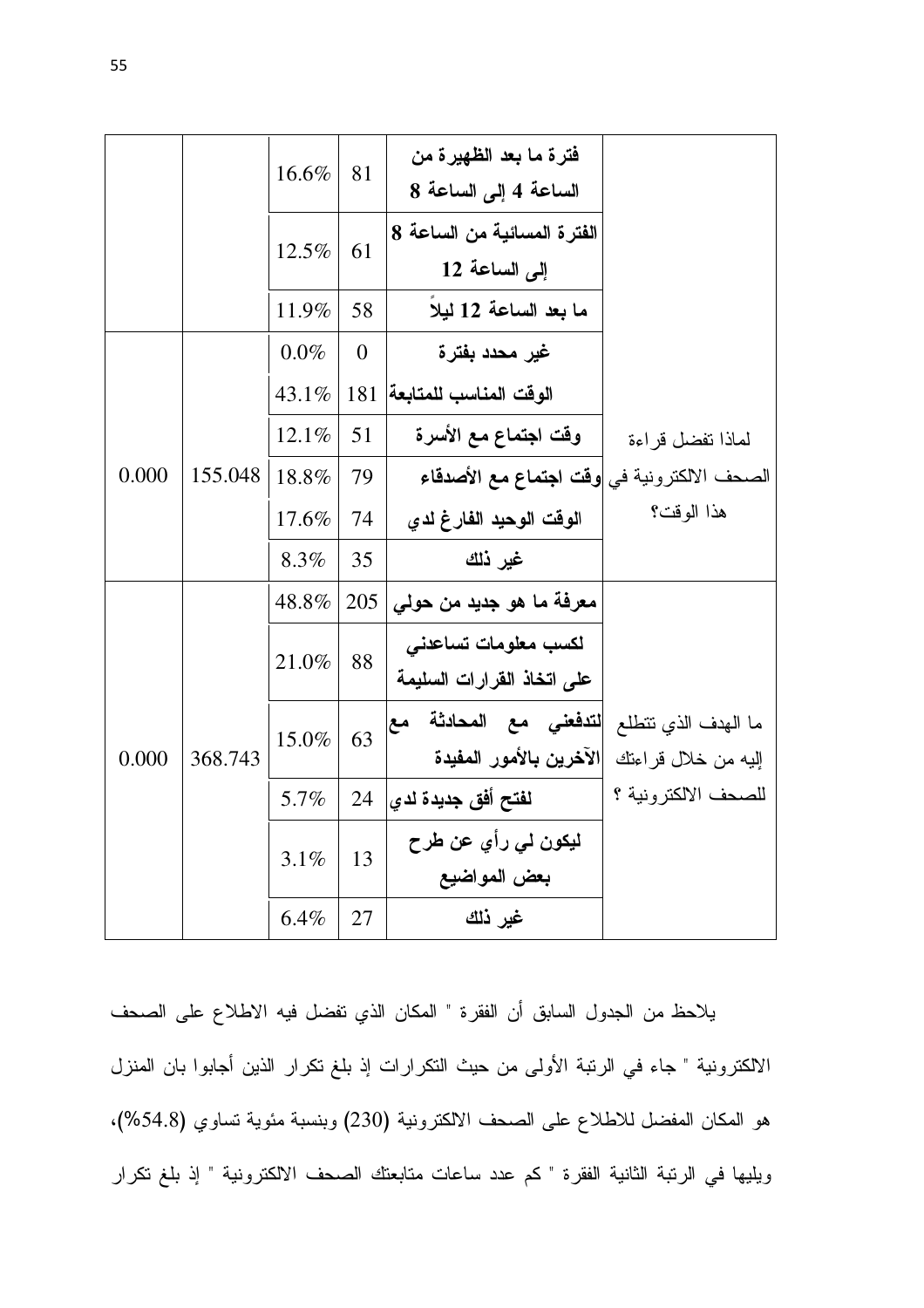الذين أجابوا أقل من نصف ساعة (219) وبنسبة مئوية تساوي (52.1%)، في حين جاءت في الرنبة قبل الأخيرة الفقرة التي نتص على " المكان الذي تفضل فيه الاطلاع على الصحف الالكترونية " للذين أجابوا بأن المقهى هو المكان المفضل لديهم بتكرار بلغ (16) وبنسبة مئوية تساوى (3.8%)، وجاء في الرتبة الأخير ة الفقر ة التي نتص على" ما هو الهدف الذي نتطلع إليه من خلال قراءتك للصحف الالكترونية " للإجابة "ليكون لي رأي عن طرح بعض المواضيع" بتكرار (13) وبنسبة مئوية تساوى (3.1%).

كما يلاحظ من الجدول السابق بأن الفروق بين نكرارات إجابات جميع الفقرات التي تبين أنماط وعادات قراءة الصحف الالكترونية، كانت دالة إحصائية وذلك استنادا إلىي قيم كاي تربيع المحسوبة حيث كانت القيم دالة إحصائيا عند مستوى دلالة (0.000). ثانيا: النتائج المتعلقة بالإجابة عن السوّال الثاني، الذي نصه " كيف يقيم أفراد عينة البحث الدوافع والأسباب لقراءة الصحافة الورقية والالكترونية ؟

للإجابة عن هذا السؤال تم حساب المتوسطات الحسابية والانحرافات المعيارية، وتم تحديد الرنبة ولكل من فقرات مجال الدوافع والأسباب لقراءة الصحافة الورقية والالكترونية، و علي النحو الآتي:

### 1– الدوافع والأسباب لقراءة الصحافة الورقية

تم حساب المتوسطات الحسابية والانحرافات المعيارية، وتم تحديد الرتبة ولكل من فقرات مجال الدوافع والأسباب لقراءة الصحافة الورقية، ويظهر الجدول (5) النتائج.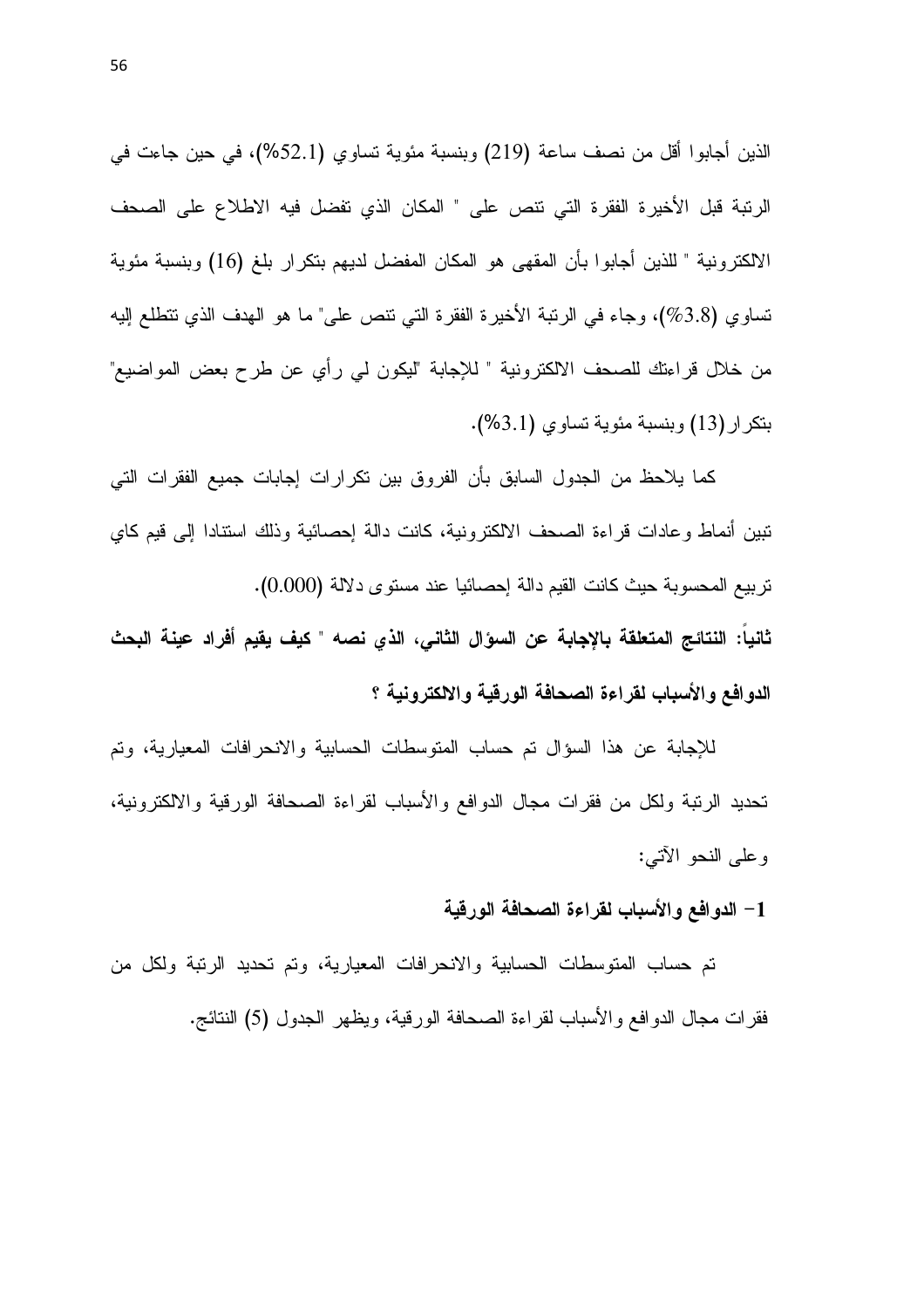## الجدول (5)

المتوسطات الحسابية والانحرافات المعيارية والرتبة لتقييم الدوافع والأسباب للصحف الورقية

| مستوى   |                | الانحراف  | المتوسط | الفقرة<br>الرقم                                                                                                                       |                |
|---------|----------------|-----------|---------|---------------------------------------------------------------------------------------------------------------------------------------|----------------|
| التقييم | الرتبة         | المعيار ي | الحسابي |                                                                                                                                       |                |
| مرتفع   | $\mathbf{1}$   | 0.81      | 4.19    | الوقت الذي اقضيه بمتابعة الصحف الورقية لا يؤثر<br>سلبا على تحصيلي العلمي.                                                             | 8              |
| مرتفع   | $\mathbf{1}$   | 0.82      | 4.19    | متابعتي للصحف الورقية يعطيني مجـــالا لمناقــشة<br>مواضيع مختلفة مع زملائي في الجامعـــة أو مـــع<br>الأهل.                           | 9              |
| مرتفع   | 3              | 0.88      | 4.04    | نروج الصحف الورقية بشكل ناجح للسلع والعقارات<br>والمركبات الخ                                                                         | 14             |
| مرتفع   | 3              | 0.82      | 4.04    | فهم الواقع والأحداث الجارية                                                                                                           | 17             |
| مرتفع   | 5              | 0.76      | 4.03    | الصحف الورقية الكويتية مفيدة لي                                                                                                       | $\mathbf{1}$   |
| مرتفع   | 5              | 0.82      | 4.03    | معرفة الأخبار المحليــة وجديــد أخبـــار الـــوطن<br>والمواطنين                                                                       | 18             |
| مرتفع   | $\overline{7}$ | 0.80      | 3.93    | يستخدم الكتاب في مقالاتهم اللغة الإعلامية الثالثـــة<br>بدمج اللغة الفصحى باللهجة العامية الدارجة أثنساء<br>الكتابة في الصحف الورقية. | 6              |
| مرتفع   | 8              | 0.99      | 3.85    | متابعتي للصحف الورقية نقوي من لغتي العربيـــة<br>وتجعلني أكثر إحساسا بها.                                                             | 12             |
| مرتفع   | 9              | 0.84      | 3.83    | الصحف الورقية الكويتية نثند اهتمامي لمتابعتها                                                                                         | $\overline{2}$ |
| مرتفع   | 10             | 1.01      | 3.74    | الحصول على مواضيع نتمي قـــدرة الحـــوار مــــع<br>الآخرين                                                                            | 26             |
| مرتفع   | 11             | 1.01      | 3.72    | الانفتاح علىي العالم                                                                                                                  | 24             |
| مرتفع   | 12             | 1.00      | 3.71    | نجذب السصحف الورقيسة المتسابعين للمسشاركة<br>بمسابقاتها                                                                               | 15             |

الكويتية مرتبة تنازلياً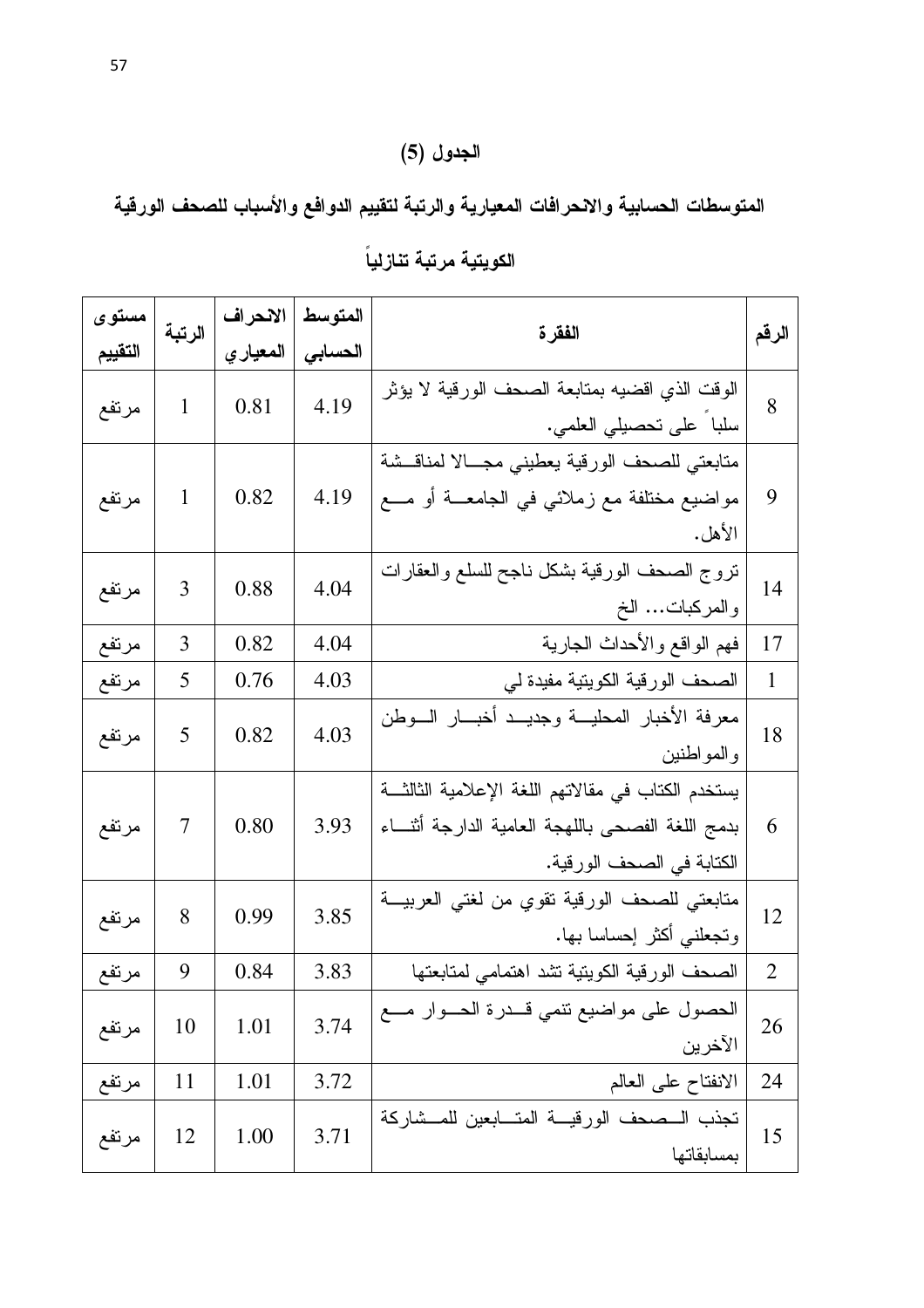| مرتفع  | 13 | 1.03 | 3.68 | معرفة السلع والخدمات من خلال الإعلانات.                                               | 20             |
|--------|----|------|------|---------------------------------------------------------------------------------------|----------------|
| متوسط  | 14 | 0.96 | 3.65 | المفردات التي أنداولها مع من حولي لا تختلف عن<br>المفردات التي تداولها الصحف الورقية. | 10             |
| متوسط  | 14 | 0.97 | 3.65 | زادت الصحف الورقية من حبي للمطالعة.                                                   | 13             |
| متوسط  | 16 | 0.91 | 3.64 | الصحف الورقية الكويتية ناجحة في مخاطبة الشباب<br>باللغة التي يفهمونها                 | $\overline{4}$ |
| متوسط  | 16 | 1.01 | 3.64 | معرفة ثقافات جديدة                                                                    | 19             |
| متوسط  | 18 | 1.11 | 3.60 | أقوم بتشجيع من هو حولي لمتابعة الصحف الورقية<br>المفضلة لدي.                          | 16             |
| متوسط  | 19 | 1.06 | 3.57 | التعرف على شخصيات جديدة                                                               | 23             |
| متوسط  | 20 | 0.91 | 3.52 | الصحف الورقية الكويتية تحافظ على القيم الدينيـــة<br>لدى الجمهور                      | $\overline{3}$ |
| متوسط  | 21 | 1.07 | 3.50 | التوجيه والإرشاد                                                                      | 25             |
| متوسط  | 22 | 0.98 | 3.49 | كتاب المقالات في الصحف الورقية قريبون إلى قلب<br>الشباب                               | 5              |
| متوسط  | 22 | 1.10 | 3.49 | التسلية والترفيه                                                                      | 21             |
| متوسط  | 24 | 1.15 | 3.48 | تتمية القيم الدينية والروحية                                                          | 28             |
| متوسط  | 25 | 1.04 | 3.47 | اكتساب مهارات جديدة                                                                   | 22             |
| متوسط  | 26 | 1.20 | 3.09 | متابعة الصحف الورقية تغني عن مشاهدة القنسوات<br>الفضائية.                             | 11             |
| متو سط | 27 | 1.36 | 3.06 | الـهروب من مشاكل الـحياة اليومية                                                      | 27             |
| متوسط  | 28 | 1.33 | 3.05 | أرغب أن أكون كاتبا صحفيا في الصحف الورقية<br>الكويتية                                 | 7              |
| مرتفع  |    | 0.50 | 3.71 | الدرجة الكلية                                                                         |                |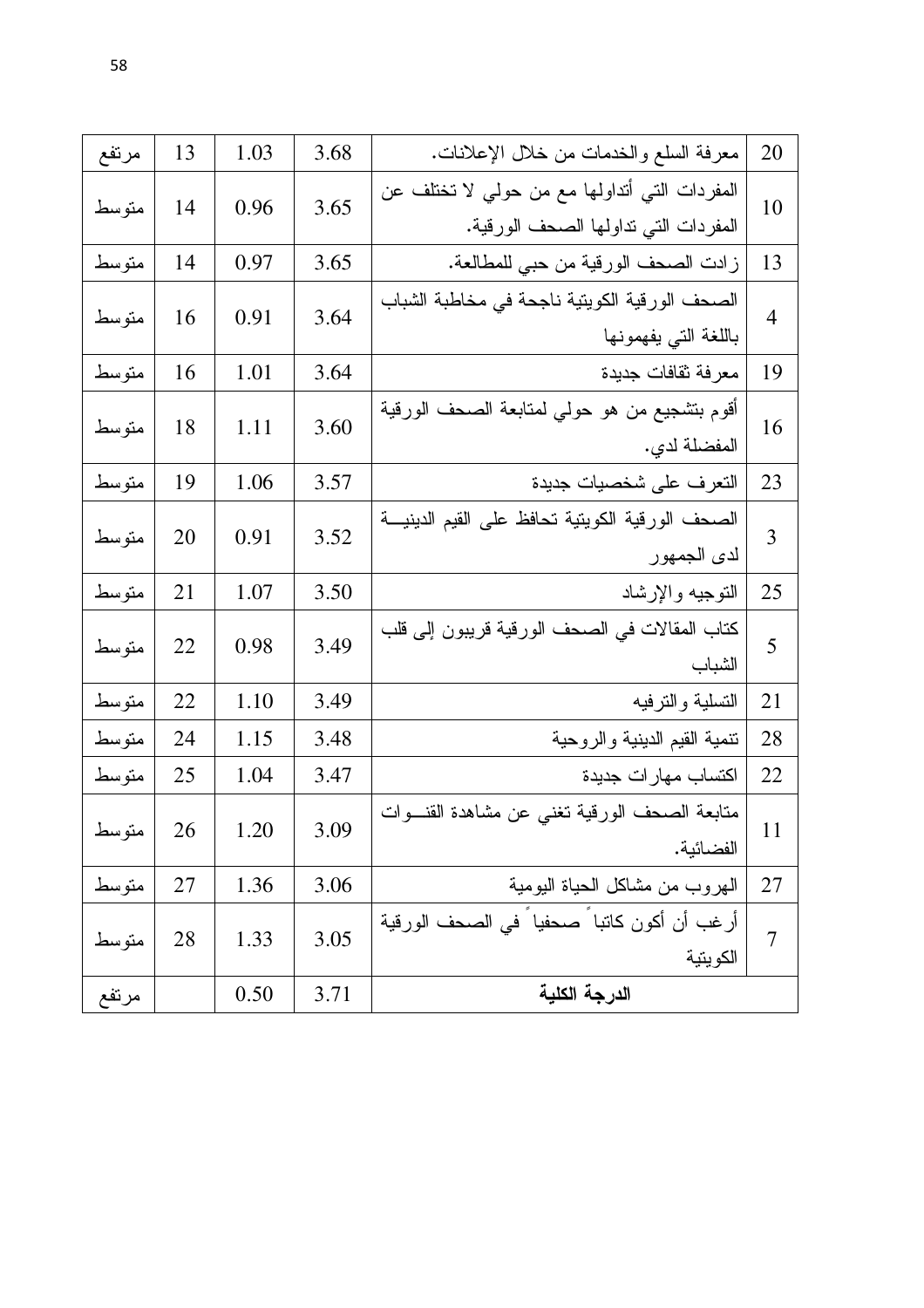يلاحظ من الجدول (5) أن مستوى التقييم للصحف الورقية الكويتية كان مرتفعا، إذ بلغ المتوسط الحسابي (3.71) وانحراف معياري (0.50)، وجاءت الفقرات بين المستويين المرتفع والمتوسط إذ تراوحت المتوسطات الحسابية بين (4.19– 3.05)، وجاءت في الرتبة الأولى الفقر نان (8) " الوقت الذي اقضيه بمتابعة الصحف الورقية لا يؤثر سلبا على تحصيلي العلمي" و(9) " متابعتي للصحف الورقية يعطيني مجالا لمناقشة مواضيع مختلفة مع زملائي في الجامعة أو مع الأهل" بمتوسط حسابي (4.19) وانحرافيين معياريين (0.81) و (0.82) على النوالي، وفي الرنبة الثانية جاءت الفقرنان (14) " تروج الصحف الورقية بشكل ناجح للسلع والعقارات والمركبات... الخ" و (17) " فهم الواقع والأحداث الجارية" بمنوسط حسابي (4.04) و انحر افيين معياريين (0.88) و (0.82) على التوالي، وجاء في الرئبة قبل الأخير ة الفقر ة (27) "الهروب من مشاكل الحياة اليومية" بمنوسط حسابي (3.06) وانحراف معياري (1.36)، وجاء في الرنبة الأخيرة الفقرة (7) " أرغب أن أكون كاتبا َ صحفيا َ في الصحف الورقية الكويتية" بمنوسط حسابي (3.05) وانحراف معياري (1.33).

2– الدوافع والأسباب لمطالعة الصحف الالكترونية الكويتية

تم حساب المتوسطات الحسابية والانحرافات المعيارية، وتم تحديد الرنبة ولكل من فقرات مجال الدوافع والأسباب لمطالعة الصحف الالكترونية الكوينية، ويظهر الجدول (6) النتائج.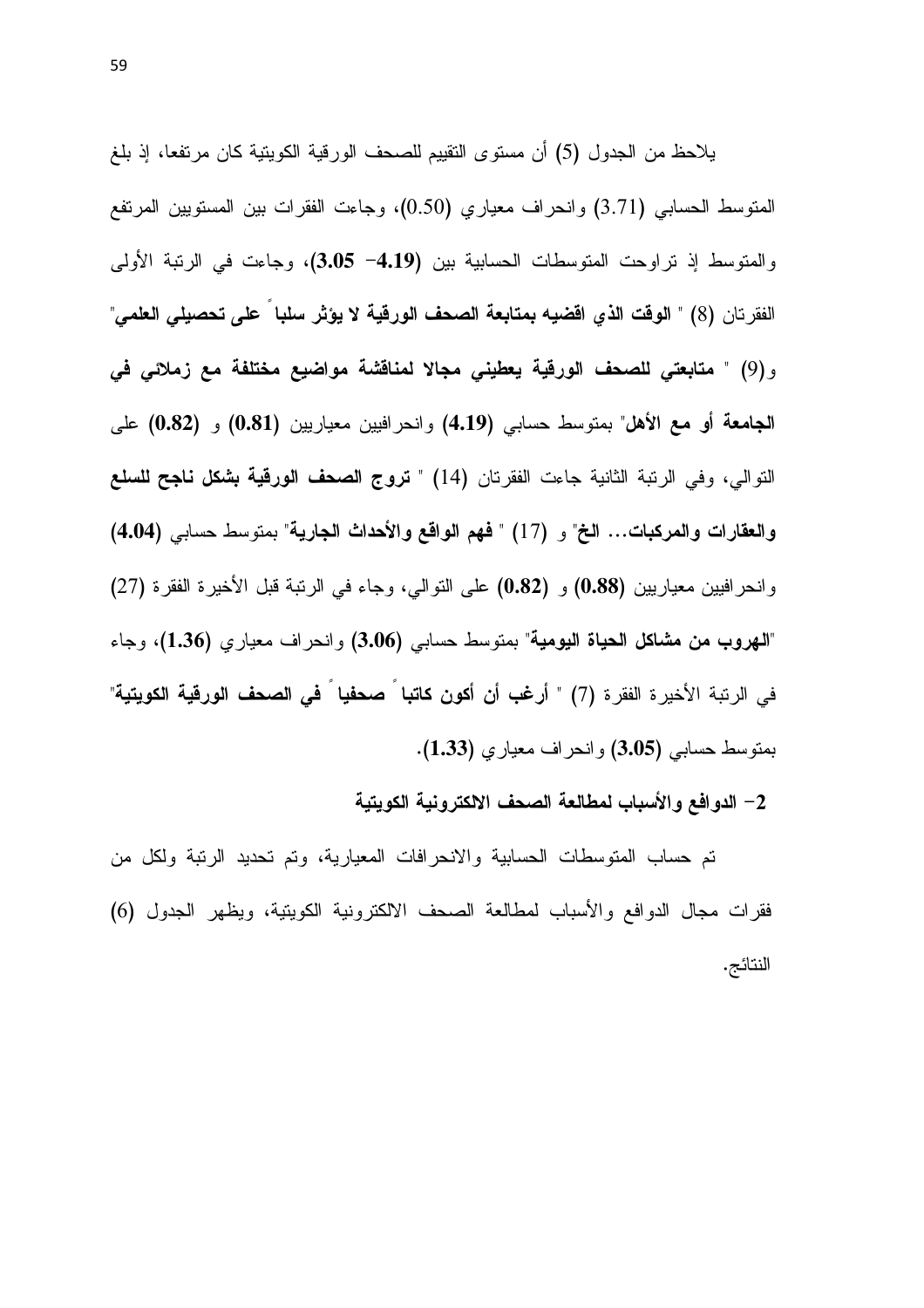# الجدول (6)

المتوسطات الحسابية والانحرافات المعيارية والرتبة لتقييم الدوافع والأسباب لمطالعة الصحف

| مستوى     |                | الانحراف | المتوسط | الفقرة                                               |                |  |
|-----------|----------------|----------|---------|------------------------------------------------------|----------------|--|
| التقييم   | الرتبة         | المعياري | الحسابى |                                                      | الرقم          |  |
| مرتفع     | $\mathbf{1}$   | 0.89     | 3.84    | فهم الواقع والأحداث الجارية                          | 17             |  |
| مرتفع     | 2              | 0.83     | 3.80    | الصحف الالكترونية الكويتية مفيدة لي                  | $\mathbf{1}$   |  |
| مرتفع     | $\overline{2}$ | 0.88     | 3.80    | الوقت الذي اقضيه بمتابعة الصحف الالكترونية لا        | 8              |  |
|           |                |          |         | يؤثر سلباً على تحصيلي العلمي.                        |                |  |
| مرتفع     |                |          |         | متابعتي للصحف الالكترونية يعطيني مجالا لمناقشة       |                |  |
|           | $\overline{4}$ | 0.86     | 3.78    | مواضيع مختلفة مع زملائي في الجامعـــة أو مـــع       | 9              |  |
|           |                |          |         | الأهل.                                               |                |  |
| مرتفع     | 5              | 0.86     | 3.75    | معرفة الأخبار المحليـــة وجديـــد أخبـــار الـــوطن  | 18             |  |
|           |                |          |         | والمواطنين                                           |                |  |
|           | 6              | 0.83     | 3.69    | الصحف الالكترونية الكويتية ناجحة فسي مخاطبة          | $\overline{4}$ |  |
| متوسط     |                |          |         | الشباب باللغة التي بفهمونها                          |                |  |
|           |                |          |         | يستخدم الكتاب في مقالاتهم اللغة الإعلامية الثالثـــة |                |  |
| متوسط     | 6              | 0.81     | 3.69    | بدمج اللغة الفصحى باللهجة العامية الدارجة أثنساء     | 6              |  |
|           |                |          |         | الكتابة في الصحف الالكترونية                         |                |  |
|           | 8              | 0.96     | 3.67    | الحصول على مواضيع نتمي قـــدرة الحـــوار مــــع      | 26             |  |
| متوسط     |                |          |         | الآخرين                                              |                |  |
|           |                |          |         | نروج الصحف الالكنرونية بسشكل نساجح للسسلع            |                |  |
| 9   متوسط |                | 0.92     | 3.65    | والعقارات والمركبات الخ                              | 14             |  |
| متوسط     | 10             | 0.81     | 3.64    | الصحف الالكترونية الكويتية نشد اهتمامى لمتابعتها     | $\overline{2}$ |  |
| متوسط     | 11             | 0.94     | 3.63    | الانفتاح على العالم                                  | 24             |  |
|           |                |          |         | تجذب الصحف الالكترونية المتسابعين للمسشاركة          |                |  |
| متوسط     | 12             | 0.92     | 3.62    | بمسابقتها                                            | 15             |  |

الالكترونية الكويتية مرتبة تنازلياً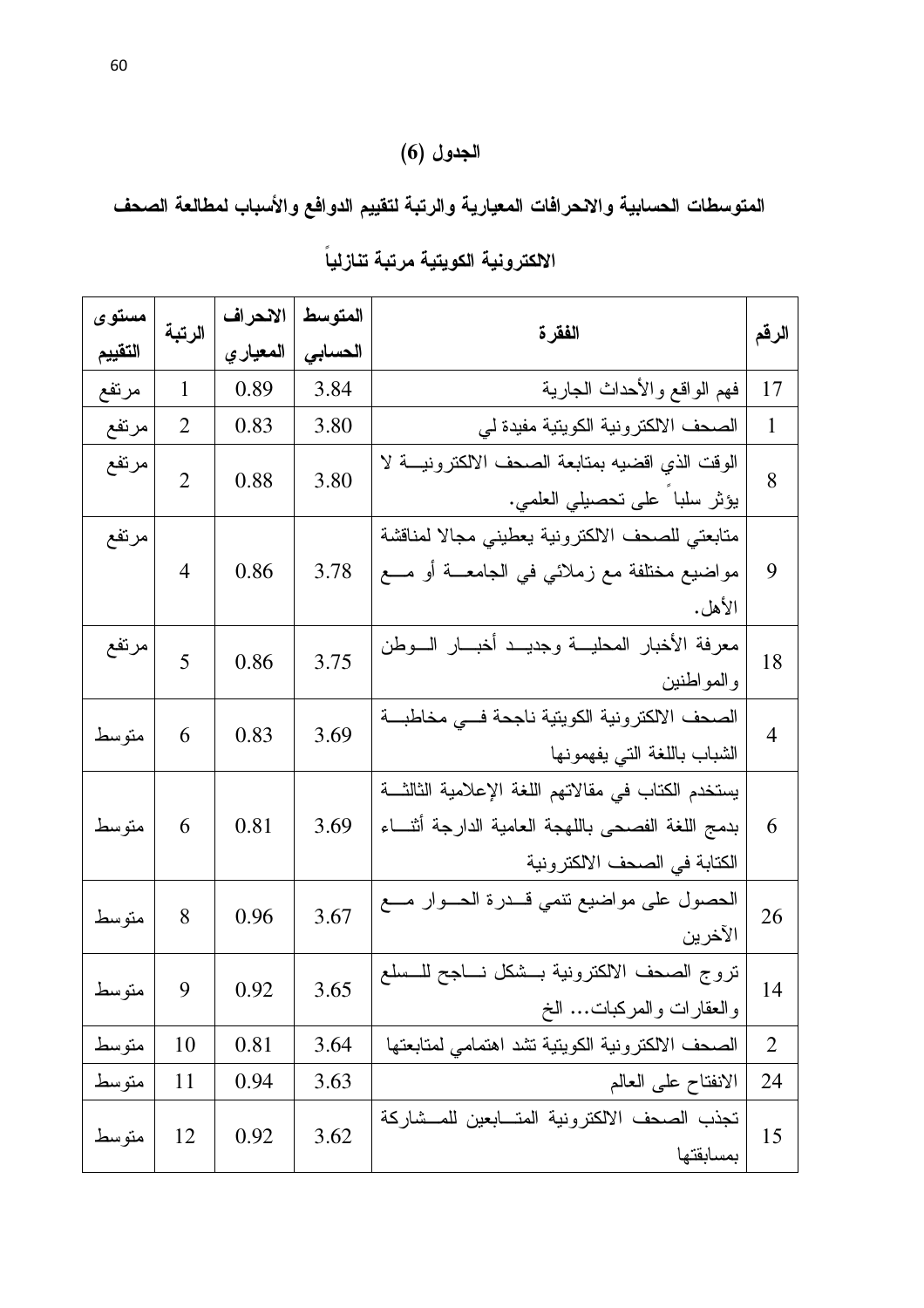| متوسط | 12 | 1.00 | 3.62 | أقوم بتشجيع من هـــو حــــولـي لمتابعــــة الـــصـحف<br>الالكترونية المفضلة لدي.          | 16             |
|-------|----|------|------|-------------------------------------------------------------------------------------------|----------------|
| متوسط | 14 | 0.84 | 3.60 | كتاب المقالات في الصحف الالكترونية قريبون إلى<br>قلب الشباب                               | 5              |
| متوسط | 14 | 0.86 | 3.60 | المفردات التي أنداولها مع من حولي لا تختلف عن<br>المفردات التي تداولها الصحف الالكترونية. | 10             |
| متوسط | 15 | 0.95 | 3.59 | زادت الصحف الالكترونية من حبي للمطالعة.                                                   | 13             |
| متوسط | 16 | 0.95 | 3.55 | اكتساب مهارات جديدة                                                                       | 22             |
| متوسط | 17 | 0.92 | 3.54 | متابعتي للصحف الالكترونية تقوي من لغتي العربية<br>وانتمائي لها.                           | 12             |
| متوسط | 17 | 0.96 | 3.54 | معرفة نقافات جديدة                                                                        | 19             |
| متوسط | 17 | 0.93 | 3.54 | التعرف على شخصيات جديدة                                                                   | 23             |
| متوسط | 20 | 1.00 | 3.51 | معرفة السلع والخدمات من خلال الإعلانات                                                    | 20             |
| متوسط | 21 | 0.99 | 3.50 | التوجيه والإرشاد                                                                          | 25             |
| متوسط | 22 | 1.03 | 3.48 | التسلية والترفيه                                                                          | 21             |
| متوسط | 23 | 0.86 | 3.47 | الصحف الالكترونية الكويتية تحافظ على القيم<br>الدينية لدى الجمهور                         | $\overline{3}$ |
| متوسط | 24 | 1.08 | 3.45 | تتمية القيم الدينية والروحية                                                              | 28             |
| متوسط | 25 | 1.06 | 3.32 | أرغب أن أكون كاتباً صحفياً فــي الــصحف<br>الالكترونية الكويتية.                          | 7              |
| متوسط | 25 | 1.03 | 3.32 | متابعة الصحف الالكترونية تغنسي عسن مــشاهدة<br>القنوات الفضائية.                          | 11             |
| متوسط | 27 | 1.16 | 3.27 | البهروب من مشاكل الحياة البومية                                                           | 27             |
| متوسط |    | 0.61 | 3.60 | الدرجة الكلية                                                                             |                |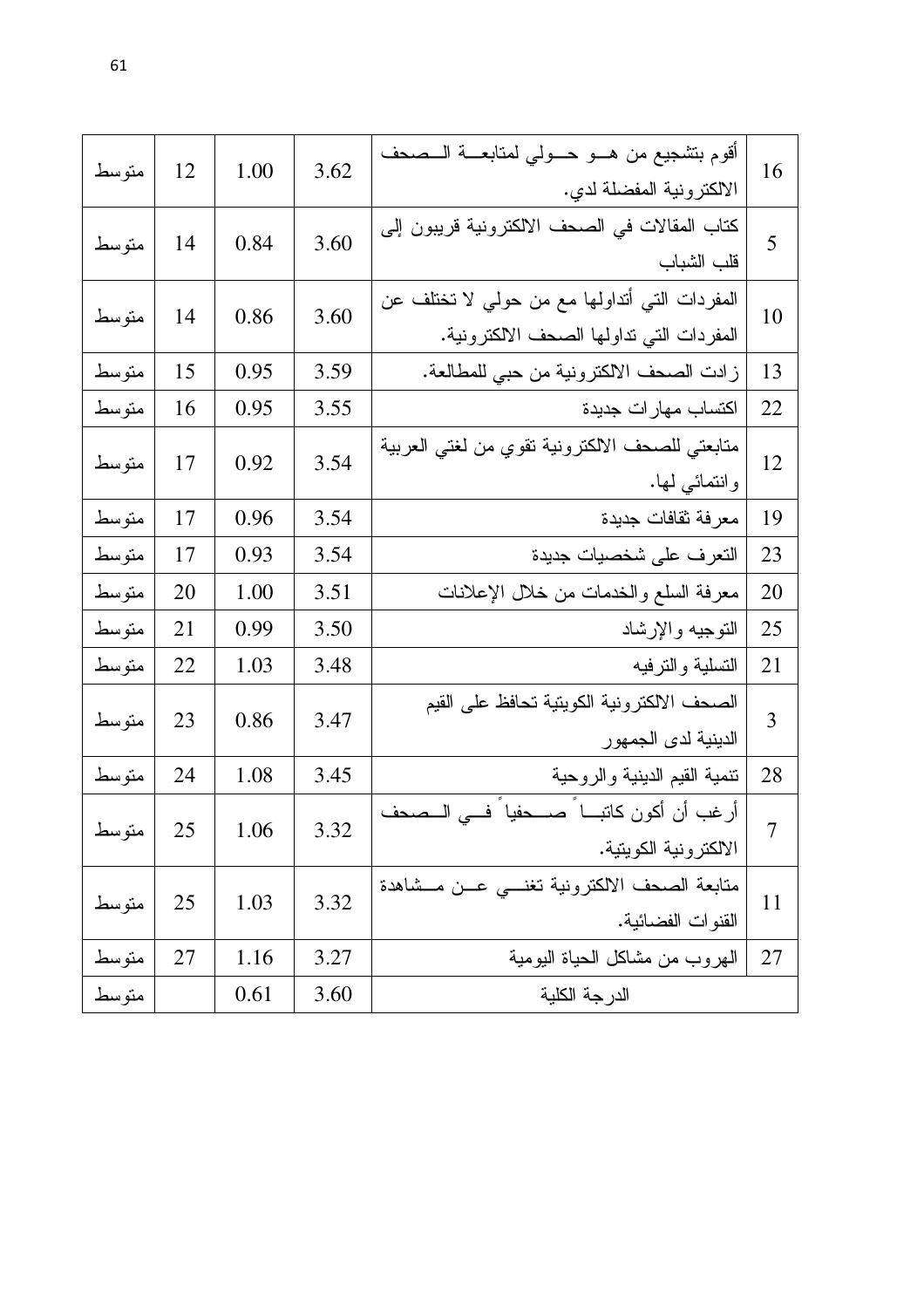يلاحظ من الجدول (6) أن مستوى التقييم للصحف الالكترونية الكويتية كان متوسطا، إذ بلغ المتوسط الحسابي (3.60) وانحراف معياري (0.61)، وجاءت الفقرات بين المستويين المرتفع والمنوسط إذ نراوحت المنوسطات الحسابية بين (3.84– 3.27)، وجاءت في الرنبة الأولى الفقرة (17) " **فهم الواقع والأحداث الجارية** " بمتوسط حسابي (3.84) وانحراف معياري (0.89) وفي الرئبة الثانية جاءت الفقر تين (1) " الصحف الالكترونية الكويتية مفيدة لي " و (8) " الوقت الذي اقضيه بمتابعة الصحف الالكترونية لا يؤثر سلبا ُ على تحصيلي العلمي " بمتوسط حسابي (3.80) وانحرافيين معياريين (0.83) و (0.88) على النوالي، وجاء في الرنبة قبل الأخير: «الفقر: (11) " متابعة الصحف الالكترونية تغنى عن مشاهدة القنوات الفضائية." بمتوسط حسابي (3.32) وانحراف معياري (1.03)، وجاء في الرنبة الأخيرة الفقرة (27) " الهروب من مشاكل الحياة اليومية " بمنوسط حسابي (3.27) وانحر اف معياري (1.16). ثالثا: النتائج المتعلقة بالإجابة عن السوال الثالث، الذي نصه " ما اتجاهات أفراد عينة البحث نحو خصائص الصحافة الورقية والالكترونية ؟

للإجابة عن هذا السؤال تم حساب المتوسطات الحسابية والانحرافات المعيارية وتم تحديد الرئبة لفقرات اتجاهات الصحف الورقية و الالكترونية و كانت النتائج كالتالي

1– اتجاهات أفراد عينة البحث نحو خصائص الصحافة الورقية

تم حساب المنوسطات الحسابية والانحرافات المعيارية وتم تحديد الرنبة لفقرات اتجاهات أفراد عينة البحث نحو خصائص الصحف الورقية، والجدول (7) يبين النتائج.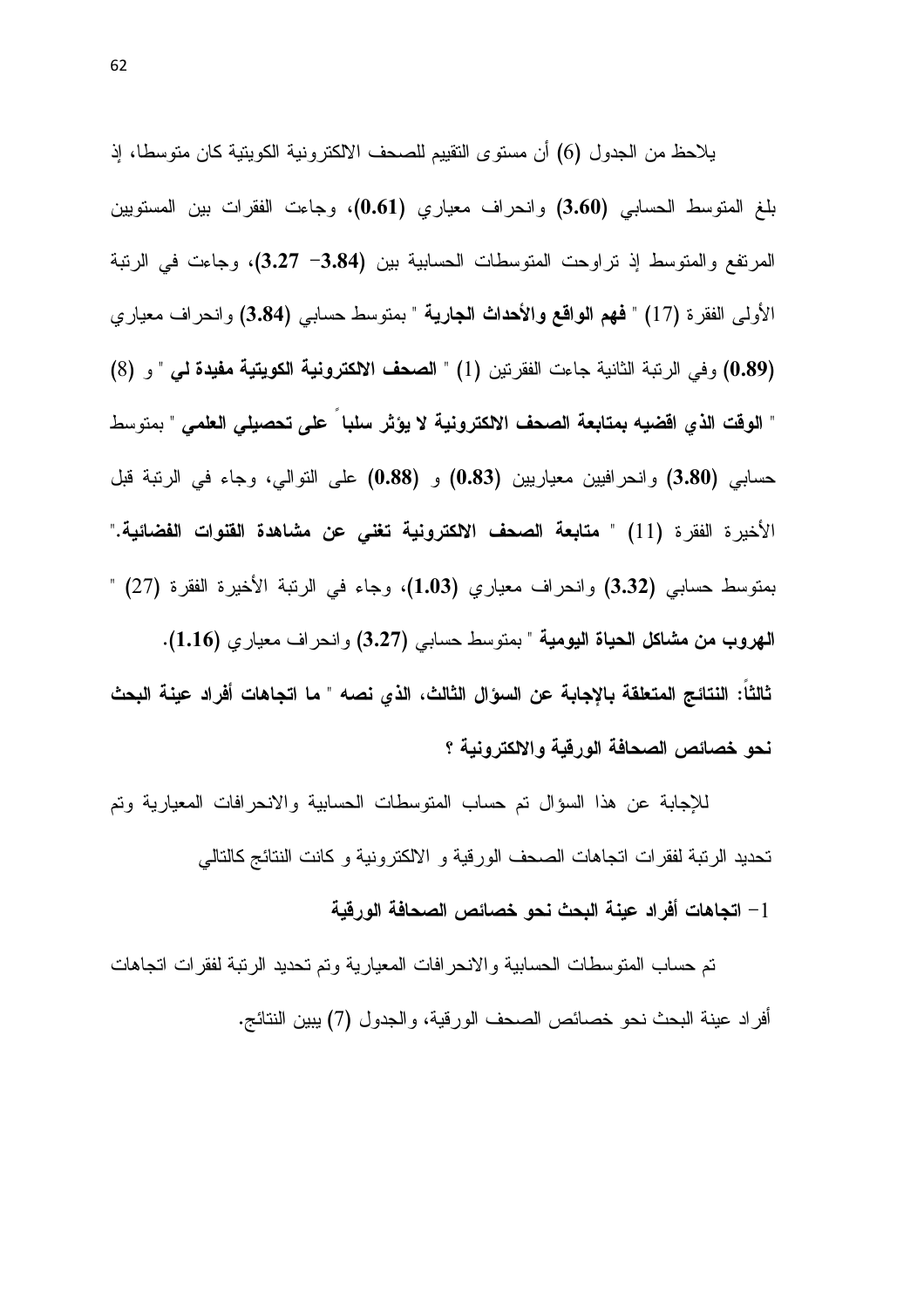# الجدول (7)

المتوسطات الحسابية والانحرافات المعيارية والرتبة لاتجاهات أفراد عينة الدراسة نحو

| مستوى<br>الاتجاه | الرتبة         | الانحراف<br>المعيار ي | المتوسط<br>الحسابى | الفقر ة                                                                              | الرقم          |
|------------------|----------------|-----------------------|--------------------|--------------------------------------------------------------------------------------|----------------|
| مرتفع            | $\mathbf{1}$   | 0.73                  | 4.21               | نتابع الصحف الورقيسة همسوم وقسضايا السوطن<br>والمواطن                                | $\mathbf{1}$   |
| مرتفع            | $\overline{2}$ | 0.90                  | 3.97               | نولى الصحف الورقية الكويتية اهتماما خاصـا<br>بالقضايا العربية الرئيسية               | 6              |
| مرتفع            | 3              | 0.84                  | 3.96               | نقدم الصحف الورقية كل ما هو جديد                                                     | $\overline{4}$ |
| مرتفع            | $\overline{4}$ | 0.83                  | 3.90               | تجيد الصحف الورقية لغة مـــشتركة بـــين أفـــراد<br>المجتمع                          | 5              |
| مرتفع            | 5              | 0.84                  | 3.84               | القضايا التى تتناولها المصحف تمتساز بالجديسة<br>والأهمية                             | 3              |
| مرتفع            | 6              | 0.92                  | 3.74               | نجحت الصحف في طرح حلول واقعية لعـــدد مـــن<br>المشكلات                              | $\overline{2}$ |
| متوسط            | $\overline{7}$ | 1.10                  | 3.68               | لا نجري الصحف الورقية الكويتيــة اســنطلاعات<br>الرأي للتعرف على رغباتهم واحتياجاتهم | 9              |
| متوسط            | 8              | 0.98                  | 3.60               | ندني مسنوى أداة العاملين في الصحف الورقية                                            | 7              |
| متوسط            | 9              | 1.12                  | 3.55               | نفتقر الصحف الورقية للجرأة والصرامة في مناقشة<br>القضايا.                            | 8              |
| مرتفع            |                | 0.50                  | 3.71               | الدرجة الكلية                                                                        |                |

خصائص الصحف الورقية الكويتية مرتبة تنازلياً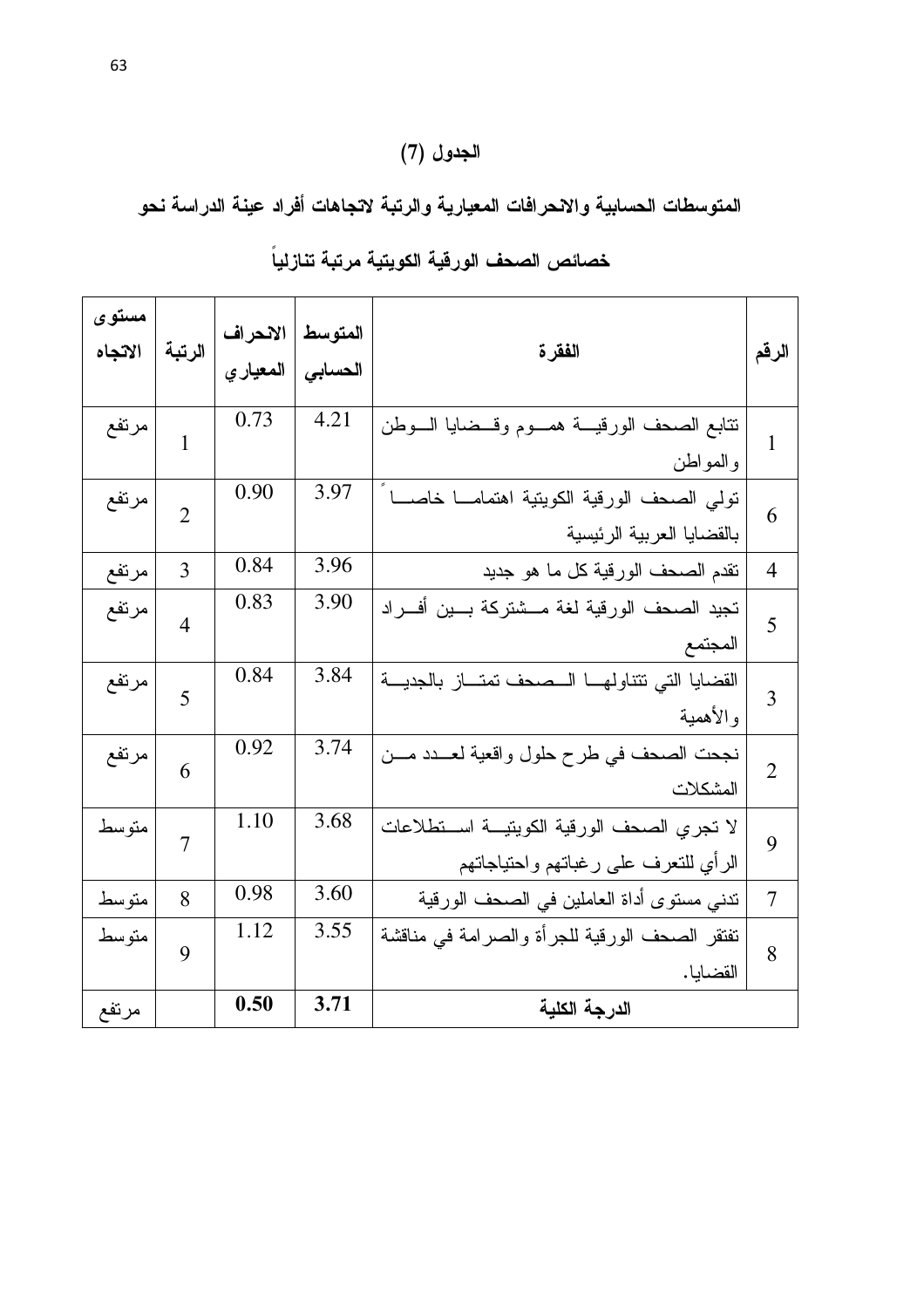يلاحظ من الجدول (7) أن مستوى اتجاهات أفراد الدراسة للصحف الورقية الكويتية كان مرتفعا، إذ بلغ المنوسط الحسابي (3.71) وانحراف معياري (0.50)، وجاءت الفقرات بين المستويين المرتفع والمتوسط إذ تراوحت المتوسطات الحسابية بين (4.21–3.55)، وجاءت في الرِّتبة الأولى الفقرة (1) " **تتابع الصحف الورقية هموم وقضايا الوطن والمواطن** " بمتوسط حسابي (4.21) وانحراف معياري (0.73)، وفي الرتبة الثانية جاءت الفقرة (6) " تولى الصحف الورقية الكويتية اهتماما خاصا ً بالقضايا العربية الرئيسية " بمتوسط حسابي (3.97) وانحراف معياري(0.90)، وجاء في الرنبة قبل الأخيرة الفقرة (7) " تدنى مستوى أداة العاملين في الصحف الورقية " بمتوسط حسابي (3.60) وانحراف معياري (0.98)، وجاء في الرتبة الأخيرة الفقر ة (8) " **تفتقر الصحف الورقية للجر**أة **والصرامة في مناقشة القضايا** " بمتوسط حسابي (3.55) وانحراف معياري (1.12).

2– اتجاهات أفراد عينة البحث نحو خصائص الصحف الالكترونية

تم حساب المتوسطات الحسابية والانحر افات المعيارية وتم تحديد الرتبة لفقرات اتجاهات أفراد عينة البحث نحو خصائص الصحف الالكترونية، والجدول (8) بيين النتائج.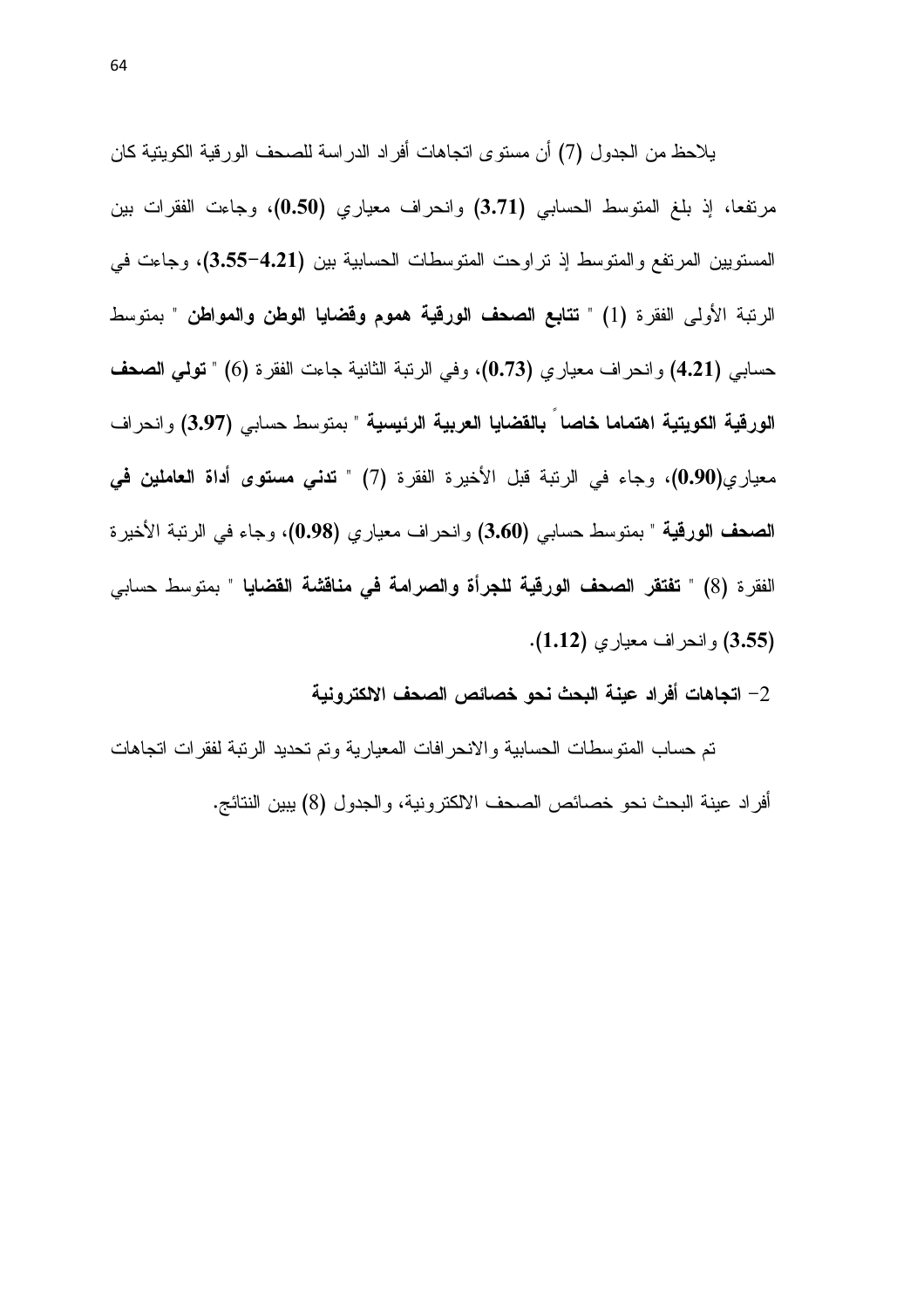# الجدول(8)

المتوسطات الحسابية والانحرافات المعيارية والرتبة لاتجاهات أفراد عينة الدراسة نحو

| مستوى<br>الاتجاه | الرتبة         | الانحراف<br>المعياري | المتوسط<br>الحسابي | الفقر ة                                                                              | الرقم          |
|------------------|----------------|----------------------|--------------------|--------------------------------------------------------------------------------------|----------------|
| مرتفع            | 1              | 0.82                 | 3.91               | نتابع الصحف الالكترونية هموم وقسضايا السوطن<br>والمواطن                              | $\mathbf{1}$   |
| مرتفع            | $\overline{2}$ | 0.83                 | 3.77               | نقدم الصحف الالكترونية كل ما هو جديد                                                 | 4              |
| مرتفع            | 3              | 0.84                 | 3.71               | تجيد الصحف الالكترونية لغة مشتركة بين أفـــراد<br>المجتمع                            | 5              |
| متوسط            | $\overline{4}$ | 0.90                 | 3.67               | نولى الصحف الالكترونية الكويتية اهتماما خاصـا<br>بالقضايا العربية الرئيسية           | 6              |
| متوسط            | 5              | 0.88                 | 3.64               | نجحت الصحف في طرح حلول واقعية لعـــدد مـــن<br>المشكلات                              | $\overline{2}$ |
| متوسط            | 5              | 0.83                 | 3.64               | القضايا التى تتناولها السصحف تمتساز بالجديسة<br>والأهمية                             | 3              |
| متوسط            | 7              | 0.93                 | 3.47               | تدنى مستوى أداة العاملين في الصحف الالكترونية                                        | 7              |
| متوسط            | $\overline{7}$ | 1.05                 | 3.47               | لا تجري الصحف الالكترونية الكويتية استطلاعات<br>للرأي للتعرف على رغباتهم واحتياجاتهم | 9              |
| متوسط            | 9              | 1.02                 | 3.38               | تفتقر الصحف الالكترونية للجرأة والسصرامة فسي<br>مناقشة القضايا.                      | 8              |
| متوسط            |                | 0.61                 | 3.60               | الدرجة الكلية                                                                        |                |

خصائص الصحف الالكترونية الكويتية مرتبة تنازلياً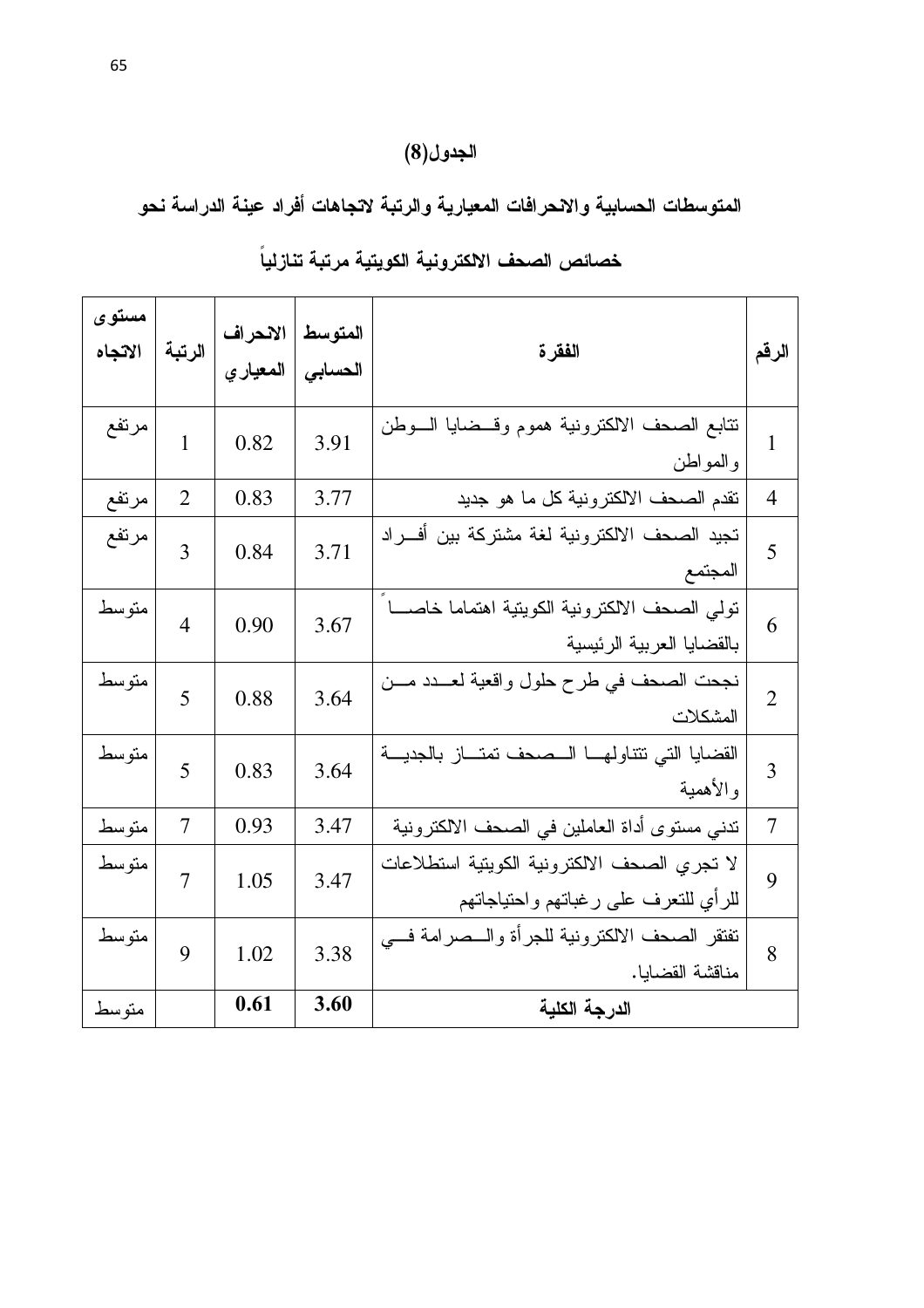يلاحظ من الجدول (8) أن مستوى اتجاهات أفراد الدراسة للصحف الالكترونية الكويتية كان منوسطًا، إذ بلغ المنوسط الحسابي (3.60) وانحراف معياري (0.61)، وجاءت الفقرات بين المستويين المرتفع والمتوسط إذ تراوحت المتوسطات الحسابية بين (3.91–3.38)، وجاءت في الرِّتبة الأولى الفقرة (1) " **تتابع الصحف الورقية هموم وقضايا الوطن والمواطن** " بمتوسط حسابي (3.91) وانحراف معياري (0.82)، وفي الرتبة الثانية جاءت الفقرة (4) " تقدم الصحف الالكترونية كل ما هو جديد " بمنوسط حسابي (3.77) وانحراف معياري(0.83)، وجاء في الرنبة قبل الأخيرة الفقرة (9) " لا تجري الصحف الالكترونية الكويتية استطلاعات للرأي للتعرف على رغباتهم واحتياجاتهم " بمنوسط حسابي (3.47) وانحراف معياري (1.05)، وجاء في الرِّتبة الأخيرِ ة الفقرِ ة (8) " **تفتقر الصحف الورقية للجر**أة **والصرامة في مناقشة القضايا** " بمتوسط حسابي (3.38) وانحراف معياري (1.02).

رابعاً: النتائج المتعلقة بالإجابة عن السؤال الرابع، الذي نصه " ما التحديات التي تواجه الصحافة الورقية في ظل انتشار الصحافة الالكترونية ؟

للإجابة عن هذا السؤال تم حساب المتوسطات الحسابية والانحرافات المعيارية وتم تحديد الرتبة لفقرات تحديات الصحف الورقية و كانت النتائج في الجدول (9)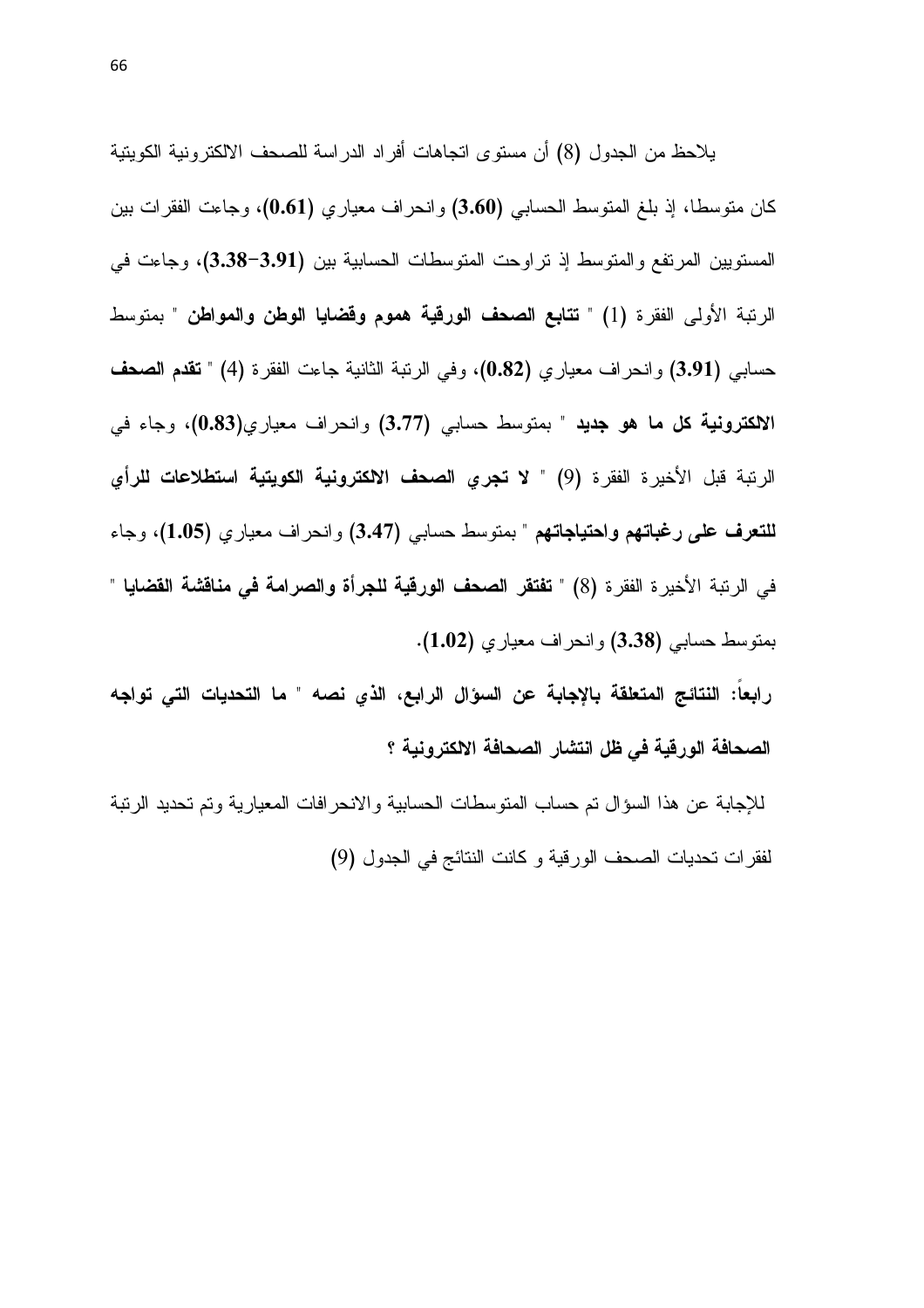# الجدول (9)

المتوسطات الحسابية والانحرافات المعيارية والرتبة للتحديات التي تواجه الصحف الورقية

| مستوى  | الرتبة         | الانحراف | المتوسط | الفقرة                                         |                |
|--------|----------------|----------|---------|------------------------------------------------|----------------|
| التحدي |                | المعياري | الحسابى |                                                | الرقم          |
| مرتفع  | 1              | 0.85     | 4.24    | استطيع الوصول بسهولة للانترنت للحصول على       | 5              |
|        |                |          |         | المعلومات                                      |                |
| مرتفع  | $\overline{2}$ | 0.93     | 3.94    | نتافس الصحف الالكترونية للصحف الورقية.         | 8              |
| مرتفع  |                | 0.96     | 3.88    | نؤثر متابعة الصحف الالكترونية على حجم متابعة   |                |
|        | 3              |          |         | الصحف الورقية.                                 | 10             |
| مرتفع  |                | 1.00     | 3.82    | الصحافة الورقية نتراجع مع زيادة المتابعين      |                |
|        | $\overline{4}$ |          |         | الصحف الالكترونية                              | 1              |
| مرتفع  |                | 0.96     | 3.70    | قوة الإمكانيات المادية في الصحف الورقية مقارنة | 9              |
|        | 5              |          |         | مع الصحف الالكترونية.                          |                |
| مرتفع  |                | 0.90     | 3.69    | قد لا نشبع الصحافة الورقية رغبتي في المعرفة    |                |
|        | 6              |          |         | المتكاملة عن حدث ما                            | $\overline{2}$ |
| متوسط  | 7              | 0.95     | 3.67    | الصمود والمنافسة وعدم النأثر.                  | 11             |
| متوسط  | 8              | 0.95     | 3.66    | الصحافة الورقية تستخدم وسائل جذب انتباه كافية  | 7              |
| متوسط  |                | 1.08     | 3.63    | نتراجع مصداقية الكلمة المطبوعة مع وجود         |                |
|        | 9              |          |         | الانترنت                                       | $\overline{3}$ |
| متوسط  | 10             | 1.08     | 3.43    | التراجع إلى حد كبير .                          | 12             |
| متوسط  |                | 1.11     | 3.38    | الصحافة الورقية لم تعد قادرة على نقديم معلومات |                |
|        | 11             |          |         | دقيقة                                          | $\overline{4}$ |
| متوسط  | 12             | 1.14     | 3.31    | لا نثير الصحافة الورقية اهتمامي بالقدر الكافي  | 6              |
| مرتفع  |                | 0.50     | 3.71    | الدرجة الكلية                                  |                |

الكويتية مرتبة تنازلياً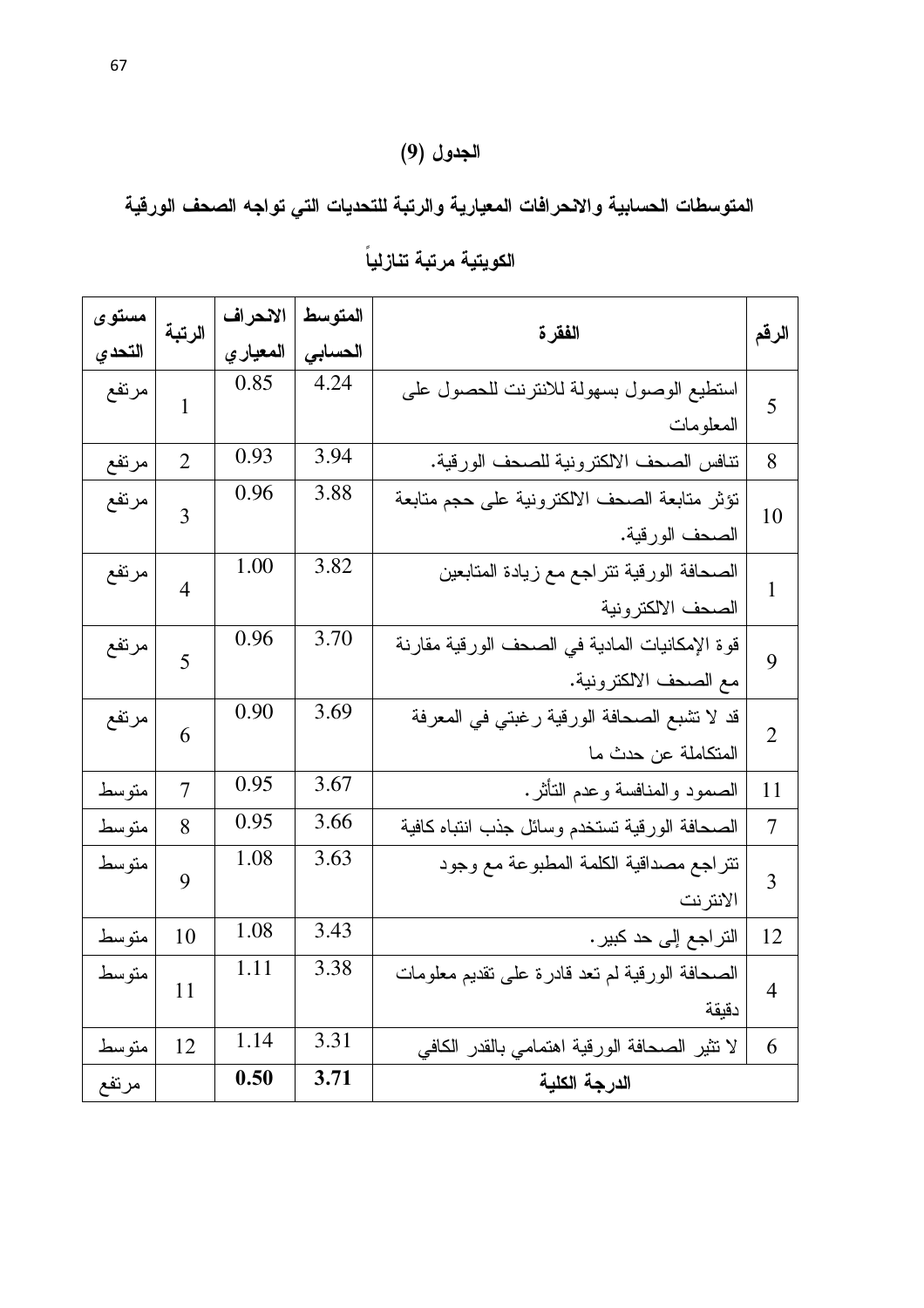يلاحظ من الجدول (9) أن مستوى التحديات للصحف الورقية الكويتية كان مرتفعا، إذ بلغ المتوسط الحسابي (3.71) وانحراف معياري (0.50)، وجاءت الفقرات بين المستويين المرتفع والمنوسط إذ تراوحت المتوسطات الحسابية بين (4.24–3.31)، وجاءت في الرتبة الأولى الفقرة (5) " استطيع الوصول بسهولة للانترنت للحصول على المعلومات " بمتوسط حسابي (4.24) وانحراف معياري (0.85)، وفي الرنبة الثانية جاءت الفقرة (8) " نتافس الصحف الالكترونية للصحف الورقية " بمتوسط حسابي (3.94) وانحراف معياري(0.93)، وجاء في الرتبة قبل الأخيرة الفقرة (4) " الصحافة الورقية لم تعد قادرة على تقديم معلومات دقيقة " بمتوسط حسابي (3.38) وانحراف معياري (1.11)، وجاء في الرتبة الأخيرة الفقرة (6) " لا نثير الصحافة الورقية اهتمامي بالقدر الكافي " بمتوسط حسابي (3.31) وانحراف معياري  $(1.14)$ 

خامساً: النتائج المتعلقة بالإجابة عن السوَّال الخامس، الذي نصه " ما هي وجهة نظر الشباب بمستقبل الصحافة الالكترونية ؟

للإجابة عن هذا السؤال تم حساب المتوسطات الحسابية والانحرافات المعيارية وتم تحديد الرتبة لفقرات مستقبل الصحف الالكترونية وكانت النتائج في الجدول (10)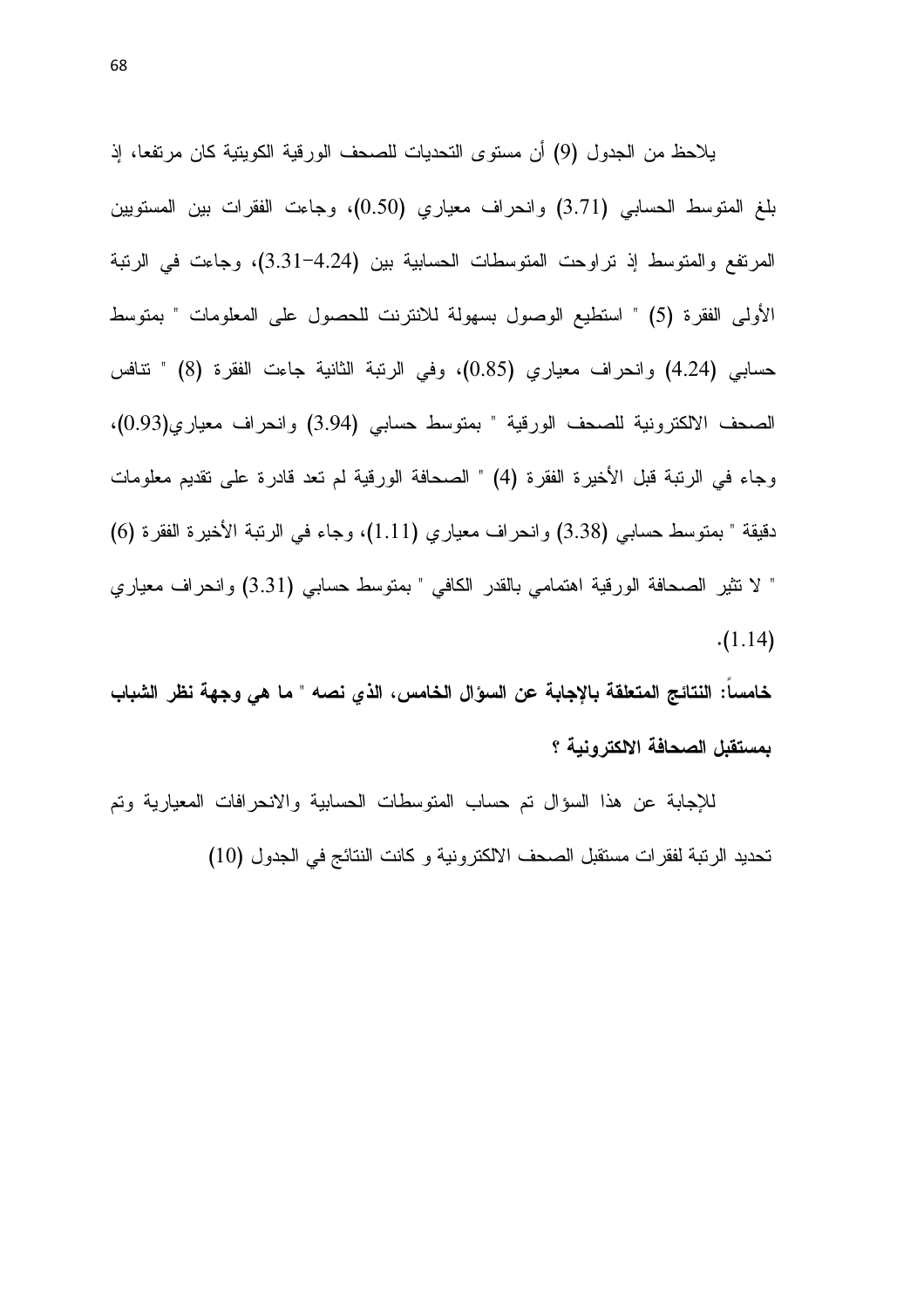#### الجدول (10)

المتوسطات الحسابية والانحرافات المعيارية والرتبة لمستقبل الصحف الالكترونية الكويتية

| مستوى    | الرتبة         | الانحراف | المتوسط | الفقر ة                                      | الرقم          |
|----------|----------------|----------|---------|----------------------------------------------|----------------|
| المستقبل |                | المعياري | الحسابى |                                              |                |
| مرتفع    | 1              | 0.86     | 4.01    | زيادة بشكل كبير عدد الصحف الالكترونية        | 1              |
| مرتفع    | $\overline{2}$ | 0.91     | 3.75    | نسابق المعلن على الصحف الالكترونية           | 3              |
| متوسط    | 3              | 0.88     | 3.55    | مستقبل الصحف الالكترونية سوف يكون تحت        | 2              |
|          |                |          |         | مقص الرقيب                                   |                |
| منوسط    | $\overline{4}$ | 1.08     | 3.53    | في ظل الانتشار الواسع للصحف الالكترونية يفقد | 6              |
|          |                |          |         | الخبر قيمته                                  |                |
| متوسط    | 5              | 1.04     | 3.52    | نزايد الصحف الالكترونية سوف يقلل من أهميتها  | 5              |
| متوسط    | 6              | 0.99     | 3.47    | الصحف الالكترونية سوف نقلل من الاحتراف       | $\overline{4}$ |
|          |                |          |         | الصحفى                                       |                |
| متوسط    |                | 0.61     | 3.60    | الدرجة الكلية                                |                |

مرتبة تنازليا

يلاحظ من الجدول (10) أن مستوى المستقبل للصحف الالكترونية الكويتية كان متوسطاً، إذ بلغ المتوسط الحسابي (3.60) وانحراف معياري (0.61)، وجاءت الفقرات بين المستويين المرتفع والمتوسط إذ نراوحت المتوسطات الحسابية بين (4.01–3.47)، وجاءت في الرنبة الأولى الفقرة (1) " زيادة بشكل كبير عدد الصحف الالكترونية " بمنوسط حسابي (4.01) وانحراف معياري (0.86)، وفي الرتبة الثانية جاءت الفقرة (3) " تسابق المعلن على الصحف الالكترونية " بمتوسط حسابي (3.75) وانحراف معياري(0.91)، وجاء في الرتبة قبل الأخيرة الفقرة (5) " نزايد الصحف الالكترونية سوف يقلل من أهميتها " بمتوسط حسابي (3.52)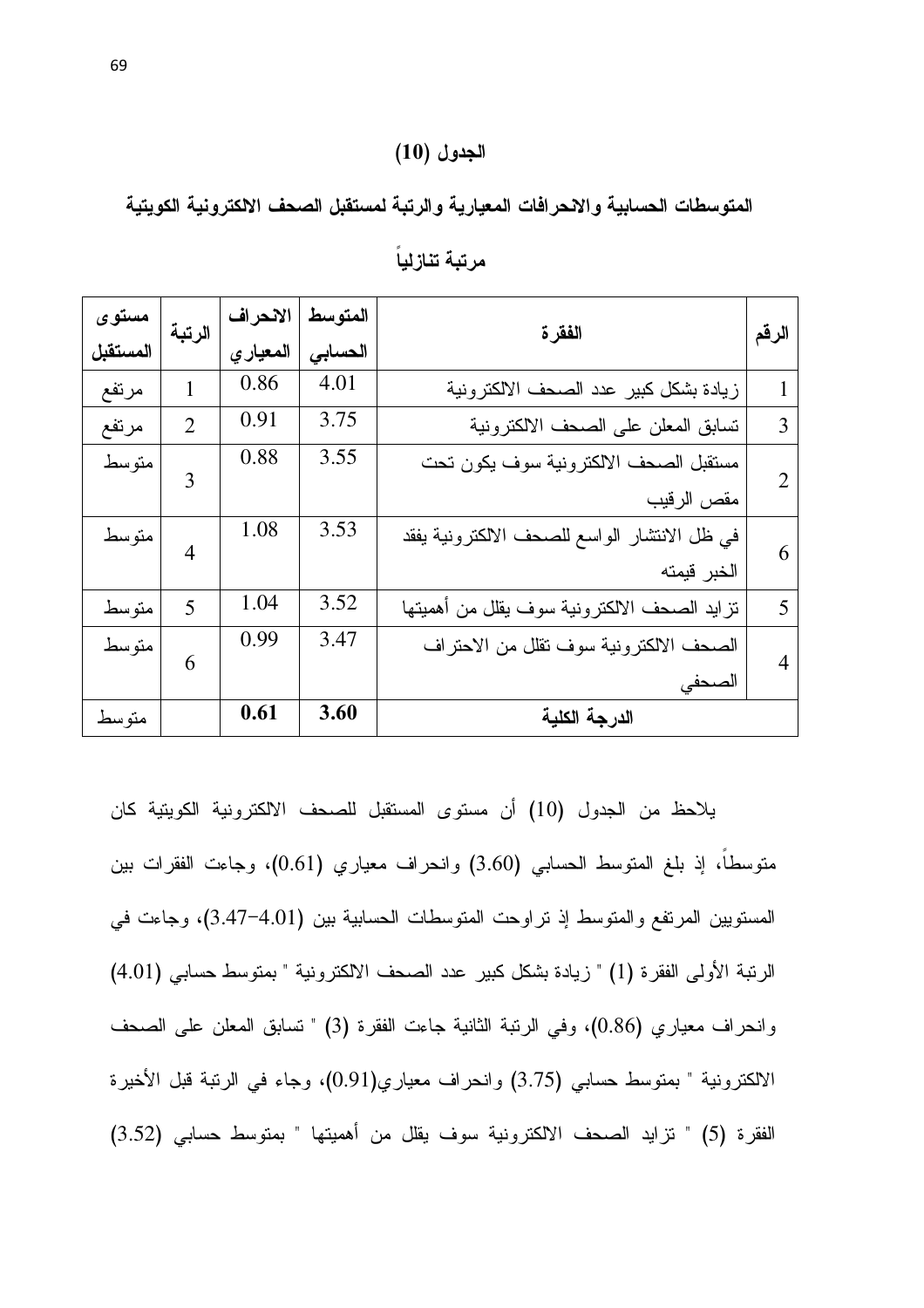تمت الإجابة عن هذا السؤال على النحو الأتي:

1– النتائج المتعلقة بالصحف الورقية:

تم حساب النكر ارات والنسب المئوية لعادات وأنماط قراءة الصحف الورقية الكويتية كما تم استخدم اختبار كاي نربيع لفحص الفروق بين النكرارات لتلك العادات، والجدول(11) يبين النتائج

### الجدول (11)

التكرارات والنسب المئوية اختبار كاي تربيع لفحص الفروق بين التكرارات لعادات و أنماط

|         |          |        | الجنس |        |       |            |               |
|---------|----------|--------|-------|--------|-------|------------|---------------|
|         |          | أنثى   |       | ذكر    |       | الإجابة    | السؤال        |
| مستوى   | قيمة كاي | النسبة | العدد | النسبة | العدد |            |               |
| الدلالة | تربيع    |        |       |        |       |            |               |
| 0.000   | 123.548  | 14.0%  | 59    | 18.3%  | 77    | نعم دائماً | هل نقر أ إحدى |
|         |          | 16.4%  | 69    | 15.5%  | 65    | نعم غالباً | الصحف الورقية |
|         |          | 12.6%  | 53    | 6.7%   | 28    | نعم أحيانا | الكويتية؟     |
|         |          | 7.4%   | 31    | 3.6%   | 15    | نعم نادرا  |               |

قراءة الصحف الورقية الكويتية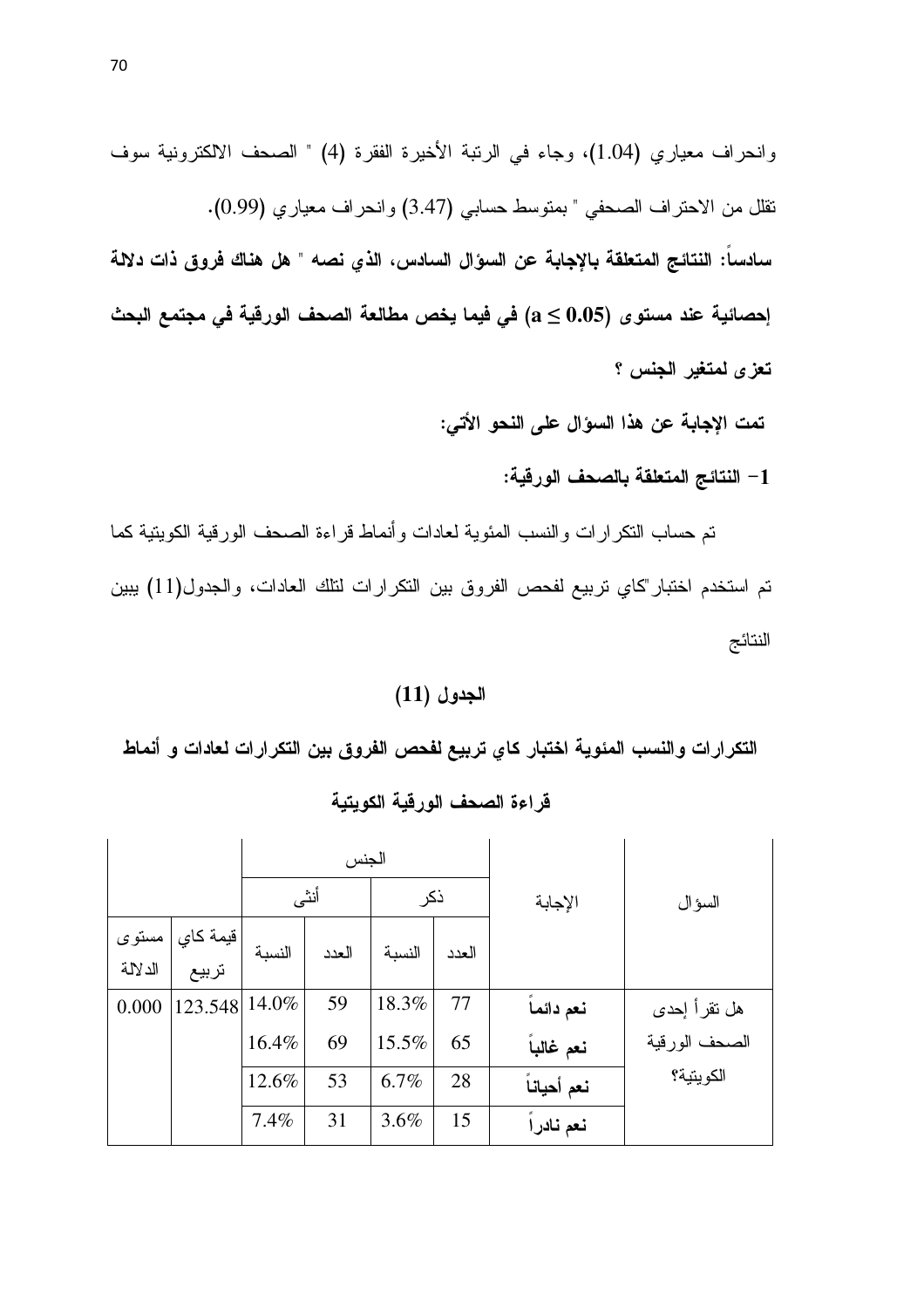|       |         | 3.6%  | 15             | 1.9%  | 8   | لا أقرأ الصحف       |                      |
|-------|---------|-------|----------------|-------|-----|---------------------|----------------------|
|       |         |       |                |       |     | الورقية الكويتية    |                      |
|       |         | 33.1% | 139            | 17.4% | 73  | اقل من نصف          |                      |
|       |         |       |                |       |     | ساعة                |                      |
|       |         | 15.0% | 63             | 16.4% | 69  | من نصف ساعة         | كم عدد ساعات         |
| 0.000 | 209.105 |       |                |       |     | إلى ساعة            | متابعتك الصحف        |
|       |         | 4.0%  | 17             | 9.8%  | 41  | من ساعة إلى         | الورقية ؟            |
|       |         |       |                |       |     | ساعة ونصف           |                      |
|       |         | 1.9%  | 8              | 2.4%  | 10  | أكثر من ساعة        |                      |
|       |         | 45.0% | 189            | 31.7% | 133 | المنزل              |                      |
| 0.000 | 850.571 | 2.1%  | 9              | 3.8%  | 16  | مكان العمل          | المكان الذي تفضل فيه |
|       |         | 3.8%  | 16             | 6.9%  | 29  | الناد ي             | الاطلاع على الصحف    |
|       |         | 1.4%  | 6              | 1.7%  | 7   | المقهى              | الورقية ؟            |
|       |         | 1.7%  | $\overline{7}$ | 1.9%  | 8   | غير ذلك             |                      |
|       |         |       |                |       |     | الفترة الصباحية من  |                      |
|       |         | 30.8% | 78             | 34.5% | 80  | الساعة 8 إلى ما     |                      |
|       |         |       |                |       |     | قبل الساعة 12       |                      |
|       |         | 26.1% | 66             | 25.0% | 58  | فترة الظهيرة من     |                      |
|       |         |       |                |       |     | 12 إلى الساعة 4     |                      |
|       |         |       |                |       |     | فترة ما بعد الظهيرة |                      |
|       |         | 18.2% | 46             | 13.4% | 31  | من الساعة 4 إلى     | ما الوقت المفضل      |
| 0.000 | 208.617 |       |                |       |     | الساعة 8            | لديك لقراءة الصحف    |
|       |         |       |                |       |     | الفتر ة المسائية من | الورقية؟             |
|       |         | 8.7%  | 22             | 10.8% | 25  | الساعة 8 إلى        |                      |
|       |         |       |                |       |     | الساعة 12           |                      |
|       |         | 4.3%  | 11             | 6.9%  | 16  | ما بعد الساعة       |                      |
|       |         |       |                |       |     | 12 ليلا             |                      |
|       |         | 11.9% | 30             | 9.5%  | 22  | غير محدد            |                      |
|       |         |       |                |       |     | بفترة               |                      |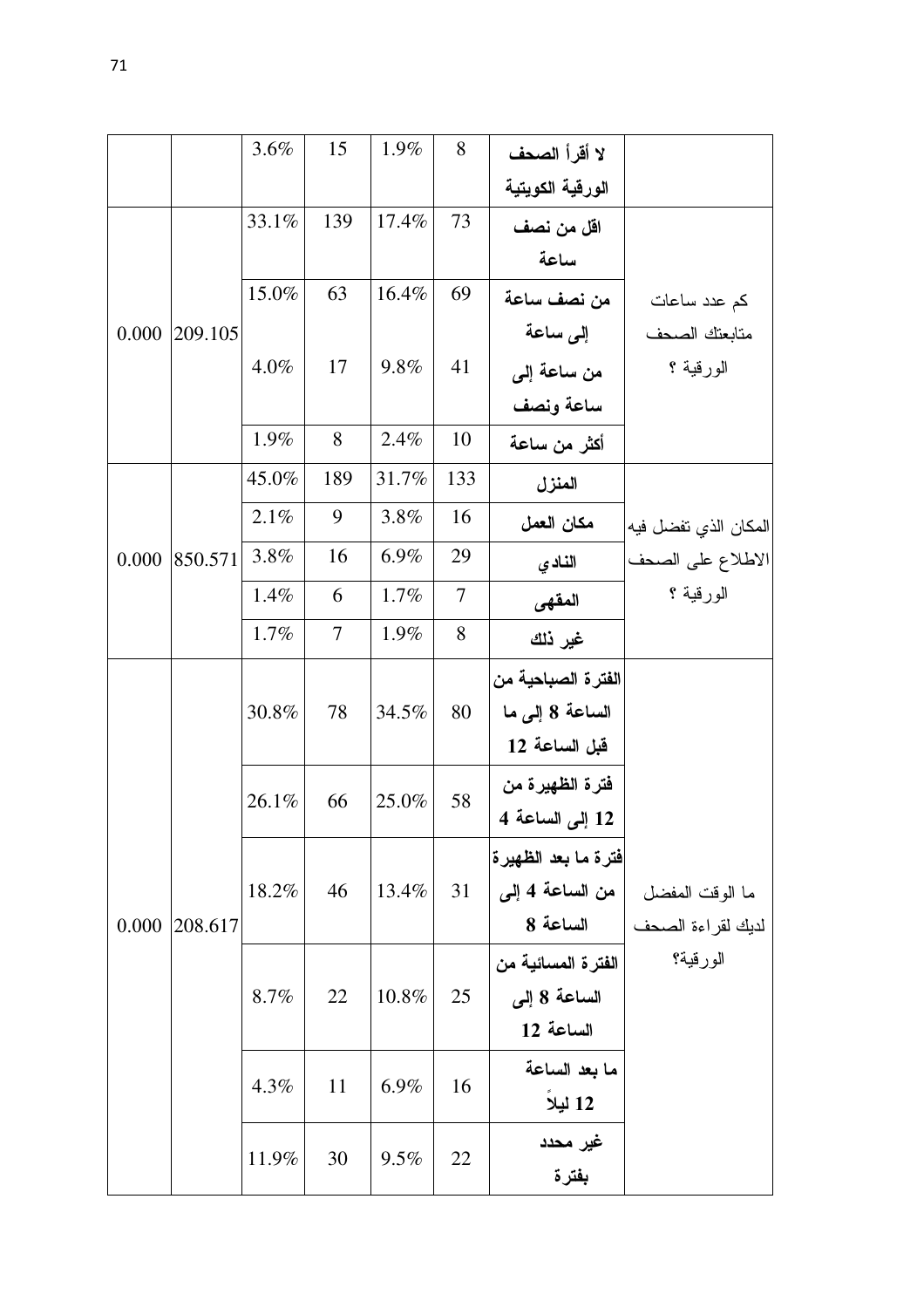|       |         | 19.3% | 81             | 19.8% | 83  | الوقت المناسب       |                     |
|-------|---------|-------|----------------|-------|-----|---------------------|---------------------|
|       |         |       |                |       |     | للمتابعة            |                     |
|       |         | 7.4%  | 31             | 2.6%  | 11  | وقت اجتماع مع       |                     |
|       |         |       |                |       |     | الأسرة              | لماذا تفضل قراءة    |
| 0.000 | 245.800 | 3.8%  | 16             | 8.3%  | 35  | وقت اجتماع مع       | الصحف الورقية في    |
|       |         |       |                |       |     | الأصدقاء            | هذا الوقت؟          |
|       |         | 17.6% | 74             | 9.8%  | 41  | الوقت الوحيد        |                     |
|       |         |       |                |       |     | الفارغ لدي          |                     |
|       |         | 6.0%  | 25             | 5.5%  | 23  | غير ذلك             |                     |
|       |         | 34.8% | 146            | 26.2% | 110 | معرفة ما هو جديد    |                     |
|       |         |       |                |       |     | من حولی             |                     |
|       |         | 6.7%  | 28             | 6.2%  | 26  | لكسب معلومات        |                     |
|       |         |       |                |       |     | تساعدنى على اتخاذ   |                     |
|       |         |       |                |       |     | القرارات السليمة    |                     |
|       |         | 3.8%  | 16             | 5.5%  | 23  | لتدفعني مع          |                     |
|       |         |       |                |       |     | المحادثة مع         | ما الهدف الذي تتطلع |
| 0.000 | 607.086 |       |                |       |     | الآخرين بالأمور     | إليه من خلال قراءتك |
|       |         |       |                |       |     | المفيدة             | للصحف الورقية ؟     |
|       |         | 1.7%  | $\overline{7}$ | 1.4%  | 6   | لفتح أفق جديدة      |                     |
|       |         |       |                |       |     | لدي                 |                     |
|       |         | 4.0%  | 17             | 4.3%  | 18  | ليکون لي رأي عن     |                     |
|       |         |       |                |       |     | طرح بعض<br>المواضيع |                     |
|       |         |       |                |       |     |                     |                     |
|       |         | 3.1%  | 13             | 2.4%  | 10  | غير ذلك             |                     |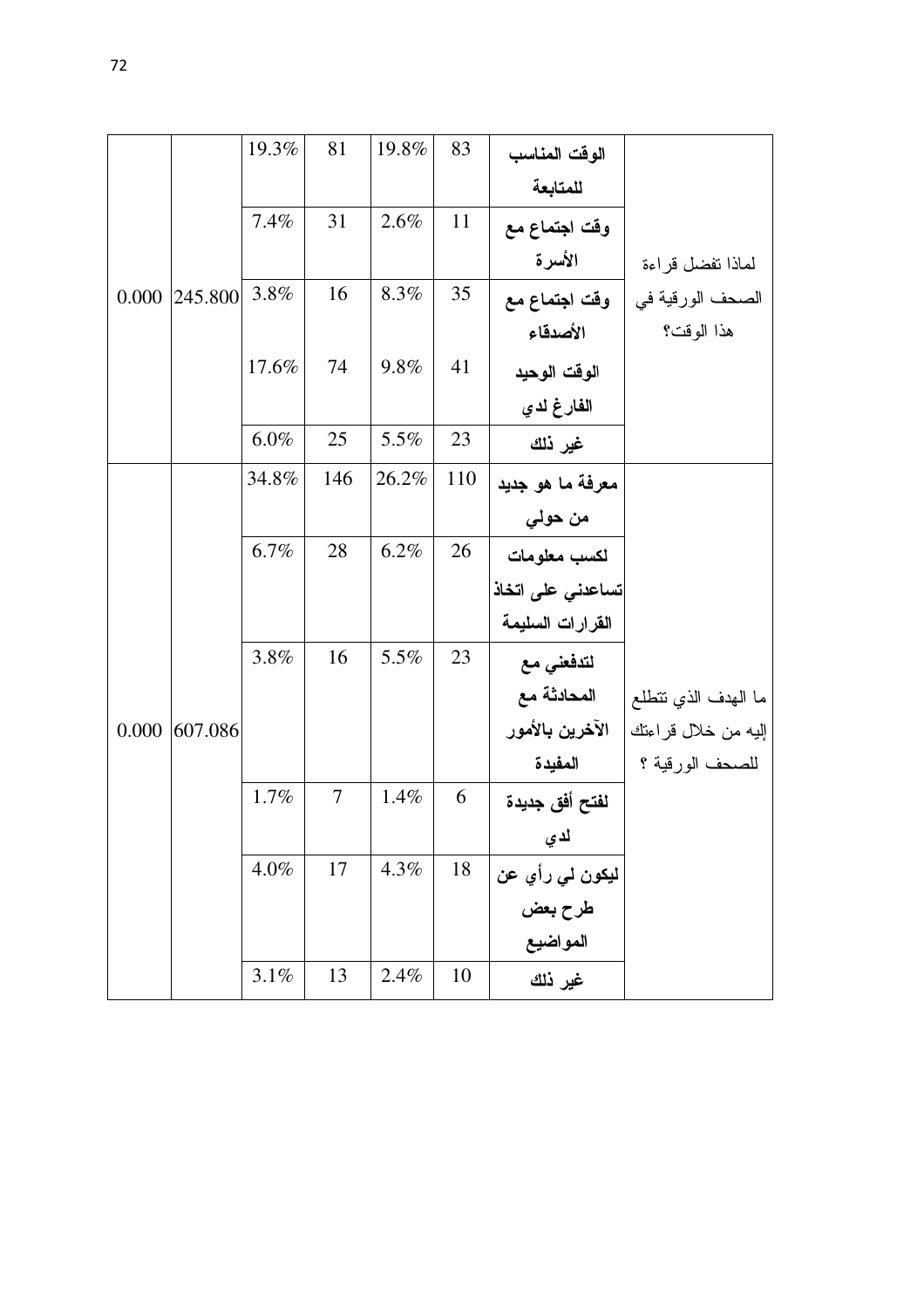يلاحظ من الجدول السابق أن الفقرة " المكان الذي تفضل فيه الاطلاع على الصحف الورقية " جاء في الرتبة الأولى من حيث تكرارات إجابات الإناث إذ بلغ تكرار اللواتي أجبن بأن المنزل هو المكان المفضل للاطلاع على الصحف الورقية (189) وبنسبة مئوية تساوى (45.0%)، وبلبها في الرئبة الثانبة الفقر ة " ما الوقت المفضل لدبك لقر اءة الصحف الور قبة " إذ بلغ تكرار الذين أجابوا الفترة الصباحية من الساعة 8 إلى ما قبل الساعة من الذكور(80) وبنسبة مئوية تساوي (34.5%)، في حين جاءت في الرنبة قبل الأخيرة الفقرة التي نتص على " كم عدد ساعات متابعتك الصحف الورقية " للذين أجابوا بأن المقهى هو المكان المفضل لديهم بتكرار بلغ (7) وبنسبة مئوية تساوي (1.7%)، وجاء في الرتبة الأخيرة الفقرة التي تتص على" ما هو الهدف الذي نتطلع إلية من خلال قراءتك للصحف الورقية " للإجابة " **لفتح أفق جديدة** لدى " من الذكور بتكرار (6) وبنسبة مئوية تساوى (1.4%).

كما تم حساب المتوسطات الحسابية والانحرافات المعيارية لمجالات دوافع وأسباب قراءة الصحف الورقية والاتجاهات نحو خصائصها، والتحديات التي تواجهها، تبعاً لمتغير الجنس، كما تم استخدم اختبار " ت" لعينتين مستقلتين لفحص الفروق تبعا لمتغير الجنس، والجدول (12) يبين النتائج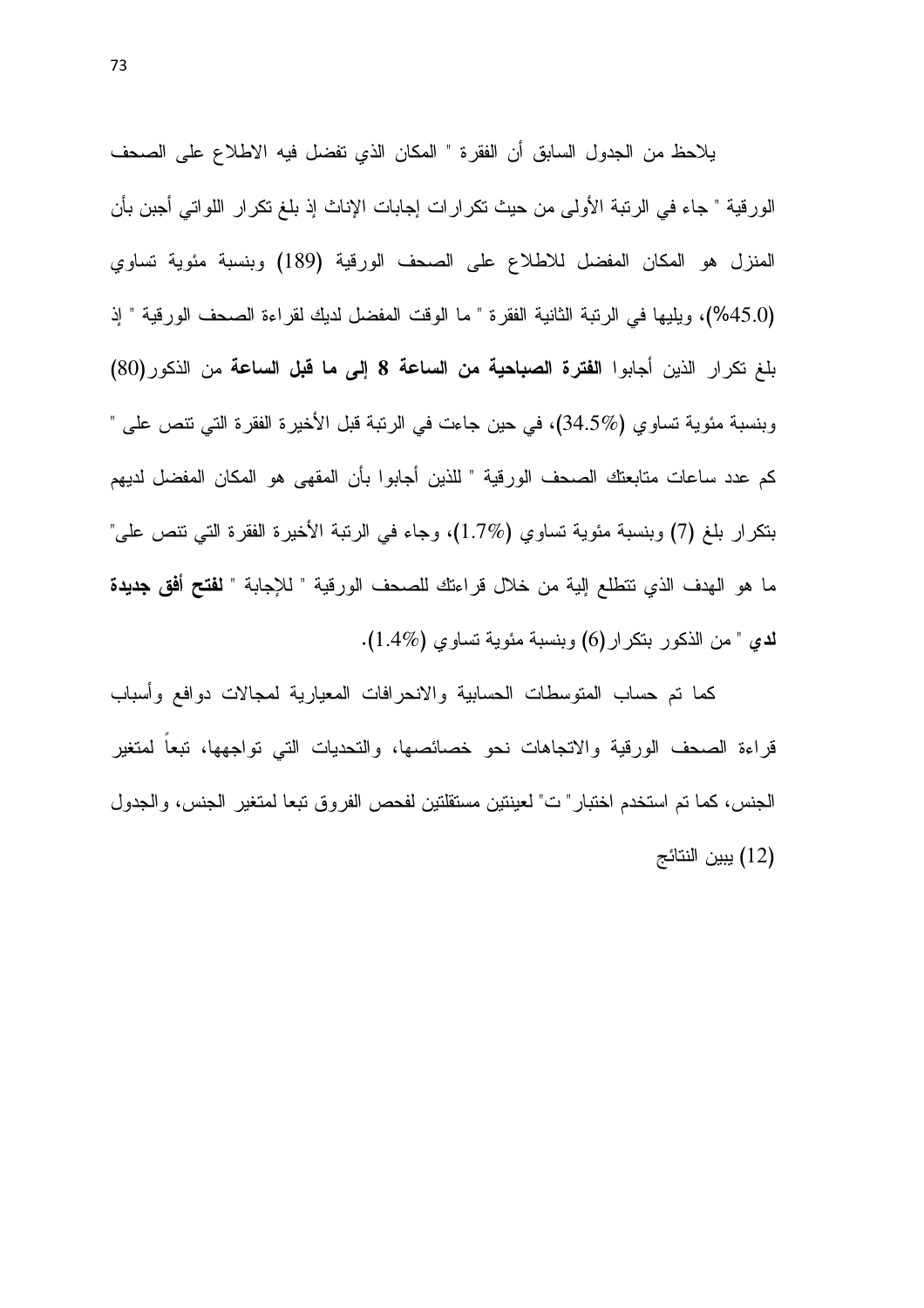## الجدول (12)

المتوسطات الحسابية والانحرافات المعيارية لمجالات دوافع وأسباب قراءة الصحف

| مستوى<br>الدلالة | قيمة ت | الانحراف<br>المعيار ي | المتو سط<br>الحسابي | العدد | الجنس | المجال            |
|------------------|--------|-----------------------|---------------------|-------|-------|-------------------|
| 0.050            | 1.941  | 0.62                  | 3.73                | 193   | ذكر   | اللدوافع والأسباب |
|                  |        | 0.55                  | 3.62                | 227   | أنثى  |                   |
| 0.143            | 1.469  | 0.60                  | 3.87                | 193   | ذكر   | الاتجاهات نحو     |
|                  |        | 0.54                  | 3.79                | 227   | أنثى  | الخصائص           |
| 0.000            | 3.669  | 0.62                  | 3.81                | 193   | ذكر   | التحديات          |
|                  |        | 0.61                  | 3.59                | 227   | أنثى  |                   |

الورقية والاتجاهات نحو خصائصها، والتحديات التي تواجهها، تبعاً لمتغير الجنس

نشير النتائج في الجدول (12) إلى وجود فروق ذات دلالة إحصائية عند مستوى (0.05 في مجالي: الدوافع والأسباب لقراءة الصحف الورقية، والتحديات التي تواجه الصحف  $\alpha$ الورقية، تبعاً لمتغير الجنس، استناداً إلى قيم ت المحسوبة إذ بلغت (1.941)، وبمستوى دلالة (0.050)، للدوافع والأسباب لقراءة الصحف الورقية، و(3.669) وبمستوى دلالة (0.000) للتحديات التي تواجه الصحف الورقية، وكان الفرق لصالح الذكور بدليل ارتفاع متوسطهم الحسابي عن المتوسط الحسابي للإناث في هذين المجالين، في حين لم يوجد فرق بين الذكور والإناث في مجال الاتجاهات نحو خصائص الصحف الورقية.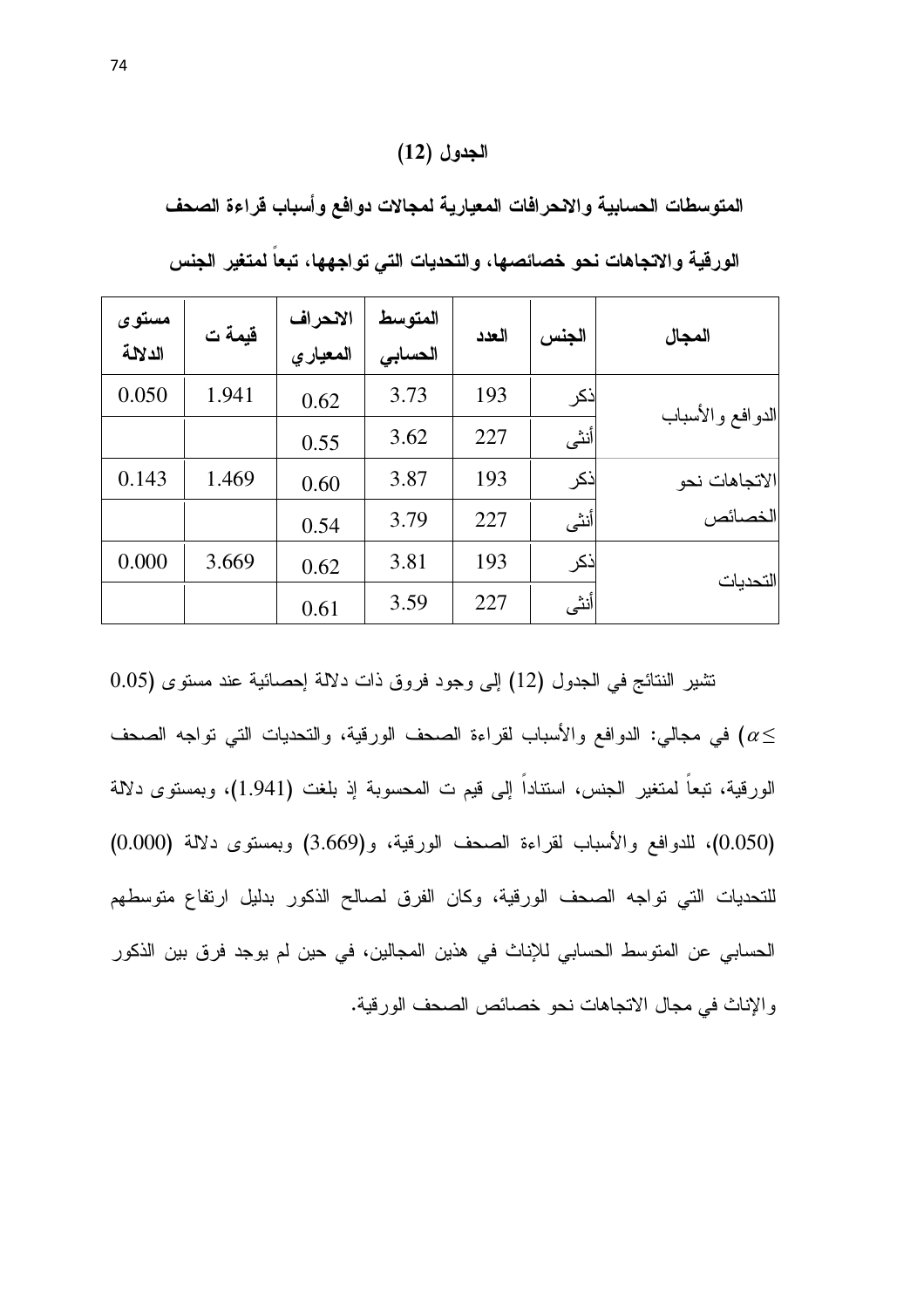1– النتائج المتعلقة بالصحف الالكترونية:

تم حساب النكرارات والنسب المئوية لعادات وأنماط مطالعة الصحف الالكترونية الكويتية كما تم استخدم اختبار كاي تربيع لفحص الفروق بين النكر ارات لنلك العادات، والجدول (13) يبين النتائج

## الجدول (13)

التكرارات والنسب المئوية اختبار كاي تربيع لفحص الفروق بين التكرارات لعادات و أنماط

|         |                           |                 | الجنس |        |       |                      |                         |
|---------|---------------------------|-----------------|-------|--------|-------|----------------------|-------------------------|
|         |                           | أنثى            |       | ذكر    |       |                      |                         |
| الدلالة | قيمة كاي   مستوى<br>تربيع | النسبة<br>العدد |       | النسبة | العدد | الإجابة              | السؤال                  |
|         |                           | 7.9%            | 33    | 11.9%  | 50    | نعم دائما            |                         |
|         |                           | 10.2%           | 43    | 13.6%  | 57    | نعم غالباً           | هل نقرأ إحدى            |
|         |                           | 9.0%            | 38    | 10.7%  | 45    | نعم أحياناً          | الصحف                   |
|         |                           | 9.8%            | 41    | 4.0%   | 17    | نعم نادراً           | الالكترونية             |
|         |                           | 17.1%           | 72    | 5.7%   | 24    | لا أقرأ الصحف        | الكويتية؟               |
|         |                           |                 |       |        |       | الالكترونية الكويتية |                         |
|         |                           | 29.8%           | 125   | 22.4%  | 94    | اقل من نصف           |                         |
|         |                           |                 |       |        |       | ساعة                 |                         |
|         |                           | 13.3%           | 56    | 13.6%  | 57    | من نصف ساعة          | كم عدد ساعات<br>متابعتك |
|         |                           |                 |       |        |       | إلى ساعة             | الصحف                   |
|         |                           | 9.0%            | 38    | 7.1%   | 30    | من ساعة إلى          | الالكترونية ؟           |
|         |                           |                 |       |        |       | ساعة ونصف            |                         |
|         |                           | 1.9%            | 8     | 2.9%   | 12    | أكثر من ساعة         |                         |

### مطالعة الصحف الالكترونية الكويتية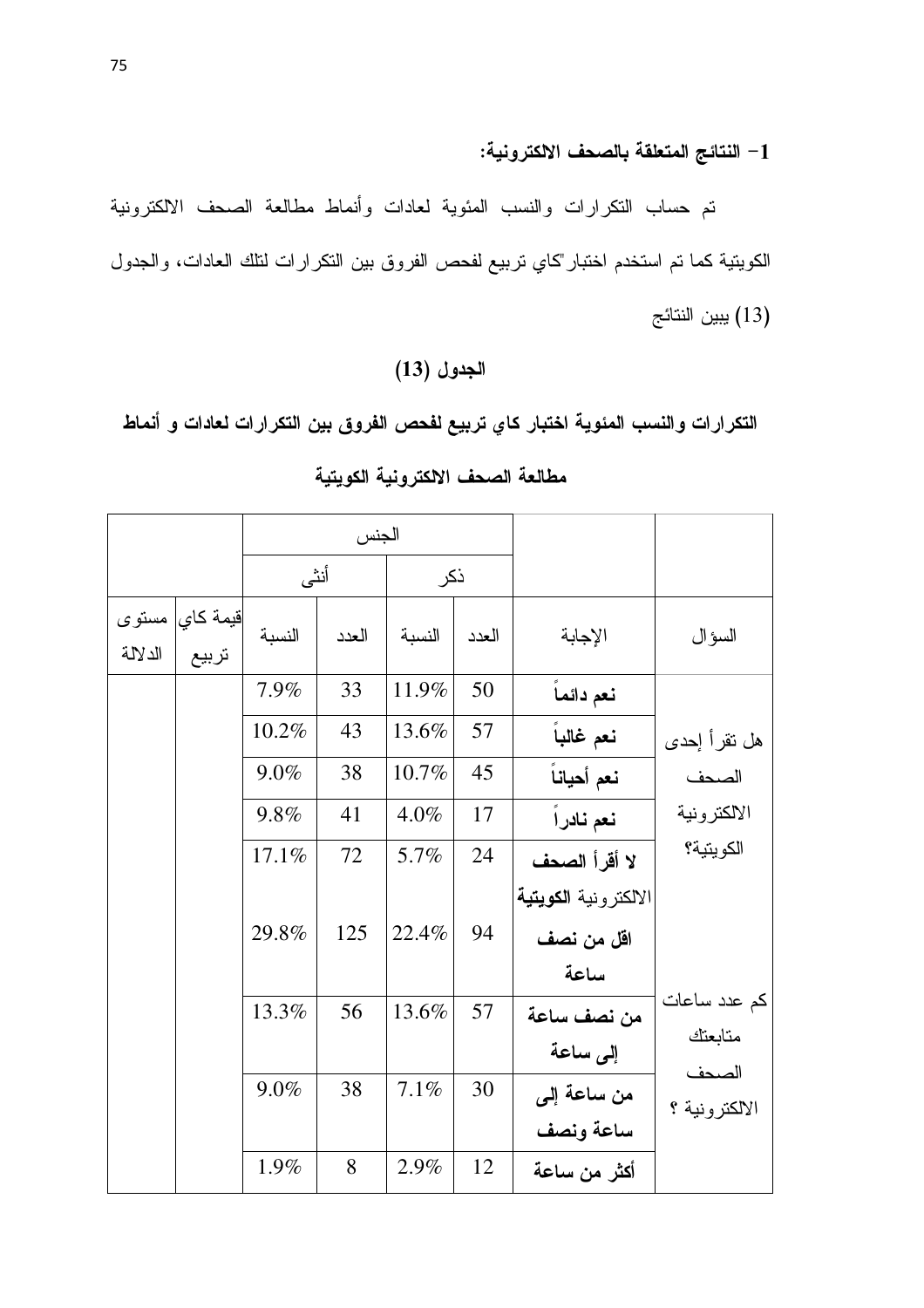|  | 31.0%   | 130 | 23.8%   | 100 | المنزل             | المكان الذي                             |
|--|---------|-----|---------|-----|--------------------|-----------------------------------------|
|  | 11.0%   | 46  | 8.6%    | 36  | مكان العمل         | تفضل فيه                                |
|  | 8.3%    | 35  | 7.6%    | 32  | النادي             | الاطلاع على                             |
|  | $1.4\%$ | 6   | 2.4%    | 10  | المقهى             | الصحف                                   |
|  | 2.4%    | 10  | 3.6%    | 15  | غير ذلك            | الالكترونية ؟                           |
|  |         |     |         |     | الفترة الصباحية    |                                         |
|  | 23.0%   | 89  | 20.3%   | 82  | من الساعة 8 إلى    |                                         |
|  |         |     |         |     | ما قبل الساعة 12   |                                         |
|  |         |     |         |     | فترة ما بعد        |                                         |
|  | 25.1%   | 52  | 17.8%   | 29  | الظهيرة من الساعة  | ما الوقت<br>المفضل لديك<br>لقراءة الصحف |
|  |         |     |         |     | 4 إلى الساعة 8     |                                         |
|  |         | 38  |         |     | الفترة المسائية من | الالكترونية ؟                           |
|  | 18.4%   |     | 14.1%   | 23  | الساعة 8 إلى       |                                         |
|  |         |     |         |     | الساعة 12          |                                         |
|  | 13.5%   | 28  | 17.8%   | 29  | ما بعد الساعة      |                                         |
|  |         |     |         |     | 12 ليلا            |                                         |
|  | 21.4%   | 90  | 21.7%   | 91  | الوقت المناسب      |                                         |
|  |         |     |         |     | للمتابعة           |                                         |
|  | 8.3%    | 35  | 3.8%    | 16  | وقت اجتماع مع      |                                         |
|  |         |     |         |     | الأسرة             | لماذا تفضل                              |
|  | 9.8%    | 41  | 9.0%    | 38  | وقت اجتماع مع      | قراءة الصحف                             |
|  |         |     |         |     | الأصدقاء           | الورقية في هذا<br>الوقت؟                |
|  | 10.2%   | 43  | 7.4%    | 31  | الوقت الوحيد       |                                         |
|  |         |     |         |     | الفارغ لدي         |                                         |
|  | $4.3\%$ | 18  | $4.0\%$ | 17  | غير ذلك            |                                         |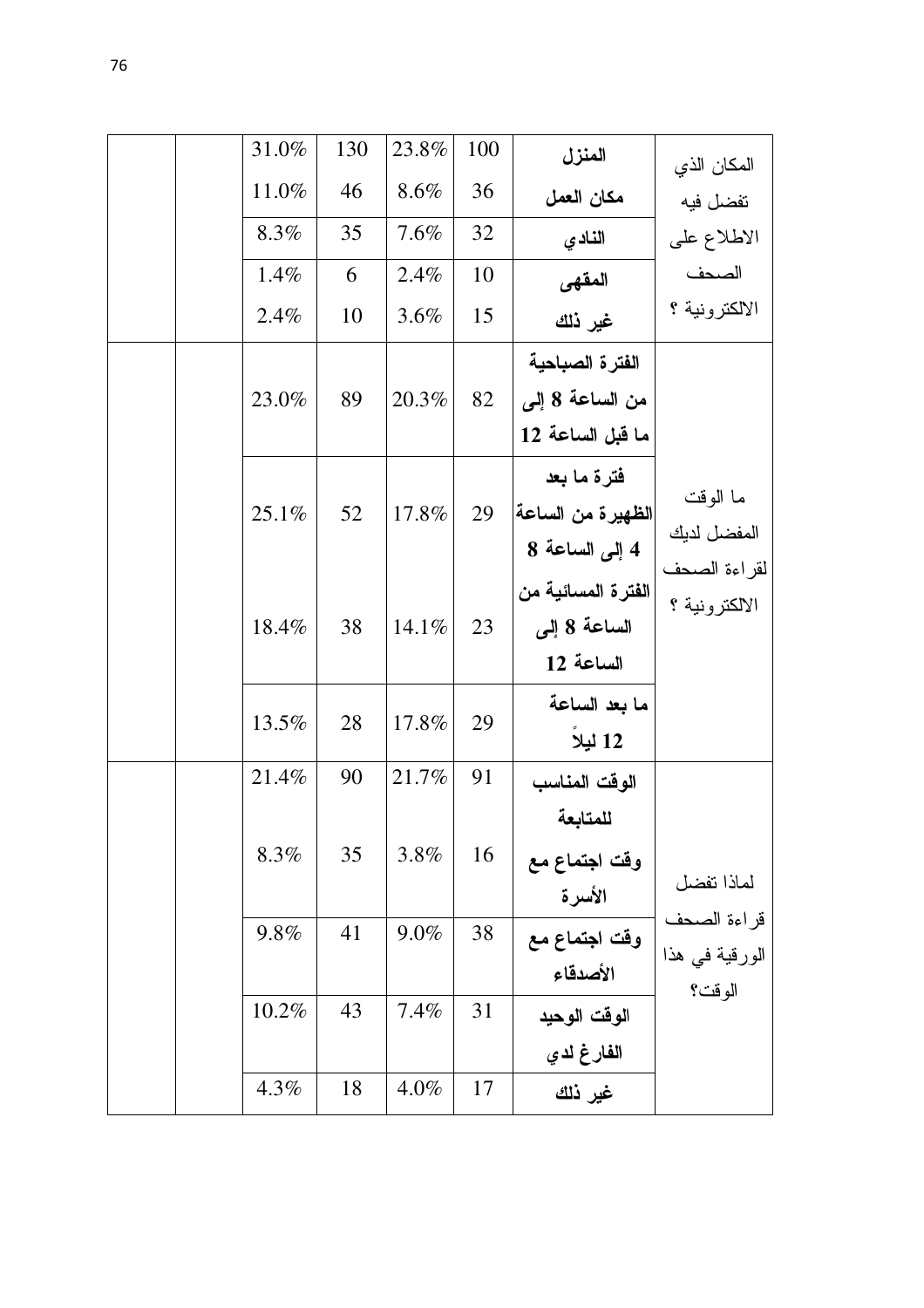|  | 26.2% | 110            | 22.6%   | 95 | معرفة ما هو جديد |                    |
|--|-------|----------------|---------|----|------------------|--------------------|
|  |       |                |         |    | من حولي          |                    |
|  | 11.4% | 48             | $9.5\%$ | 40 | لكسب معلومات     |                    |
|  |       |                |         |    | تساعدنى على      |                    |
|  |       |                |         |    | اتخاذ القرارات   |                    |
|  |       |                |         |    | السليمة          |                    |
|  | 8.6%  | 36             | 6.4%    | 27 | لتدفعني مع       | ما الهدف الذي      |
|  |       |                |         |    | المحادثة مع      | نتطلع إليه من      |
|  |       |                |         |    | الآخرين بالأمور  | خلال قراءتك        |
|  |       |                |         |    | المفيدة          | للصحف الورقية<br>Ç |
|  | 2.6%  | 11             | 3.1%    | 13 | لفتح أفق جديدة   |                    |
|  |       |                |         |    | لدي              |                    |
|  | 1.7%  | $\overline{7}$ | 1.4%    | 6  | ليکون لمی رأي عن |                    |
|  |       |                |         |    | طرح بعض          |                    |
|  |       |                |         |    | المواضيع         |                    |
|  | 3.6%  | 15             | 2.9%    | 12 | غير ذلك          |                    |

يلاحظ من الجدول السابق أن الفقرة " المكان الذي تفضل فيه الاطلاع على الصحف الورقية " جاء في الرتبة الأولى من حيث نكر ار ات إجابات الإناث إذ بلغ نكر ار اللواتي أجبن بان المنزل هو المكان المفضل للاطلاع على الصحف الورقية (130) وبنسبة مئوية تساوي (31.0%)، ويليها في الرتبة الثانية الفقرة " ما الوقت المفضل لديك لقراءة الصحف الورقية " إذ بلغ تكرار الذين أجابوا ا**لفترة الصباحية من الساعة 8 إلى ما قبل الساعة** من الذكور(80) وبنسبة مئوية تساوي (34.5%)، في حين جاءت في الرتبة قبل الأخيرة الفقرة التي تتص على "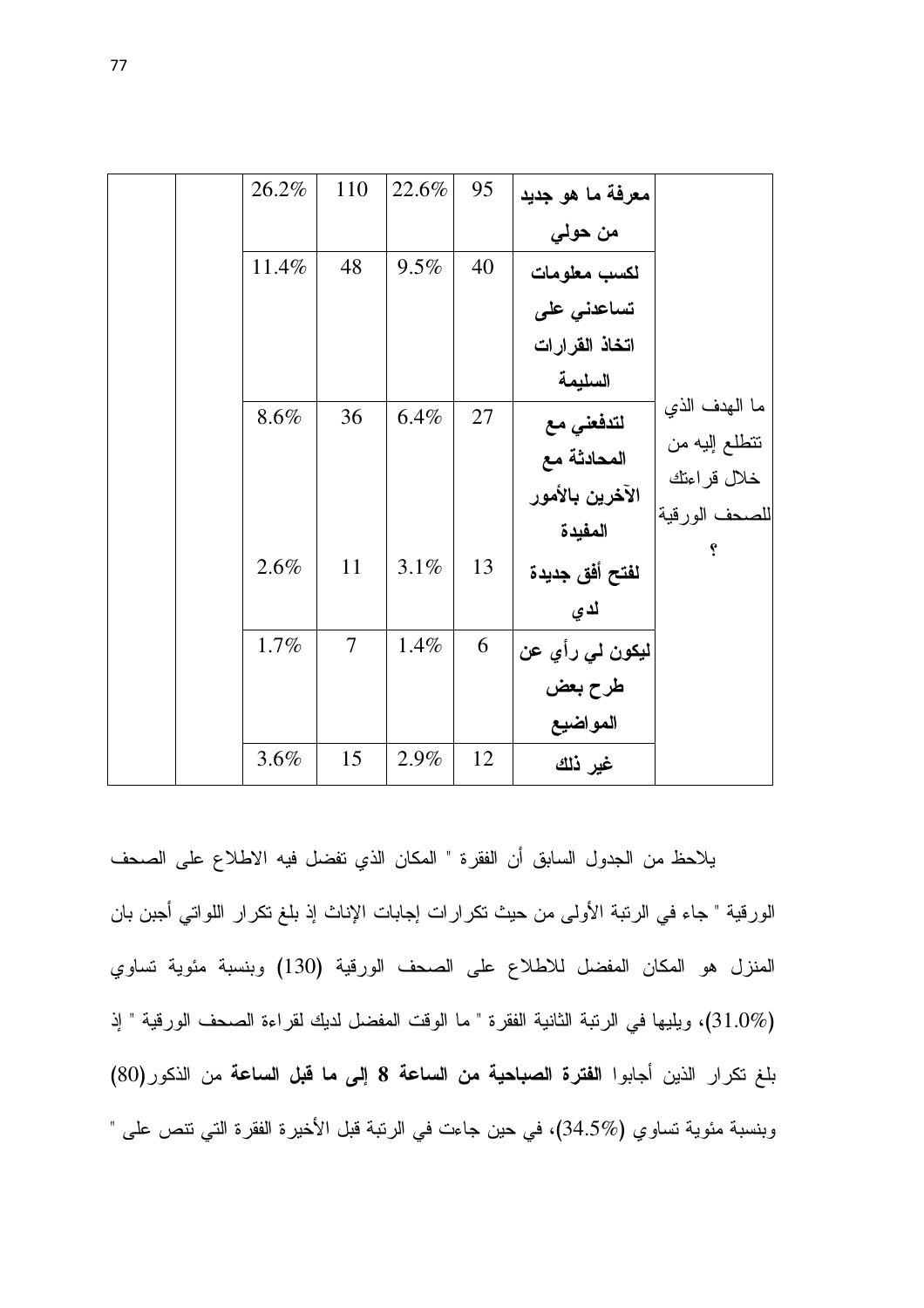كم عدد ساعات متابعتك الصحف الالكترونية " للذين أجابوا بأن المقهى هو المكان المفضل لديهم بنكر ار بلغ (7) وبنسبة مئوية تساوي (1.7%)، وجاء في الرتبة الأخيرة الفقرة التي نتص على" ما الهدف الذي نتطلع إليه من خلال قراءتك للصحف الورقية " للإجابة " **لفتح أفق جديدة لدى** " من الذكور بنكرار (6) وبنسبة مئوية تساوي (1.4%).

كما تم حساب المتوسطات الحسابية والانحرافات المعيارية لمجالات دوافع وأسباب قراءة الصحف الورقية والاتجاهات نحو خصائصها، والتحديات التي تواجهها، تبعاً لمتغير الجنس، كما تم استخدم اختبار " ت" لعينتين مستقلتين لفحص الفروق تبعا لمتغير الجنس، والجدول (14) يبين النتائج

#### الجدول (14)

المتوسطات الحسابية والانحرافات المعيارية لمجالات دوافع وأسباب مطالعة الصحافة

| مستوى<br>الدلالة | قيمة ت | الانحراف<br>المعيار ي | المتوسط<br>الحسابي | العدد | الجنس | المجال                |
|------------------|--------|-----------------------|--------------------|-------|-------|-----------------------|
| 0.001            | 3.373  | 0.70                  | 3.70               | 193   | ذكر   | الدوافع والأسباب      |
|                  |        | 0.60                  | 3.49               | 227   | أنثى  |                       |
| 0.000            | 3.773  | 0.67                  | 3.75               | 193   | ذكر   | الاتجاهات نحو الخصائص |
|                  |        | 0.60                  | 3.52               | 227   | اأنڈى |                       |
| 0.000            | 4.265  | 0.72                  | 3.79               | 193   | ذكر   | مستقبل الصحافة        |
|                  |        | 0.66                  | 3.51               | 227   | أنثى  | الالكترونية           |

الالكترونية والاتجاهات نحو خصائصها، ومستقبلها، تبعا لمتغير الجنس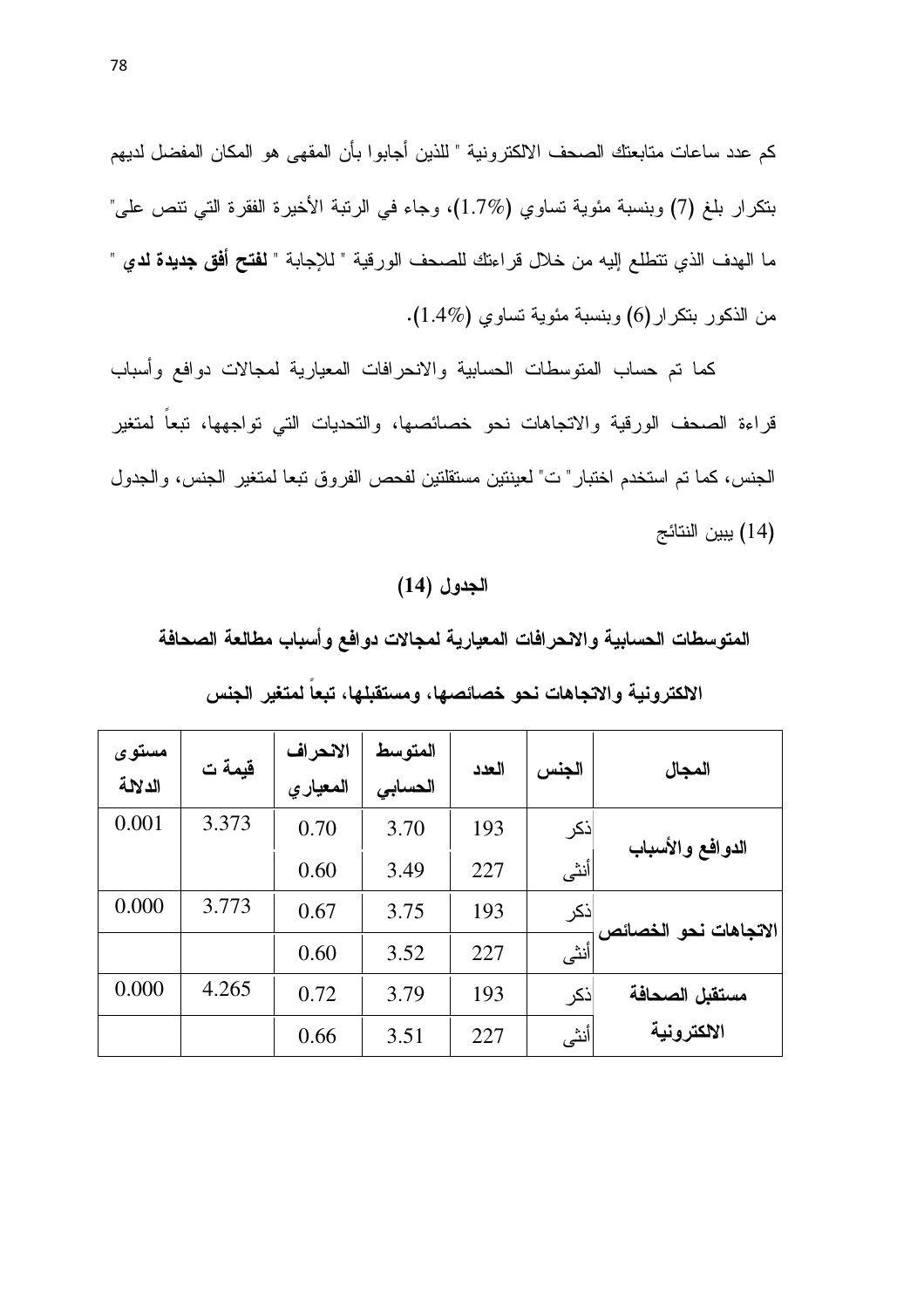نتثمير النتائج في الجدول (14) إلى وجود فروق ذات دلالة إحصائية عند مستوى (0.05 في مجالات: الدوافع والأسباب لقراءة الصحافة الالكترونية، الاتجاهات نحو خصائص  $\alpha$ ≤ الصحافة الالكترونية، ومستقبلها تبعاً لمتغير الجنس، استناداً إلى قيم ت المحسوبة إذ بلغت (3.373)، وبمستوى دلالة (0.001)، للدوافع والأسباب لقراءة الصحافة الالكترونية، و(3.773) وبمستوى دلالة (0.000) الاتجاهات نحو خصائص الصحافة الالكترونية، و(4.265) وبمستوى دلالة (0.000) لمستقبل الصحافة الالكترونية، وكانت الفروق لصالح الذكور بدليل ارتفاع منوسطاتهم الحسابي عن المنوسطات الحسابية للإناث في المجالات كافة.

سابعا: النتائج المتعلقة بالإجابة عن السؤال السابع، الذي نصه " " هل هناك فروق ذات دلالة إحصائية عند مستوى (0.05) £ في فيما يخص مطالعة الصحف في مجتمع البحث تعزى لمتغير الكلبة ؟

تمت الإجابة عن هذا السؤال على النحو الأتي:

1– النتائج المتعلقة بالصحف الورقية:

تم حساب النكر ارات والنسب المئوية لعادات وأنماط قراءة الصحف الورقية الكوينية كما تم استخدم اختبار "كاي تر بيع لفحص الفر و ق بين النكر ار ات لتلك العادات، و الجدول(15) ببين النتائج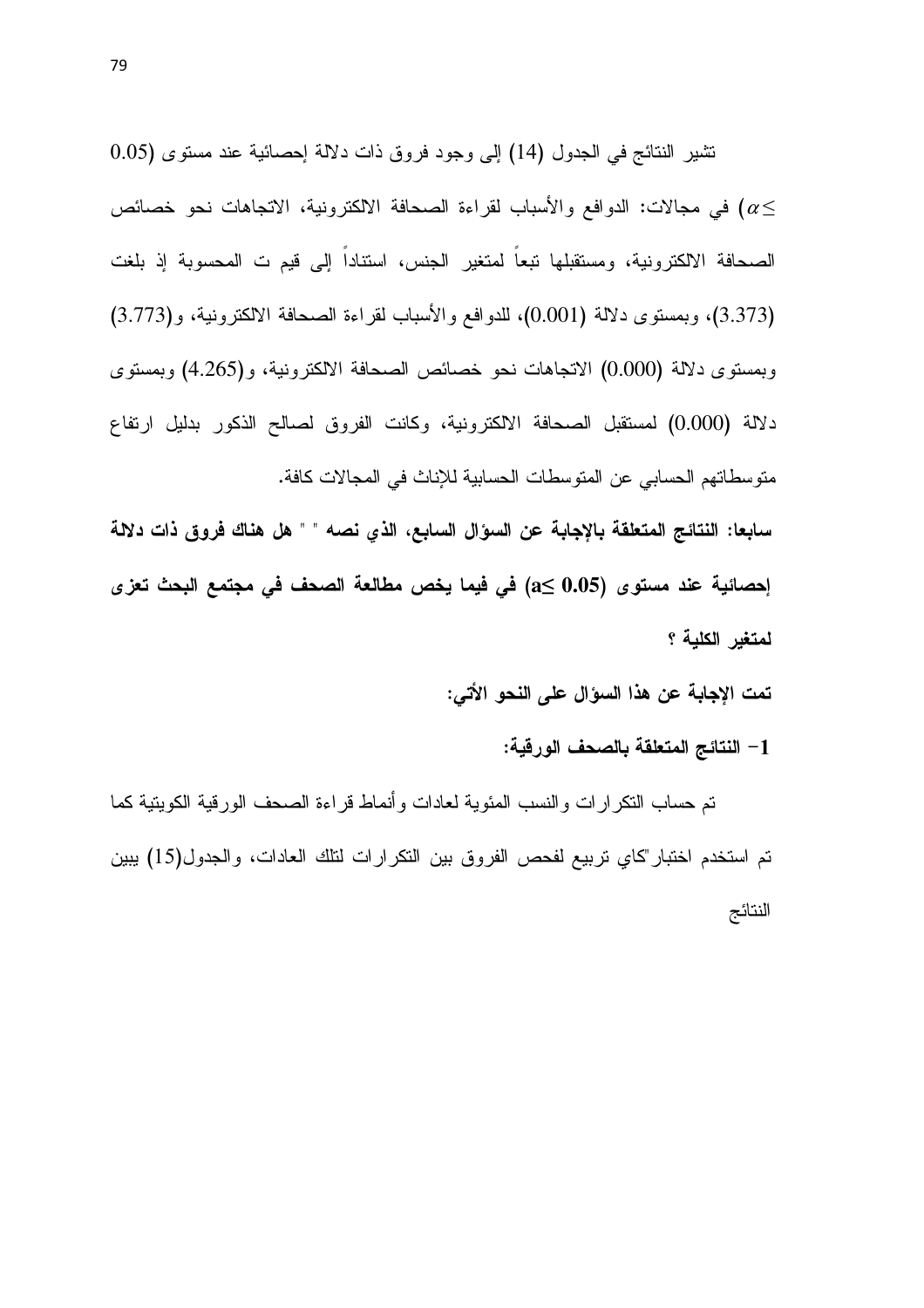# الجدول (15)

التكر ار ات والنسب المئوية اختبار كاي تربيع لفحص الفروق بين التكر ار ات لعادات و أنماط

|         |                           |         | الكلية         |          |       |                                |                               |
|---------|---------------------------|---------|----------------|----------|-------|--------------------------------|-------------------------------|
|         |                           | علمية   |                | نظرية    |       |                                |                               |
| الدلالة | قيمة كاي   مستوى<br>تربيع | النسبة  | العدد          | النسبة   | العدد | الإجابة                        | السؤال                        |
|         |                           | 8.1%    |                | 34 24.3% | 102   | نعم دائماً                     |                               |
|         |                           | 9.5%    |                | 40 22.4% | 94    | نعم غالباً                     |                               |
|         |                           | 7.4%    | 31             | 11.9%    | 50    | نعم أحياناً                    | هل نقرأ إحدى                  |
| 0.001   | 39.191                    | 6.4%    | 27             | $4.5\%$  | 19    | نعم نادراً                     | الصحف الورقية                 |
|         |                           | 2.9%    | 12             | $2.6\%$  |       | لا أقرأ الصحف $\vert 11 \vert$ | الكويتية؟                     |
|         |                           |         |                |          |       | الورقية                        |                               |
|         |                           |         |                |          |       | الكويتية                       |                               |
|         |                           | 18.3%   |                | 77 32.1% | 135   | اقل من نصف                     |                               |
|         |                           |         |                |          |       | ساعة                           |                               |
|         |                           | 9.8%    |                | 41 21.7% | 91    | من نصف                         |                               |
| 0.001   | 31.938                    |         |                |          |       | ساعة إلى                       | كم عدد ساعات<br>متابعتك الصحف |
|         |                           |         |                |          |       | ساعة                           |                               |
|         |                           | $4.5\%$ | 19             | 9.3%     |       | من ساعة إل <i>ى</i> 39         | الورقية ؟                     |
|         |                           |         |                |          |       | ساعة ونصف                      |                               |
|         |                           | 1.7%    | $\overline{7}$ | 2.6%     |       | $\left 11\right $ أكثر من ساعة |                               |
| 0.027   | 28.544                    | 23.3%   |                | 98 53.3% | 224   | المنزل                         | المكان الذي تفضل              |
|         |                           | 3.6%    | 15             | 2.4%     | 10    | مكان العمل                     | فيه الاطلاع على               |
|         |                           | $4.0\%$ | 17             | $6.7\%$  | 28    | النادي                         | الصحف الورقية ؟               |

قراءة الصحف الورقية الكويتية تبعا للكلية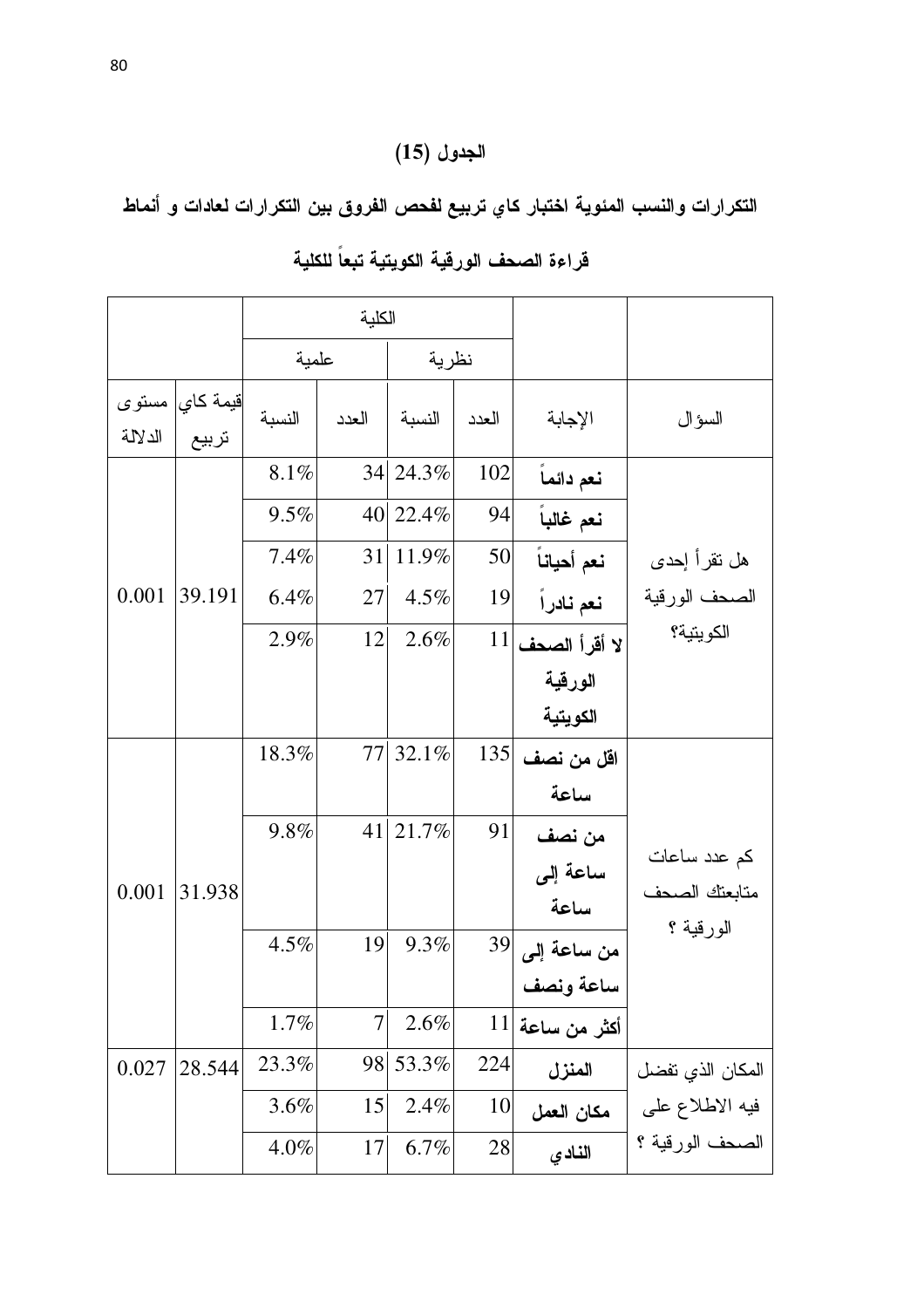|       |        | 1.7%  |    | 7 | 1.4%     | 6   | المقهى                                                       |                                                                           |
|-------|--------|-------|----|---|----------|-----|--------------------------------------------------------------|---------------------------------------------------------------------------|
|       |        | 1.7%  |    | 7 | 1.9%     | 8   | غير ذلك                                                      |                                                                           |
|       |        | 30.1% | 50 |   | 33.9%    | 108 | الفترة<br>الصباحية من<br>الساعة 8 إلى<br>ما قبل الساعة<br>12 |                                                                           |
|       |        | 25.3% | 42 |   | 25.7%    | 82  | فترة الظهيرة<br>من 12 إلى<br>الساعة 4                        |                                                                           |
| 0.864 | 10.058 | 15.1% | 25 |   | 16.3%    | 52  | فترة ما بعد<br>الظهيرة من<br>الساعة 4 إلى<br>الساعة 8        | ما الوقت المفضل<br>لديك لقراءة الصحف <br>الورقية ؟                        |
|       |        | 6.6%  | 11 |   | $11.3\%$ | 36  | الفترة المسائية<br>من الساعة 8<br>إلى الساعة 12              |                                                                           |
|       |        | 7.8%  | 13 |   | $4.4\%$  | 14  | ما بعد<br>الساعة 12<br>ليلأ                                  |                                                                           |
|       |        | 15.1% | 25 |   | 8.5%     | 27  | غير محدد<br>بفترة                                            |                                                                           |
| 0.001 | 38.492 | 11.2% | 47 |   | 27.9%    | 117 |                                                              | لماذا تفضل قراءة  الوقت المناسب<br>الصحف الورقية في <mark>للمتابعة</mark> |
|       |        | 3.6%  | 15 |   | 6.4%     | 27  | وقت اجتماع<br>مع الأسرة                                      | هذا الوقت؟                                                                |
|       |        | 4.5%  | 19 |   | 7.6%     | 32  | وقت اجتماع<br> <br> مع الأصدقاء                              |                                                                           |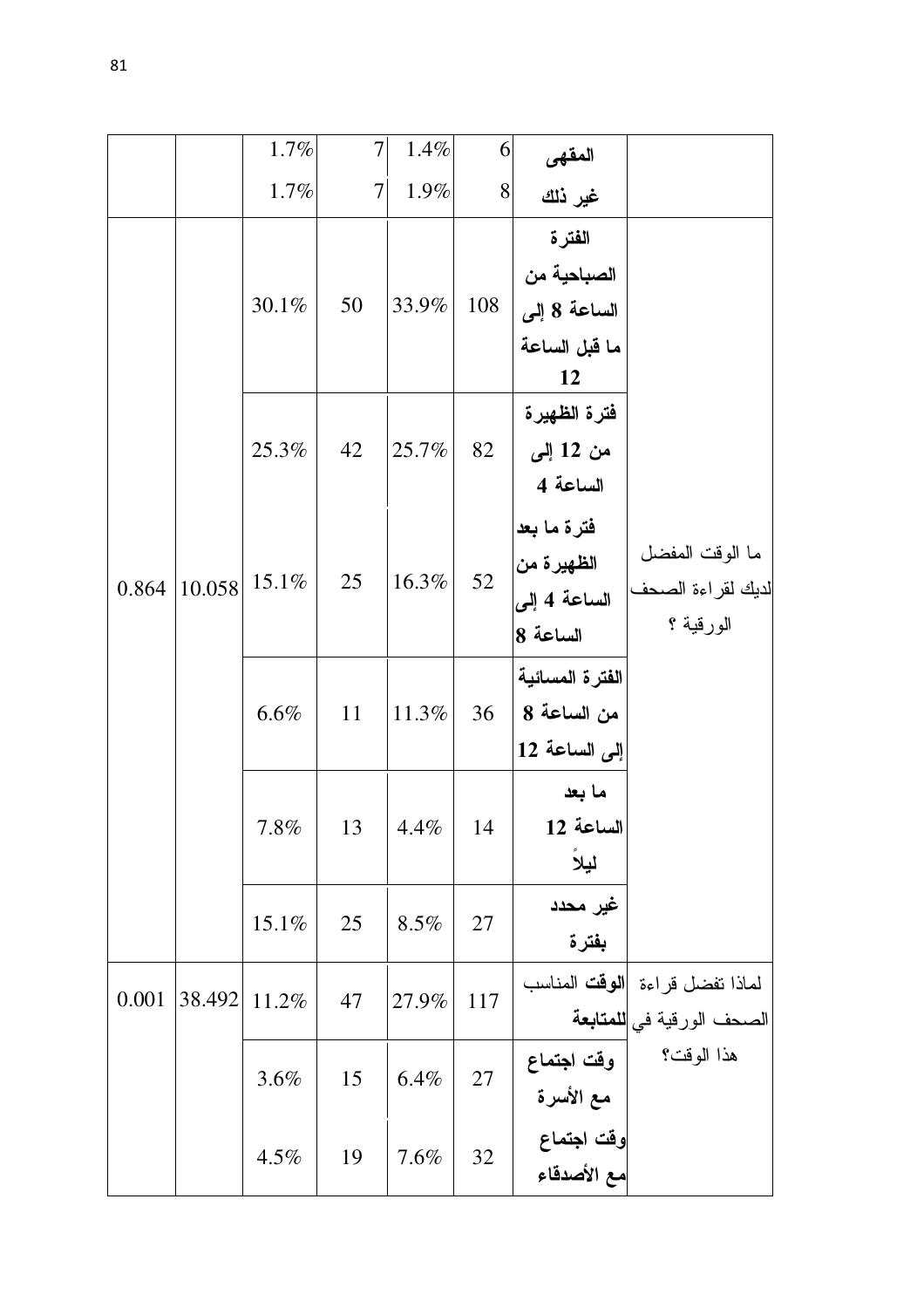|       |        | 9.3%    | 39             | 18.1% | 76  | الوقت الوحيد<br>الفارغ لدي |                                          |
|-------|--------|---------|----------------|-------|-----|----------------------------|------------------------------------------|
|       |        | 5.7%    | 24             | 5.7%  | 24  | غير ذلك                    |                                          |
|       |        | 18.3%   | 77             | 42.6% | 179 | معرفة ما هو                |                                          |
|       |        |         |                |       |     | جديد من حولي               |                                          |
|       |        |         |                |       |     | لكسب معلومات               |                                          |
|       |        | 5.0%    | 21             | 7.9%  | 33  | تساعدني على                |                                          |
|       |        |         |                |       |     | اتخاذ القرارات             |                                          |
|       |        |         |                |       |     | السليمة                    |                                          |
|       |        |         |                |       |     |                            | ما الهدف الذي      ل <b>تدفعني مع</b>    |
| 0.628 | 17.383 | $4.3\%$ | 18             | 5.0%  | 21  |                            | نتطلع إليه من خلال   ا <b>لمحادثة مع</b> |
|       |        |         |                |       |     |                            | قراءتك للصحف      الآخرين                |
|       |        |         |                |       |     |                            |                                          |
|       |        | 1.0%    | $\overline{4}$ | 2.1%  | 9   | لفتح أفق جديدة             |                                          |
|       |        |         |                |       |     | لدي                        |                                          |
|       |        |         |                |       |     | ليكون لي رأي               |                                          |
|       |        | 2.6%    | 11             | 5.7%  | 24  | عن طرح بعض                 |                                          |
|       |        |         |                |       |     | المواضيع                   |                                          |
|       |        | 3.1%    | 13             | 2.4%  | 10  | غير ذلك                    |                                          |

يلاحظ من الجدول السابق أن الفقرة " المكان الذي تفضل فيه الاطلاع على الصحف الورقية " جاء في الرنبة الأولى من حيث نكرارات إجابات طلبة الكليات النظرية إذ بلغ نكرار الذين أجابوا بأن المنزل هو المكان المفضل للاطلاع على الصحف الورقية (224) وبنسبة مئوية نساوي (53.3%)، ويليها في الرنبة الثانية الفقرة " ما الهدف الذي نتطلع إليه من خلال قراءتك للصحف الورقية " إذ بلغ نكرار الذين أجابوا **معرفة ما هو جديد من حولي** من طلبة الكليات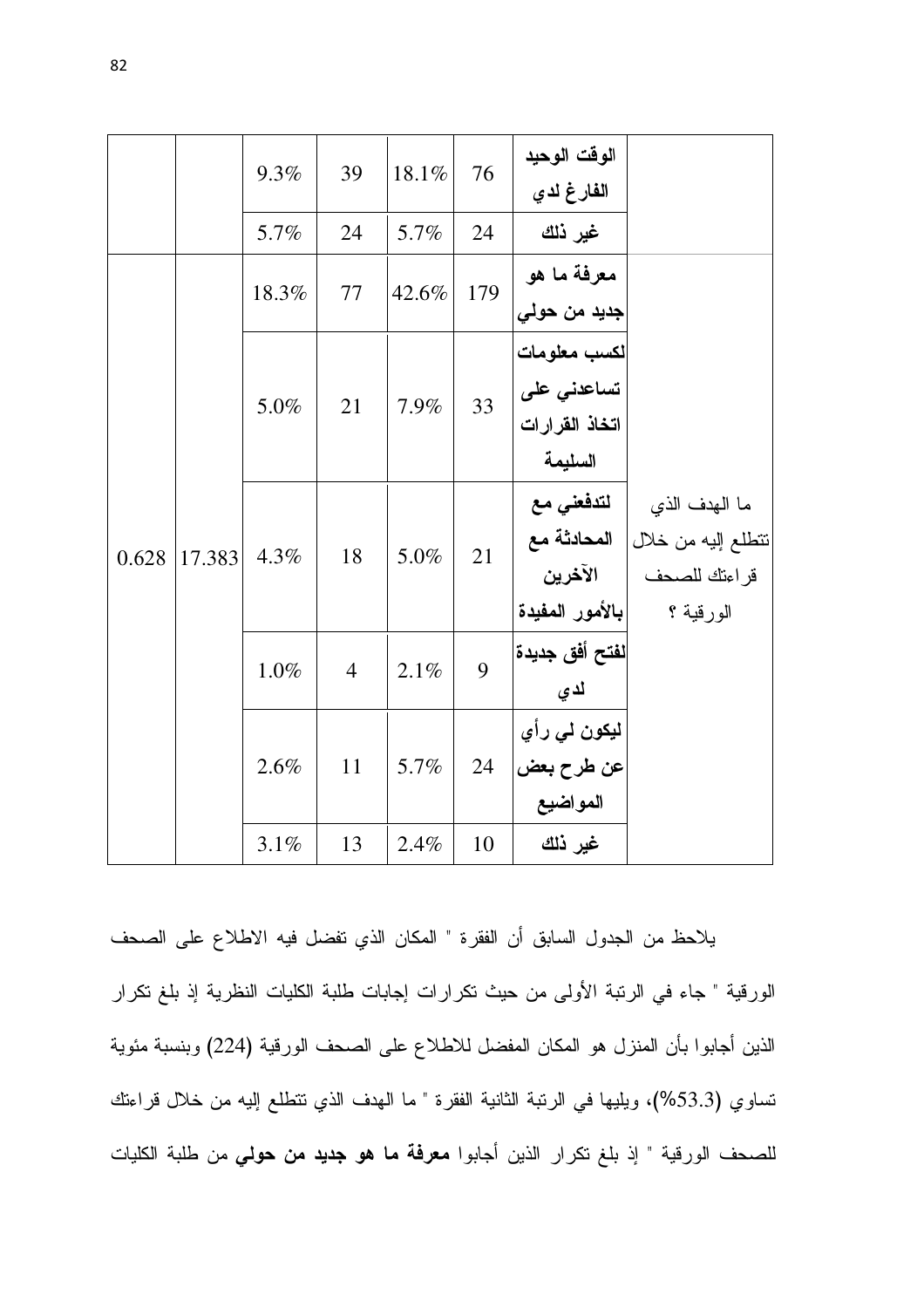النظرية (179) وبنسبة مئوية تساوي (42.6%)، في حين جاءت في الرتبة قبل الأخيرة الفقرة التي تتص على " المكان الذي تفضل فيه الاطلاع على الصحف " للذين أجابوا بأن المقهى هو المكان المفضل لديهم من طلبة الكليات النظرية بتكرار بلغ (6) وبنسبة مئوية تساوي (1.4%)، وجاء في الرتبة الأخيرة الفقرة التي تتص على" ما هو الهدف الذي تتطلع إلية من خلال قراءتك للصحف الورقية " للإجابة " **لفتح أفق جديدة لدي** " من طلبة الكليات العلمية بتكر ار (4) وبنسبة مئوية تساوي ( $\sim (1.0~\%)$ .

كما تم حساب المتوسطات الحسابية والانحرافات المعيارية لمجالات دوافع وأسباب قراءة الصحف الورقية والاتجاهات نحو خصائصها، والتحديات التي تواجهها، تبعا لمتغير الكلية، كما تم استخدم اختبار" ت" لعينتين مستقلتين لفحص الفروق تبعا لمتغير الجنس، والجدول (16) يبين النتائج

#### $(16)$  الجدول

المتوسطات الحسابية والانحرافات المعيارية لمجالات دوافع وأسباب قراءة الصحف الورقية

| مستوى<br>الدلالة | قيمة ت   | الانحراف<br>المعياري | المتوسط<br>الحسابي | العدد | الكلية | المجال            |
|------------------|----------|----------------------|--------------------|-------|--------|-------------------|
| 0.021            | 2.317    | 0.51                 | 3.71               | 276   | نظر ية |                   |
|                  |          | 0.70                 | 3.58               | 144   | علمية  | االدوافع والأسباب |
| 0.284            | 1.073    | 0.53                 | 3.85               | 276   | نظرية  | الاتجاهات نحو     |
|                  |          | 0.63                 | 3.79               | 144   | علمية  | الخصائص           |
| 0.606            | $-0.515$ | 0.60                 | 3.68               | 276   | نظرية  |                   |
|                  |          | 0.68                 | 3.72               | 144   | علمية  | التحدبات          |

والاتجاهات نحو خصائصها، والتحديات التى تواجهها، تبعا لمتغير الكلية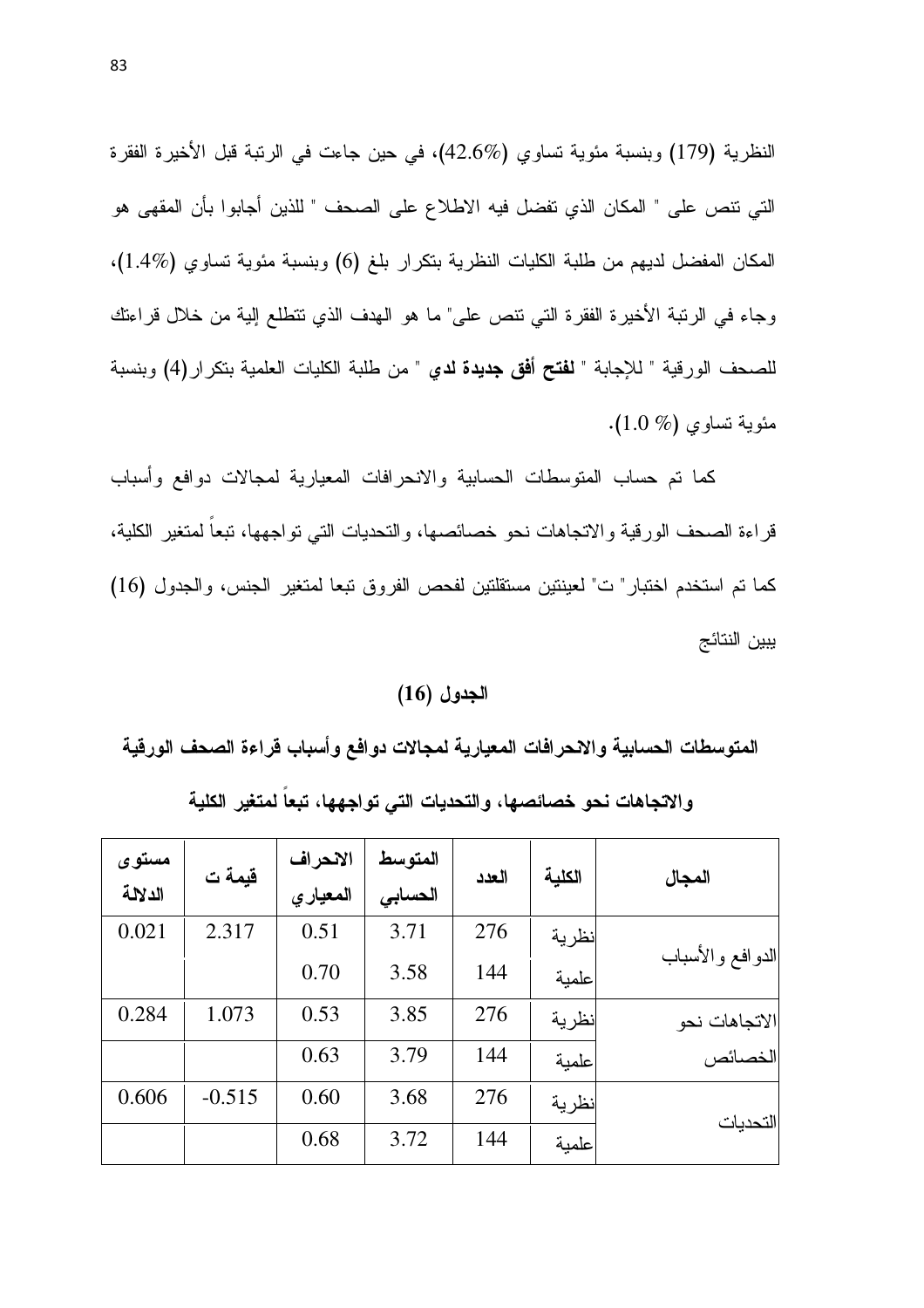نتثمير النتائج في الجدول (16) إلى وجود فروق ذات دلالة إحصائية عند مستوى (0.05 في مجال: الدوافع والأسباب لقراءة الصحف الورقية، تبعا لمتغير الكلية، استنادا إلى قيم ) في الله عنه  $(\alpha \leq$ ت المحسوبة إذ بلغت (2.317)، وبمستوى دلالة (0.021)، للدوافع والأسباب لقراءة الصحف الورقية، وكان الفرق لصالح الكليات النظرية بدليل ارتفاع منوسطهم الحسابي عن المنوسط الحسابي للإناث في هذا المجال، في حين لم يوجد فرق بين الذكور والإناث في مجالي: الاتجاهات نحو خصائص الصحف الورقية، والتحديات التي تواجه الصحف الورقية.

## 2– النتائج المتعلقة بالصحافة الاليكترونية:

تم حساب التكرارات والنسب المئوية لعادات وأنماط مطالعة الصحافة الاليكترونية كما تم استخدم اختبار "كاي نربيع لفحص الفروق بين النكر ارات لنلك العادات، والجدول (17) يبين النتائج

#### جدول (17)

التكرارات والنسب المئوية اختبار كاي تربيع لفحص الفروق بين التكرارات لعادات و أنماط قراءة الصحف الورقية الكويتية تبعاً للعادات

|                  |                   |         |       | الكلبة |       |              |              |
|------------------|-------------------|---------|-------|--------|-------|--------------|--------------|
| مستوى<br>الدلالة | قيمة كاي<br>تربيع | علمية   |       | نظرية  |       | الإجابة      | السؤ ال      |
|                  |                   | النسبة  | العدد | النسبة | العدد |              |              |
| 0.453            | 3.666             | $6.9\%$ | 29    | 12.9%  | 54    | نعم دائما    | هل تقرأ إحدى |
|                  |                   | 7.9%    | 33    | 16.0%  | 67    | نعم غالبا    | الصحف        |
|                  |                   | $6.2\%$ | 26    | 13.6%  | 57    | أنعم أحياناً | الالكتر ونية |
|                  |                   | 6.2%    | 26    | 7.6%   | 32    | انعم نادرا   | الكويتية     |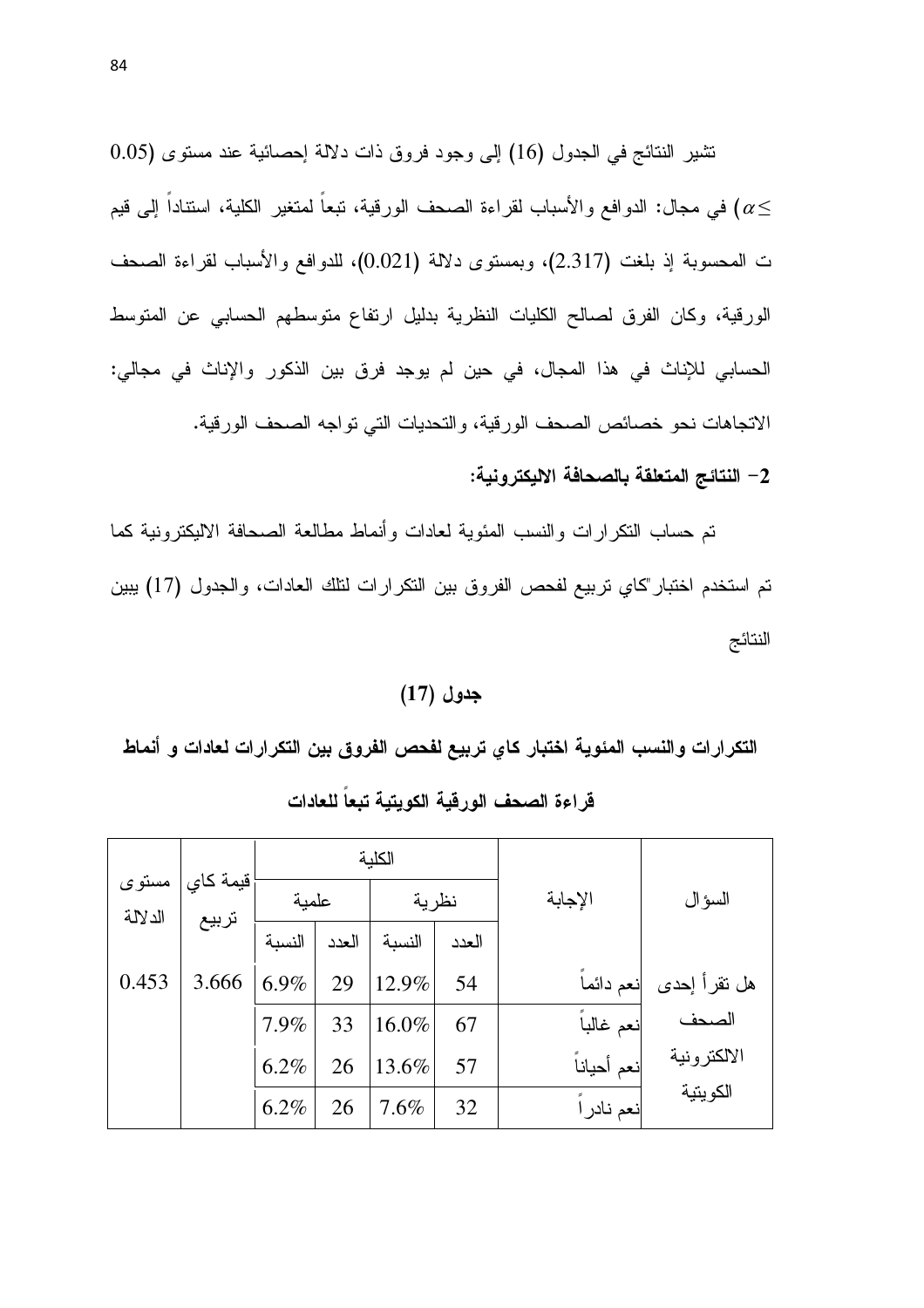|       |       | $7.1\%$ | 30     | 15.7% | 66  | لا اقرأ الصحف<br>الالكتر ونية الكويتية                 |                                                                                             |
|-------|-------|---------|--------|-------|-----|--------------------------------------------------------|---------------------------------------------------------------------------------------------|
|       |       | 18.3%   | 77     | 33.8% | 142 | اقل من نصف<br>ساعة                                     |                                                                                             |
|       | 5.092 | 7.4%    | 31     | 19.5% | 82  |                                                        | من نصف ساعة<br>كم عدد ساعات<br>متابعتك الصحف للجي ساعة                                      |
| 0.165 |       | $6.2\%$ | 26     | 10.0% | 42  | من ساعة إلى ساعة <br>ونصف                              | الالكترونية                                                                                 |
|       |       | 2.4%    | 10     | 2.4%  | 10  | أكثر من ساعة<br>ونصف                                   |                                                                                             |
|       |       | 19.0%   | 80     | 35.7% | 150 | المنزل                                                 |                                                                                             |
|       |       | 6.7%    | 28     | 12.9% | 54  |                                                        |                                                                                             |
| 0.723 | 2.069 | $4.5\%$ | 19     | 11.4% | 48  |                                                        | المكان الذي تفضل <mark>مكان العمل</mark><br>أفيه الاطلاع على النادي<br>الصحف<br>الالكترونية |
|       |       | 1.7%    | $\tau$ | 2.1%  | 9   | المقهى                                                 |                                                                                             |
|       |       | 2.4%    | 10     | 3.6%  | 15  | غير ذلك                                                |                                                                                             |
|       |       | 10.9%   | 53     | 24.3% | 118 | الفترة الصباحية من<br>الساعة 8 إلى ما<br>قبل الساعة 12 |                                                                                             |
|       |       | $9.1\%$ | 44     | 14.8% | 72  |                                                        | فترة الظهيرة من<br>ما الوقت المفضل 12 إلى 4                                                 |
| 0.181 | 1.793 | 6.6%    | 32     | 10.1% | 49  | فترة ما بعد الظهيرة<br>من 4 إلى 8                      | لدبك لقراءة<br>الصحف<br>الالكترونية                                                         |
|       |       | 3.9%    | 19     | 8.6%  | 42  | الفترة المسائية من<br>8 إلى 12                         |                                                                                             |
|       |       | 4.1%    | 20     | 7.6%  | 37  | ما بعد الساعة 12<br>ليلا                               |                                                                                             |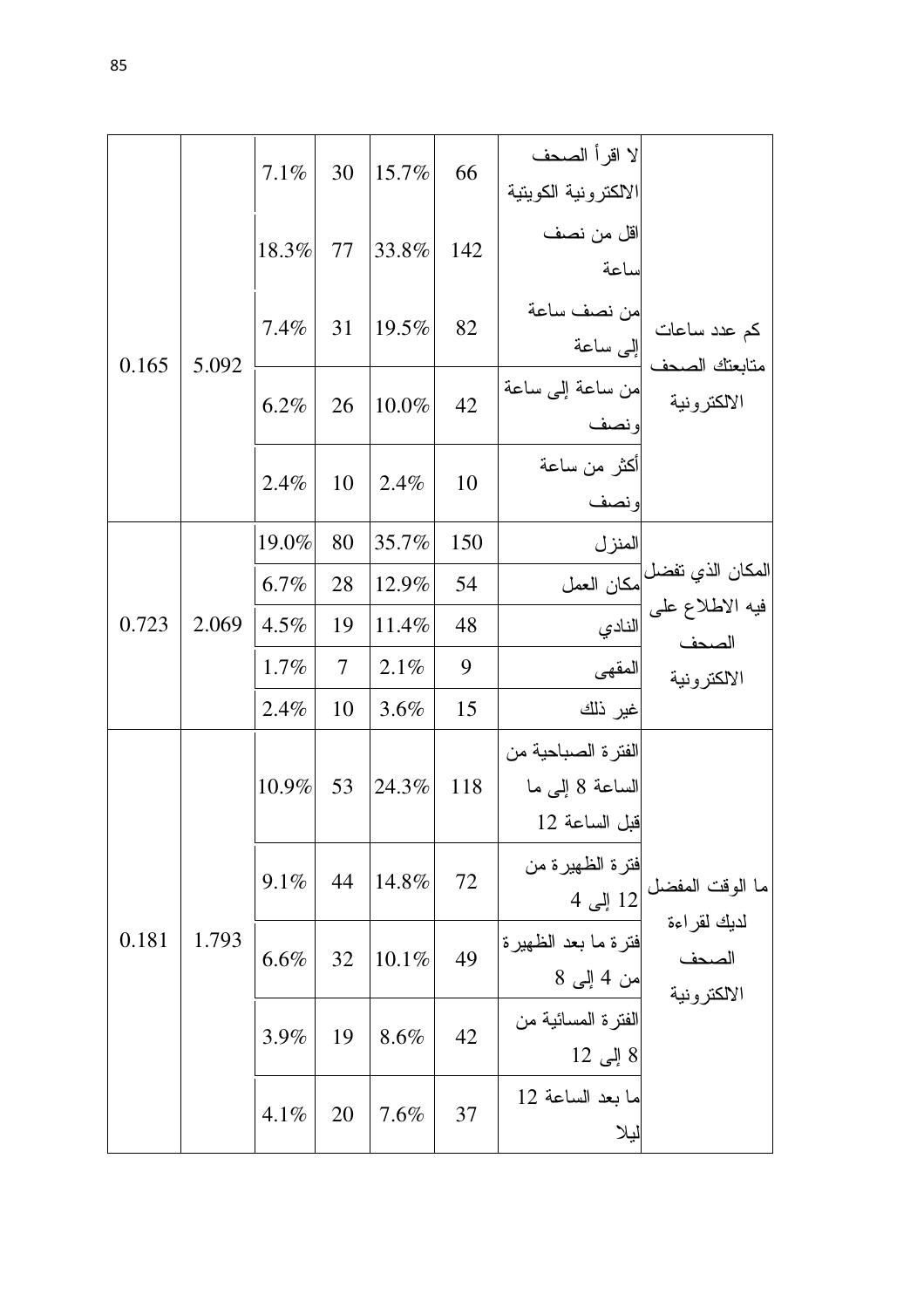|       |        |              |    |       |     | الوقت المناسب                |                                                                    |
|-------|--------|--------------|----|-------|-----|------------------------------|--------------------------------------------------------------------|
|       |        | 12.4%        | 52 | 30.7% | 129 | للمتابعة                     |                                                                    |
| 0.005 |        | $3.3\%$      | 14 | 8.8%  | 37  | وفت اجتماع مع                |                                                                    |
|       |        |              |    |       |     |                              |                                                                    |
|       | 15.095 | 6.4%         | 27 | 12.4% | 52  |                              | لماذا تفضل قراءة الأسرة<br>الصحف<br>الالكترونية في الله المتماع مع |
|       |        |              |    |       |     | الأصدقاء                     | هذا الوقت                                                          |
|       |        | 7.1%         | 30 | 10.5% | 44  | اللوقت الوحيد                |                                                                    |
|       |        |              |    |       |     | الفار غ لدي                  |                                                                    |
|       |        | 5.0%         | 21 | 3.3%  | 14  | غير ذلك                      |                                                                    |
|       |        | 16.9%        |    | 31.9% |     | معرفة ما هو جديد             |                                                                    |
|       |        |              | 71 |       | 134 | من حولي                      |                                                                    |
|       |        | $6.0\%$      |    | 15.0% |     | لكسب معلومات                 |                                                                    |
|       |        |              | 25 |       | 63  | تساعدني على اتخاذ            |                                                                    |
|       |        |              |    |       |     | القرارات السليمة             |                                                                    |
|       |        |              | 26 | 8.8%  |     |                              | ما الهدف الذي  لتدفعني مع                                          |
|       |        | $6.2\%$      |    |       | 37  |                              | تتطلع إليه من     المحادثة مع                                      |
| 0.246 | 6.670  |              |    |       |     | خلال قراءنك  الأخرين بالأمور |                                                                    |
|       |        |              |    |       |     | المفيدة                      | للصحف                                                              |
|       |        | 1.4%         | 6  | 4.3%  | 18  | لفتح آفاق جديدة              | الالكترونية                                                        |
|       |        |              |    |       |     | لدي                          |                                                                    |
|       |        | $0.7\%$<br>3 |    |       |     | ليکون لي ر أي عن             |                                                                    |
|       |        |              |    | 2.4%  | 10  | طرح بعض<br>المواضيع          |                                                                    |
|       |        |              |    |       |     |                              |                                                                    |
|       |        | 3.1%         | 13 | 3.3%  | 14  | غير ذلك                      |                                                                    |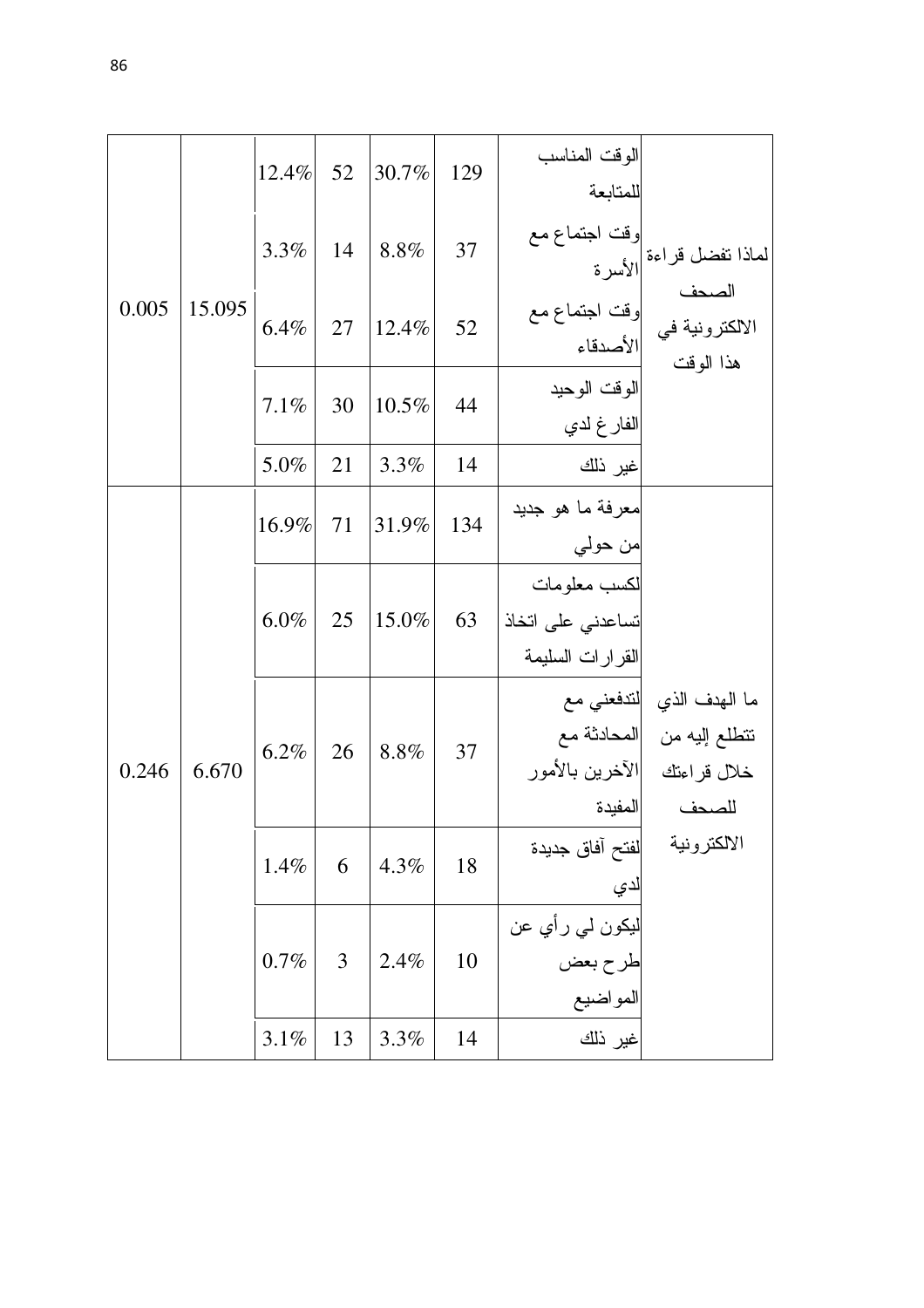يلاحظ من الجدول السابق أن الفقرة " المكان الذي تفضل فيه الاطلاع على الصحف الورقية " جاء في الرتبة الأولى من حيث تكرارات إجابات طلبة الكليات النظرية إذ بلغ تكرار الذين أجابوا بأن المنزل هو المكان المفضل للاطلاع على الصحف الاليكترونية (150) وبنسبة مئوية تساوي (35.7%)، ويليها في الرتبة الثانية الفقرة "كم عدد ساعات متابعتك الصحف الالكترونية " إذ بلغ تكرار الذين أجابوا أقل من نصف ساعة من طلبة الكليات النظرية (142) وبنسبة مئوية تساوي (33.8%)، في حين جاءت في الرتبة قبل الأخيرة الفقرة التي نتص على " ما الهدف الذي نتطلع إليه من خلال قراءتك للصحف الالكترونية " للذين أجابوا لفتح افاق جديدة لدى طلبة الكليات العلمية بتكرار بلغ (6) وبنسبة مئوية تساوي (1.4%)، وجاء في الرتبة الأخيرة الفقرة التي تتص على" ما الـهدف الذي نتطلع إليه من خلال قراءتك للصـحف الالكترونية " للذين أجابوا ليكون لي رأي عن طرح بعض المواضيع لديهم طلبة الكليات العلمية بتكرار بلغ (3) وبنسبة مئوية نساوي (0.7%)،

كما تم حساب المتوسطات الحسابية والانحرافات المعيارية لمجالات دوافـــع وأســـباب قراءة الصحف الورقية والاتجاهات نحو خصائصها، والتحديات التي تواجههـــا، تبعـــا لمتغيـــر الجنس، كما تم استخدم اختبار " ت" لعينتين مستقلتين لفحص الفروق تبعا لمتغير الكلية، والجدول (18) يبين النتائج.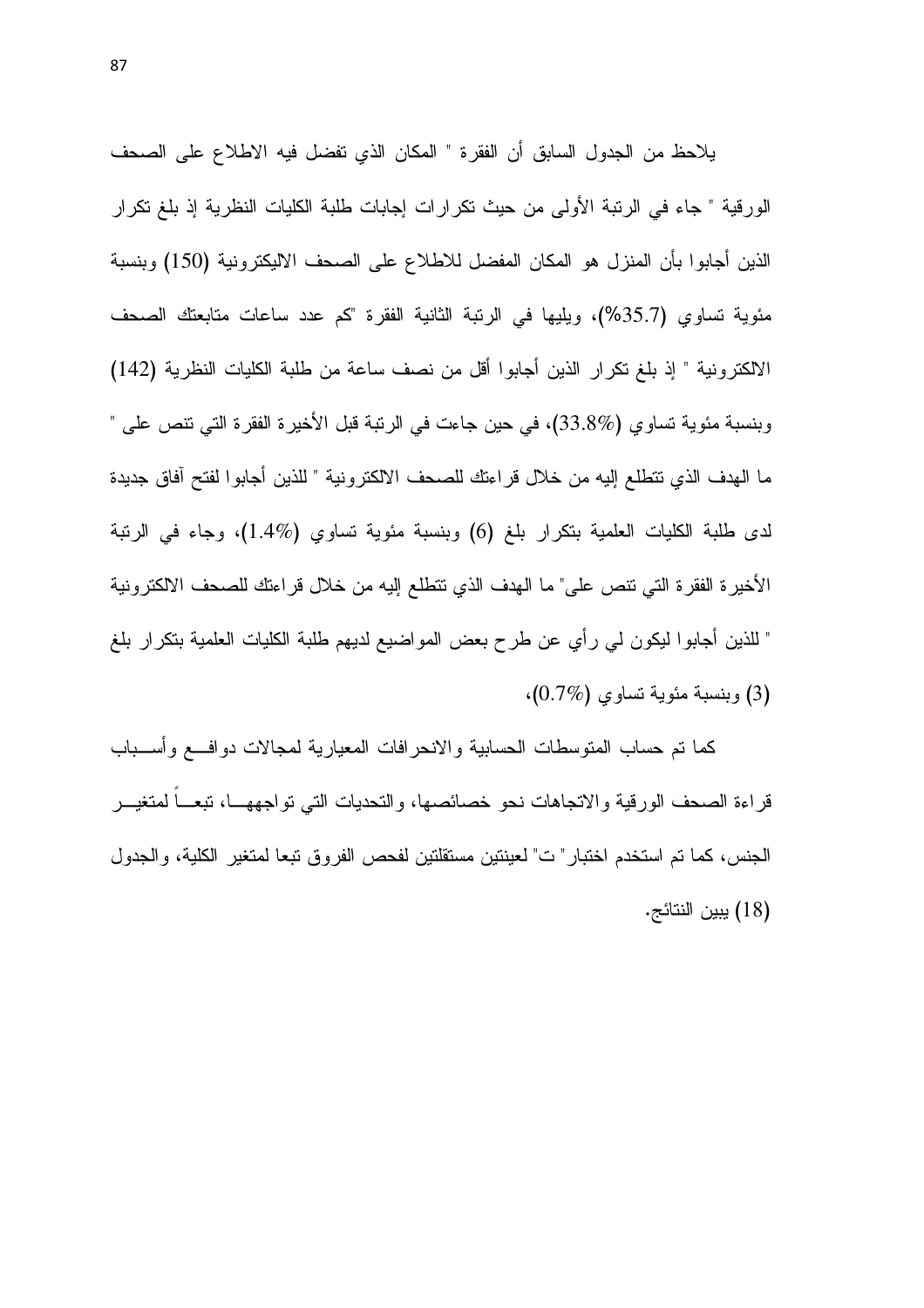#### الجدول (18)

المتوسطات الحسابية والانحرافات المعيارية لمجالات دوافع وأسباب مطالعة الصحافة

| مستوى<br>الدلالة | قيمة ت   | الانحراف<br>المعياري | المتوسط<br>الحسابي | العدد | الكلية | المجال           |
|------------------|----------|----------------------|--------------------|-------|--------|------------------|
| 0.235            | 1.190    | 0.64                 | 3.61               | 276   | نظرية  | الدوافع والأسباب |
|                  |          | 0.68                 | 3.53               | 144   | علمبة  |                  |
| 0.238            | 1.181    | 0.63                 | 3.65               | 276   | نظرية  | الاتجاهات نحو    |
|                  |          | 0.67                 | 3.57               | 144   | علمية  | الخصائص          |
| 0.782            | $-0.277$ | 0.70                 | 3.63               | 276   | نظرية  | مستقبل الصحافة   |
|                  |          | 0.71                 | 3.65               | 144   | علمبة  | الالكترونية      |

الالكترونية والاتجاهات نحو خصائصها، ومستقبلها، تبعا لمتغير الكلية

تشير النتائج في الجدول (18) إلى عدم وجود فروق ذات دلالة إحصائية عند مستوى هي مجالات: الدوافع والأسباب لقراءة الصحافة الالكترونية، الاتجاهات نحو (0.05 من الشباهات الحق خصائص الصحافة الالكترونية، ومستقبلها تبعا لمتغير الكلية، استنادا إلى قيم (ت) المحسوبة إذ بلغت (1.190)، وبمستوى دلالة(0.235)، للدوافع والأسباب لقراءة الصحافة الالكترونية، و (1.181) وبمستوى دلالة (0.238) الاتجاهات نحو خصائص الصحافة الالكترونية، و(– 0.277) وبمستوى دلالة (0.782) لمستقبل الصحافة الالكترونية.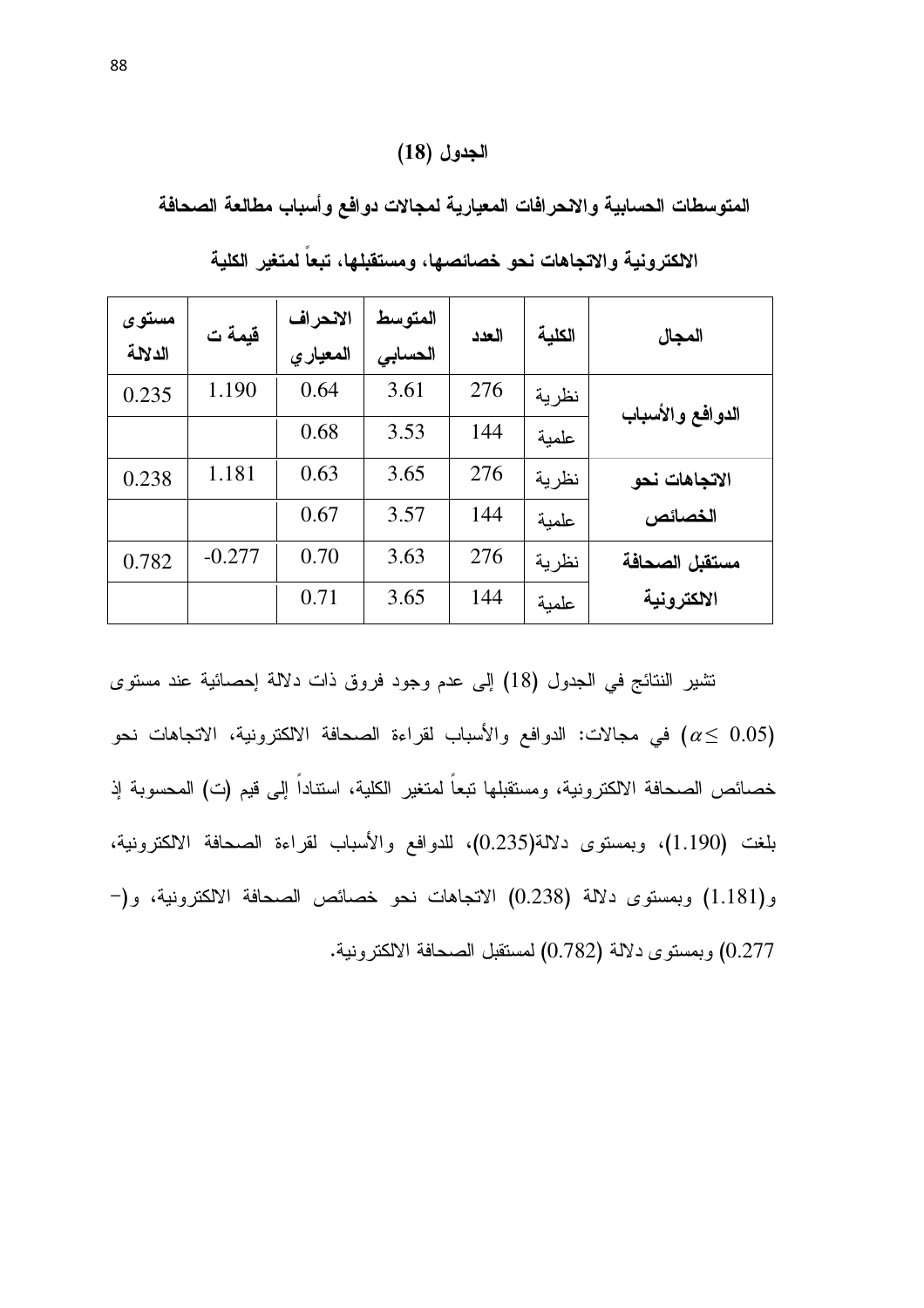#### الفصل الخامس

#### مناقشة نتائج الدراسة والتوصيات

يتضمن هذا الفصل عرضا لمناقشة النتائج التي توصلت إليها هذه الدراسة مـــن خــــلال الإجابة عن أسئلتها، وعلى النحو الاتبي:

أولا: مناقشة النتائج المتعلقة بالسؤال الأول، الذي نصه " ما أنماط وعادات قراءة الصحف الورقية و تصفح الصحافة الالكترونية بالنسبة لفئة شباب مجتمع العينة؟"

أظهرت النتائج بالنسبة للصحافة الورقية أن المنزل هو المكان المفضل للاطلاع على الصحف الورقية (322) وبنسبة مئوية تساوي (76.7%)، وقد يعزى ذلك إلى أن فئة الشباب تجد الراحة والهدوء في مطالعة الصحف الورقية في المنزل اكثر من أي مكان اخر حيث تتوفر فيه كل مقومات الراحة والهدوء والوقت الكافي لمطالعة نلك الصحف بروية والتمعن بما فيها من موضوعات منتوعة اكثر من أي مكان اخر. وحول الهدف من قراءة الصحف الورقية " تبين أن معرفة ما هو جديد من حولهم جاء في المرتبة الأولى وبتكرار(256) وبنسبة مئوية نساوي (61.0%)، وقد يعزى ذلك إلى أن أبرز ما يريده الشباب هو معرفة كل ما هو جديد من أخبار ومعلومات تفيدهم في حياتهم العملية والعلمية والاجتماعية ولذلك يقبلون على مطالعة هذه الصـحف. في حين جاءت في الرتبة قبل الأخير ة الفقر ة التي نتص على " ما الوقت المفضل لديك لقراءة الصحف الورقية " للإجابة "غير ذلك" بتكرار بلغ (15) وبنسبة مئوية تساوي (3.6%). وقد يعزى ذلك إلى أن الشباب في بعض الأحيان يطالعون الصحف الورقية في أوقات غير محددة وحسب الوقت المناح لديهم إلا أن نسبتهم قليلة، وجاء في الرنبة الأخير ة الفقر ة التي نتص على" ما الـهدف الذي نتطلع إليه من خلال قراءتك للصحف الورقية " للإجابة " لفتح أفق جديدة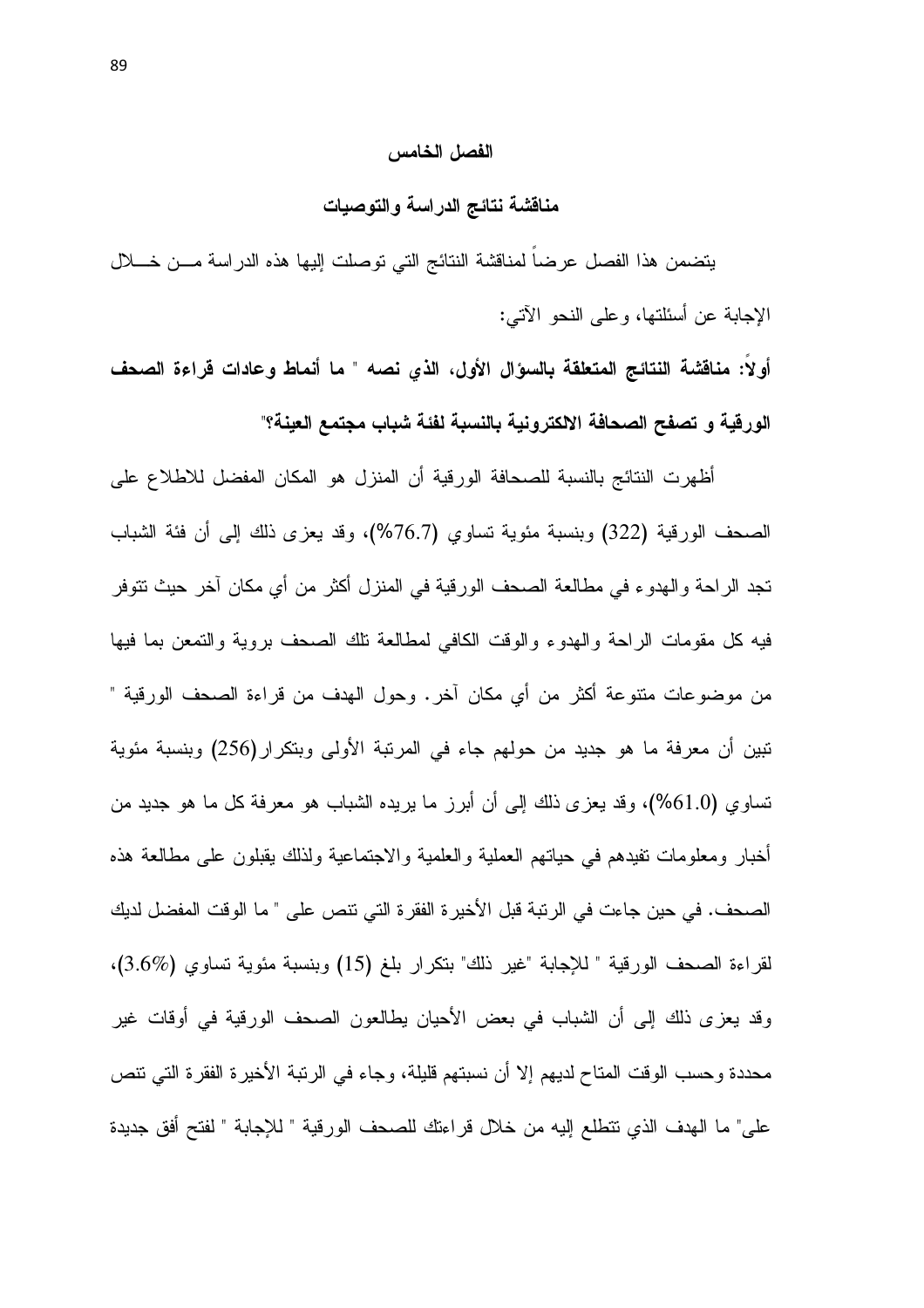لدي " بنكرار(13) وبنسبة مئوية تساوي (3.1%)، وقد يعزى ذلك إلى أن معظم الشباب يطالعون الصحف الورقية من اجل النعرف على الأخبار الجديدة، أما قضية فتح أفاق جديدة فقد يلجؤن إلى مصادر أخرى غير الصحافة الورقية.

أما فيما يتعلق بالصحافة الاليكترونية بأن الفقرة " المكان الذي تفضل فيه الاطلاع على الصحف الالكترونية " جاء في الرتبة الأولى من حيث النكرارات إذ بلغ نكرار الذين أجابوا بان المنزل هو المكان المفضل للاطلاع على الصحف الالكترونية بتكرار بلغ (230) وبنسبة مئوية تساوي (54.8%)، وقد يعزى ذلك إلى وجود الاشتراكات في خدمة الانترنت غالبا في المنازل مما يتيح للشباب أن يطالع الصحافة الاليكترونية من خلال استخدام هذه الخدمة بالإضافة إلى وجود عوامل الراحة والهدوء والخصوصية للشاب عند استخدام الانترنت لمطالعة تلك الصحف، ويليها في الرتبة الثانية الفقرة " كم عدد ساعات متابعتك الصحف الالكترونية " إذ بلغ تكرار الذين أجابوا أقل من نصف ساعة (219) وبنسبة مئوية تساوي (52.1%)، وقد يعزى ذلك إلىي اهتمام فئة الشباب بمطالعة الصحافة الاليكترونية من خلال النركيز على العناوين الرئيسة في تلك الصحف وهذا الأمر لا يستغرق وقتا طويلا ولذلك كانت النسبة الأعلى من الشباب نتصفح الصحف الاليكترونية في زمن قصير، كما أن اهتمامات الشباب قد نتجه نحو أمور أخرى غير الصحافة مثل مواقع المحادثة والتسلية، في حين جاءت في الرنبة قبل الأخيرة الفقرة التي نتص على " المكان الذي تفضل فيه الاطلاع على الصحف الالكترونية " للذين أجابوا بأن المقهى هو المكان المفضل لديهم بنكرار بلغ (16) وبنسبة مئوية نساوي (3.8%)، وقد يعزى ذلك إلى أن فئة الشباب يقضون وقتا لا باس به في المقهى ومن خلال هذا الوقت يقومون بمطالعة الصحافة الاليكترونية من خلال خدمات الانترنت التي تقدمها تلك المقاهي، وجاء في الرتبة الأخيرة الفقرة التي نتص على" ما الهدف الذي نتطلع إليه من خلال قراءتك للصحف الالكترونية " للإجابة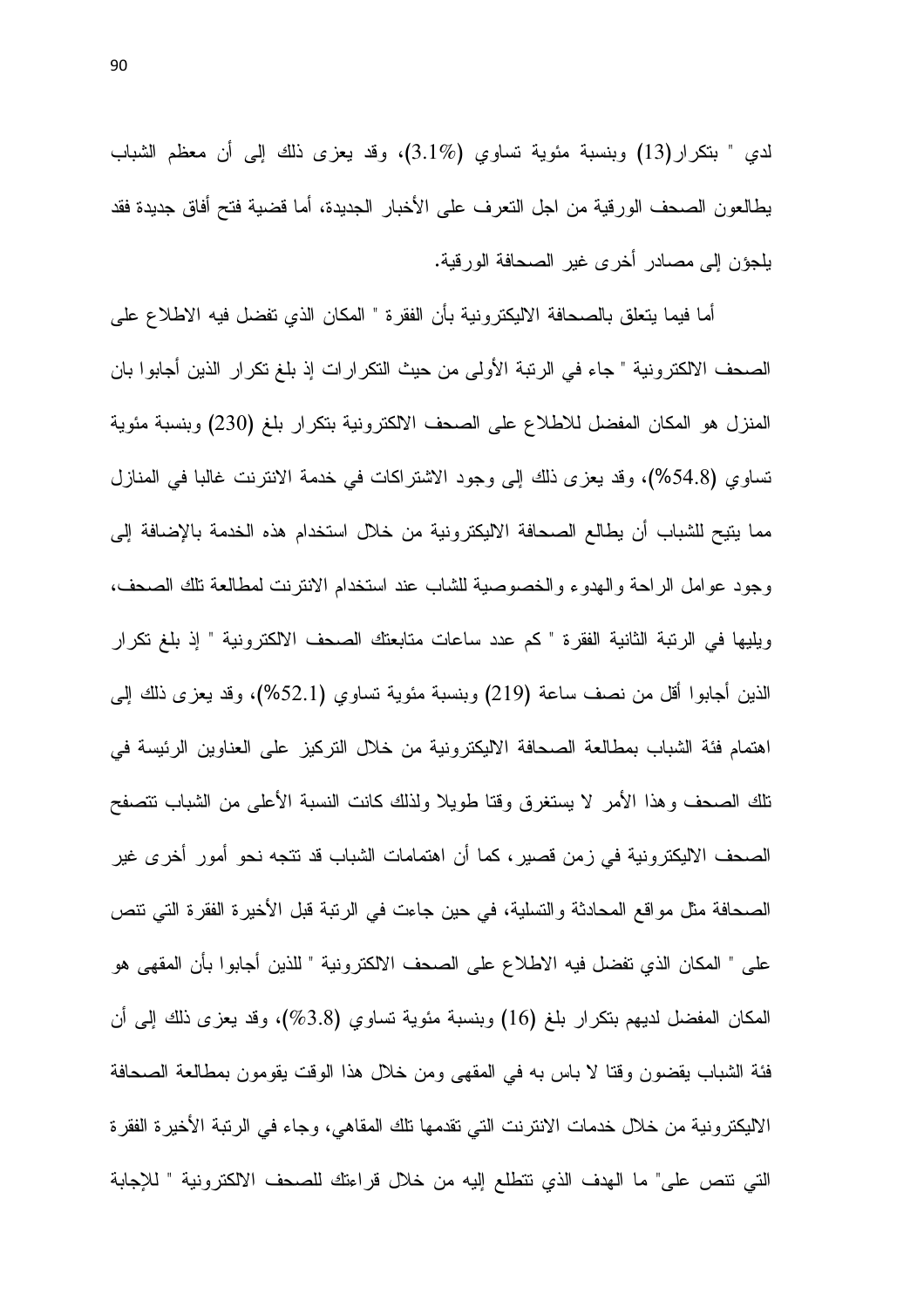"ليكون لـي رأي عن طرح بعض المواضيع" بنكرار(13) وبنسبة مئوية تساوي (3.1%)، وقد يعز ي ذلك إلى أن فئة الشباب نتعرض لبعض المواقف التي يجب أن يبدي كل واحد منهم رأيه حول الموضوعات المطروحة، وحتى يكون مشاركا ليجابيا فهو يطالع نلك الصحف حتى يكون له ر أي يستطيع من خلال أن يعبر ٍ عن وجهة نظر ه.

ثانياً: مناقشة النتائج المتعلقة بالسؤال الثاني، الذي نصه " كيف يقيم أفراد عينة البحث الصحافة الورقية و الالكترونية ؟

أن مستوى التقييم للصحف الورقية الكويتية كان مرتفعا، وجاءت في الرتبة الأولى الفقرنان (8) " الوقت الذي اقضيه بمنابعة الصحف الورقية لا يؤثر سلبا ً على تحصيلي العلمي" و (9) " متابعتي للصحف الورقية يعطيني مجالا لمناقشة مواضيع مختلفة مع زملائي في الجامعة أو مع الأهل"، وفي الرتبة الثانية جاءت الفقرتان (14) " نروج الصحف الورقية بشكل ناجح للسلع والعقارات والمركبات... الخ" و (17) " فهم الواقع والأحداث الجارية"، وجاء في الرنبة قبل الأخيرة الفقرة (27) " الهروب من مشاكل الحياة اليومية"، وجاء في الرنبة الأخيرة الفقرة (7) " أرغب أن أكون كاتبا ُ صحفيا ُ في الصحف الورقية الكويتية" وقد يعزى ذلك إلى وجود مستوى عالٍ من الإخر اج للصحف الور قية الكويتية والتي تعمل على جذب فئة الشباب نحو قر اءة تلك الصحف، كما قد يكون للكتاب في تلك الصحف دور في شد انتباه القراء الشباب مما يجعلهم يهتمون بمتابعة قراءة نلك الصحف خاصة وأنها لا نؤثر سلبا على مستوى تحصيلهم الدراسي، وقد يكون للمجالات التي تطرحها تلك الصحف والتي تثير من دافعية الشباب لاستثمار تلك الموضوعات في النقاش مع الأخرين سواء الزملاء أو الأهل والأقرباء، وقد يكون الطريقة التبي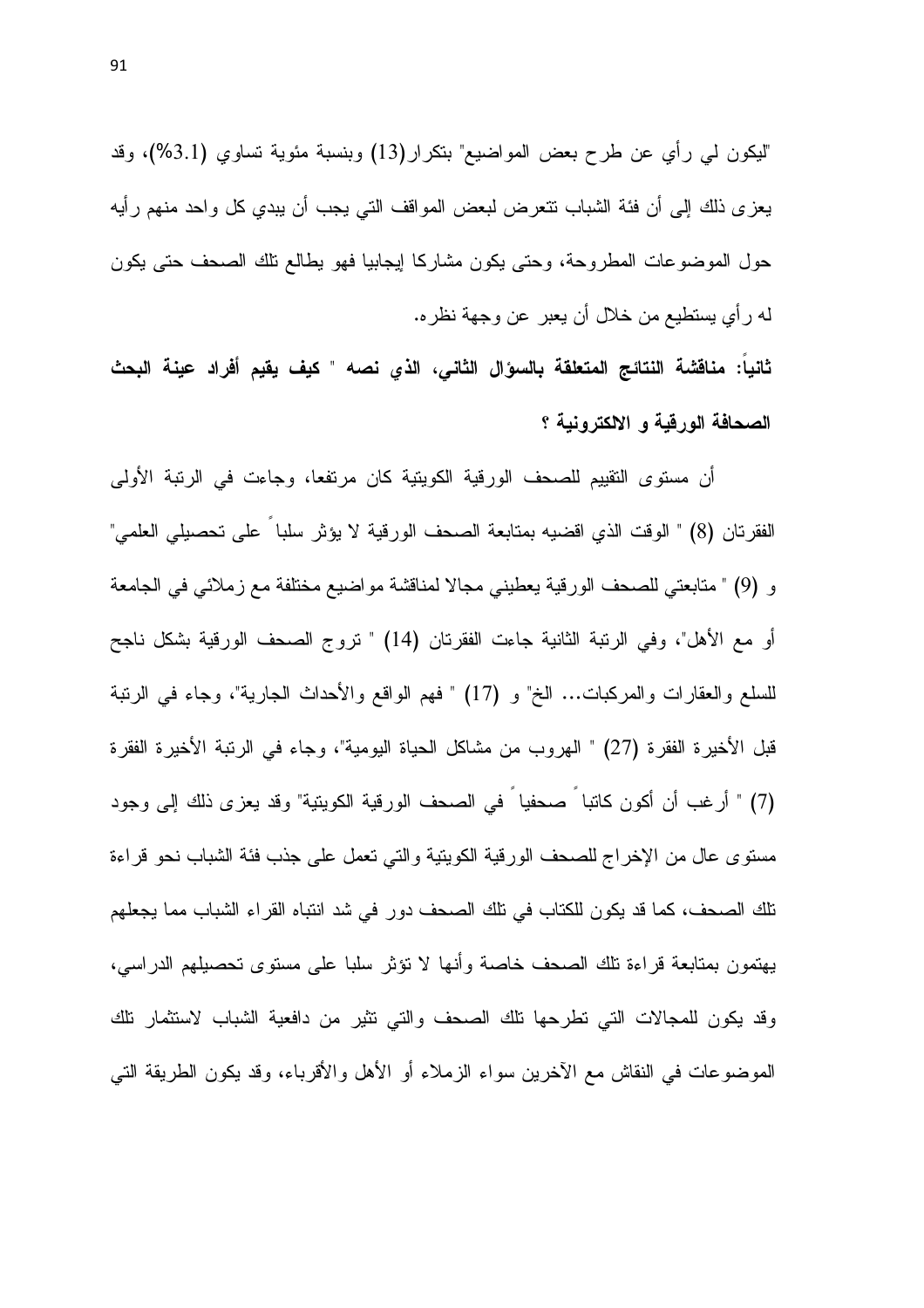تستخدمها الصحافة الورقية في الدعاية والإعلان يتم بشكل ناجح ومؤثر في الأخرين مما يشد انتباه القر اء نحو ها.

أن مستوى النقييم للصحف الالكترونية الكويتية كان متوسطا، وجاءت في الرتبة الأولى الفقر ة (17) " فهم الواقع والأحداث الجارية " وفي الرئبة الثانية جاءت الفقرنان (1) " الصحف الالكترونية الكويتية مفيدة لي " و (8) " الوقت الذي أقضيه بمتابعة الصحف الالكترونية لا يؤثر سلباً على تحصيلي العلمي "، وجاء في الرنبة قبل الأخيرة الفقرة (11) " متابعة الصحف الالكترونية تغني عن مشاهدة القنوات الفضائية."، وجاء في الرتبة الأخيرة الفقرة (27) " الهروب من مشاكل الحياة اليومية " وقد يعزى ذلك إلى كون الصحافة الاليكترونية ما زالت جديدة على المجتمعات وخاصة في دولة الكويت حيث دخلت هذه الصحافة الاليكترونية في عام 2000 تقريبا وكانت أول هذه الصحف: (صحيفة حدث الاليكترونية)، (والآن الاليكترونية)، كما أنه قد ينقص الصحافة الاليكترونية بعض المصداقية الموثوقية حيث إن الرقابة عليها ليست كما هي في الصحف الورقية.

ثالثاً: مناقشة النتائج المتعلقة بالسوّال الثالث، الذي نصه " ما اتجاهات أفراد عينة البحث نحو خصائص الصحافة الورقية و الالكترونية ؟

إن مستوى اتجاهات أفراد الدراسة نحو خصائص الصحف الورقية الكويتية كان مرتفعًا، وجاءت في الرتبة الأولى الفقرة (1) " نتابع الصحف الورقية هموم وقضايا الوطن والمواطن "، وفي الرتبة الثانية جاءت الفقرة (6) " نولي الصحف الورقية الكويتية اهتماما خاصا بالقضايا العربية الرئيسية "، وجاء في الرنبة قبل الأخيرة الفقرة (7) " ندنى مستوى أداء العاملين في الصحف الورقية "، وجاء في الرتبة الأخيرة الفقرة (8) " تفتقر الصحف الورقية للجرأة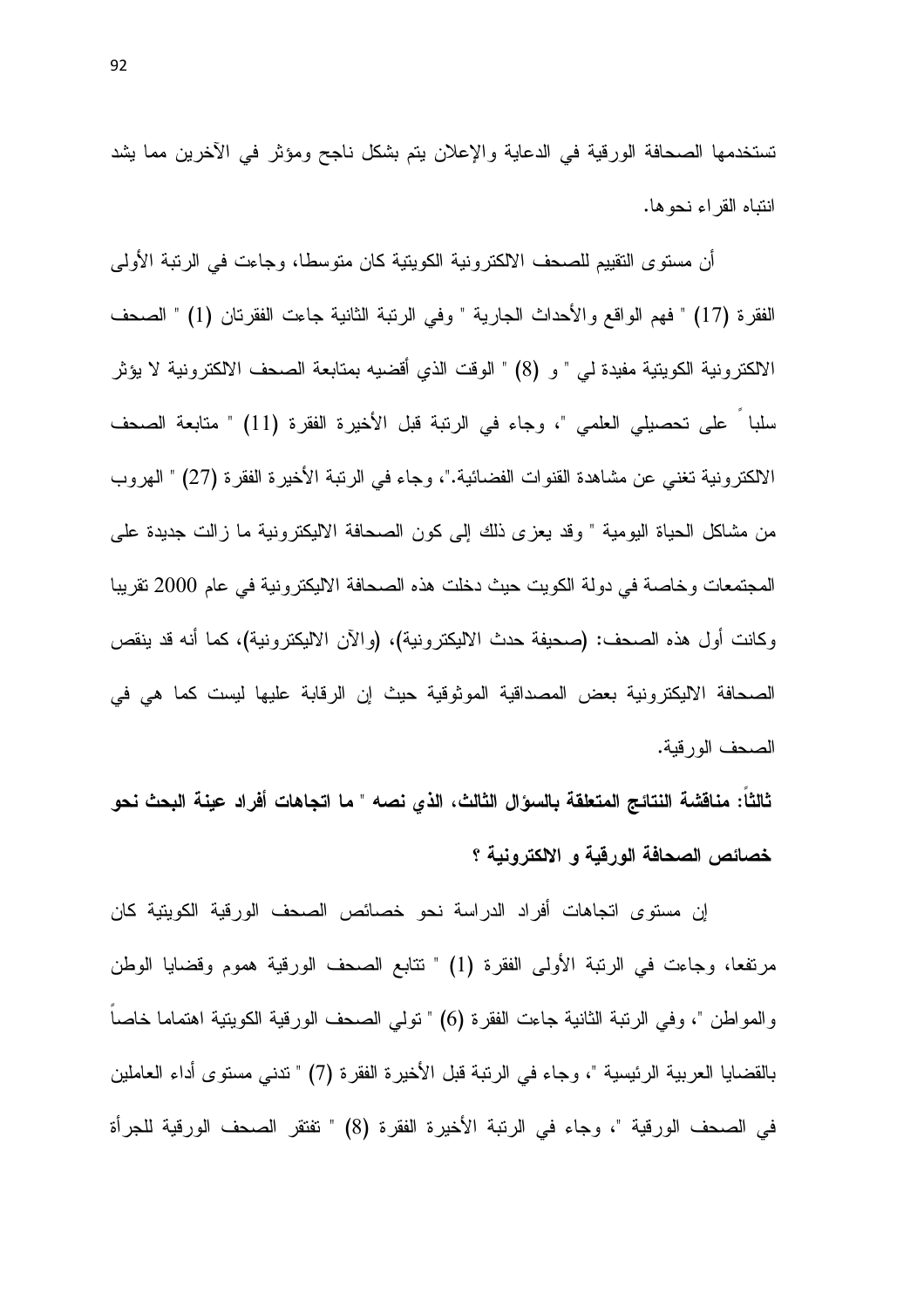والصرامة في مناقشة القضايا " وقد يعزى ذلك إلى اهتمام الصحف الورقية الكويتية بهموم وقضايا الوطن والمواطنين المختلفة التبي نمس حياتهم اليومية، مما يجعل لها نوعا من الاهتمام بـها ومتابعتها وبشكل مستمر، وقد يكون اهتمامها بالشؤون العربية الرئيسة التـي تشغل اهتمام القراء جميعا، كما أن المستوى المتميز في أداء العاملين في هذه الصحف له دور ٍ مهم في أن تكون الاتجاهات نحوها عالية.

أن مستوى اتجاهات أفراد الدراسة نحو خصائص الصحف الالكترونية الكويتية كان منوسطًا، وجاءت في الرتبة الأولى الفقرة (1) " نتابع الصحف الالكترونية هموم وقضايا الوطن والمواطن "، وفي الرتبة الثانية جاءت الفقرة (4) " نقدم الصحف الالكترونية كل ما هو جديد "، وجاء في الرتبة قبل الأخيرة الفقرة (9) " لا تجرى الصحف الالكترونية الكويتية استطلاعات للرأى للتعرف على رغباتهم واحتياجاتهم "، وجاء في الرتبة الأخيرة الفقرة (8) " تفتقر الصحف الورقية للجرأة والصرامة في مناقشة القضايا ". وقد يعز ي ذلك إلى اهتمام الصحف الالكترونية الكويتية بهموم وقضايا الوطن والمواطنين المختلفة التي نمس حياتهم اليومية، مما يجعل لها نوعاً من الاهتمام به، ولكن قد نكون الاتجاهات المتوسطة نحوها لكونها لا تجرى استطلاعات للرأى للنعرف على رغبانهم واحتياجاتهم.

رابعاً: مناقشة النتائج المتعلقة بالسؤال الرابع، الذي نصه " ما التحديات التي تواجه الصحافة الورقية في ظل انتشار الصحافة الالكترونية ؟

أن مستوى التحديات التي تواجه للصحف الورقية الكويتية كان مرتفعا، وجاءت في الرنبة الأولى الفقرة (5) " أستطيع الوصول بسهولة للانترنت للحصول على المعلومات "، وفي الرِّ تبة الثانية جاءت الفقر ة (8) " تتافس الصحف الإلكتر ونية للصحف الورقية "، وجاء في الرِّ تبة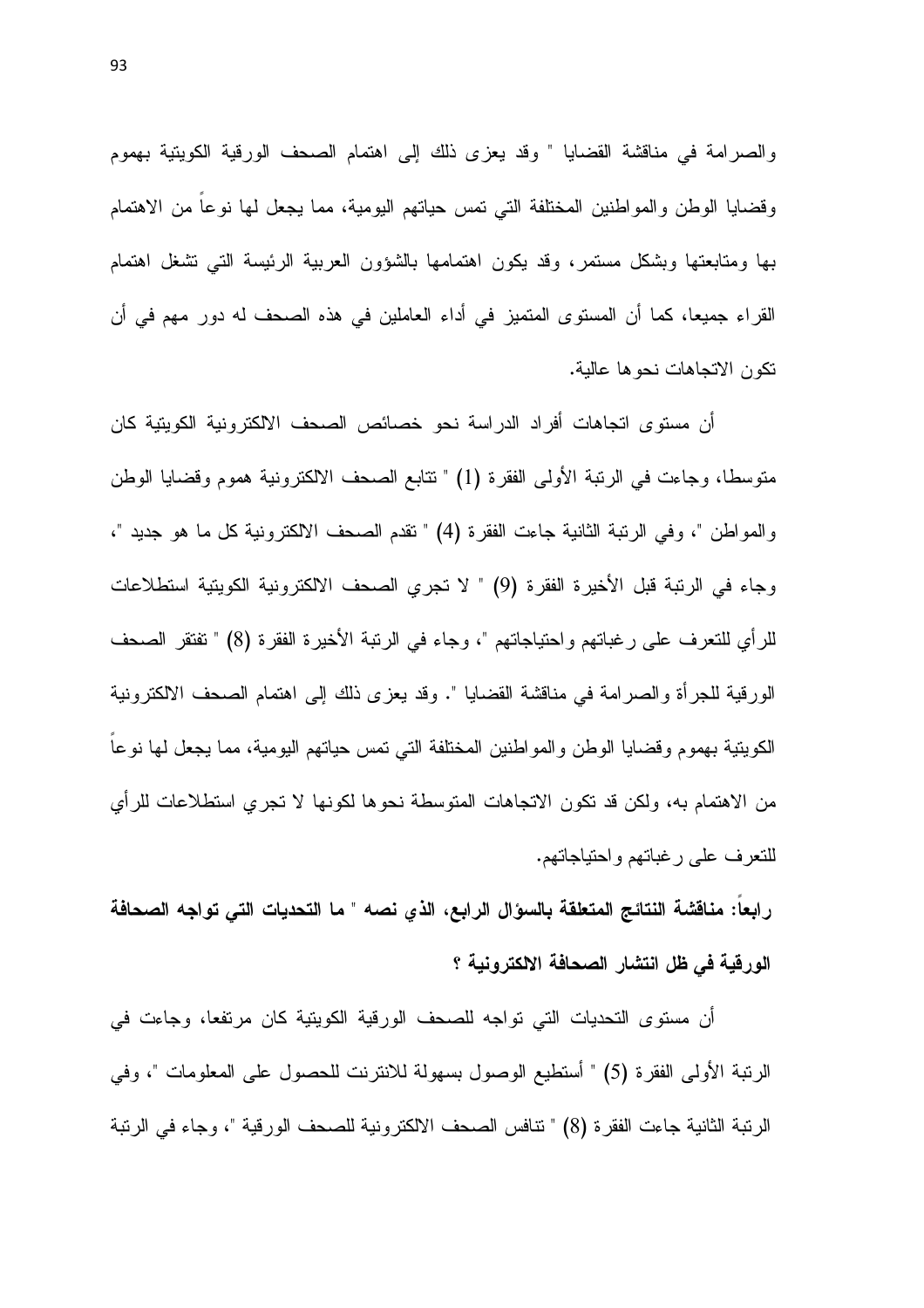قبل الأخيرة الفقرة (4) " الصحافة الورقية لم تعد قادرة على تقديم معلومات دقيقة "، وجاء في الرتبة الأخيرة الفقرة (6) " لا تثير الصحافة الورقية اهتمامي بالقدر الكافي " وقد يعزى ذلك إلى أن الوصول إلى المعلومات من خلال استخدام الانترنت أصبح أسهل بكثير من الوصول إلى الصحف الورقية كما أن الانترنت أصبح متداولا في معظم المنازل، وعلى الأماكن العامة وأماكن العمل والجامعات، بل إن الوصول إلى الصحافة الاليكترونية أصبح في جيوب فئة الشباب من خلال استخدام الهواتف النقالة المتطورة التي يتوفر فيها خدمة الوصول إلى الانتر نت.

خامساً: مناقشة النتائج المتعلقة بالسوّال الخامس، الذي نصه " ما وجهة نظر الشباب بمستقبل الصحافة الالكترونية ؟

أن مستوى المستقبل للصحف الالكترونية الكويتية كان متوسطا، وجاءت في الرتبة الأولى الفقرة (1) " زيادة بشكل كبير عدد الصحف الالكترونية "، وفي الرتبة الثانية جاءت الفقر ة (3) " تسابق المعلن على الصحف الالكترونية "، وجاء في الرتبة قبل الأخير ة الفقر ة (5) " تزايد الصحف الالكترونية سوف يقلل من أهميتها "، وجاء في الرتبة الأخيرة الفقرة (4) " الصحف الالكترونية سوف نقلل من الاحتراف الصحفي " وقد يعزى ذلك إلى أن كثرة ونتوع الصحف الاليكترونية عمل على تشتيت انتباه القراء حيث لا يستطيع القارئ أن يحدد أو يلتزم بصحيفة معينة لمتابعتها مما يشتت انتباهه على عدة صحف، و هذا جعل لديه اعتقاد بأن الصحافة الاليكترونية أصبحت نركز على الدعاية والإعلان أكثر من نركيزها على العمل الصحفى المحتر ف.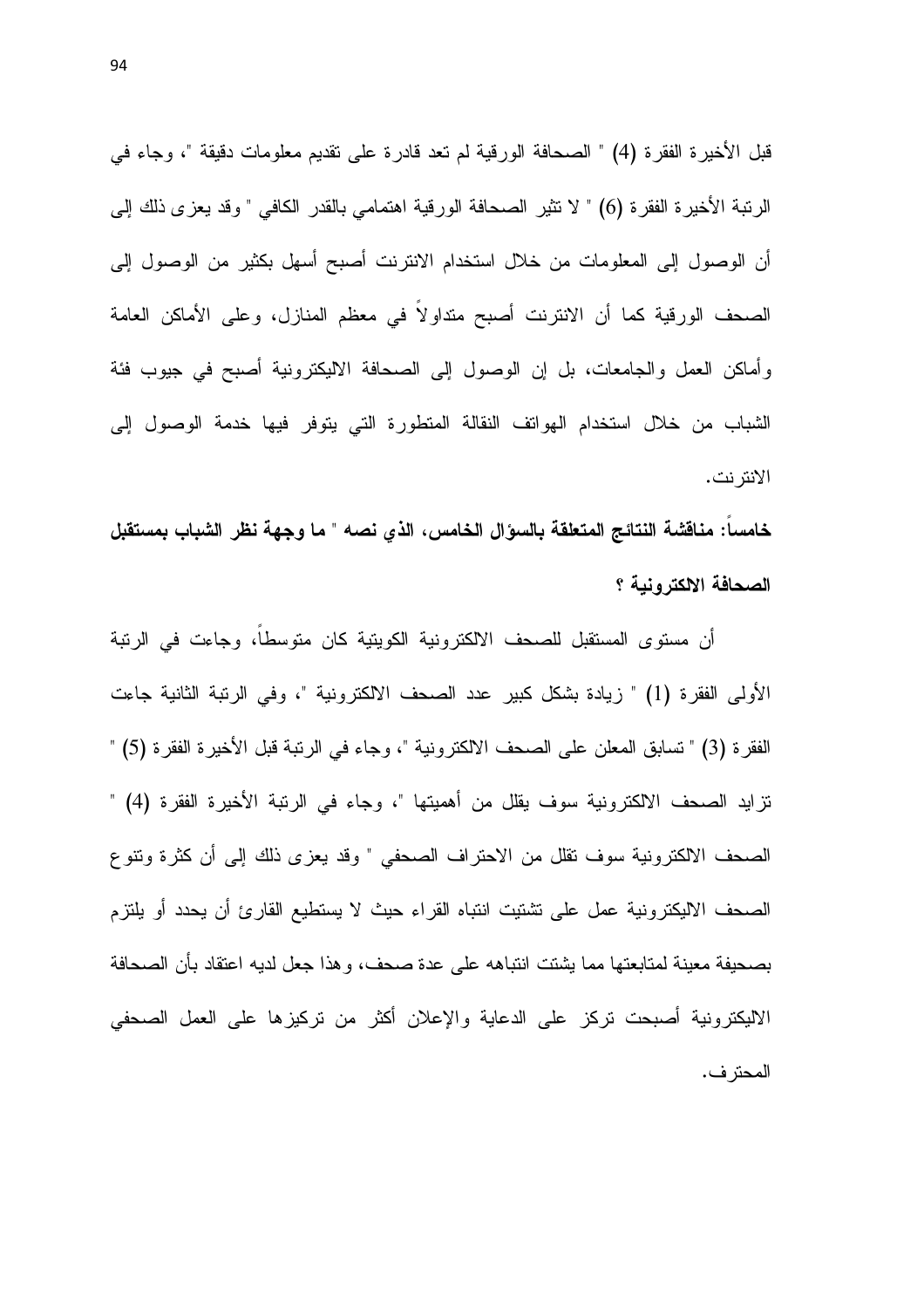سادسا: مناقشة النتائج المتعلقة بالسؤال السادس، الذي نصه "هل هناك فروق ذات دلالة إحصائية عند مستوى (0.05) في فيما يخص مطالعة الصحف الورقية ف*ي* مجتمع البحث تعزى لمتغير الجنس ؟

1– النتائج المتعلقة بالصحف الورقية:

أشارت النتائج إلى أن الفقرة " المكان الذي تفضل فيه الاطلاع على الصحف الورقية " جاء في الرتبة الأولى من حيث تكرارات إجابات الإناث إذ بلغ تكرار اللواتي اجبن بان المنزل هو المكان المفضل للاطلاع على الصحف الورقية (189) وبنسبة مئوية تساوي (45.0%)، ويليها في الرتبة الثانية الفقرة " ما الوقت المفضل لديك لقراءة الصحف الورقية " إذ بلغ تكرار الذين أجابوا ا**لفترة الصباحية من الساعة 8 إلى ما قبل الساعة** من الذكور(80) وبنسبة مئوية تساوي (34.5%)، في حين جاءت في الرتبة قبل الأخيرة الفقرة التي تتص على " كم عدد ساعات متابعتك الصحف الورقية " للذين أجابوا بان المقهى هو المكان المفضل لديهم بتكرار بلغ (7) وبنسبة مئوية تساوي (1.7%)، وجاء في الرتبة الأخيرة الفقرة التي نتص على" ما الهدف الذي تتطلع إليه من خلال قراءتك للصحف الورقية " للإجابة " **لفتح أفق جديدة لدى** " من الذكور  $\,$  بنكر ار $\,$ (6) وبنسبة مئوية تساوي  $(1.4\%)$ 

كما أشارت النتائج إلى وجود فروق ذات دلالة إحصائية عند مستوى (0.05  $\alpha \leq \alpha \leq 0.05$  في مجالي: الدوافع والأسباب لقراءة الصحف الورقية، والتحديات التي تواجه الصحف الورقية، تبعا لمتغير الجنس، وكان الفرق لصـالح الذكور بدليل ارتفاع متوسطهم الحسابي عن المتوسط الحسابي للإناث في هذين المجالين، في حين لم يوجد فرق بين الذكور والإناث في مجال الاتجاهات نحو خصائص الصحف الورقية. وقد تعزى وجود هذه الفروق بين الذكور والإناث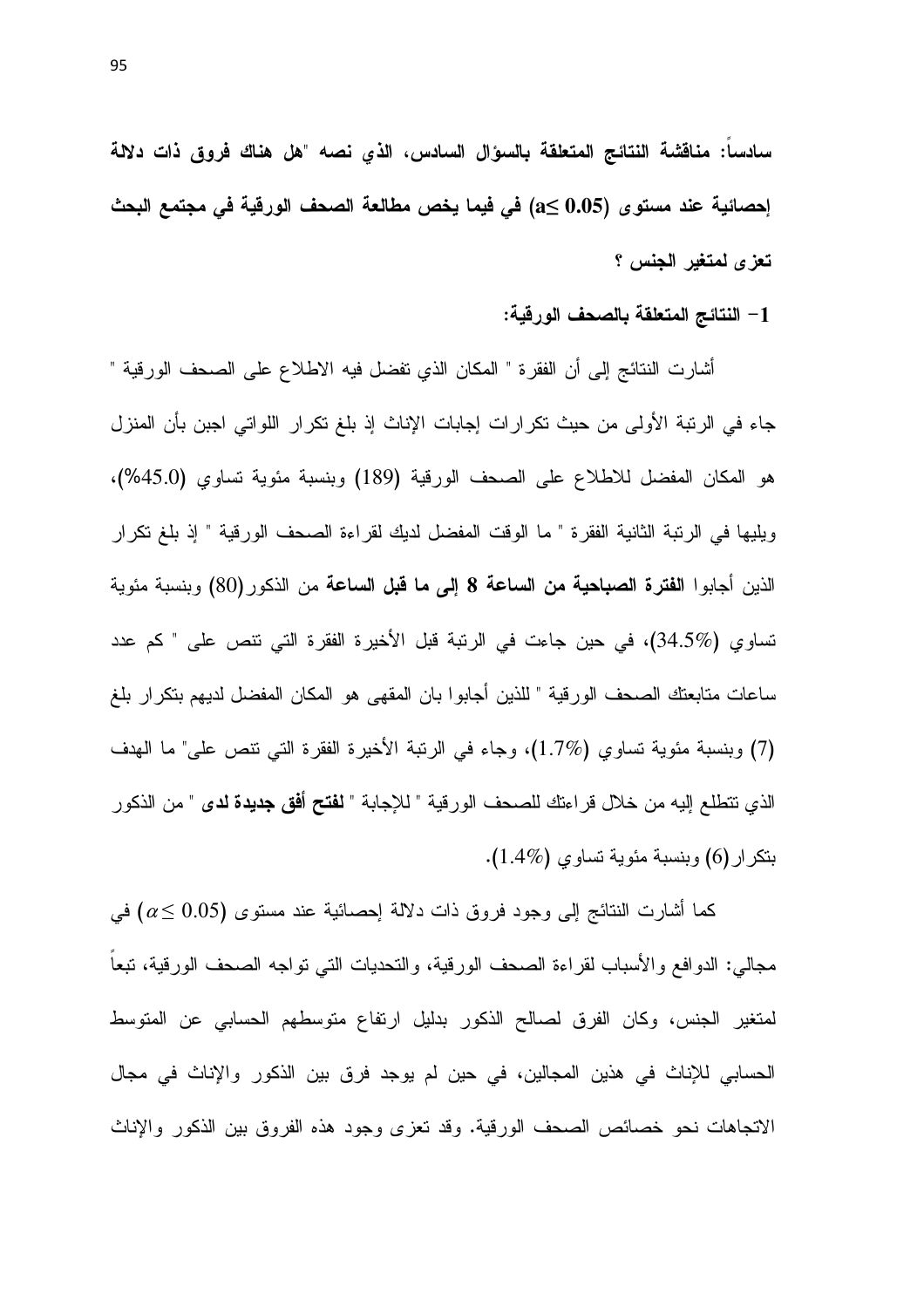فيما يخص الدوافع والأسباب لقراءة الصحف الورقية، والتحديات التي نواجه الصحف الورقية إلى أن الصحافة الورقية نتتاول موضوعات الأحداث الجارية وخاصة الجوانب السياسية وقضايا الأمة العربية المهمة، ومن المعلوم أن هذه الموضوعات تستهوي الذكور أكثر من الإناث لذلك و جدت الفر و ق بينهم فيها.

#### 2– النتائج المتعلقة بالصحف الالكترونية:

أشارت النتائج إلى أن الفقر ة " المكان الذي تفضل فيه الاطلاع على الصحف الورقية " جاء في الرتبة الأولى من حيث تكرارات إجابات الإناث إذ بلغ تكرار اللواتي أجبن بأن المنزل هو المكان المفضل للاطلاع على الصحف الورقية (130) وبنسبة مئوية تساوي (31.0%)، ويليها في الرتبة الثانية الفقرة " ما الوقت المفضل لديك لقراءة الصحف الورقية " إذ بلغ تكرار الذين أجابوا ا**لفترة الصباحية من الساعة 8 إلى ما قبل الساعة** من الذكور (80) وبنسبة مئوية تساوي (34.5%)، في حين جاءت في الرئبة قبل الأخيرة الفقرة التي نتص على " كم عدد ساعات متابعتك الصحف الالكترونية " للذين أجابوا بأن المقهى هو المكان المفضل لديهم بتكرار بلغ (7) وبنسبة مئوية تساوي (1.7%)، وجاء في الرتبة الأخيرة الفقرة التي نتص على" ما الهدف الذي نتطلع إليه من خلال قراءتك للصحف الورقية " للإجابة " **لفتح أفق جديدة لد**ى " من الذكور بنكر ار (6) وبنسبة مئوية تساوى (1.4%).

كما أشارت النتائج إلى وجود فروق ذات دلالة إحصائية عند مستوى (0.05 £ ) في مجالات: الدوافع والأسباب لقراءة الصحافة الالكترونية، الاتجاهات نحو خصائص الصحافة الالكترونية، ومستقبلها نبعاً لمتغير الجنس، وكانت الفروق لصالح الذكور بدليل ارتفاع متوسطاتهم الحسابي عن المتوسطات الحسابية للإناث في المجالات كافة. وقد تعزى وجود هذه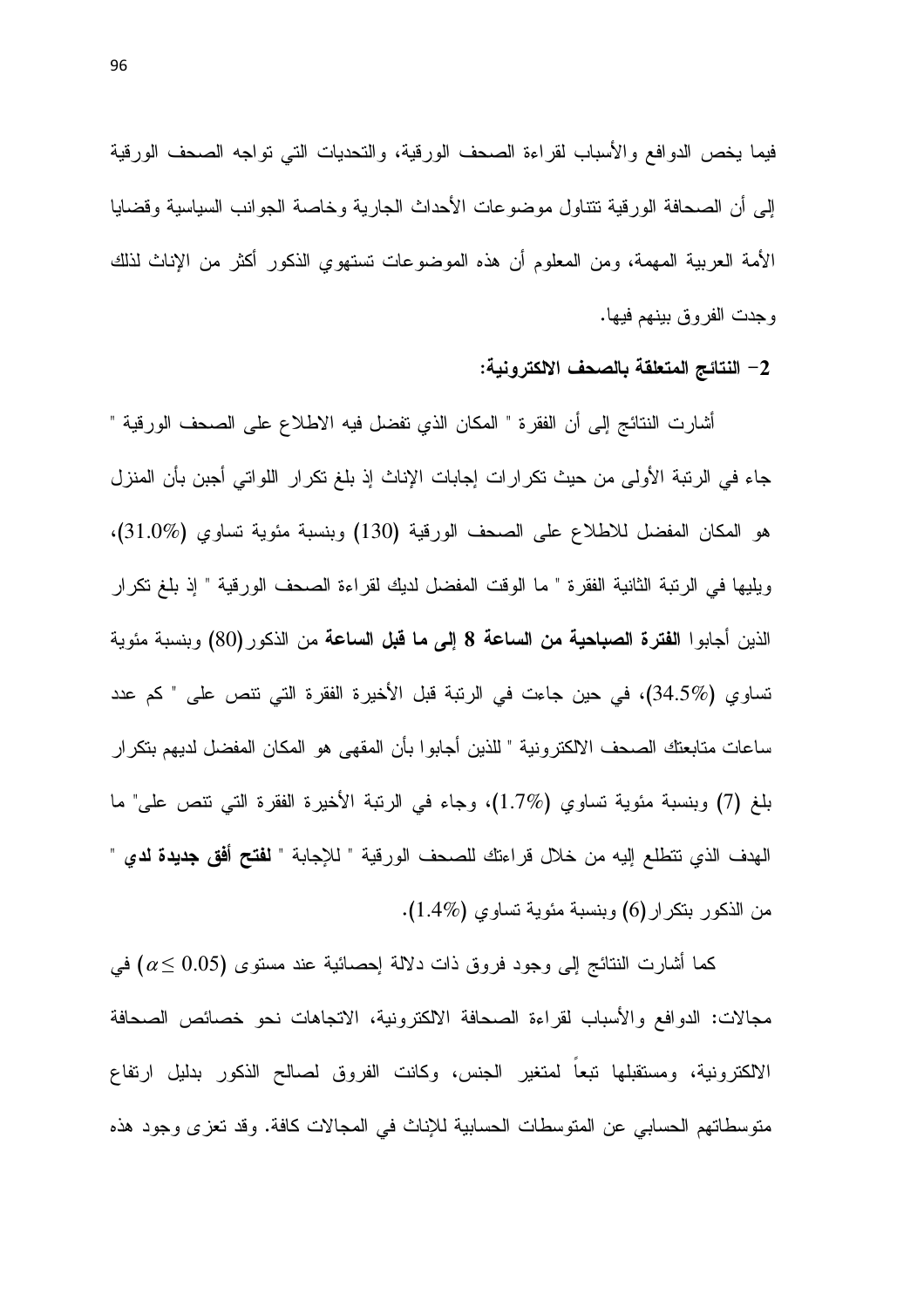الفروق بين الذكور والإناث فيما يخص الدوافع والأسباب لقراءة الصحف الالكترونية، الاتجاهات نحو خصائص الصحافة الالكترونية، ومستقبلها إلى أن الصحافة الالكترونية تتناول أيضا موضوعات الأحداث الجارية وخاصة الجوانب السياسية وقضايا الأمة العربية المهمة، ومن المعلوم أن هذه الموضوعات تستهوى الذكور أكثر من الإناث لذلك وجدت الفروق بينهم فيها، وقد يكون من الأسباب أن الشباب الذكور أكثر متابعة للصحف الاليكترونية من حيث عدد الساعات عند الإناث وهذا يجعل ببنهم فروقاً في الانجاهات والدوافع والأسباب لمطالعة نلك الصحف ورسم معالم مستقبلها أيضا.

سابعا: مناقشة النتائج المتعلقة بالسؤال السابع، الذي نصه " " هل هناك فروق ذات دلالة إحصائية عند مستوٍ ى (1.05 ≤a) في فيما يخص مطالعة الصحف في مجتمع البحث تعز *ي* لمتغير الكلبة ؟

#### 1– النتائج المتعلقة بالصحف الورقية:

أشارت النتائج إلى أن الفقرة " المكان الذي تفضل فيه الاطلاع على الصحف الورقية " جاء في الرتبة الأولى من حيث تكرارات إجابات طلبة الكليات النظرية إذ بلـــغ تكـــرار الــــذين أجابوا بأن المنزل هو المكان المفضل للاطلاع على الصحف الورقية (224) وبنـــسبة مئويـــة تساوي (53.3%)، ويليها في الرتبة الثانية الفقرة " ما الهدف الذي نتطلع إليه من خلال فراءتك للصحف الورقية " إذ بلغ تكرار الذين أجابوا **معرفة ما جديد من حول***ى* **مـــ**ن طلبـــة الكليـــات النظرية (179) وبنسبة مئوية تساوي (42.6%)، في حين جاءت في الرتبة قبل الأخيرة الفقرة التي نتص على " المكان الذي نفضل فيه الاطلاع على الصحف " للذين أجابوا بأن المقهى هـو المكان المفضل لديهم من طلبة الكليات النظرية بتكرار بلغ (6) وبنسبة مئوية تساوي (1.4%)،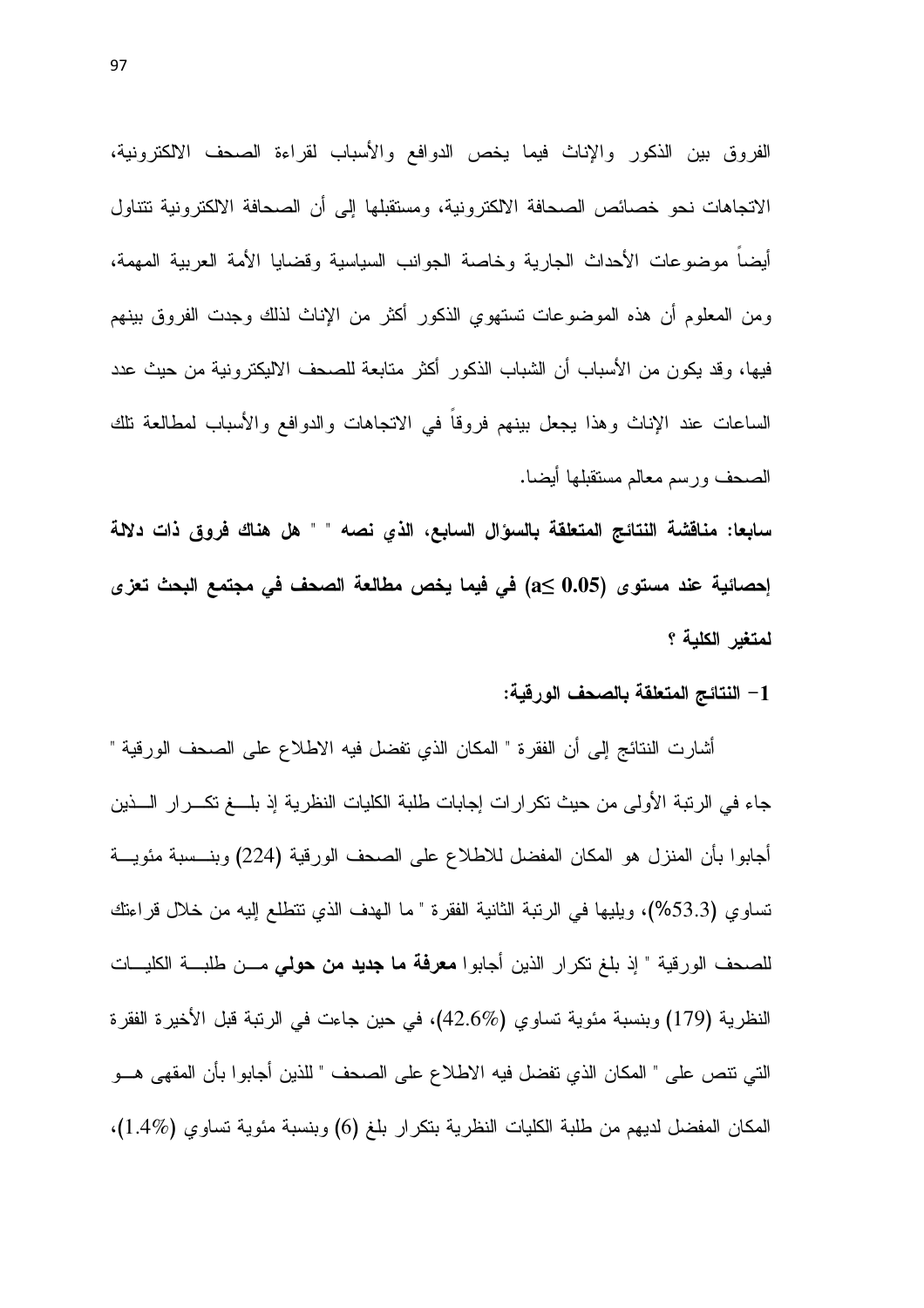وجاء في الرنبة الأخيرة الفقرة التي نتص على" ما الهدف الذي نتطلع إليه من خـــلال قراءتــك للصـحف الورقية " للإجابة " **نفتح أفق جديدة لدى** " من طلبة الكليات العلمية بنكر ار (4) وبنسبة مئوية نساوى (1.0 %).

كما أشارت النتائج إلى وجود فروق ذات دلالة إحصائية عند مستوى (0.05  $\alpha$  في مجال: الدوافع والأسباب لقراءة الصحف الورقية، تبعاً لمتغير الكلية، وكان الفرق لصالح الكليات النظرية بدليل ارتفاع متوسطهم الحسابي عن المتوسط الحسابي للإناث في هذا المجال، في حين لم يوجد فرق بين الكليات النظرية والعلمية في مجالي: الاتجاهات نحــو خــصائص الــصحف الورقية، والتحديات التي نواجه الصحف الورقية. وقد يعزى الفرق في الدوافع والأسباب إلى أن طلبة الكليات النظرية أكثر اهتماما بالموضوعات التي تطرحها السصحف الورقيسة وذلسك لأن تخصصهم قريب من نلك الموضوعات المطروحة من قضايا سياسية أو فكرية أو اجتماعية في حين ان اهتمام طلبة الكليات العلمية ينصب على الجوانــب المرتبطـــة بتخصـــصاتهم وهـــذه الموضوعات قد تكون قليلة أو محدودة في الصحف.

#### 2– النتائج المتعلقة بالصحافة الاليكترونية:

أشار ت النتائج إلى أن الفقر ة " المكان الذي تفضل فيه الإطلاع على الصبحف الإلكتر ونية " جاء في الربِّبة الأولى من حيث تكرارات إجابات طلبة الكليات النظرية إذ بلغ تكرار الذين أجابوا بأن المنزل هو المكان المفضل للاطلاع على الصحف الاليكترونية (150) وبنسبة مئوية تساوى (35.7%)، ويليها في الرِّتبة الثانية الفقرة " كم عدد ساعات متابعتك الصبحف الالكترونية " إذ بلغ نكر ار الذين أجابوا أقل من نصف ساعة من طلبة الكليات النظرية (142) وبنسبة مئوية نساوي (33.8%)، في حين جاءت في الرتبة قبل الأخيرة الفقرة التي نتص على " ما هو الهدف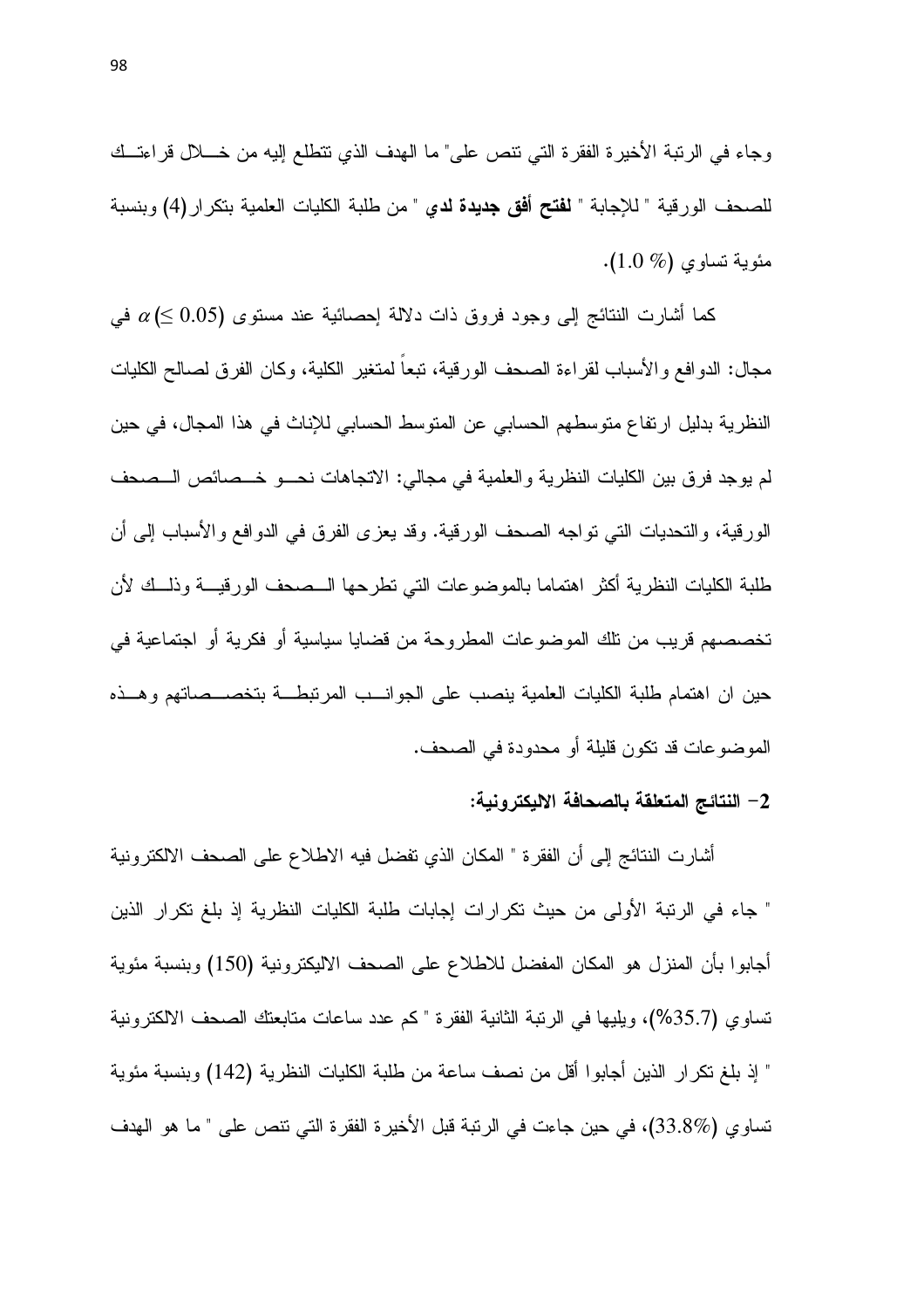الذي نتطلع إلية من خلال قراءتك للصحف الالكترونية " للذين أجابوا لفتح آفاقاً جديدة لدى طلبة الكليات العلمية بنكرار بلغ (6) وبنسبة مئوية تساوي (1.4%)، وجاء في الرتبة الأخيرة الفقرة التي نتص على" ما الهدف الذي نتطلع إليه من خلال قراءتك للصحف الالكترونية " للذين أجابوا ليكون لمي رأى عن طرح بعض المواضيع لديهم من طلبة الكليات العلمية بتكر ار بلغ (3) وبنسبة مئوية نساوى (0.7%)،

 $\alpha \leq 0.05$ كما أشارت النتائج إلى عدم وجود فروق ذات دلالة إحصائية عند مستوى (5 في مجالات: الدوافع والأسباب لقراءة الصحافة الالكترونية، الاتجاهات نحو خصائص الصحافة الالكترونية، ومستقبلها نبعاً لمتغير الكلية، وقد يعزى إلى استخدام الانترنت عام وميسور لجميع الطلبة سواء أكانوا من الكلبات النظرية أم العلمبة نظرا لتوفر القاعات الخاصة بأجهزة الحاسوب، فيستخدم الشباب تلك الأجهزة للوصول إلى الصحافة الاليكترونية على حد سواء من الكليات النظرية والعلمية.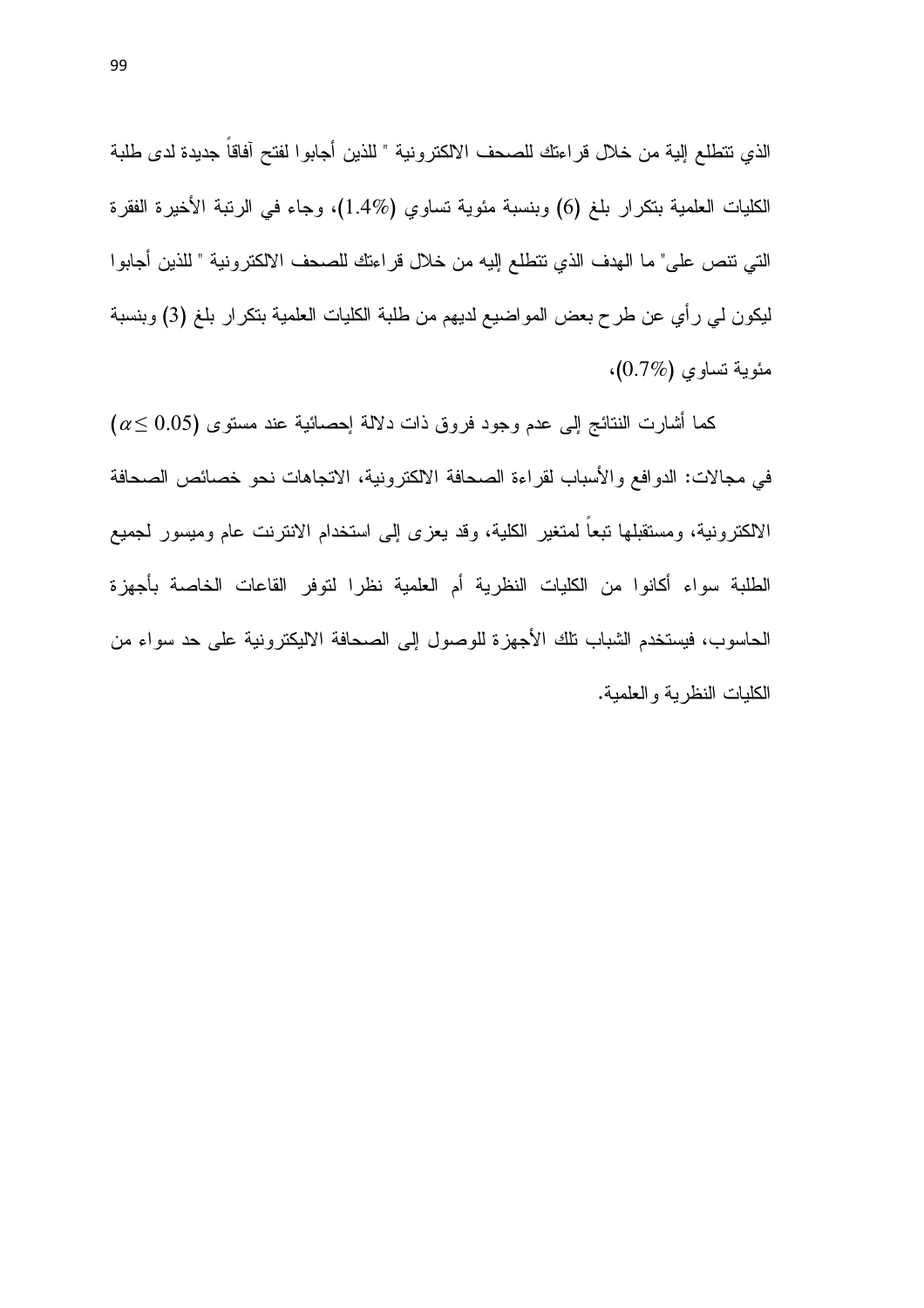التوصيات

في ضوء نتائج دراسة " اتجاهات الشباب الجامعي الكويتي نحو الصحافة الالكترونية والصحافة الورقية": دراسة مقارنة، فإن الدراسة توصبي بما يلي:

- 1. أن نقوم الصحف الالكترونية والورقية الكوينية بإجراء استطلاعات الرأي التـــي يـــتم مـــن خلالها النعرف على حاجات ورغبات القراء والمنابعين لها.
	- 2. توصبي الدر اسة القائمين على الصحافة الورقية بمواكبة النطورات وكل ما هو جديد.
- 3. نوصـي الدراسة الباحثين الكويتيين بضرورة القيام بدراسة ناريخ نشأة الــصحافة الكويتيـــة وتطور ها.
- 4. ضرورة أن لا نركز الصحف الالكترونية على الجانب الدعائي والإعلان على حساب العمل الصحفي والمهنى.
- 5. ضرورة أن نزيد الصحف الالكترونية والورقية من مساحه الموضوعات العلمية حتى تجذب إليها الطلبة من ذوي التخصصات العلمية.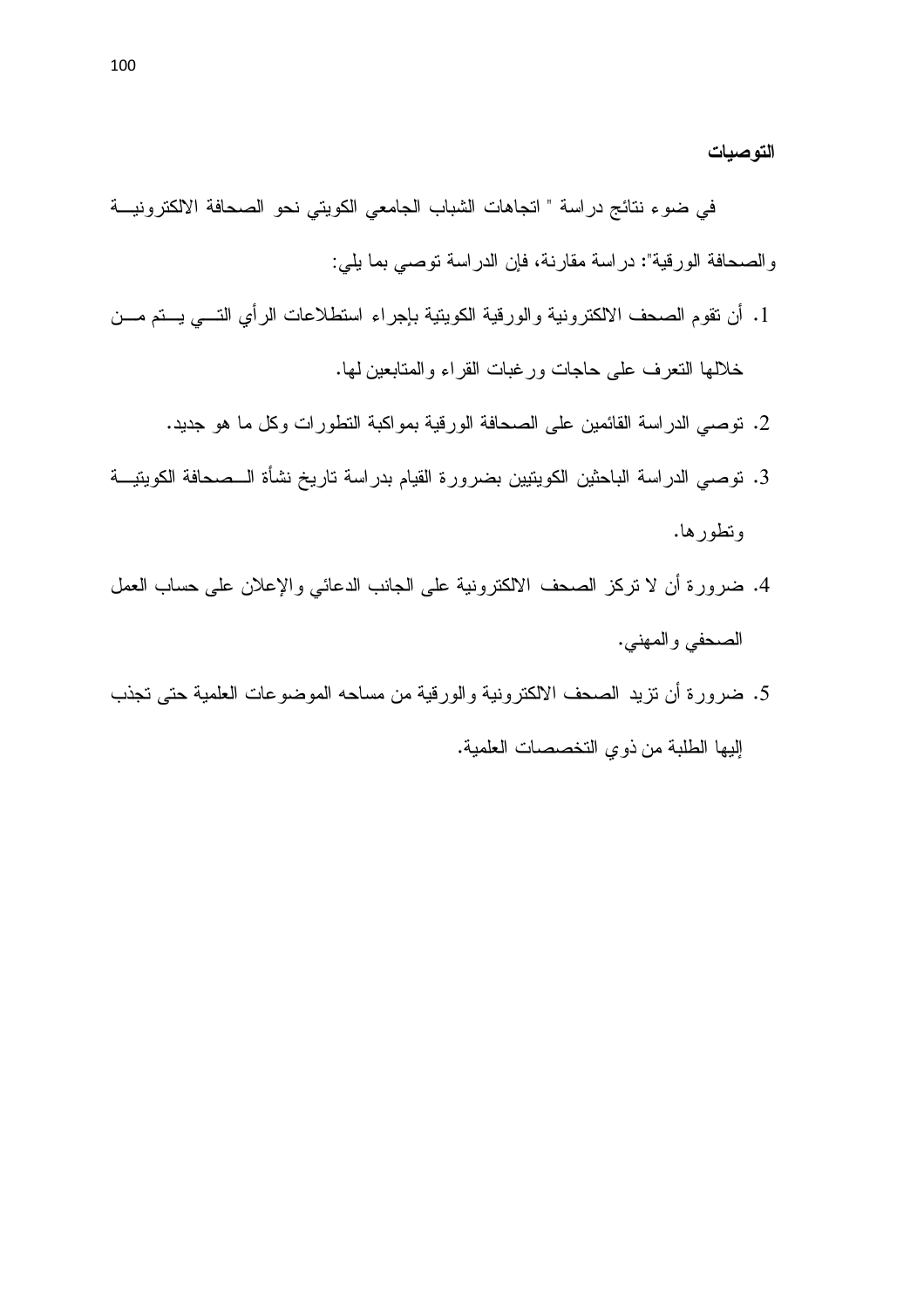#### قائمة المراجع

#### أو لاً: باللغة العربية:

- أبو إصبع، صالح خليل.(2005).ا**ستراتيجيات الاتصال ونظريات التأثير**، مصر ، الهرم: دار  $\overline{\phantom{a}}$ مجدلاوي للنشر والنوزيع.
	- أبو إصبع، صالح خليل.(2010). الاتصال الجماهيري. عمان: دار البركة للنشر والنوزيع.
		- أبو زيد، فاروق(1998) **مدخل إلى علم الصحافة**، القاهرة:عالم الكتب.
- أبو عرجة، نيسير، (2000). درا**سات في الصحافة والإعلام**، الطبعة الأولى، عمـــان: دار مجدلاوي للنشر والنوزيع.
- أحمد، سهير كامل (2008). **مدخل إلى علم السنفس،** دار الزهـــراء الريــــاض، للنـــشر و النوزيع.
- إسماعيل، محمود حسن (2003). **مبادئ علم الاتصال ونظريات التأثير**. القــاهرة: الـــدار العالمية للنشر والنوزيع.
- أمين، رضا عبد الواحد. (2007). ا**لصحافة الالكترونيـــة**، القـــاهرة: دار الفجـــر للنـــشر  $\sim$ و النوز بيع.
- تربان، ماجد سالم. (2008). الانترنت والصحافة الالكترونية: رؤية مـــستقبلية، القـــاهر ة: الدار المصرية اللبنانية للنشر والتوزيع.
	- حجاب، محمد (2010). م**دخل إلى الصحافة**. دار الفجر للنشر والتوزيع، القاهرة، مصر .  $\overline{\phantom{a}}$
- حجاب، محمد منير ، (2002) الإعلام الإسلامي: المبادئ النظرية التطبيق، القاهرة دار  $\sim$ الفجر للنشر و التوزيع.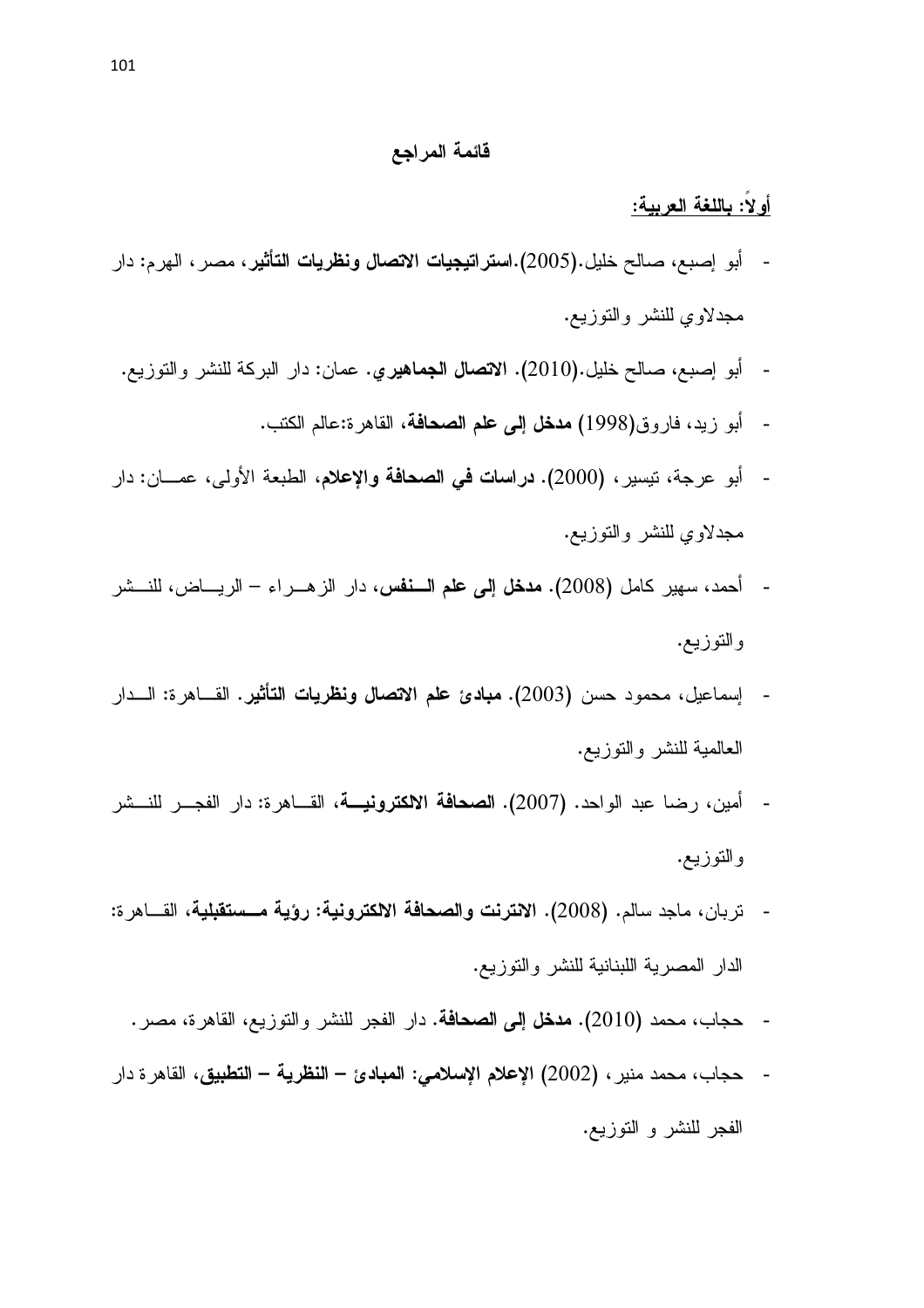- حجاب، محمد.(2008). وسائل الاتصال نشأتها وتطورها، القاهرة: دار الفجر للنشر .
	- خليل، لوئ (2010). الإعلام الصحفي، دار أسامة للنشر والنوزيع، الأردن، عمان.  $\overline{\phantom{a}}$
- الدعيلج، إبراهيم (2010). الا**تصال والوسائل والتقنيـــات التعليميــــة**. دار صــــفاء للنـــشر  $\overline{\phantom{a}}$ والنوزيع، عمان، الأردن.
- الدليمي، عبد الرزاق محمد. (2011). الإعلام الجديد والصحافة الالكترونية، عمـــان: دار  $\mathcal{L}_{\mathcal{A}}$ وائل للنشر والنوزيع.
- الدليمي، عبد الرزاق محمد. (2011). ا**لصحافة الالكترونية والتكنولوجيا الرقمية**، ع*مـــ*ان: دار الثقافة للنشر والنوزيع.
- ديفليير ، روكيتش (1999). **نظريات وسائل الإعلام. (**ترجمة كمال عبــد الـــرؤوف)، ط3. القاهرة: الدار الدولية للنشر والنوزيع.
- رشتي، جيهان أحمد.(1978). الأسس العلمية لنظريات الإعلام، القاهرة: دار الفكر العربي.  $\mathbb{Z}^2$ 
	- الزق، أحمد يحيى (2009). علم النفس. دار وائل للنشر، عمان، الأردن.  $\sim$
	- سليمان، زيد منير (2009). ا**لصحافة الإكترونية**، دار أسامة للنشر والتوزيع.  $\overline{a}$
- صالح، سليمان، (2009). الإعلام والاتصال في المجتمعات المعاصرة، نظر ة جديدة للعلاقة بين الإعلام والمجتمع، دار الفلاح للنشر والنوزيع، عمان.
- عبد الواحد، أمين رضا، (2007). ا**لصحافة الالكترونية**، دار الفجـــر للنــــشر والتوزيــــع، القاهر ة.
- عبيدات، ذوقان وآخرون (1988م) ا**لبحث العلمي: مفهومه أدواته أساليبه**، عمـــان، دار الفكر .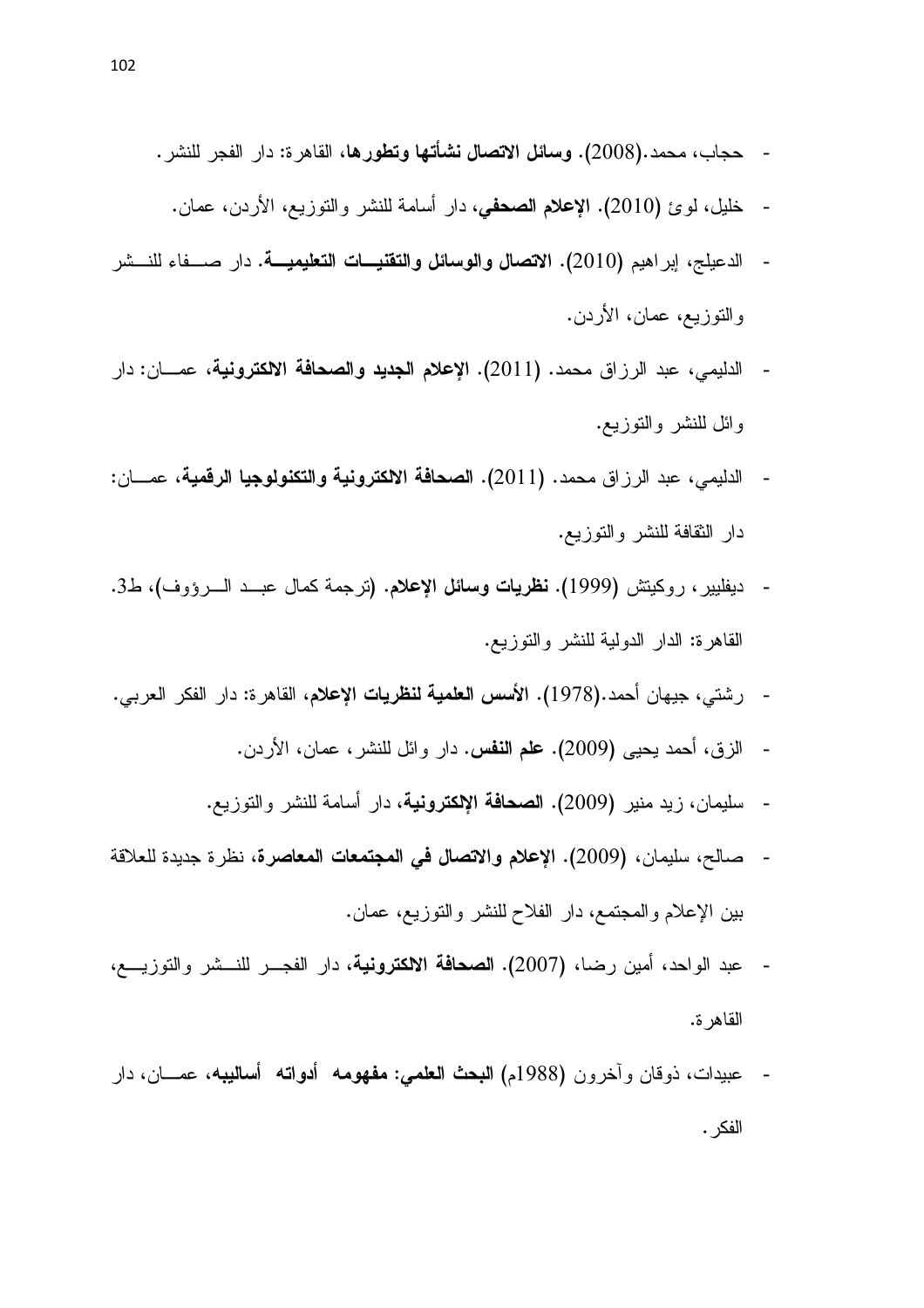- العبيدي، محمد جاسم (2009). ا**لمدخل إلى علم النفس العام**. دار الثقافة للنشر والتوزيـــع. عمان، الأردن.
- عليان، ربحي مصطفى (2010). ا**لنشر الالكتروني**. دار صفاء للنشر والتوزيـــع، عمــــان، الأر دن.
- عليان، زكي مصطفى، والسامرائي، إيمان(2010) ا**لنشر الالكتروني**، عمـــان: دار صــــفاء للنشر والنوزيع.
- عمر ، السيد احمد (2008) ا**لنحث العلمي مفهومه\_إجراءاته\_ ومناهجه**، عمان:مكتبة الفلاح للنشر والنوزيع.
- عمران، محمد إسماعيل و العجمي، حمد بليه (2005).أ**سس علم النفس التربوي**. مكتبــة الفلاح للنشر والنوزيع، الكويت.
- الفيصل، عبد الأمير .(2005). ا**لصحافة الالكترونية في الوطن العربي**، عمان: دار الشروق للنشر والنوزيع.
- الكناني، ممدوح وأخرون (2002). ا**لمدخل إلى علم النفس.** ط2، مكتبــة الفـــلاح للنـــشر والتوزيع، حولي، الكويت.
- اللبان، شريف درويش. (2005). ال $\sim$ حافة الالكترونية: دراسات في التفاعلية وتـــصميم **المواقع،** القاهرة: الدار المصرية اللبنانية للنشر والنوزيع.
- المشيخي، محمد بن عوض (2008). الإعلام في الخليج العربي واقعه ومستقبله. مكتبـــة الفلاح للنشر والنوزيع، حولي، الكويت.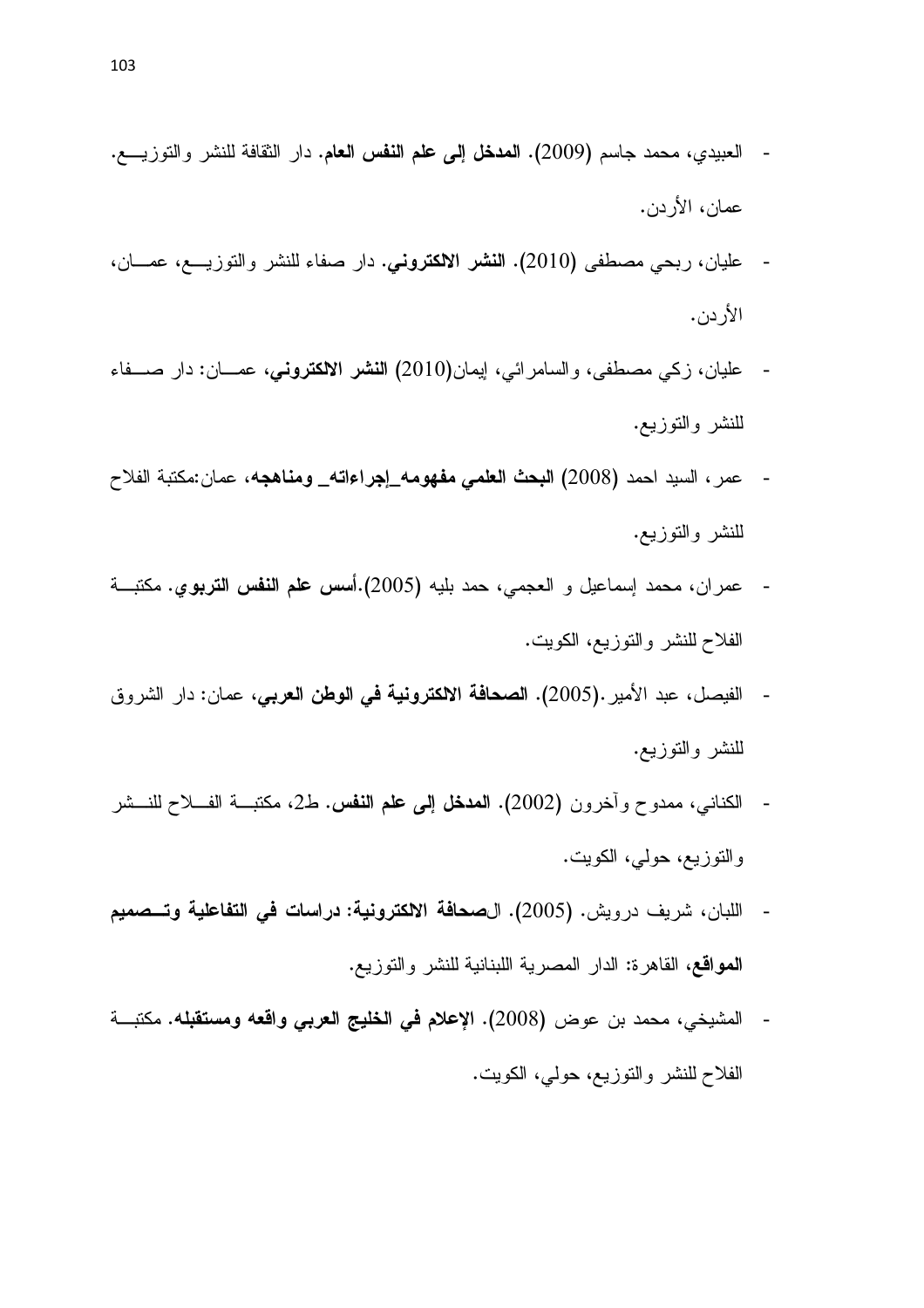- المعايطة، عبد العزيز وأخرون (2002). **المدخل على علم النفس.** مكتبة دار الثقافة للنشر والنوزيع والدار العليمة الدولية، عمان، الأردن.
- مكاوى، حسن عماد، والسيد، ليلي حسين (2000). الاتصال ونظرياته المعاصـــرة. القاهرة:  $\overline{\phantom{a}}$ الدار المصر بة اللبنانية.
	- الموسى، عصام سليمان.(1986). المدخل في الاتصال الجماهيري، اربد:مكتبة الكتاني.  $\mathcal{L}_{\mathcal{A}}$
- الموسى، عصام سليمان.(2009).ا**لمدخل في الاتصال الجماهيري**، عمـــان: إثـــراء للنـــشر والتوزيع.
- نصر ، حسنى محمد. (2003). الانترنت والإعلام: الصحافة الالكترونية، عمـــان: مكتبـــة  $\sim$ الفلاح للنشر والنوزيع.
	- الوقيان، فرحان (1994). ا**لصحافة الكويتية تاريخ وعطاء.** الكويت. مطابع الرياضي.

#### الدر اسات العربية

- الحمود عبد الله، العسكر ، فهد (2002) إصدارات الــصحف الــسعودية المطبوعـــة علـــي الإنترنت في ضوء السمات الاتصالية للصحافة الإلكترونية –دراســـة تقويميـــة– القــــاهرة: المؤتمر العلمي السنوري الأول لأكاديمية أخبار اليوم: "الصحافة ورآفاق التكنولوجيسا"القاهر ة .2002
- الخطيب، أحمد (2011). الصحافة الورقية بين الانسدثار والاسستمرار: دراسسة ميدانيسة **تحليلية**. رسالة ماجستير غير منشورة، عمان: جامعة الشرق الأوسط.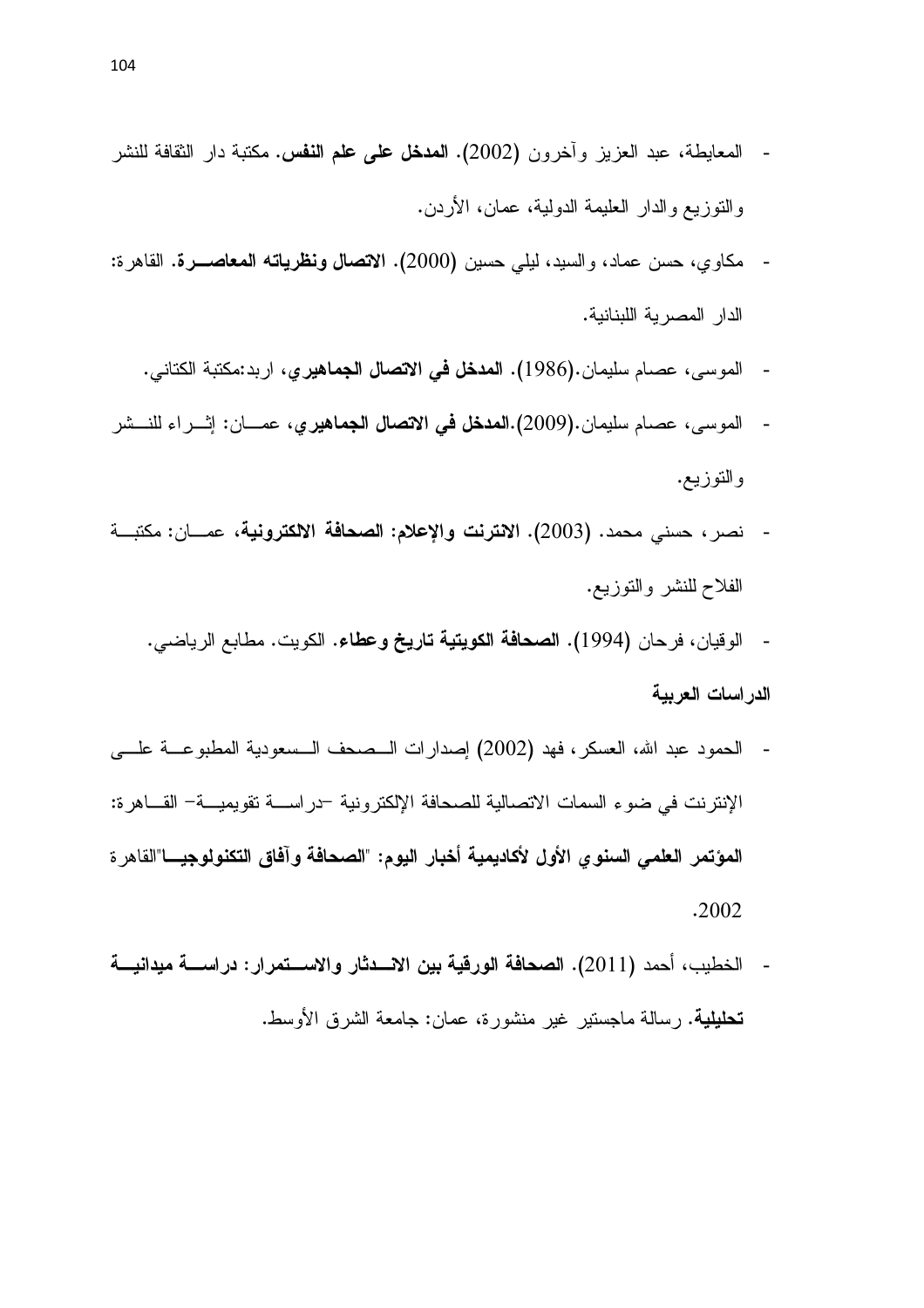- الرحباني، عبير . (2009). استخدام الصحافة الالكترونيـــة وانعكاســـاتها علـــى الـــصحف **الورقية اليومية في الأردن**، رسالة ماجستير غير منشورة، عمان: جامعة الشرق الأوســـط للدر اسات العليا.
- الشهري، فايز بن عبد الله، (2003). واقع ومستقبل الصحف اليومية على شبكة الانترنـــت دراسة مسحيّة شاملة على رؤساء تحرير الصحف السعودية ذات الطبعات الالكترونية، **بحث** مقدم لندوة "الإعلام السعودي سمات الواقع واتجاهات المستقبل"، المنتدى الإعلامى الأول– الجمعية السعودية للإعلام والاتصال، الرياض/ جامعة الملك سعود – مارس/2003م.
- صـالح، سليمان. (2001)."مستقبل الصـحافة المطبوعة في ضوء تطور تكنولوجيا الاتصـال"، المجلة المصرية لبحوث الإعلام، العدد 13، أكتوبر ، ص106−110.
- عبد الحميد، إبراهيم شوقي، (2005). ا**تجاهات طلبة الجامعة نحو الإنترنــت واســتخدامه** ''**دراسة مقارنة بين الجنـــسين''، (**رسالة ماجستير غير منشورة، قسم علم النفس، جامعـــة القاهرة).
- العبد، نهى عاطف.(2005). "أ**طفالنا والقنوات الفضائية**"، الأكاديمية الدولية لعلوم الإعلام / در اسة ميدانية / القاهر ة / 2005 ص 18.
- لعسكر ، فهد، والشهري، فايز . (2003)."انجاهات الــصحفيين نحـــو مــستقبل الـــصحافة - المطبوعة في عصر الإنترنت":دراسة مسحية على عينة من الصحفيين السعوديين العاملين في الصـحف اليومية المطبو عة، **المؤتمر العلمي الثاني لأكاديمية أخبار اليوم**، الصـحافة آفاق النكنولوجيا، 8−9 أبريل ص1−40.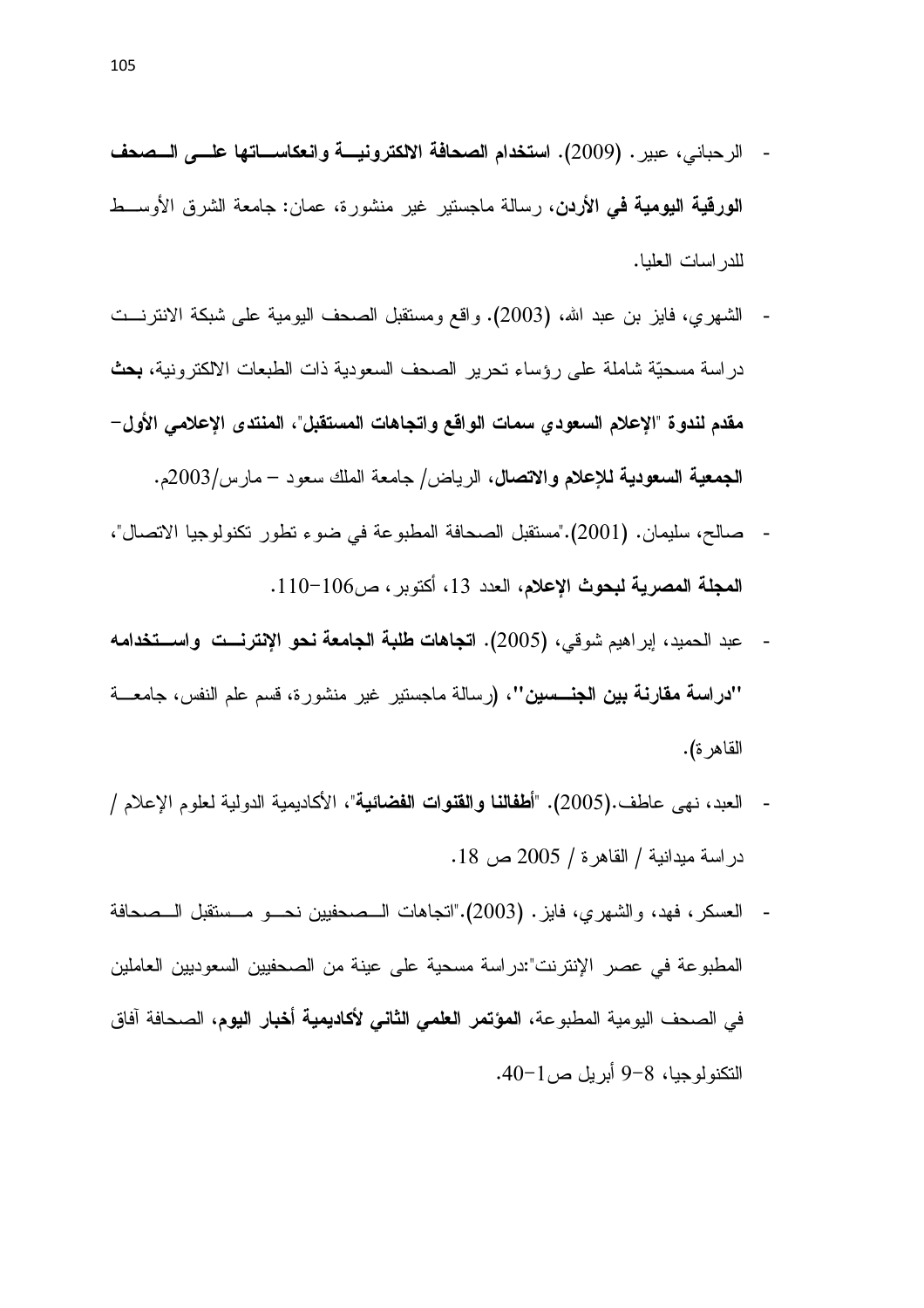المراجع باللغة الأجنبية

- De Fleur, M. and Roec, S. (1992). Theories of Mass Commu nication. New York, David McKay Company.
- Flavian, c. and Gurrea, R (2006). The choice of digital newspapers: influence of reader goals and user experience, internet research, vol.16,3, july, pp231-247.
- Flavian, c. and Gurrea, R (2006). The choice of digital newspapers:  $\omega_{\rm c}$ influence of reader goals and user experience, internet research, vol.16,3, july, pp231-247.
- Sanders, D. & Morrison-Shetlar, A. (2001). Student Attitudes toward Web-Enhanced Instruction in an Course, Journal of Research on Computing in Education,  $33(3)$ ,  $251-263$ .
- Sanders, D. & Morrison-Shetlar, A. (2001). Student Attitudes toward  $\omega_{\rm{max}}$ Web-Enhanced Instruction in an Course, Journal of Research on Computing in Education,  $33(3)$ ,  $251-263$ .
- Sherman, R.; End, C.; Kraan, E.; Cole, A.; Campbell, J.; Birchmeier, Z. & Klausner, J. (2000). The Gender Gap Among College Students: Forgotten But Not Gone?. Cyber Psychology & Behavior, 3 (5), 885-894.
- Sherman, R.; End, C.; Kraan, E.; Cole, A.; Campbell, J.; Birchmeier, Z. & Klausner, J. (2000). The Gender Gap Among College Students: Forgotten But Not Gone? Cyber Psychology & Behavior, 3 (5), 885-894.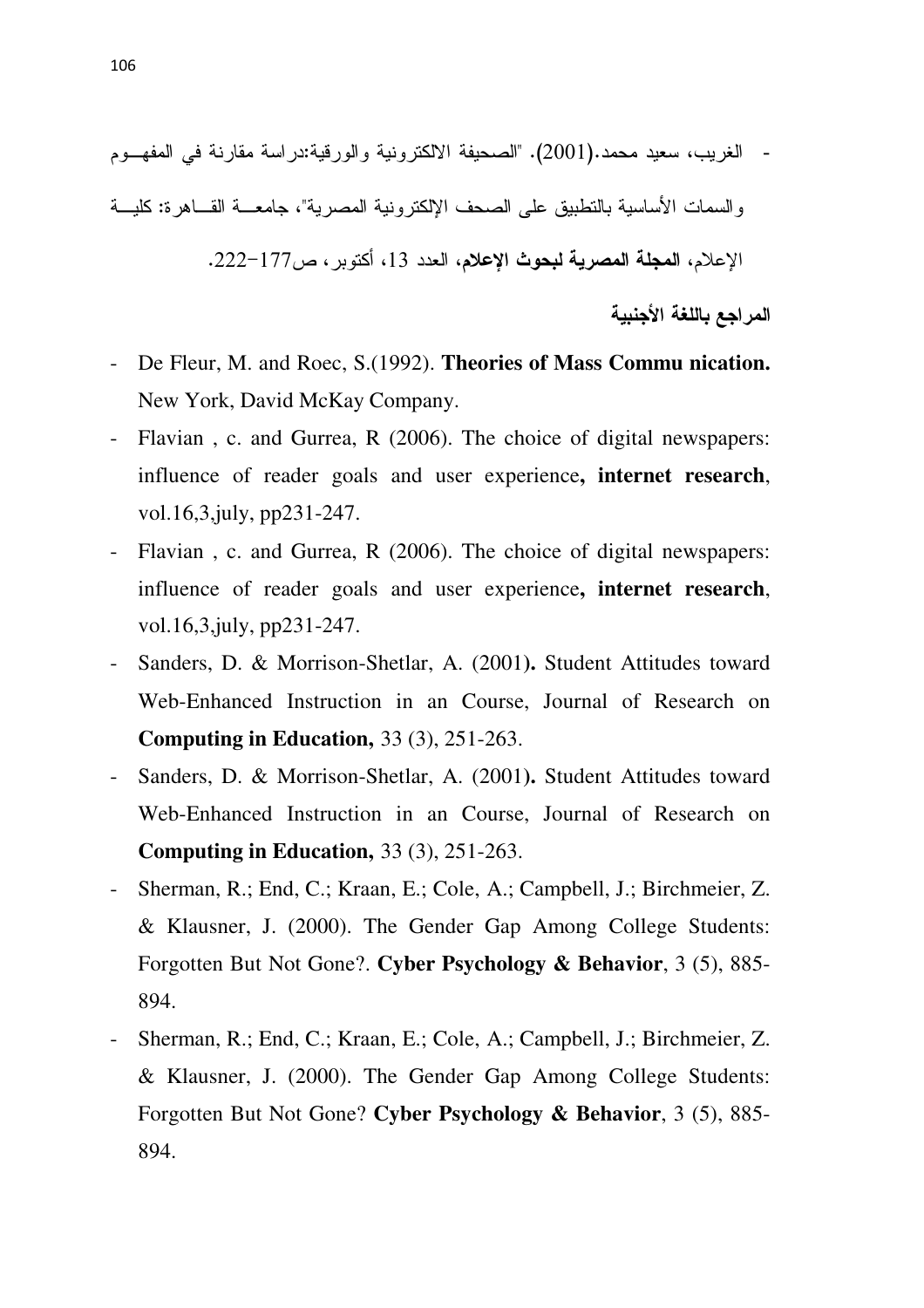- Singer, J., Tharp, M. and Haruta, A. (1998) Superstars or Second-Class Citizens?: **Management and Staffing Issues Affecting Newspapers' Online Journalists**. AEJMC: Newspaper Division.
- Singer, J., Tharp, M. and Haruta, A. (1998) Superstars or Second-Class Citizens?: **Management and Staffing Issues Affecting Newspapers' Online Journalists**. AEJMC: Newspaper Division
- Warner J. (1992). **Communication Theories: Origins Methods and Uses in the Mass Media** (New York & London, Longman, 1992) 3th ed, pp 248-280.

المقابلات الميدانية:

- سعد بن طفله العجمي ,ناشر صحيفة الآن الالكترونية الكويتية ,المكان مقر الصحيفة ,بتاريخ  $.2011/4/20$
- استقلال العازمي , رئيسة تحرير صحيفة إنفراد الالكترونية , المكان فندق الشيرنون الكويت 1. 2011/5/10 -,
- احمد الدخيل , رئيس تحرير صحية حدث الالكترونية , المكـــان مقـــر الـــصحيفة,بتـــاريخ  $.2011/5/15$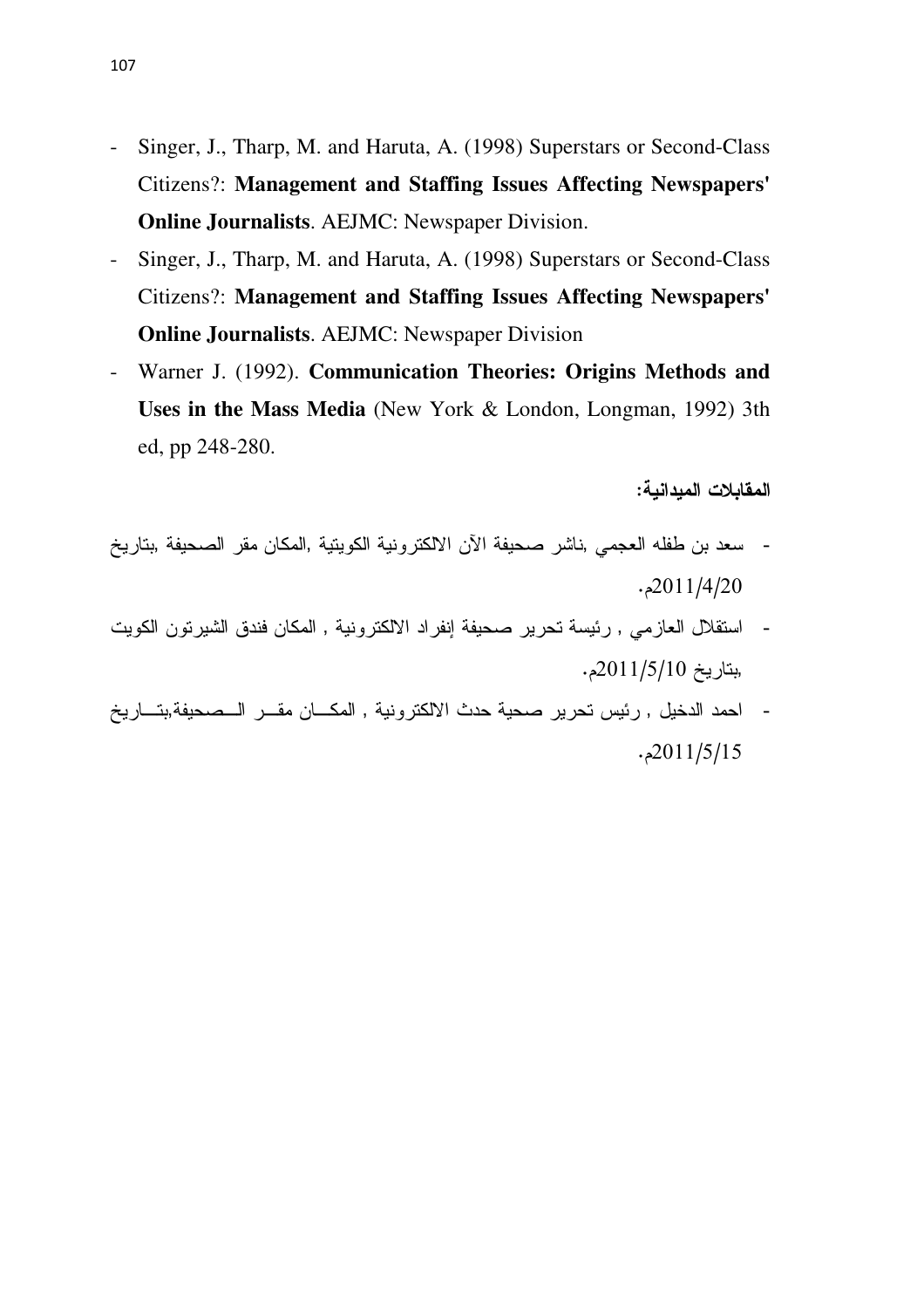الملاحق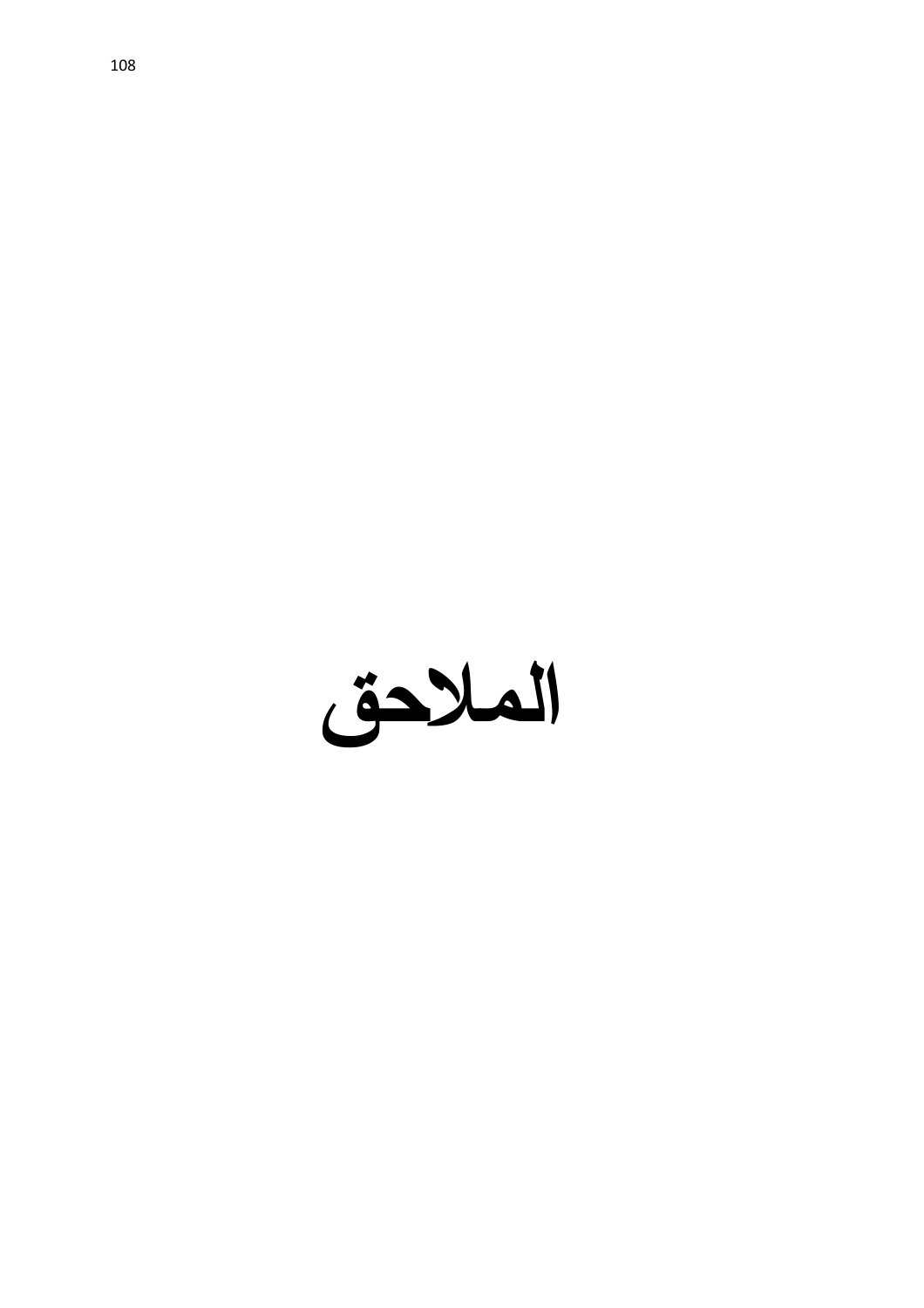# ملحق رقم (1)<br>الاستبانة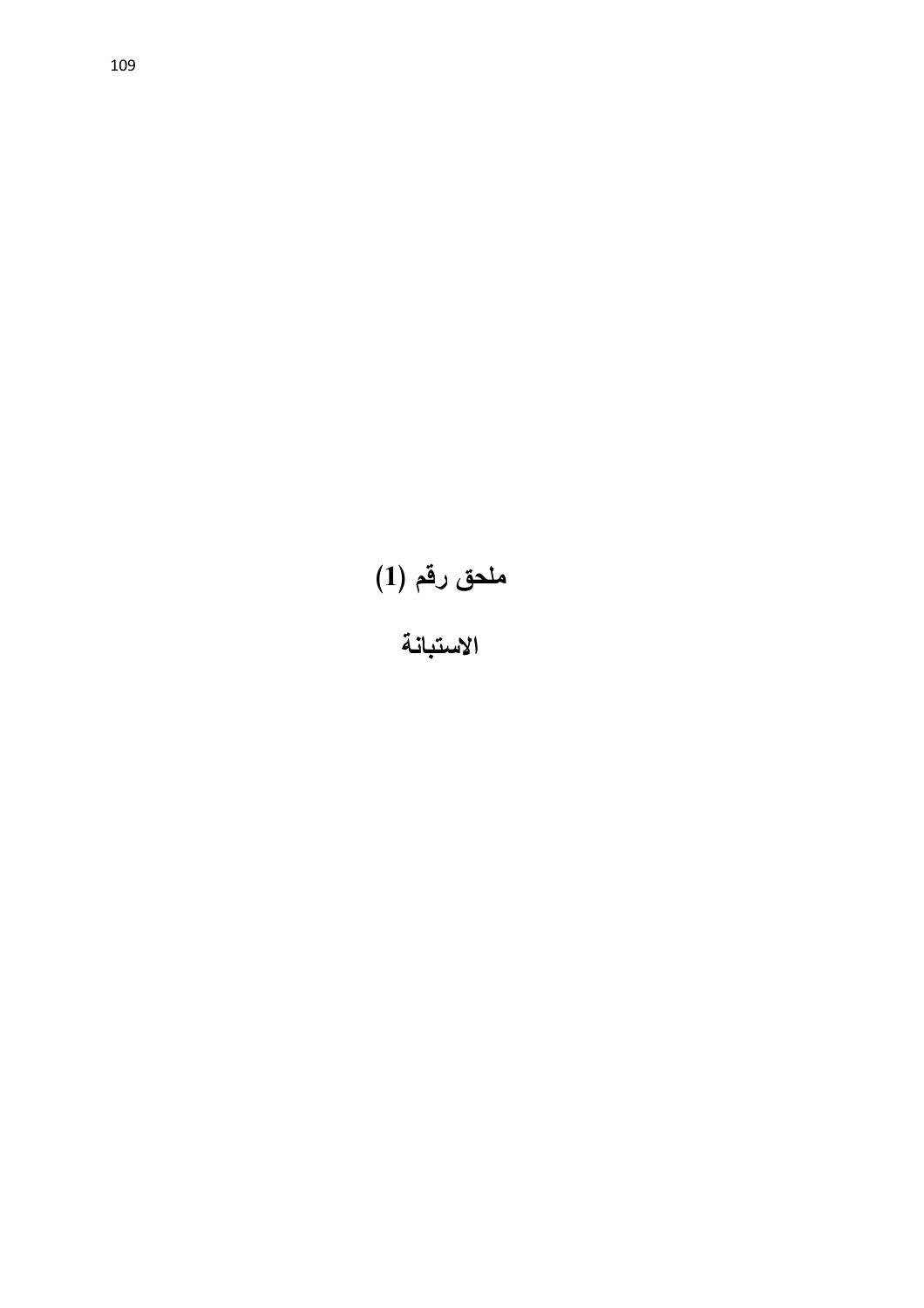الملحق رقم (1) استبانة الدراسة

بسم الله الرحمن الرحيم الاستبانة (أداة الدراسة)

يجر ي الباحث دراسة ميدانيه حول:

(انجاهات الشباب الجامعي الكويتي نحو الصحافة الالكترونيــة والــصحافة الورقيــة) (دراسة مقارنة) ،وذلك استكمالا لمتطلبات الحصول على درجة الماجستير فسى الإعسلام مسن جامعة الشرق الأوسط.

برجي النكرم بالإجابة عن أسئلة الاستبانة بدقة وموضوعية ،علما ً بأن المعلومات التي سيتم الحصول عليها تستخدم لأغراض البحث العلمي فقط .

#### شاكرين لكم حسن تعاونكم ،،،

الباحث

حماد غريب المطيرى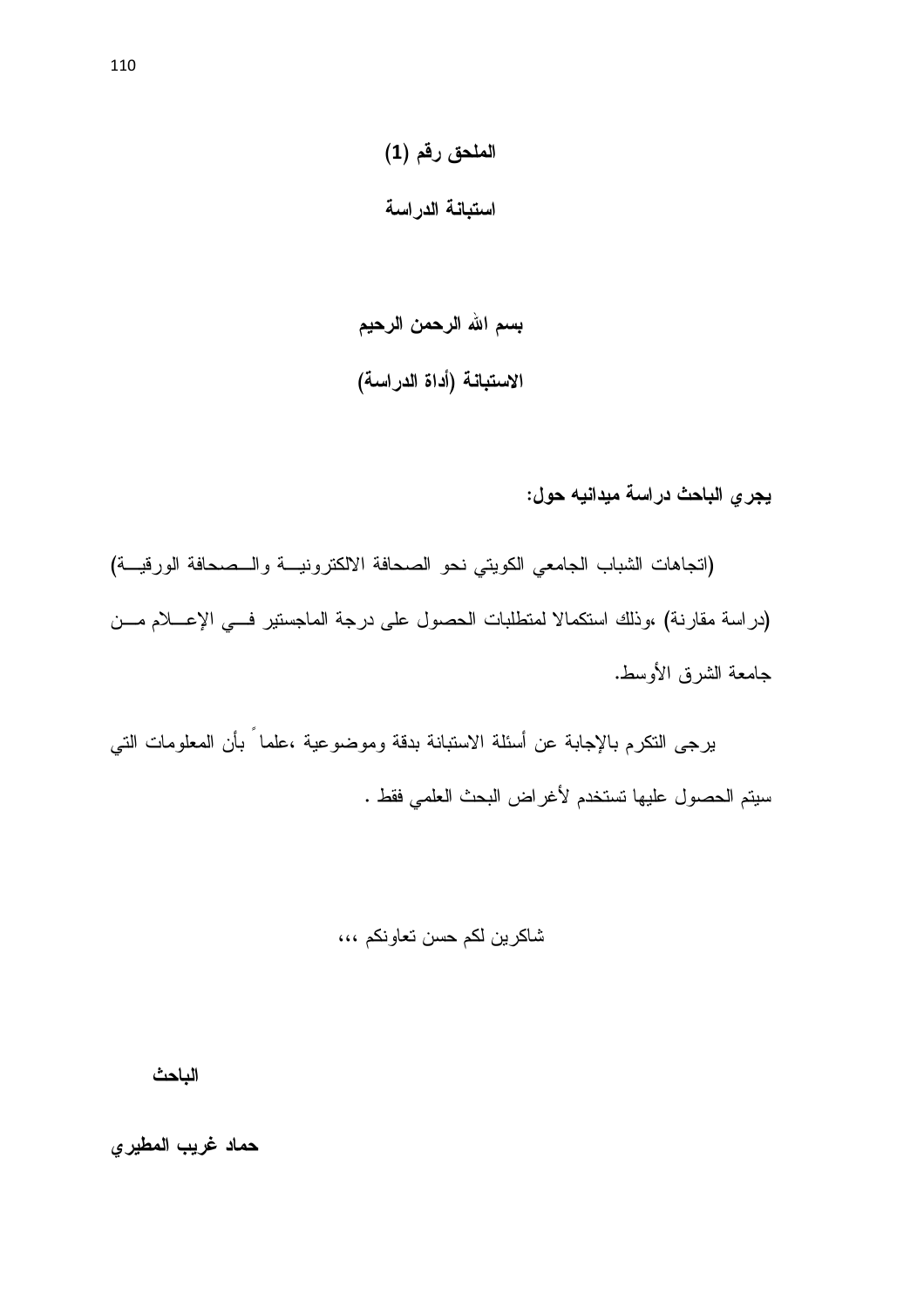### <u> الجزء الأول : البيانات الشخصية :</u> -

- 1- الجنس :
- □ أنثى □ ذکر
	- 2- الفئة العمرية :
- □ من 18 لأقل من 20 سنة □ اقل من 18 سنة
- □ من 22 لأقل من 24 سنة □ من 20 لأقل من 22 سنة
	- **□** أكبر من 24.

## 3– الكلية التي تدرس فيها :

□ نظرية □ علمية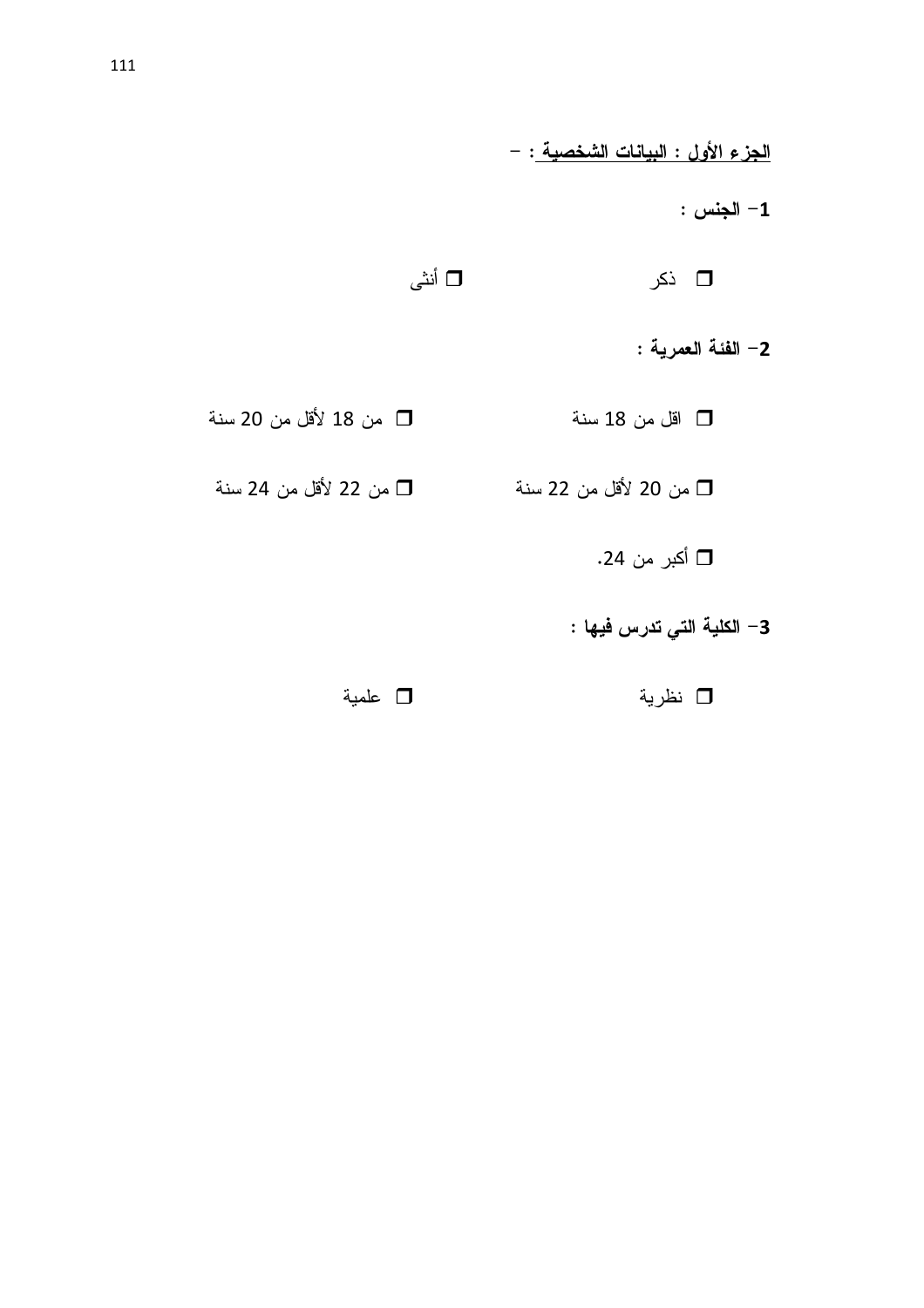الجزء الثاني : عادات وأنماط قراءة الصحف الورقية الكويتية :-

- 4– هل تقرأ أحد الصحف الورقية الكويتية؟ □ نعم دائماً □ نعم أحياناً ◘ نعم غالباً □ لا أقر أ الصحف الور قبة الكوبنية □ نعم نادر اً 5– كم عدد ساعات متابعتك الصحف الورقية؟ □ أقل من نصف ساعة □ من نصف ساعة إلى ساعة أكثر من ساعة ونصف  $\Box$ ◘ من ساعة إلى ساعة ونصف 6– المكان الذي تفضل فيه الاطلاع على الصحف الورقية ؟ □ مكان العمل □ المنزل ■ المقهى ■ غير □ النادي ذلك.................. 7– ما الوقت المفضل لديك لقراءة الصحف الورقية ؟ (يحق لك اختيار أكثر من إجابة) □ الفترة الصباحية من الساعة 8 إلى ما قبل الساعة 12 ◘ فترة الظهيرة من 12 إلى الساعة 4  $8$  فتر ة ما بعد الظهير ة من الساعة 4 إلى الساعة  $8$ □ الفترة المسائية من الساعة 8 إلى الساعة 12
	- □ ما بعد الساعة 12 ليلاً
	- □غير محدد بفترة..............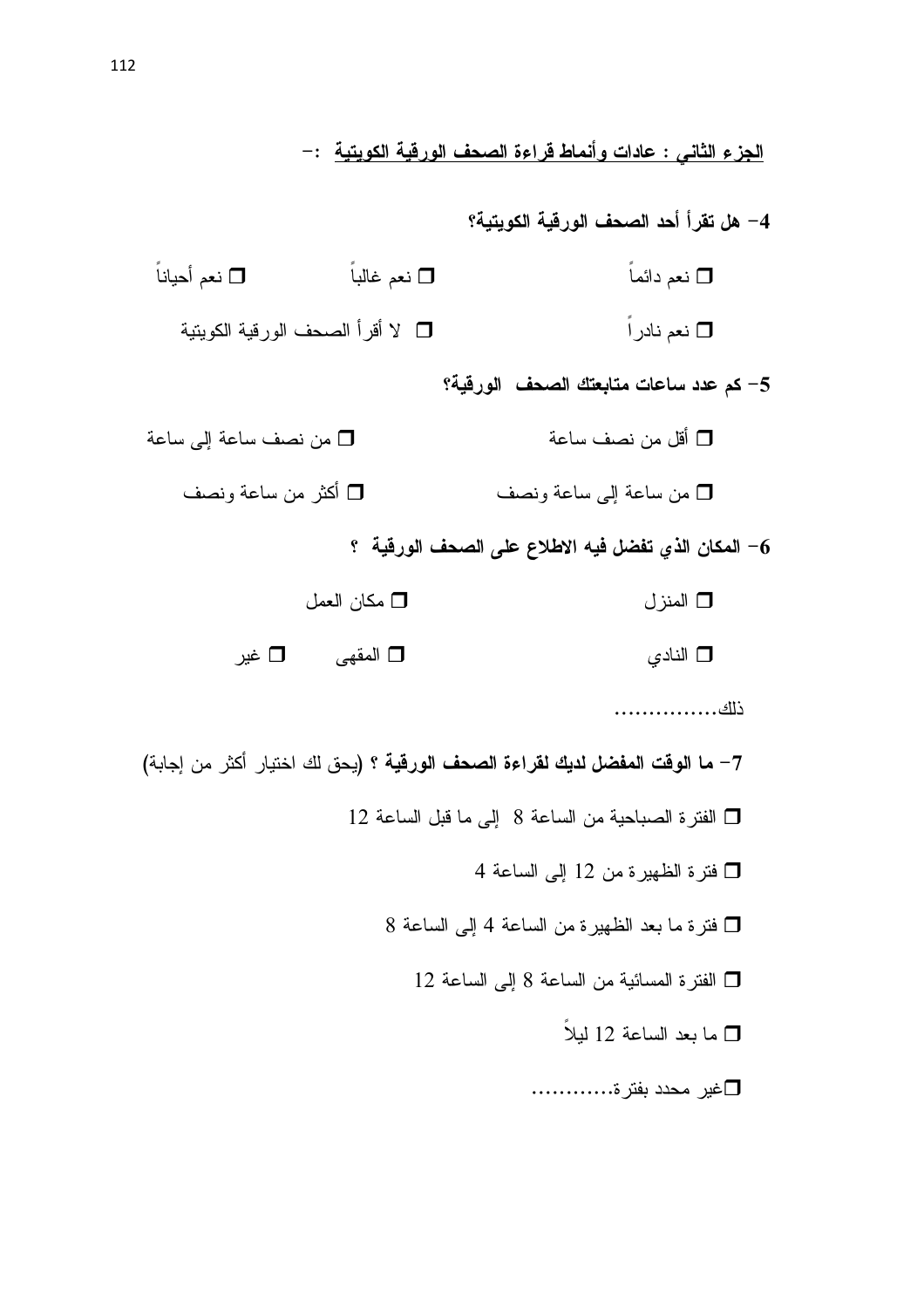8– لماذا تفضل قراءة الصحف الورقية في هذا الوقت؟

- ◘ وقت أجتماع مع الأسرة □ الوقت المناسب للمتابعة ◘ وقت أجتماع مع الأصدقاء □ الوقت الوحيد الفار غ لدية 9- ما الهدف الذي تتطلع إليه من خلال قراءتك للصحف الورقية ؟ ◘ معرفة ما هو جديد من حولي. ◘ لكسب معلومات تساعدني على اتخاذ القرارات السليمة. □ لنتدفعني مع المحادثة مع الأخرين بالأمور المفيدة . ◘ لفتح أفق جديدة لدي . ◘ ليكون لمي رأي عن طرح بعض المواضيع.
	- □ غير ذلك .............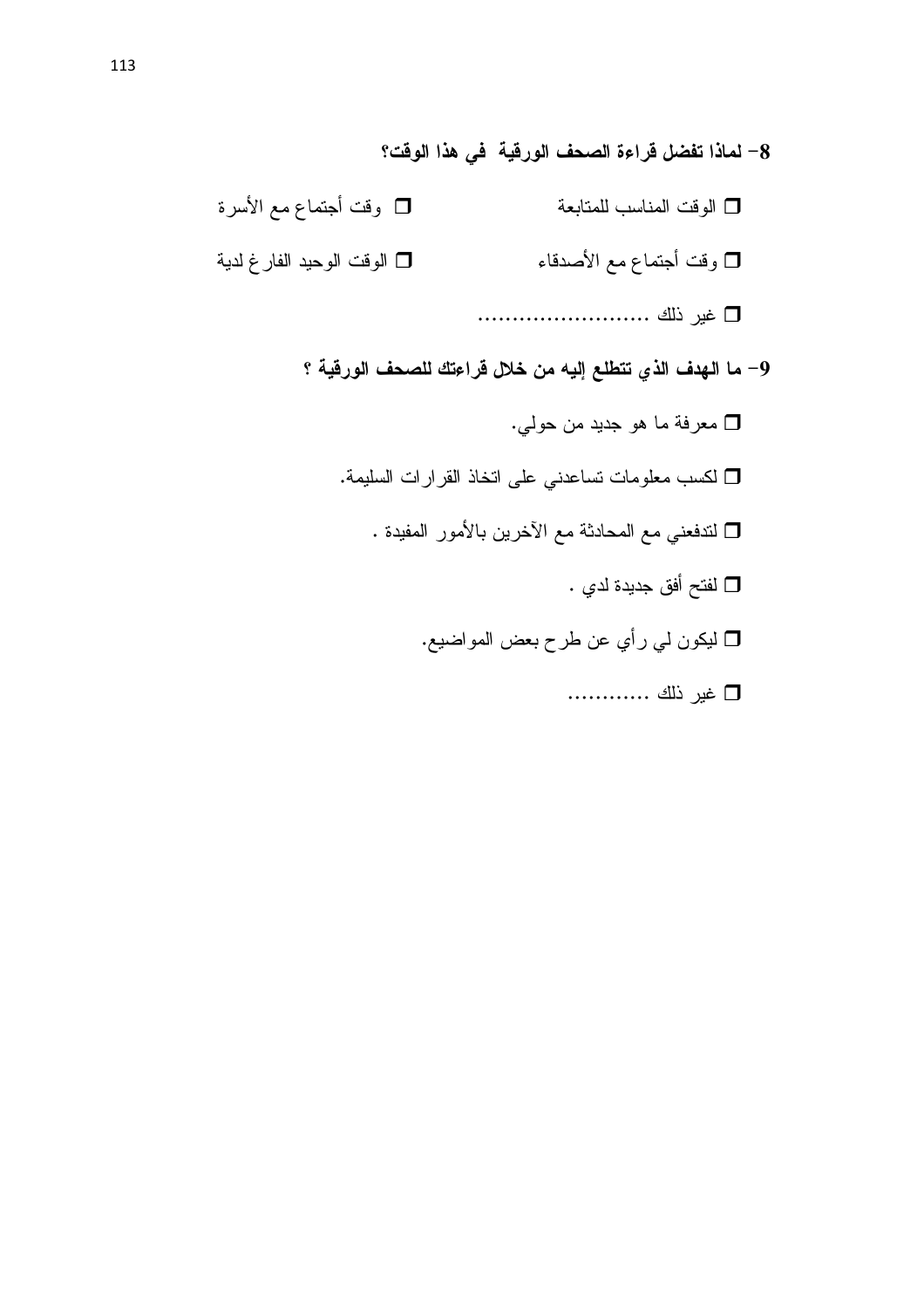## <u> 10 – تقييم الصحف الورقية الكويتية :-</u>

<u>أولاً: دوافع واسباب القراءة</u>

| الرقم           | الاتجاهات                                                                                                                         | موافق<br>بشدة |  | موافق   محايد   معارض | معارض<br>بشدة |
|-----------------|-----------------------------------------------------------------------------------------------------------------------------------|---------------|--|-----------------------|---------------|
| 1               | الصحف الورقية الكويتية مفيدة لي                                                                                                   |               |  |                       |               |
| $\overline{2}$  | الصحف الورقية الكويتية تسشد اهتمـــامى<br>لمتابعتها                                                                               |               |  |                       |               |
| 3               | الصحف الورقية الكويتية تحافظ على القيم<br>الدينية لدى الجمهور                                                                     |               |  |                       |               |
| $\overline{4}$  | الصحف الورقية الكويتية ناجحسة فسى<br>مخاطبة الشباب باللغة التي يفهمونها                                                           |               |  |                       |               |
| 5               | كتاب المقالات فسي السصحف الورقيسة<br>قريبون إلى قلب الشباب                                                                        |               |  |                       |               |
| $6\phantom{1}6$ | يستخدم الكتاب في مقالاتهم اللغة الإعلامية<br>الثالثة بدمج اللغة الفصحى باللهجة العامية<br>الدارجة أثناء الكتابة في الصحف الورقية. |               |  |                       |               |
| 7               | أرغب أن أكـــون كاتبـــا  صــــحفيا  فـــي<br>الصحف الورقية الكويتية                                                              |               |  |                       |               |
| 8               | الوقت الذى اقسضيه بمنابعسة السصحف<br>الورقية لا يؤثر ســـلبا ً علــــي تـحـــصيلـي<br>العلمي .                                    |               |  |                       |               |
| 9               | منابعتي للصحف الورقية يعطيني مجـــالا<br>لمناقشة مواضيع مختلفة مع زملائي فسي<br>الجامعة أو مع الأهل .                             |               |  |                       |               |
| 10              | المفردات التي أنداولها مع من حـولي لا<br>تختلف عن المفردات التي تداولها الصحف<br>الورقية.                                         |               |  |                       |               |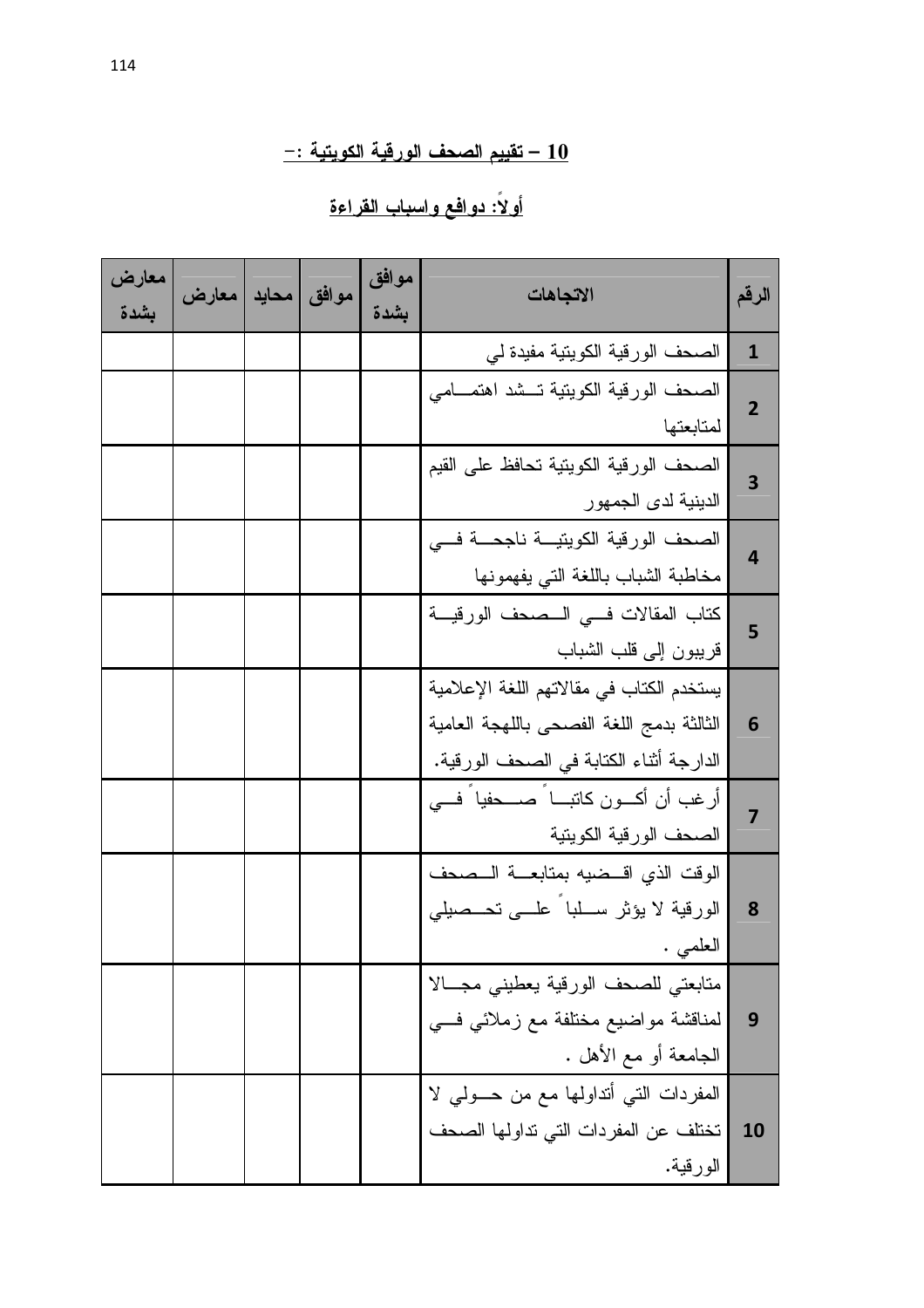|  |  | متابعة الصحف الورقية تغنى عن مشاهدة<br>القنوات الفضائية.                   | 11        |
|--|--|----------------------------------------------------------------------------|-----------|
|  |  | متابعتي للصحف الورقية تقوي من لغتـــي<br>العربية ونجعلنبي أكثر إحساسا بها. | 12        |
|  |  | زادت الصحف الورقية من حبي للمطالعة.                                        | 13        |
|  |  | نروج الصحف الورقية بشكل ناجح للسلع<br>والعقارات والمركبات … الخ            | 14        |
|  |  | تجـــذب الـــصـحف الورقيــــة المتـــــابعين<br>للمشاركة بمسابقاتها.       | 15        |
|  |  | أقوم بتشجيع مـــن هـــو حـــولـي لمتابعـــة<br>الصحف الورقية المفضلة لدي . | 16        |
|  |  | فهم الواقع والأحداث الجارية.                                               | 17        |
|  |  | معرفة الأخبار المحليـــة وجديـــد أخبـــار<br>الوطن والمواطنين             | 18        |
|  |  | معرفة ثقافات جديدة                                                         | 19        |
|  |  | معرفة السسلع والخسدمات مسن خسلال<br>الإعلانات .                            | 20        |
|  |  | التسلية والترفيه                                                           | 21        |
|  |  | اكتساب مهار ات جديدة                                                       | <b>22</b> |
|  |  | التعرف علي شخصيات جديدة                                                    | 23        |
|  |  | الانفتاح على العالم                                                        | 24        |
|  |  | النوجيه والإرشاد                                                           | 25        |
|  |  | الحصول على مواضيع نتمي قدرة الحوار<br>مع الآخرين                           | 26        |
|  |  | المهروب من مشاكل الحياة اليومية                                            | 27        |
|  |  | تنمية القيم الدينية والروحية                                               | 28        |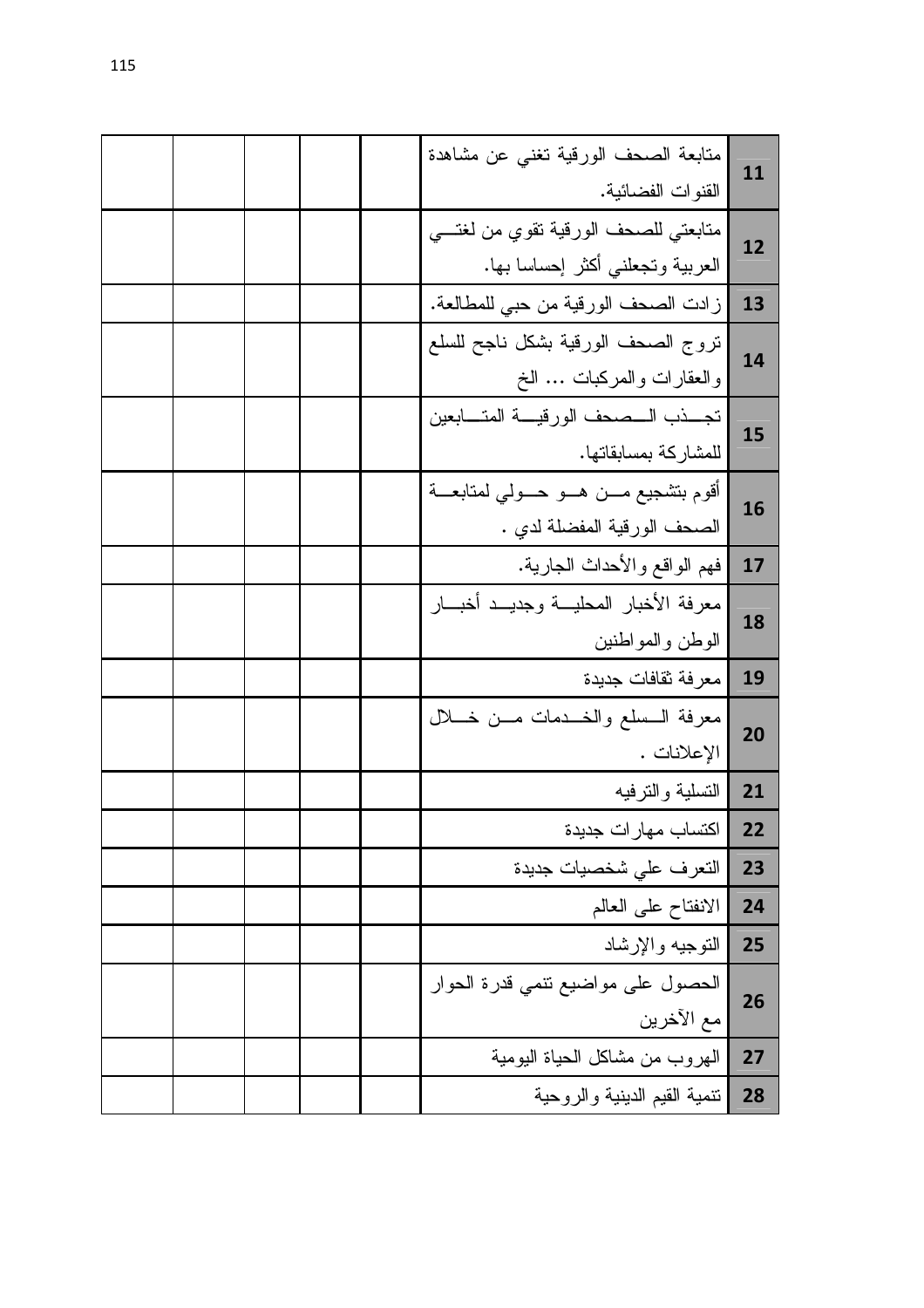<u>ثانياً : الاتجاهات</u>

|         | الاتجاهات                                                                               | موافق<br>بشدة |  | موافق  محايد   معارض | معارض<br>بشدة |
|---------|-----------------------------------------------------------------------------------------|---------------|--|----------------------|---------------|
|         | نتابع الصحف الورقية همسوم وقسضايا<br>الوطن والمواطن                                     |               |  |                      |               |
|         | نجحت الصحف في طرح حلول واقعيــة<br>لعدد من المشكلات                                     |               |  |                      |               |
|         | القضايا التى تتتاولها السصحف تمتاز<br>بالجدية والأهمية                                  |               |  |                      |               |
|         | نقدم الصحف الورقية كل ما هو جديد                                                        |               |  |                      |               |
|         | تجيد الصحف الورقية لغة مشتركة بسين<br>أفراد المجتمع                                     |               |  |                      |               |
|         | نولى الصحف الورقية الكويتية اهتماما<br>خاصا بالقضايا العربية الرئيسية                   |               |  |                      |               |
| الورقية | تدني مستوى أداة العاملين في السصحف                                                      |               |  |                      |               |
|         | نفتقر الصحف الورقية للجرأة والصرامة<br>في مناقشة القضايا .                              |               |  |                      |               |
|         | لا تجري السصحف الورقيسة الكويتيــة<br>استطلاعات الرأي للنعرف على رغبانهم<br>واحتياجاتهم |               |  |                      |               |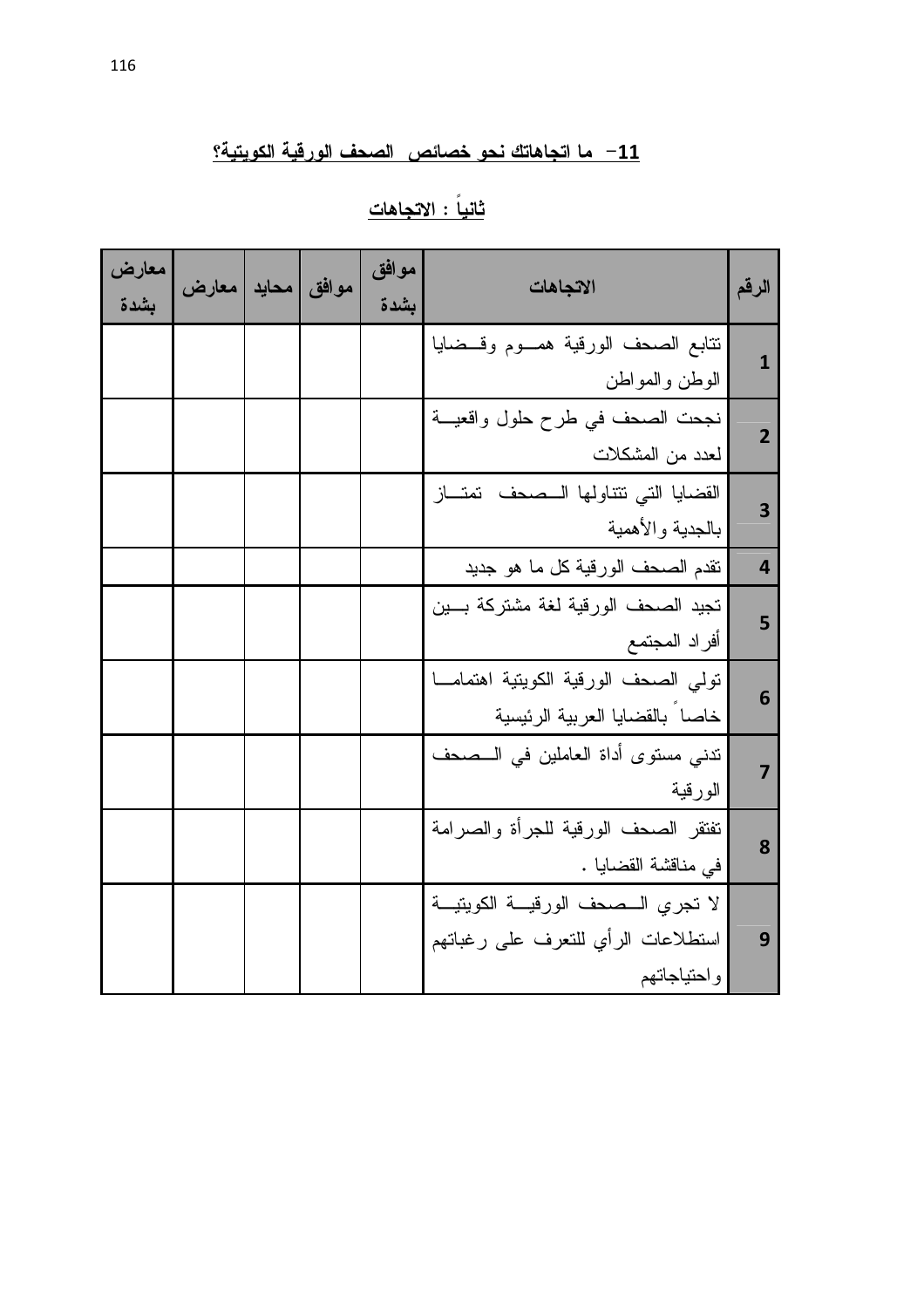12– أمامك مجموعة من العبارات توضح "أوضاع الصحافة الورقية في ظل وسائل الإعسلام الجديدة "المطلوب تحديد درجة موافقتك على كل منها:

| الرقم          | العبارة                                                                    | موافق<br>بشدة | موافق | محايد | معارض | معارض<br>بشدة |
|----------------|----------------------------------------------------------------------------|---------------|-------|-------|-------|---------------|
| 1              | الصحافة الورقية نتراجــع مـــع زيـــادة<br>المتابعين الصحف الالكترونية     |               |       |       |       |               |
| $\overline{2}$ | قد لا تشبع الصحافة الورقية رغبتي في<br>المعرفة المتكاملة عن حدث ما         |               |       |       |       |               |
| 3              | نتراجع مصداقية الكلمة المطبوعة مسع<br>وجود الانترنت                        |               |       |       |       |               |
| 4              | الصحافة الورقية لم نعد قادرة على نقديم<br>معلومات دقيقة                    |               |       |       |       |               |
| 5              | استطيع الوصــول بــسهولة للانترنــت<br>للحصول على المعلومات                |               |       |       |       |               |
| 6              | لا نثير الصحافة الورقية اهتمامى بالقدر<br>الكافي                           |               |       |       |       |               |
| 7              | الصحافة الورقية تستخدم وسائل جــذب<br>انتباه كافية                         |               |       |       |       |               |
| 8              | نتافس الصحف الالكترونيـــة للــصحف<br>الورقية .                            |               |       |       |       |               |
| 9              | قوة الإمكانيات الماديسة فسى السصحف<br>الورقية مقارنة مع الصحف الالكترونية. |               |       |       |       |               |
| 10             | نؤثر منابعة الصحف الالكترونية علسى<br>حجم منابعة الصحف الورقية .           |               |       |       |       |               |
| 11             | الصمود والمنافسة وعدم النأثر .                                             |               |       |       |       |               |
| 12             | التراجع إلى حد كبير .                                                      |               |       |       |       |               |

<u>ثالثاً : التحديات</u>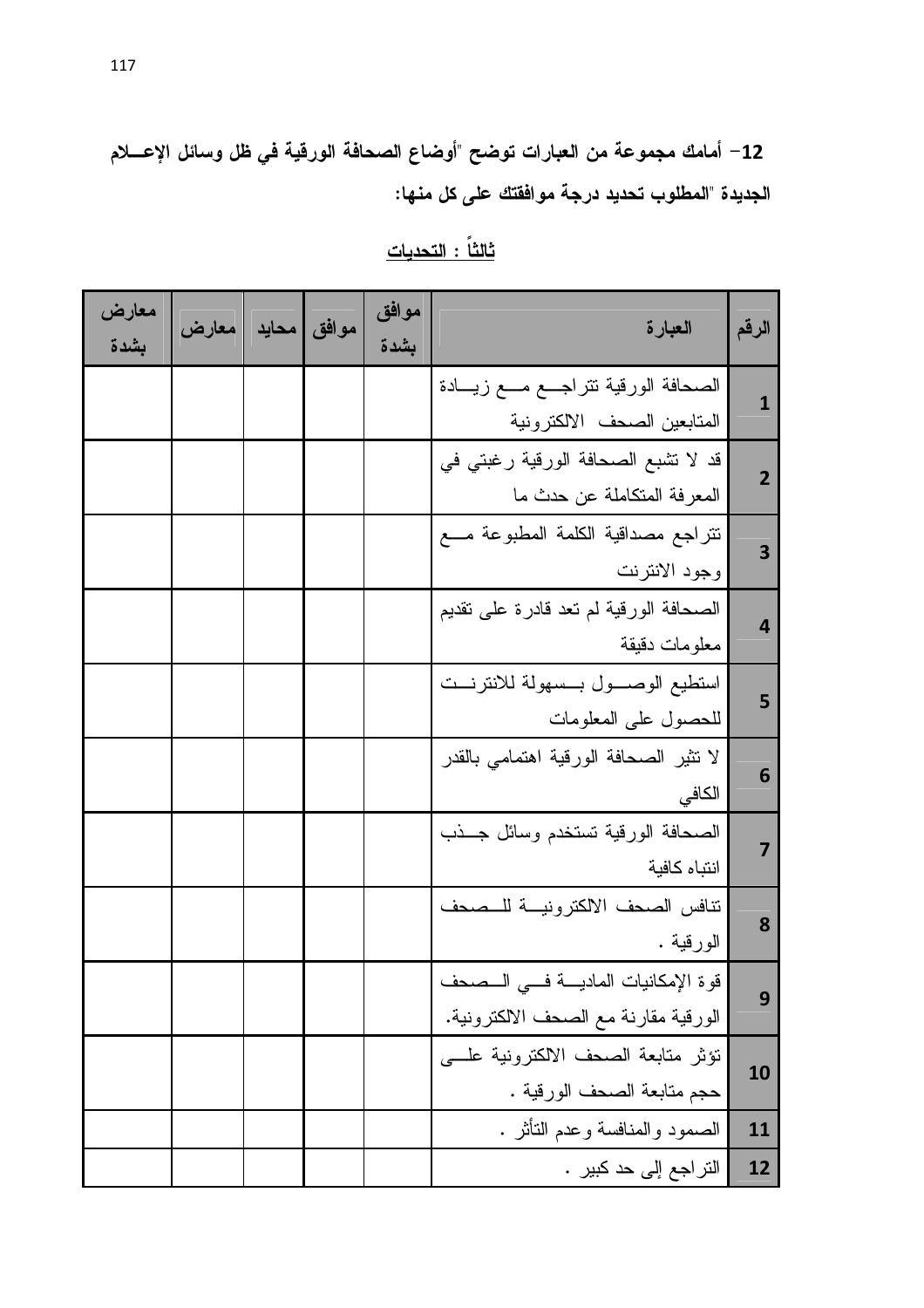الجزء الثالث : عادات وأنماط قراءة الصحف الالكترونية الكويتية:—

13 –هل تقرأ أحد الصحف الالكترونية الكويتية؟

- □ نعم غالباً □ نعم دائماً □ نعم أحياناً □ نعم نادر اً □ لا أقر أ الصحف الالكتر ونبة الكوبتبة 14– كم عدد ساعات متابعتك الصحف الالكترونية؟ □ أقل من نصف ساعة □ من نصف ساعة إلى ساعة □ أكثر من ساعة ونصف □ من ساعة إلى ساعة ونصف 15– المكان الذي تفضل فيه الاطلاع على الصحف الالكترونية ؟ □ مكان العمل □ المنز ل □ المقهى □ غير ذلك ............ □ النادي 16 – ما الوقت المفضل لديك لقراءة الصحف الالكترونية؟ (يحق لك اختيار أكثر من إجابة ) □ الفترة الصباحية من الساعة 8 إلى ما فبل الساعة 12 □ فترة الظهيرة من 12 إلى الساعة 4 □ فترة ما بعد الظهيرة من الساعة 4 إلى الساعة 8 □ الفترة المسائية من الساعة 8 إلى الساعة 12 ◘ ما بعد الساعة 12 ليلاً 17– لماذا تفضل قراءة الصحف الالكترونية في هذا الوقت؟ ا الوقت المناسب للمتابعة السمس السرة الجتماع مع الأسرة  $\Box$
- □ وقت اجتماع مع الأصدقاء □ الوقت الوحيد الفار غ لدية □ غير ذلك ………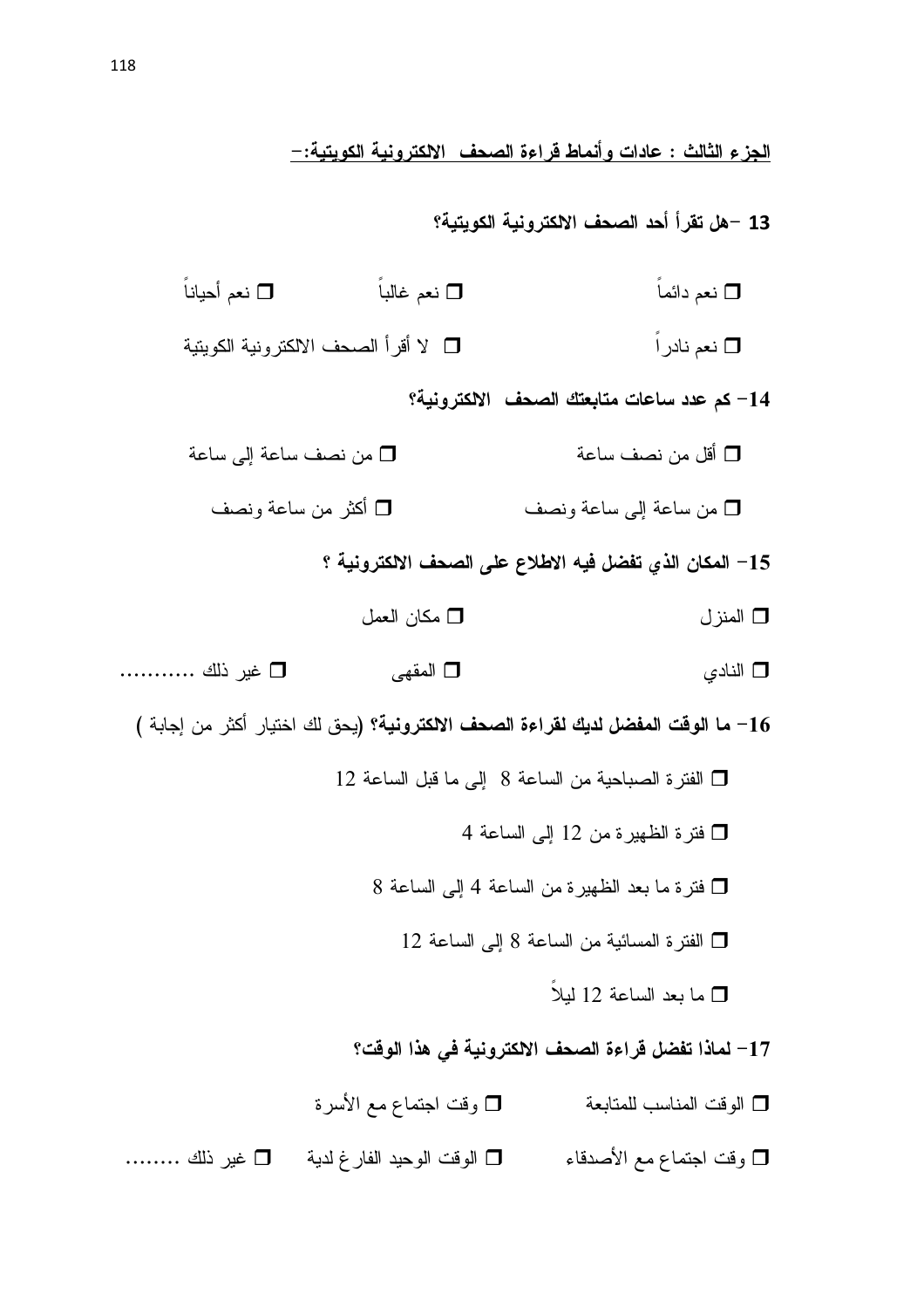18– ما هو الهدف الذي تتطلع إلية من خلال قراءتك للصحف الالكترونية؟

◘ معرفة ما هو جديد من حولي ◘ لكسب معلومات نساعدني على انخاذ القرارات السليمة لتدفعني مع المحادثة مع الأخرين بالأمور المفيدة  $\Box$ ◘ لفتح أفق جديدة لدي ◘ ليكون لي رأي عن طرح بعض المواضيع □ غير ذلك ............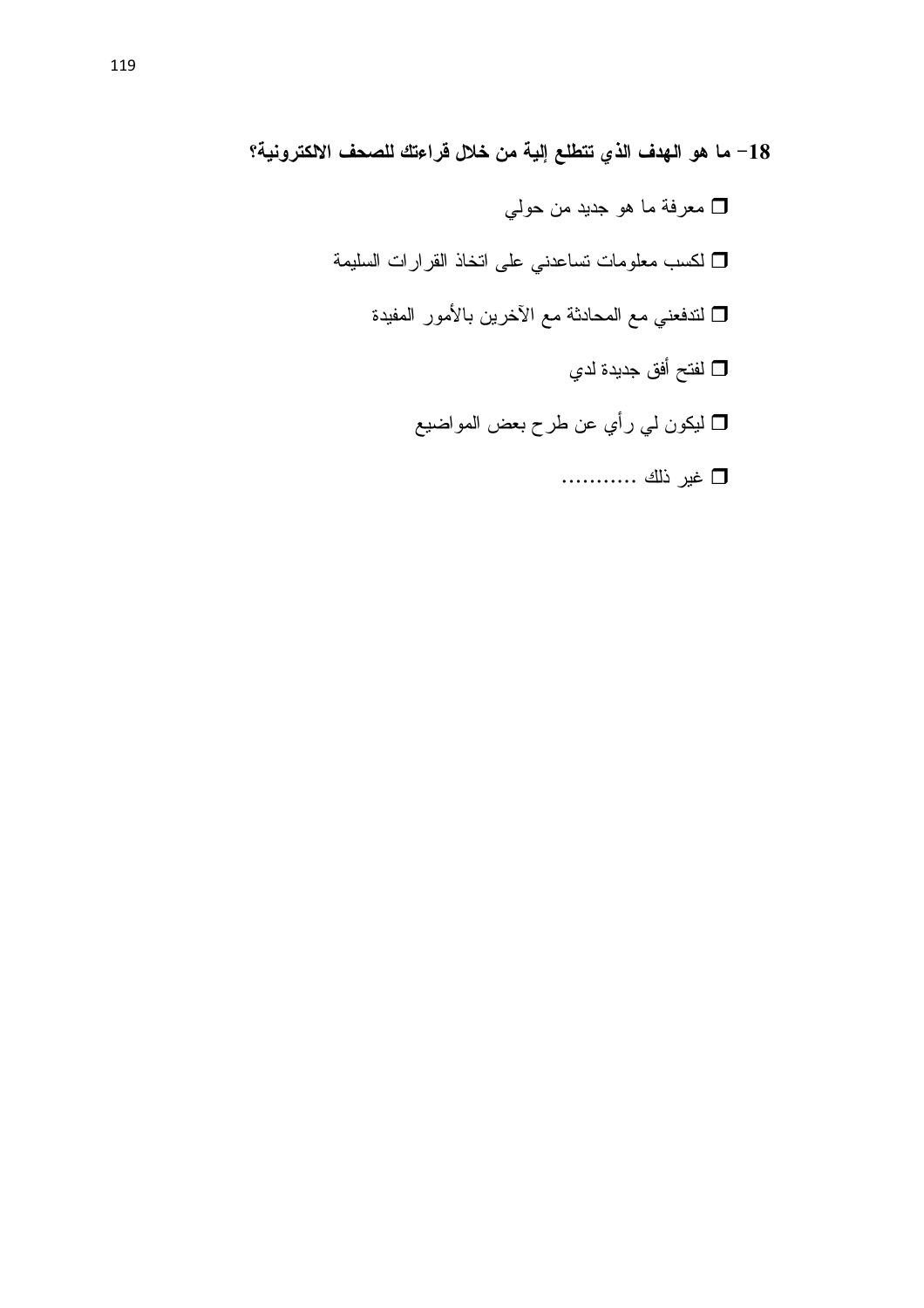|                | <u> او د - دو اسم - و است او اسر انوه</u> |               |       |       |       |               |
|----------------|-------------------------------------------|---------------|-------|-------|-------|---------------|
| الرقم          | الاتجاهات                                 | موافق<br>بشدة | موافق | محايد | معارض | معارض<br>بشدة |
| $\mathbf{1}$   | الصحف الالكترونية الكويتية مفيدة لي       |               |       |       |       |               |
| $\overline{2}$ | الصحف الالكترونيسة الكويتيسة تسشد         |               |       |       |       |               |
|                | اهتمامي لمتابعتها                         |               |       |       |       |               |
| 3              | الصحف الالكترونية الكويتيــة تحـــافظ     |               |       |       |       |               |
|                | على القيم الدينية لدى الجمهور             |               |       |       |       |               |
| $\overline{4}$ | الصحف الالكترونية الكويتية ناجحة في       |               |       |       |       |               |
|                | مخاطبة الشباب باللغة التي يفهمونها        |               |       |       |       |               |
| 5              | كتاب المقالات في الصحف الالكترونية        |               |       |       |       |               |
|                | قريبون إلى قلب الشباب                     |               |       |       |       |               |
|                | يستخدم الكتاب فسى مقــالاتهم اللغــة      |               |       |       |       |               |
| 6              | الإعلامية الثالثة بدمج اللغة الفــصحى     |               |       |       |       |               |
|                | باللهجة العامية الدارجة أثناء الكتابة في  |               |       |       |       |               |
|                | الصحف الالكترونية                         |               |       |       |       |               |
| $\overline{7}$ | أرغب أن أكون كاتبا مسحفيا فسي             |               |       |       |       |               |
|                | الصحف الالكترونية الكويتية .              |               |       |       |       |               |
|                | الوقت الذي اقضيه بمتابعة السصحف           |               |       |       |       |               |
| 8              | الالكترونية لا يؤثر سلبا على تحصيلي       |               |       |       |       |               |
|                | العلمي.                                   |               |       |       |       |               |
|                | متابعتي للصحف الالكترونية يعطيني          |               |       |       |       |               |
| 9              | مجالا لمناقشة مواضيع مختلفــة مـــع       |               |       |       |       |               |
|                | زملائي في الجامعة أو مع الأهل .           |               |       |       |       |               |
|                | المفردات التبي أنداولـها مـع من حولـي لا  |               |       |       |       |               |
| 10             | تختلف عن المفـــردات التــــى تـــداولها  |               |       |       |       |               |
|                | الصحف الالكتر ونية .                      |               |       |       |       |               |

19– تقييم الصحف الالكترونية الكويتية

أو لا: دوافع وأسباب القراءة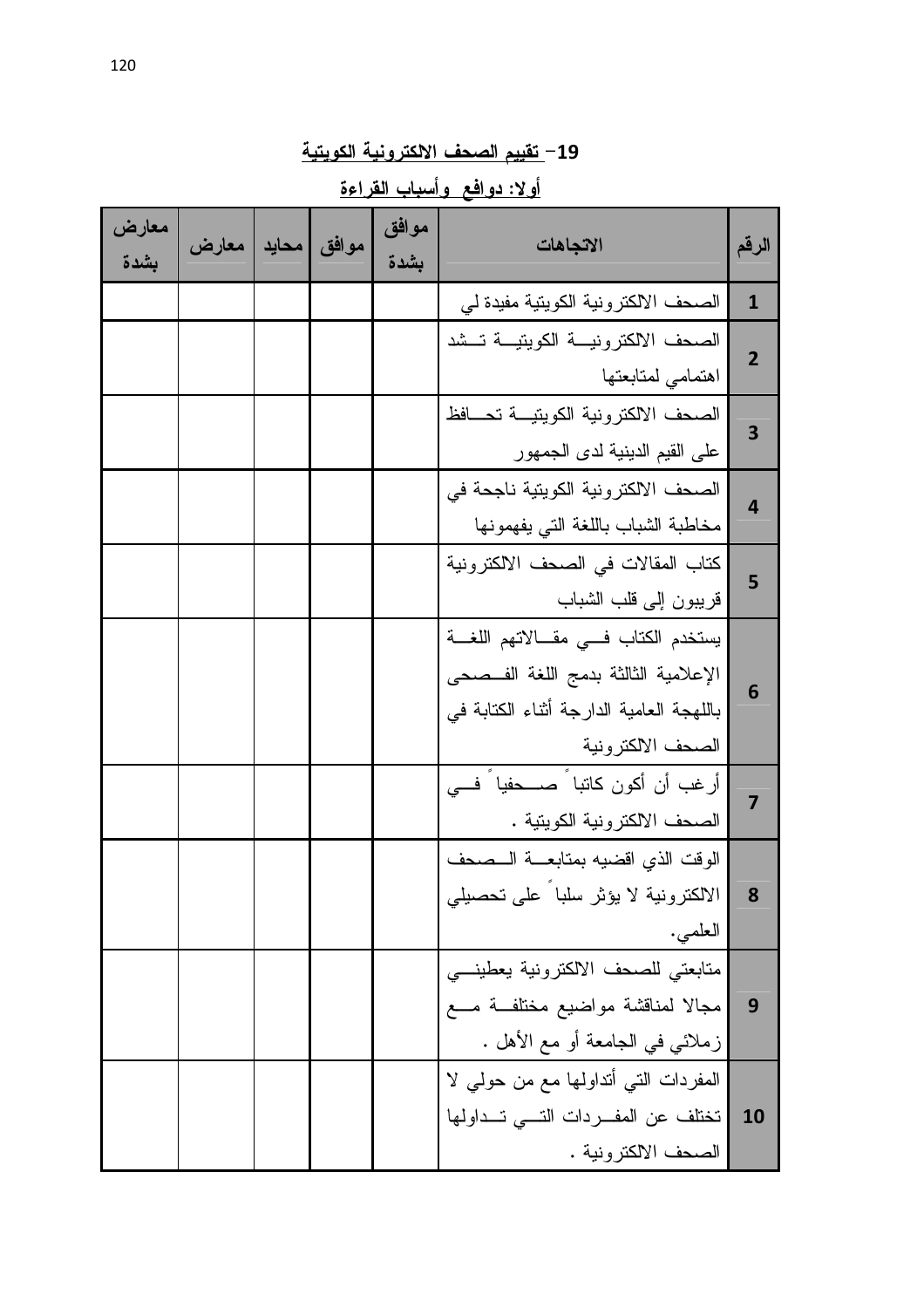| 11        | منابعة الصحف الالكترونية نغنى عــن     |  |  |  |
|-----------|----------------------------------------|--|--|--|
|           | مشاهدة القنوات الفضائية.               |  |  |  |
| 12        | متابعتي للصحف الالكترونية نقوي من      |  |  |  |
|           | لْمَتَّى العربية وانتمائـي لها .       |  |  |  |
| 13        | زادت الصحف الالكترونية من حبسى         |  |  |  |
|           | للمطالعة .                             |  |  |  |
| 14        | تروج الصحف الالكترونية بشكل ناجح       |  |  |  |
|           | للسلع والعقارات والمركبات  إلخ         |  |  |  |
| 15        | تجذب الصحف الالكترونية المتسابعين      |  |  |  |
|           | للمشاركة بمسابقتها                     |  |  |  |
| 16        | أقوم بتشجيع من هو حـــولـي لمتابعـــة  |  |  |  |
|           | الصحف الالكترونية المفضلة لدي .        |  |  |  |
| 17        | فهم الواقع والأحداث الجارية            |  |  |  |
| 18        | معرفة الأخبار المحلية وجديــد أخبـــار |  |  |  |
|           | الوطن والمواطنين                       |  |  |  |
| 19        | معرفة ثقافات جديدة                     |  |  |  |
| 20        | معرفة السلع والخـــدمات مـــن خــــلال |  |  |  |
|           | الإعلانات .                            |  |  |  |
| <b>21</b> | التسلية والترفيه                       |  |  |  |
| 22        | اكتساب مهارات جديدة                    |  |  |  |
| 23        | التعرف علي شخصيات جديدة                |  |  |  |
| 24        | الانفتاح على العالم                    |  |  |  |
| 25        | التوجيه والإرشاد                       |  |  |  |
|           | الحصول على مواضيع نتمـــي قــــدرة     |  |  |  |
| 26        | الحوار مع الآخرين                      |  |  |  |
| 27        | الـهروب من مشاكل الحياة اليومية        |  |  |  |
| 28        | تنمية القيم الدينية والروحية           |  |  |  |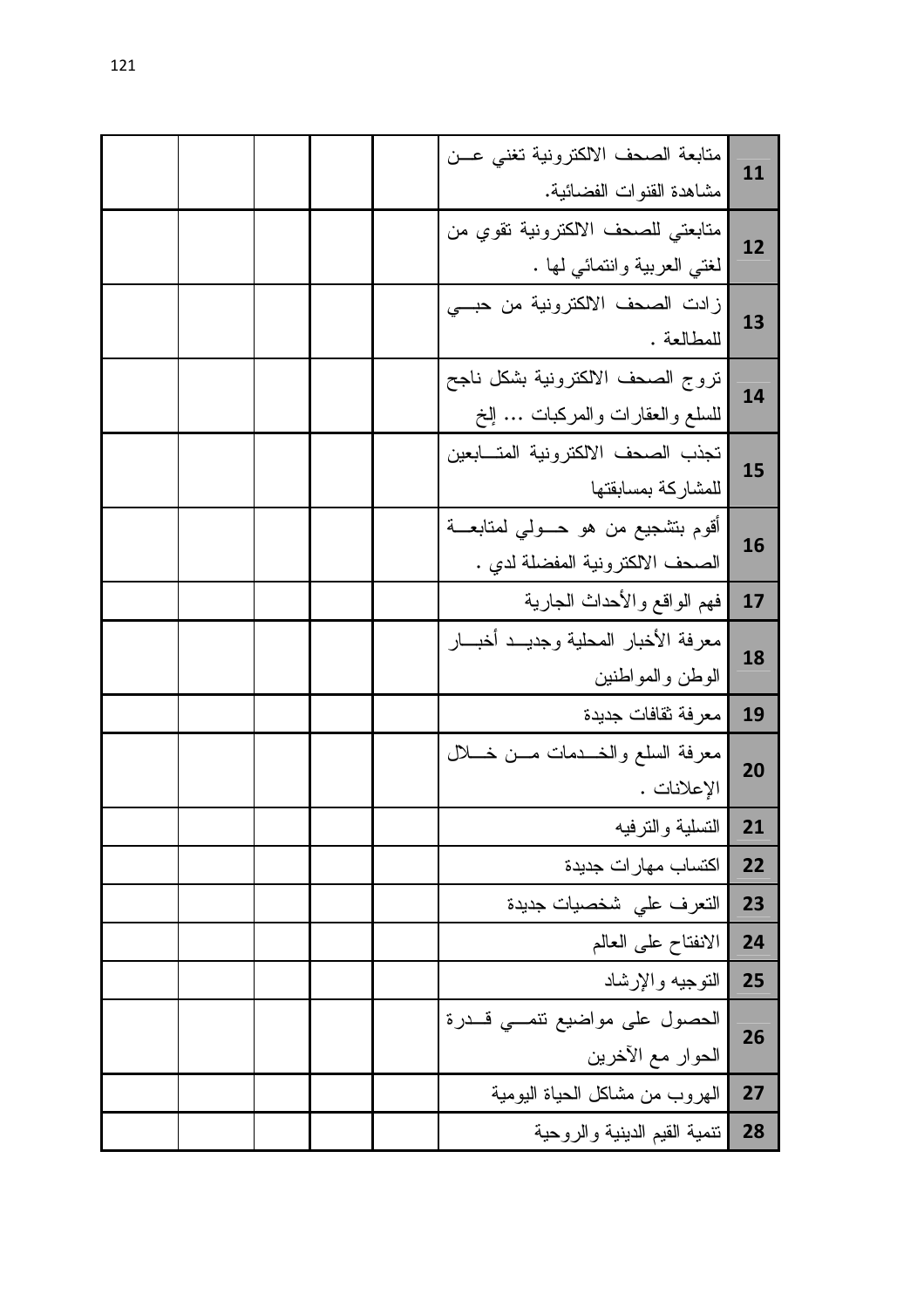### 20 – ما اتجاهاتك نحو خصائص الصحف الالكترونية ؟

<u> ثالثاً : الاتجاهات</u>

| الرقم          | الاتجاهات                                   | موافق<br>بشدة |  | موافق  محايد  معارض | معارض<br>بشدة |
|----------------|---------------------------------------------|---------------|--|---------------------|---------------|
| 1              | نتابع الصحف الالكترونية هموم وقسضايا        |               |  |                     |               |
|                | الوطن والمواطن                              |               |  |                     |               |
| $\overline{2}$ | نجحت الصحف في طرح حلول واقعيـــة            |               |  |                     |               |
|                | لعدد من المشكلات                            |               |  |                     |               |
| З              | القضايا التي تتتاولها المصحف تمتاز          |               |  |                     |               |
|                | بالجدية والأهمية                            |               |  |                     |               |
| 4              | نقدم الصحف الالكترونية كل ما هو جديد        |               |  |                     |               |
| 5              | نجيد الصحف الالكترونية لغة مسشتركة          |               |  |                     |               |
|                | بين أفراد المجتمع                           |               |  |                     |               |
| 6              | نولي الصحف الالكترونية الكويتية اهتماما     |               |  |                     |               |
|                | خاصا بالقضايا العربية الرئيسية              |               |  |                     |               |
|                | ندني مسنوى أداة العاملين في الـــصـحف       |               |  |                     |               |
|                | الالكترونية                                 |               |  |                     |               |
|                | نفتقـــر الـــصـحف الالكترونيـــة للجـــرأة |               |  |                     |               |
| 8              | والصرامة في مناقشة القضايا .                |               |  |                     |               |
|                | لا تجري الصحف الالكترونية الكويتيــة        |               |  |                     |               |
| 9              | استطلاعات للرأي للتعرف على رغباتهم          |               |  |                     |               |
|                | واحتياجاتهم                                 |               |  |                     |               |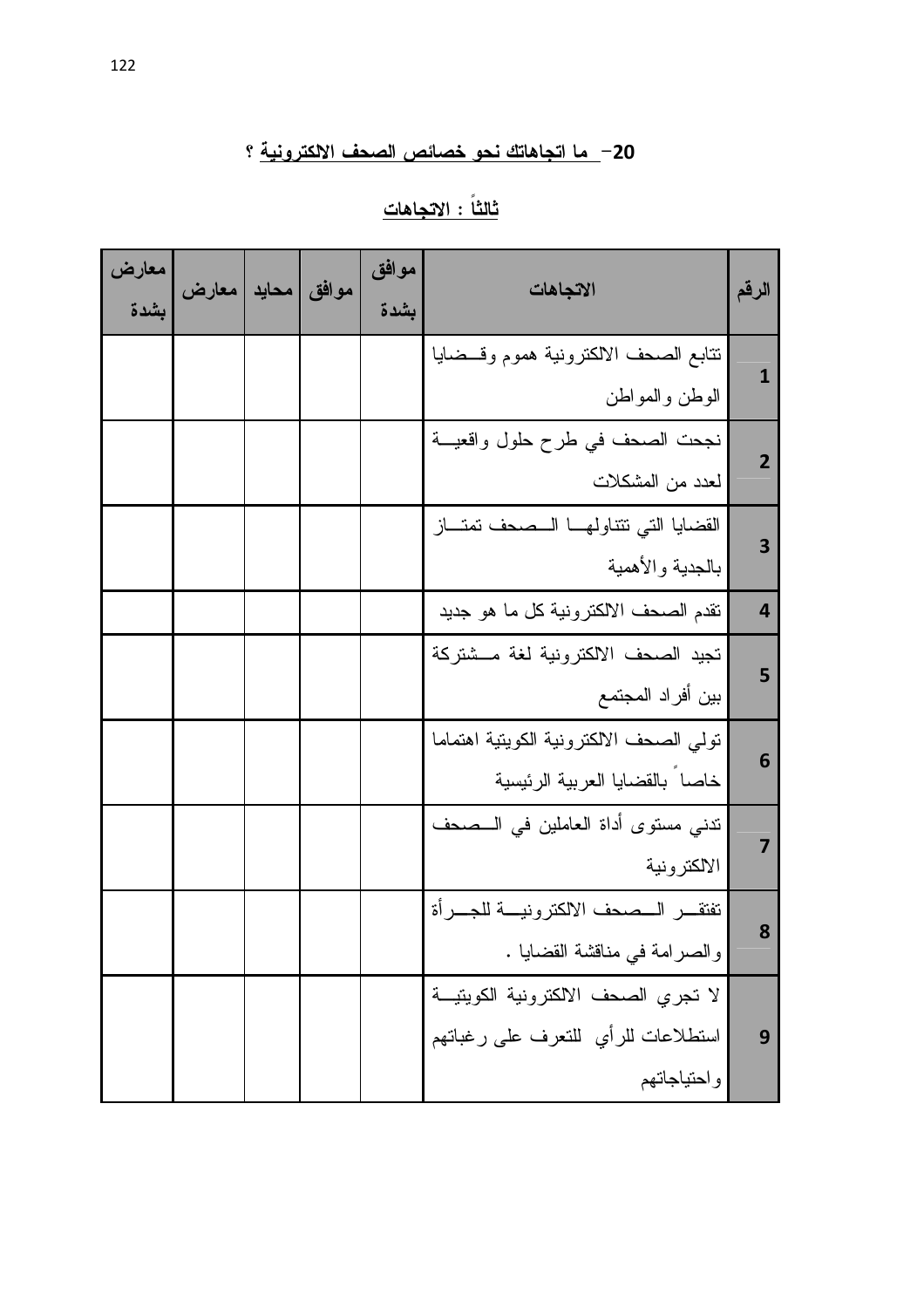### 21 – كيف ترى مستقبل الصحف الالكترونية؟

ثالثاً : مستقبل الصحف الالكترونية

| الرقم          | العبارة                       | موافق<br>بشدة | موافق | محايد | معارض | معارض<br>بشدة |
|----------------|-------------------------------|---------------|-------|-------|-------|---------------|
| 1              | زيادة بشكل كبير عدد السصحف    |               |       |       |       |               |
|                | الالكترونية                   |               |       |       |       |               |
| $\overline{2}$ | مستقبل الصحف الالكترونية سوف  |               |       |       |       |               |
|                | يكون تحت مقص الرقيب           |               |       |       |       |               |
| 3              | نسابق المعلس علسى السصحف      |               |       |       |       |               |
|                | الالكترونية                   |               |       |       |       |               |
| 4              | الصحف الالكترونية سوف نقلــل  |               |       |       |       |               |
|                | من الاحتراف الصحفي            |               |       |       |       |               |
| 5              | نزايد الصحف الالكترونية سـوف  |               |       |       |       |               |
|                | يقلل من أهميتها               |               |       |       |       |               |
| 6              | في ظل الانتشار الواسع للصحف   |               |       |       |       |               |
|                | الالكتر ونية يفقد الخبر قيمته |               |       |       |       |               |

مع جزيل الشكر ..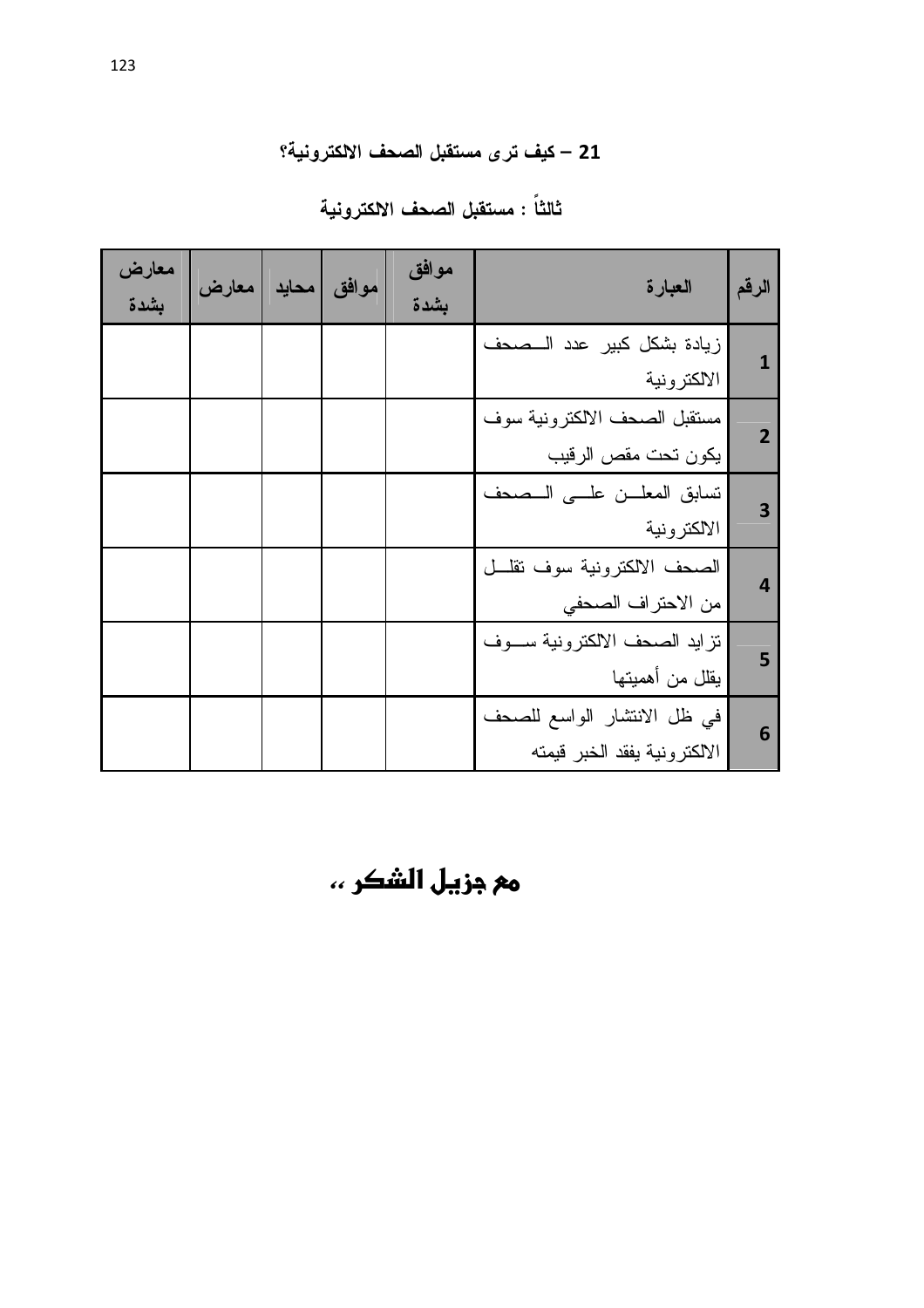# ملحق رقم (2)<br>أسماء المحكمين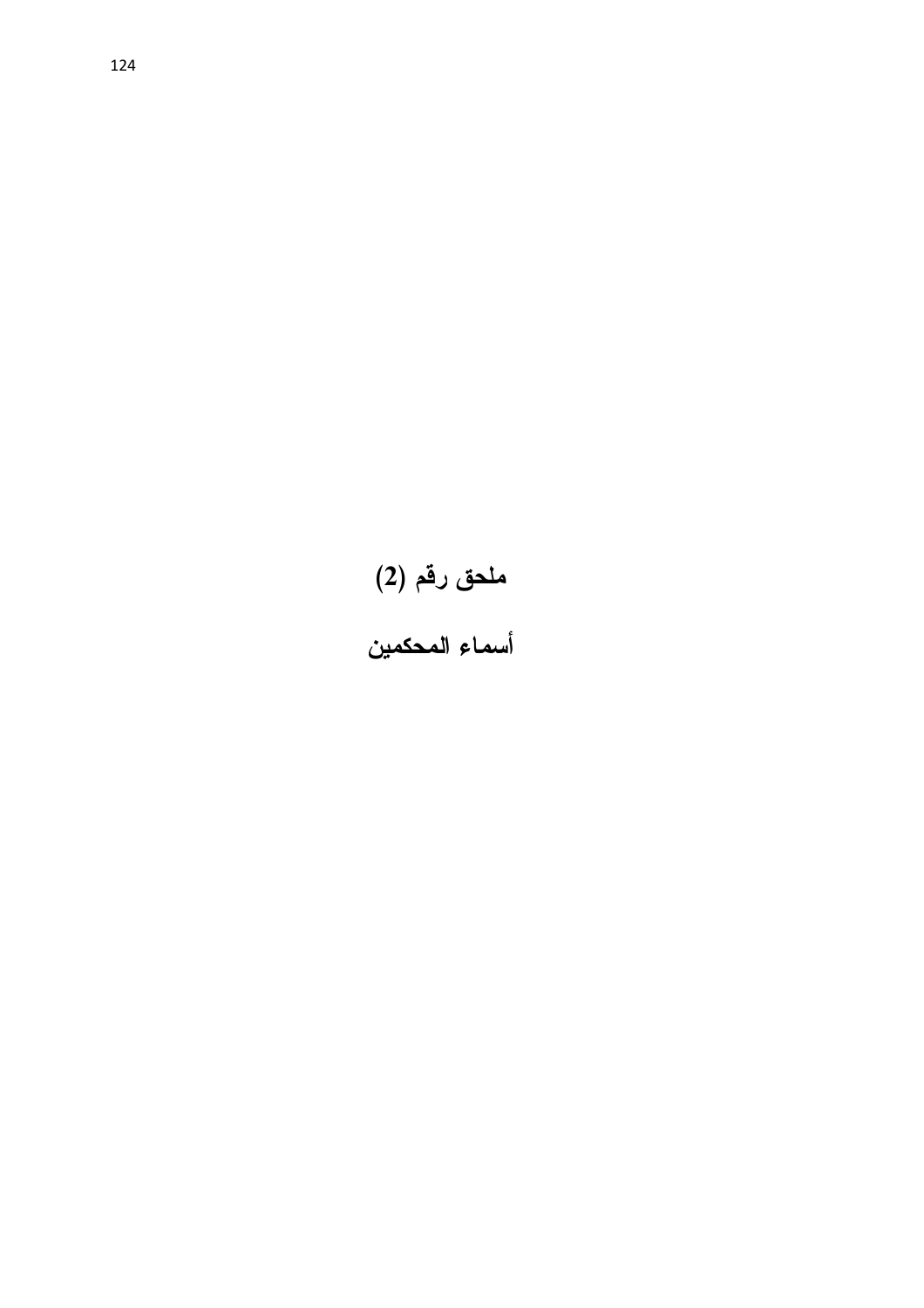#### قائمة بأسماء المحكمين

1– الأستاذ الدكتور / عبد الرزاق الدليمي: جامعة الشرق الأوسط. 2– الأستاذ الدكتور / محمد هاشم السلعوس: جامعة البترا. 3– الدكتور / مناور الراجحي: جامعة الكويت. 4– الدكتور / زهير الطاهات: جامعة البترا. 5– الدكتور / محمد صاحب سلطان: جامعة البترا. الدكتور / عبد الكريم الدبيسي: جامعة البترا. $\ell$ 7– الأستاذ الدكتور / عبد الجبار البياتي: جامعة الشرق الأوسط. 8- الدكتورة / منال مزاهرة: جامعة البترا. 9– الدكتور /كامل خورشيد: جامعة الشرق الأوسط. 10− الدكتور / رائد البياتي: جامعة الشرق الأوسط.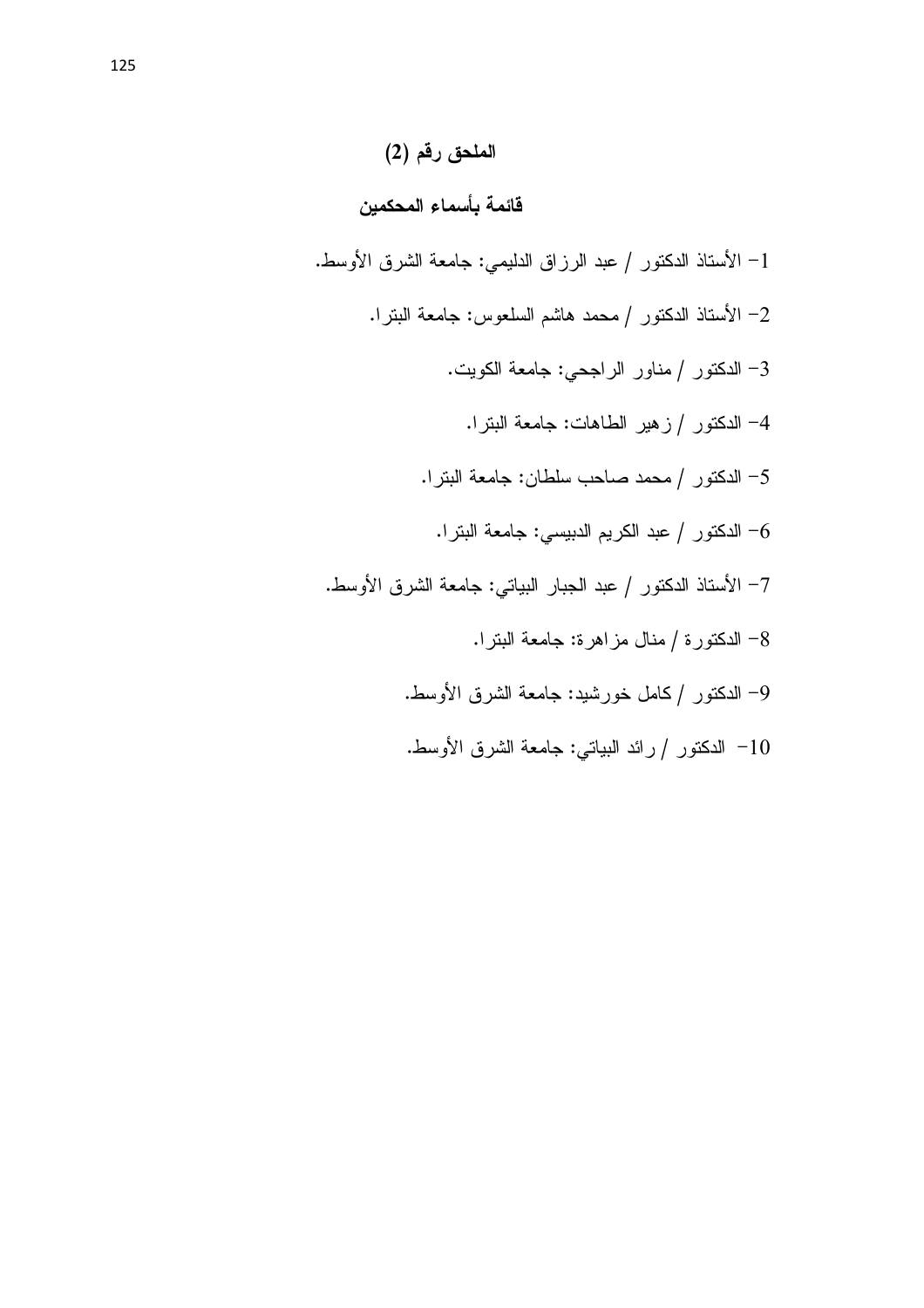# ملحق رقم (3) قائمة بأسماء الصحف الورقية الكويتية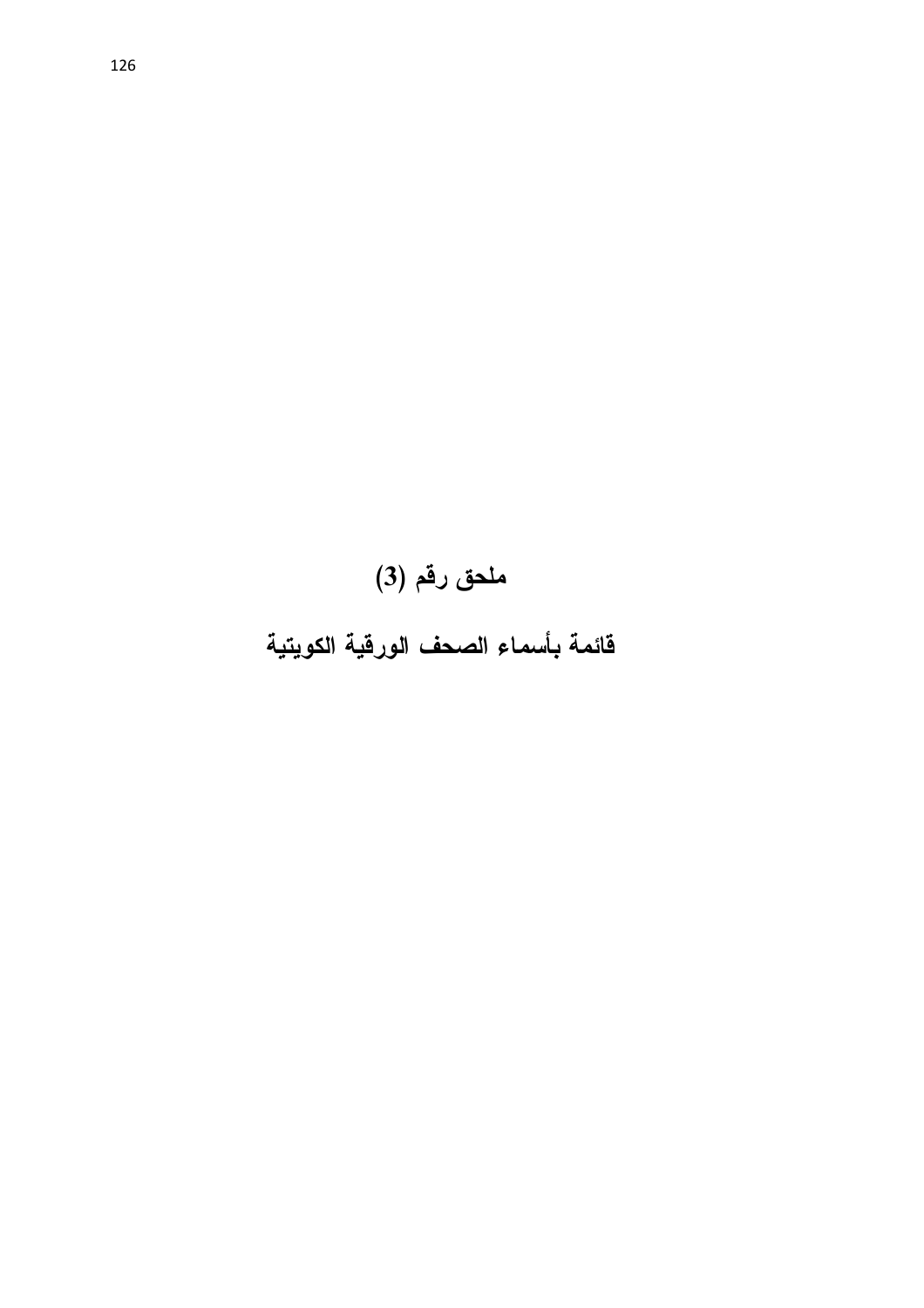# ملحق رقم (3)

# قائمة الصحف الورقية الكويتية

| سنة التأسيس | الرابط الالكترونى        | اسم الصحيفة           |
|-------------|--------------------------|-----------------------|
| 1961        | www.alraialaam.com       | جريدة الر أي الكويتية |
| 1968        | www.www.al-seyassah.com  | جريدة السياسة         |
| 1972        | www.alqabas.com.kw       | جريدة القبس الكويتية  |
| 1974        | www.alwatan.com.kw       | جريدة الوطن           |
| 1976        | www.alanba.com.kw        | جريدة الأنباء         |
| 2007        | www.www.alamalyawm.com   | جريدة عالم اليوم      |
| 2007        | www.www.aljarida.com     | جريدة الجريدة         |
| 2007        | www.www.alshahed.net     | جر يدة الشاهد         |
| 2007        | www.www.annaharkw.com    | جر يدة النهار         |
| 2007        | www.www.alwasat.com.kw   | جريدة الوسط           |
| 2008        | www.www.alsabahpress.com | جريدة الصباح          |
| 2009        | www.www.aldaronline.com  | جر يدة الدار          |
| 2009        | www.www.alhoriah.com     | جريدة الحرية          |
| 2009        | www.almustagbal.com      | المستقبل الكو يتية    |
|             |                          |                       |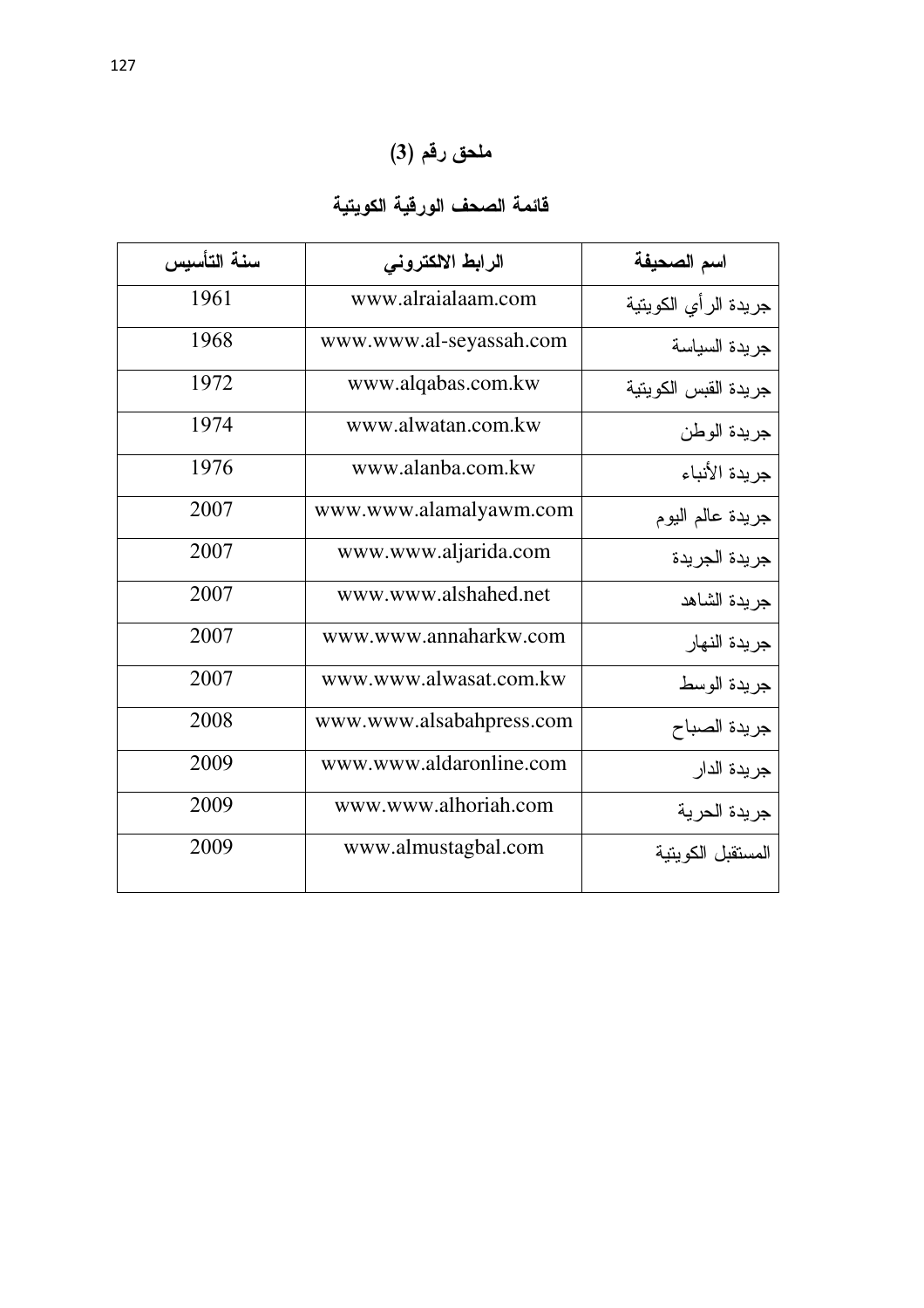# ملحق رقم (4) قائمة بأسماء الصحف الالكترونية الكويتية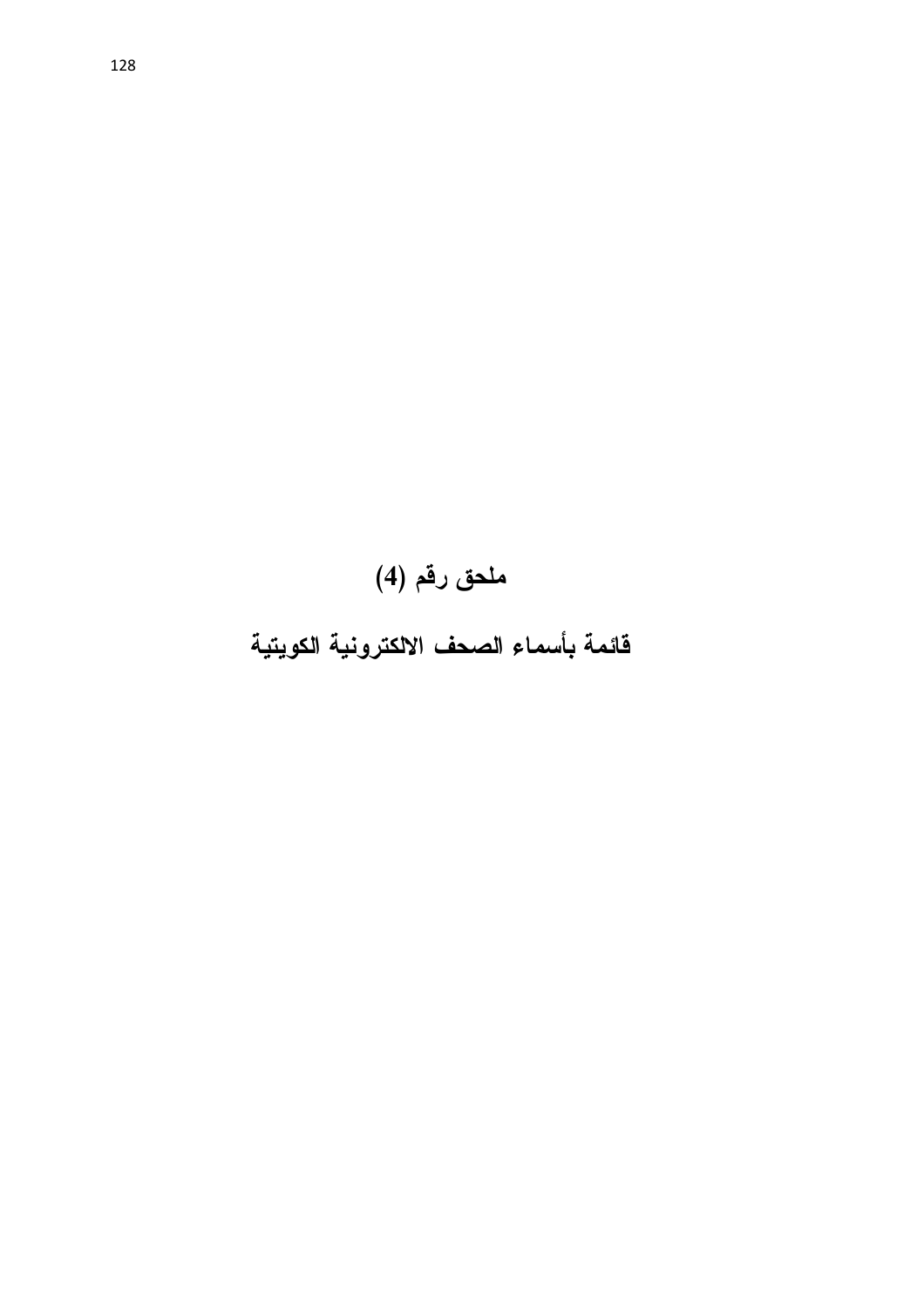# قائمة الصحف الالكترونية الكويتية

| سنة التأسيس | الرابط الالكترونى          | اسم الصحيفة |
|-------------|----------------------------|-------------|
| 2000        | www.www.hadath.net         | حدث         |
| 2007        | www.alaan.cc               | الآن        |
| غير معلن    | www.www.zoomkw.com         | زووم        |
| غير معلن    | www.alabrj.org             | الأبراج     |
| غير معلن    | www.kuwaitnews.com         | کو پٽ نيو ز |
| غير معلن    | www.reqaba.org             | رقابة       |
| غير معلن    | www.www.alwhj.com          | الوهج       |
| 2010        | www.redlinekw.com          | الخط أحمر   |
| غير معلن    | www.sabr.com               | سبر         |
| 2010        | www.enferaad.com           | انفر اد     |
| غير معلن    | www.lannanews.org          | لنا         |
| غير معلن    | www.www.mobashernews.net   | مباشر       |
| غير معلن    | www.www.janoubalsourra.com | جنوب السرة  |
| غير معلن    | www.sariyaa.com            | سارية       |
| 2010        | www.alhasela.com           | الحصبلة     |
| غير معلن    | www.www.almsaeyah.com      | المسائبة    |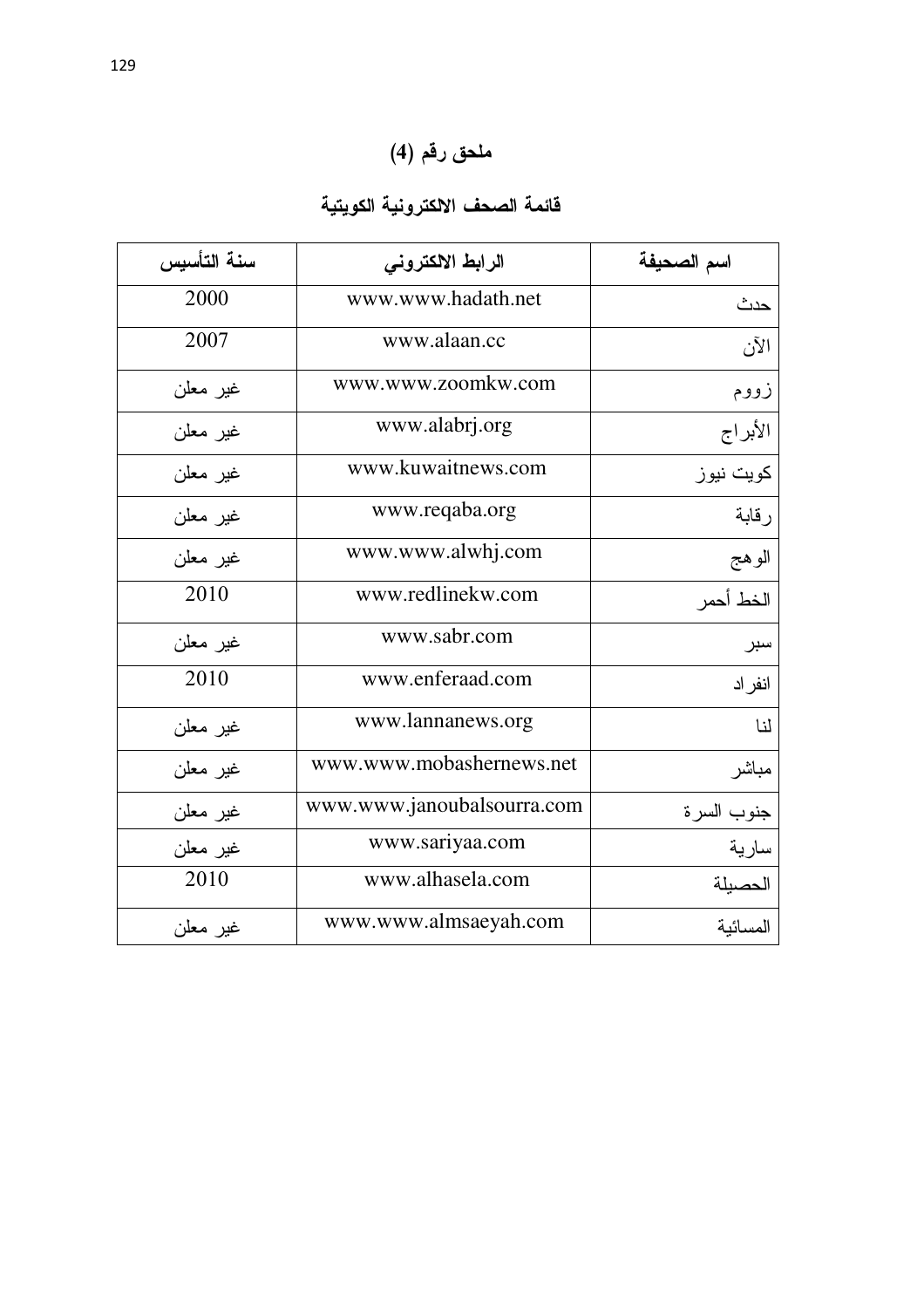# ملحق رقم (5)<br>الوثائق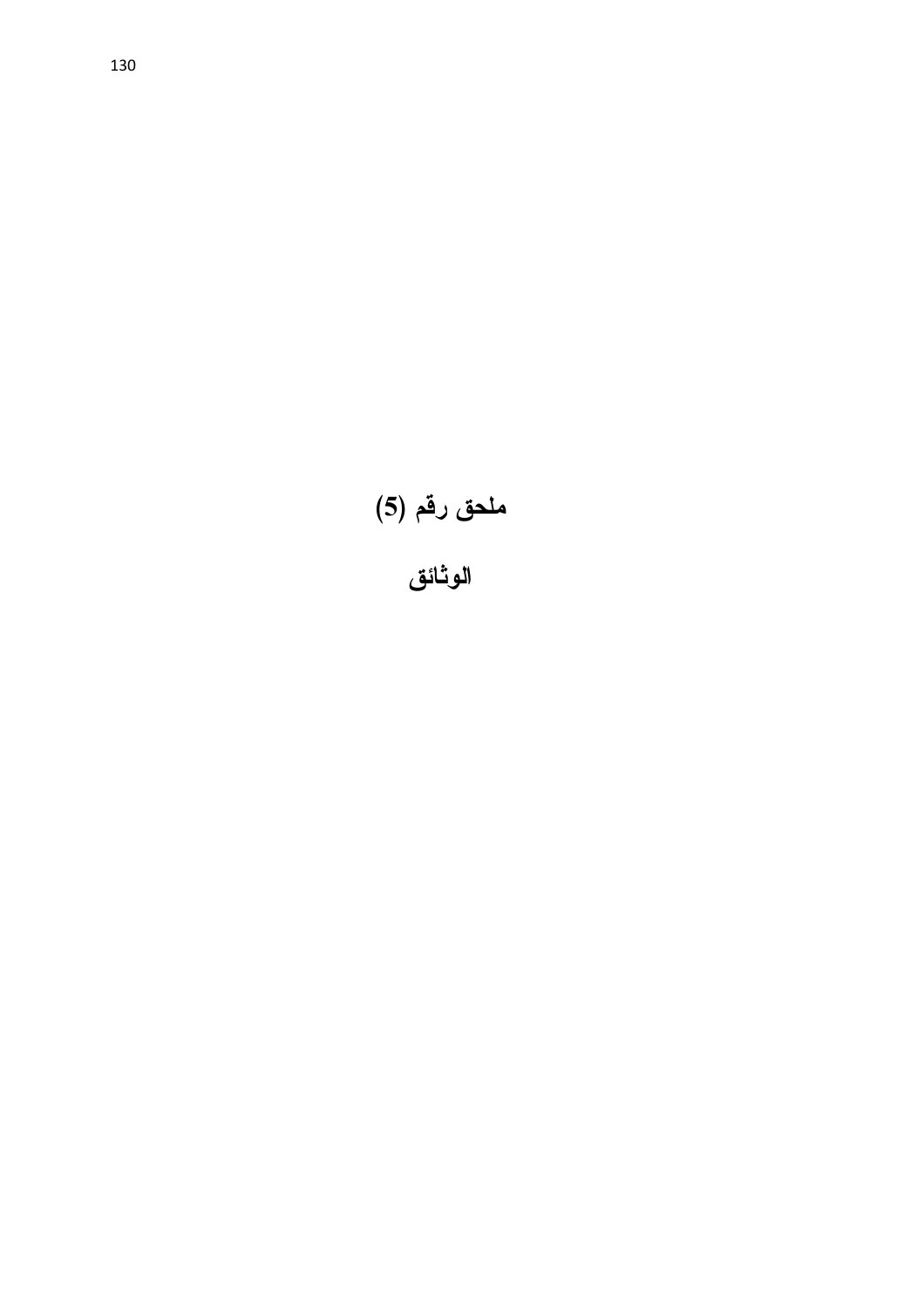قانون رقم 3 لسنة 2006 في شأن المطبوعات والنشر ( 3 / 2006 )

0 – الفصل التمهيدي  $(2 - 1)$  فصل تمهيدي المادة 1

حرية الصحافة والطباعة والنشر مكفولة وفقاً لأحكام هذا القانون.

# المادة 2

في تطبيق أحكام هذا القانون بقصد بالمصطلحات التالية المعنى الوارد قرين كل منها: المطبوع: كل كتابة أو رسم أو صورة أو قول سواء كان مجرداً أو مصاحباً لموسبِقى أو غير ذلك من وسائل التعبير متى كانت مدونـة على دعامـة، بـالوسائل التقليديـة أو أي وسيلـة أخرى أو محفوظة بأوعيـة حافظة أو ممغنطـة أو الكتر ونبية أو غير ها من الحافظات معدة للتداول بمقابل أو بغير مقابل.

الطابع: الشخص الطبيعى أو الاعتبار ي الذي يقوم بنفسه أو بواسطة غيره بنسخ المطبوعات بواسطة الآلات أو الأجهزة التي يستخدمها لهذا الغرض.

الصحيفة: كل جريدة أو مجلة أو أي مطبوع آخر يصدر باسم واحد بصفة دورية في مواعيد منتظمة أو غير منتظمة ولو كان مجرد ترجمة أو نقل عن مطبوعات أخرى.

رئيس التحرير : هو المسؤول والمشرف إشرافًا فعليا على الصحيفة بمحتوياتها بناء على تكليف بذلك من المرخص له في إصدار ها.

نائب رئيس التحرير : من تتوافر فيه شروط رئيس التحرير ويكون هو المسئول والمشرف إشرافا فعليا على الصحيفة بمحتوياتها في حالة غياب رئيس التحرير.

الناشر : الشخص الطبيعي أو الاعتبار ي الذي يضطلع بمهمة تهيئة المطبوع للنشر وإنتاجه أو يتولى توزيعه وتداوله. التداول: بيع المطبوع أو عرضه للبيع أو التوزيع أو الصاقه على أي دعامة كواجهة المحلات أو الجدران أو غيرها بجعله بأي وجه من الوجوه في متناول عدد من الأشخاص سواء تم ذلك بمقابل أو غير مقابل.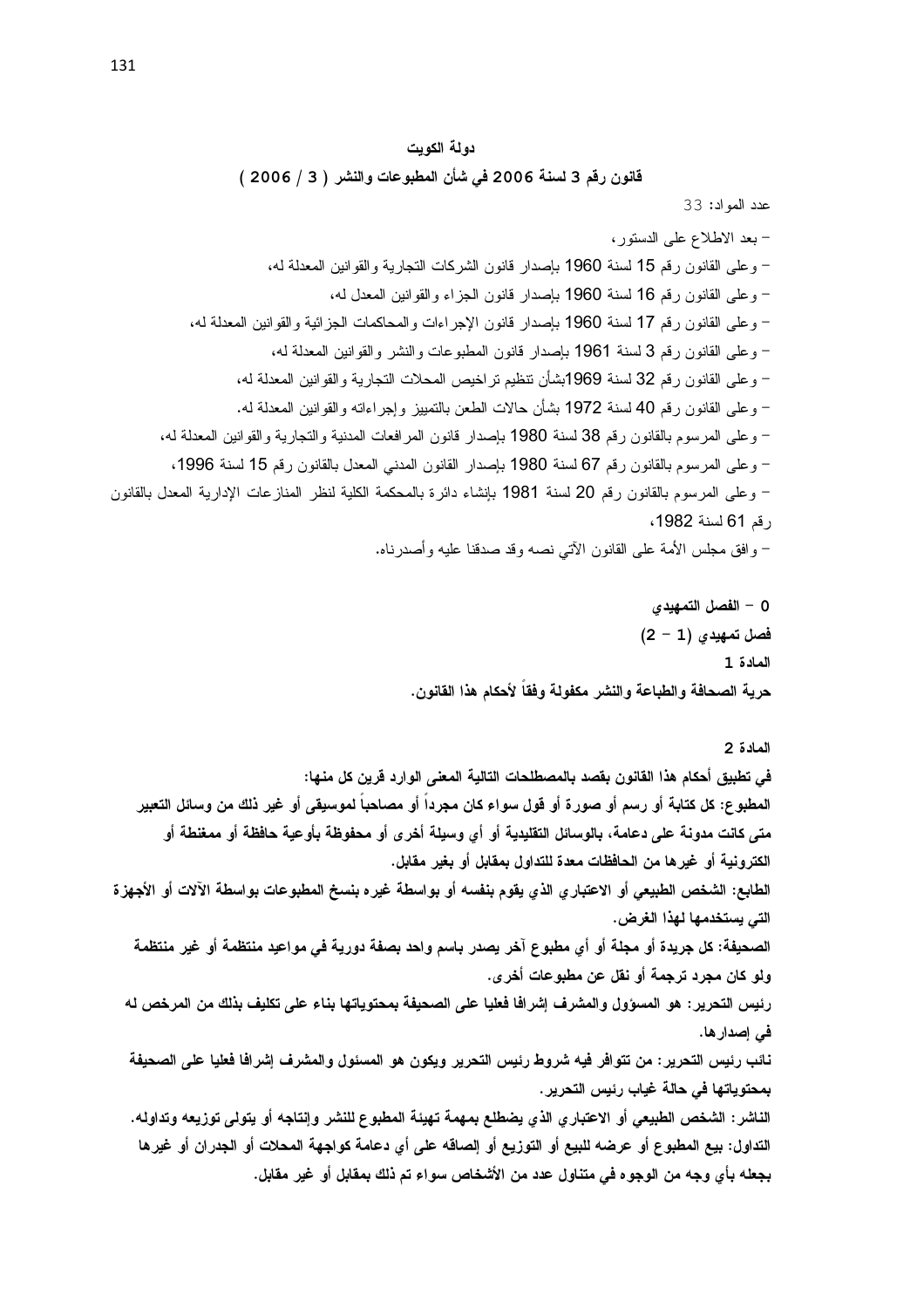الكاتب: كل من يقوم بالكتابة في الصحيفة بصورة منتظمة أو غير منتظمة. المحرر : كل من يعمل في تحرير الصحيفة على سبيل الاحتراف من صحفيين سواء كان من المراسلين أو محللي الأخبار أو مجر ي التحقيقات الصحفية أو المترجمين أو الرسامين أو المصورين. الوزير المختص: وزير الإعلام. الوزارة المختصة: وزارة الإعلام. 1 – الفصل الأول المطبوعات (3 - 7) المادة 3 يجوز لأى شخص إنشاء مطبعة أو استغلالها أو فتح محل لبيع أو تأجير المطبوعات أو النشر أو التوزيع أو الترجمة أو مكتب للدعاية والإعلان أو منشأة للإنتاج الفني فيما يتعلق بهذا القانون بعد الحصول على ترخيص في ذلك الوزارة المختصة، ويشترط في طالب الترخيص ما يلي: 1= أن يكون كويتي الجنسية كامل الأهلية. 2– أن يكون حسن السيرة محمود السمعة، ولم يسبق ضده الحكم في جريمة مخلة بالشرف أو الأمانة ما لم يكن قد رد البه اعتبار ه. 3– أن يكون حاصلا على شهادة الثانوية العامة على الأقل أو ما يعادلها فيما عدا نشاط الترجمة فيجب أن يكون الطالب حاصلا على مؤهل جامعي مناسب أو ما يعادله، ويجوز للوزارة المختصة أن تستثني من هذا الشرط من يكون له خبرة كافية في مجال النشاط المطلوب إصدار الترخيص لمزاولته. 4– أن يكون مالكا أو مستغلا لموقع مناسب للنشاط. وإذا كان طالب الترخيص شخصا اعتباريا فيجب أن يكون جميع المؤسسين أو الشركاء كويتيين، وأن تتوافر الشروط السابقة فيمن يتولى إدارة النشاط. وتبين اللائحة التنفيذية لهذا القانون المنظمة لإصدار هذه التراخيص ومزاولة المطابع والمحال المرخصة لنشاطها. المادة 4 مع عدم الإخلال بالشروط الواردة في المادة السابقة٬ إذا رغب صاحب الترخيص في إنهاء أو تعطيل نشاط المطبعة أو المحل المرخص فيه أو تغيير اسمه أو مقره، فيجب عليه إخطار الوزارة المختصة بذلك. وتبين اللائحة التنفيذية الإجراءات المنظمة لهذا الإخطار والرد عليه. المادة 5 يجوز لصاحب الترخيص أن يتنازل عنه لغيره بعد الحصول على موافقة كتابية مسبقة من الوزارة المختصة وفقا للشروط والإجراءات التي يصدر بها قرار من الوزير. وإذا توفي صاحب الترخيص فلورثته أن يطلبوا نقل الترخيص إليهم على أن يكون أحدهم مسئولا عن الإدارة وتتوافر فيه الشروط المنصوص عليها في المادة (3) كما أن لهم أن

يطلبوا نقل التراخيص إلى شخص آخر تتوافر فيه هذه الشروط وذلك بعد موافقة الوزارة المختصة خلال ستة أشهر من تاريخ الوفاة وإلا اعتبر الترخيص منتهيا.

المادة 6

يجب على الطابع قبل أن يتولى طباعة أي مطبوع أن يقدم إخطار مكتوبا بذلك إلى الوزارة المختصة وأن يثبت فيها اسمه وعنوانه. ويجوز طبع وتداول ونشر أي مطبوع غير دوري على أن يذكر اسم الطابع والناشر والمؤلف وعنوان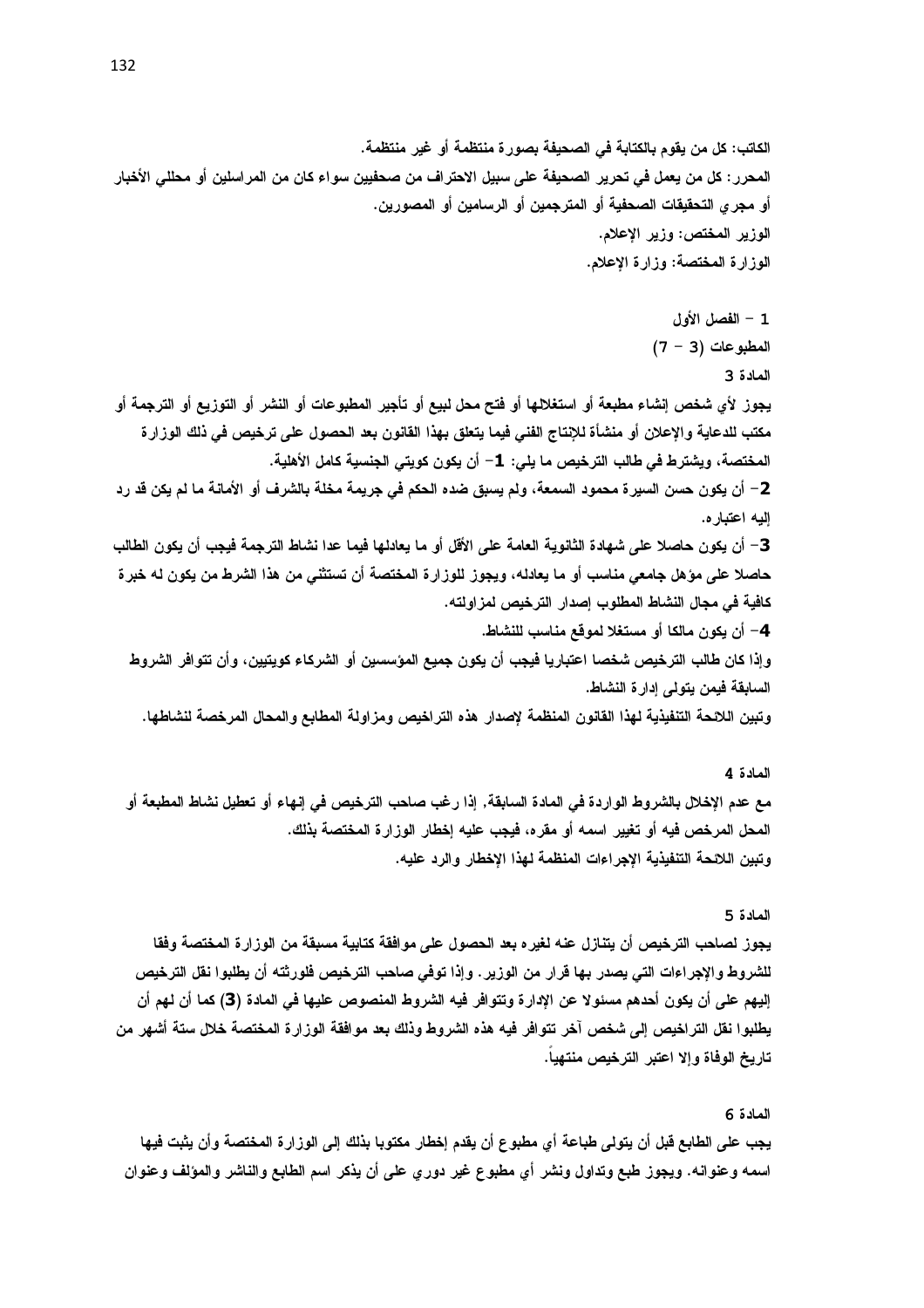كل منهم في الصفحة الأولى أو الأخير ة من المطبوع وتاريخ الطبع وعلى الطابع إبداع نسختين من المطبوع لدى كل من الوزارة المختصة ومكتبة الكويت الوطنية قبل تداوله ونشره وذلك وفقا للشروط والإجراءات التي تبينها اللائحة التنفيذية.

### المادة 7

يجوز إدخال أو تداول أو بيع المطبوعات الواردة من الخارج بعد إجازتها من الوزارة المختصة بعد التثبت من عدم احتوائـها على ما يحظر نشره وفقا للمواد المنصوص عليها في الفصل الثالث من هذا القانون. مع عدم الإخلال بأي عقوبة أشد ينص عليها قانون آخر يعتبر الموزع المحلي مسئولا في حالة مخالفة أي حكم من أحكام هذا القانون ويعاقب وفقا لأحكامه.

> 2 – الفصل الثاني الصحيفة (8 – 18) المادة R لا تخضع الصحف لأى رقابة مسبقة.

> > المادة 9

لا يجوز إصدار صحيفة إلا بعد الحصول على ترخيص في ذلك من الوزارة المختصة ولا يمنح الترخيص إلا لصاحب مؤسسة أو شركة، فإذا كانت الصحيفة يومية يشترط ألا يقل رأس مال المؤسسة أو الشركة عن مائتين وخمسين ألف دينار .

ومع عدم الإخلال بأحكام القانون رقم ( 15) لسنة 1960م بشأن الشركات التجارية والقوانين المعدلة له، تتولى الوزارة المختصة تعيين مراقب حسابات يتولى تدقيق وبيان المركز المالي لحسابات المؤسسة أو الشركة المرخص لها بإصدار صحيفة وفق الأنظمة والضوابط التي يصدر بها قرار من الوزير المختص. ويقدم طلب الترخيص إلى الوزارة المختصة مشتملا على البيانات التالية: 1 – اسم طالب الترخيص وتاريخ ميلاده وآخر مؤهل علمي حصل عليه ومحل إقامته. 2– إذا كان طالب الترخيص شركة فيذكر في الطلب أسماء جميع أعضاء مجلس إدارتها ومقر الإدارة. 3– الإسم المقترح للصحيفة ومواعيد صدروها وشكلها وغرضها وما إذا كانت سياسية، أو اجتماعية, أو ثقافية, أو فنية أو غير ذلك واللغة التي تصدر بها، ولا يجوز أن يكون إسم الصحيفة مماثلا لإسم صحيفة سبقتها في الصدور ولا يزال ترخيصها ساريا. 4- عنوان مقر ادارة الصحيفة ومكان طباعتها.

ويجوز بموافقة الوزارة المختصة إصدار ملحق أو أكثر للصحيفة في اليوم ذاته تصدر فيه ويجب الحصول على هذه المو افقة قبل الاصدار .

المادة 10 يشترط في طالب الترخيص لإصدار الصحيفة مايلي: 1– أن يكون كويتيا بالغا من العمر الخامسة والعشرين وكاملا للأهلية. 2– أن يكون حسن السيرة محمود السمعة، ولم يصدر ضده حكم في جريمة مخلة بالشرف أو الأمانـة، ما لم يكن رد البه اعتبار ه.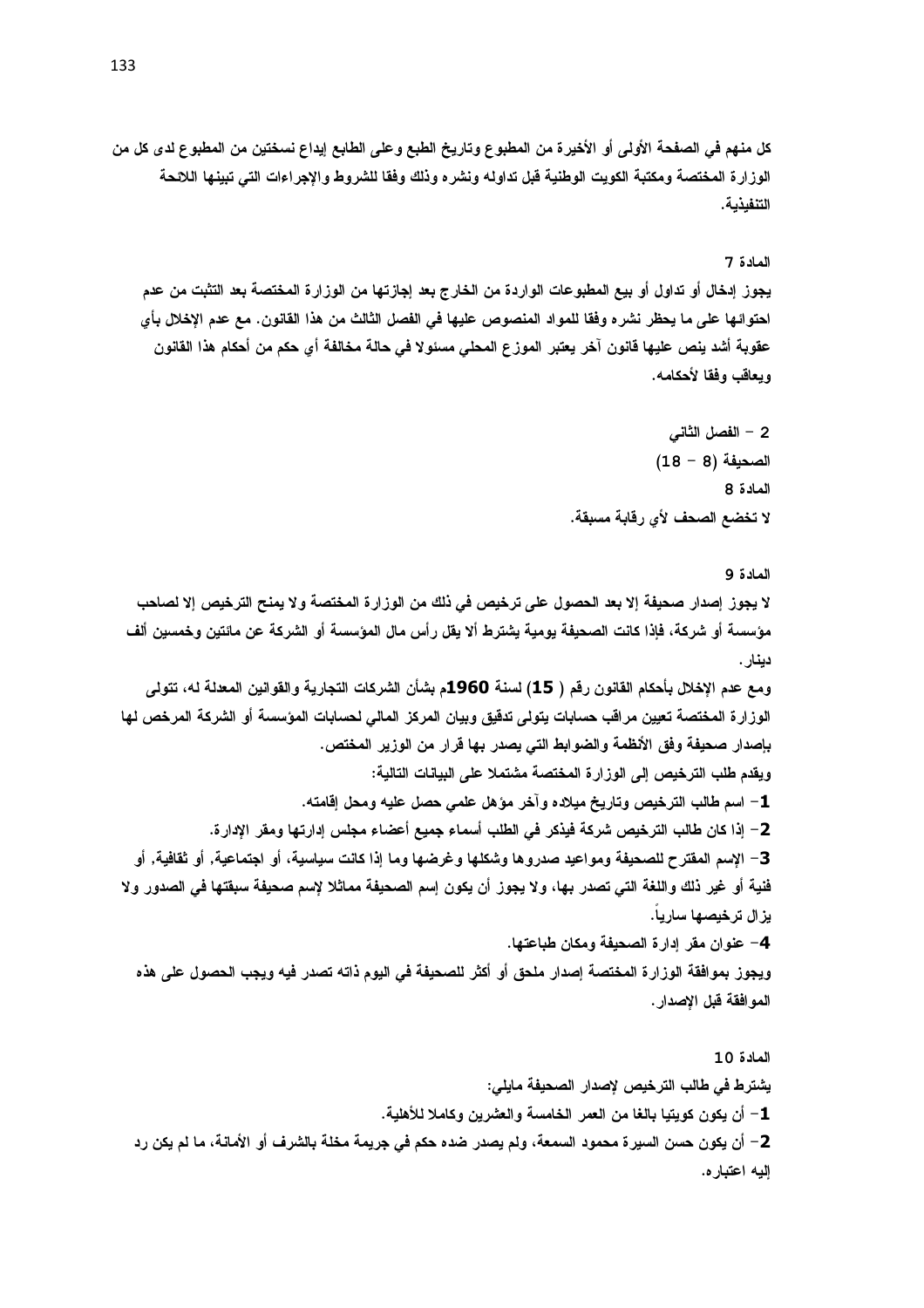3– أن يكون حاصلا على مؤهل عال بعد الثانوية العامة أو ما يعادلها. وإذا كان طالب الترخيص شركة يشترط أن تتوافر في جميع المؤسسين الشروط الواردة في البندين الأول والثاني من هذه المادة.

#### المادة 11

يصدر الوزير المختص خلال تسعين يوما من تاريخ تقديم الطلب قرار بالموافقة على منح الترخيص أو رفضه فإذا انقضت المدة دون إصدار القرار اعتبر الطلب مرفوضا. ولذو ي الشأن الطعن في القرار النهائي الصادر برفض الترخيص أمام الدائرة الإدارية وفقا للإجراءات المنصوص عليها في المرسوم بالقانون رقم 20 لسنة 1981 خلال ستين يوما من إبلاغهم بالقرار أو من تاريخ إنتهاء المدة المشار اليها.

#### المادة 12

يجب على المرخص له في إصدار صحيفة أن يقدم إلى الوزارة خلال ثلاثة أشهر من تاريخ إخطاره بالموافقة مايلي: 1– ما يفيد إيداعه خزانة الوزارة المختصة كفالة مالية مقدارها مائة ألف دينار إذا كانت الصحيفة يومية وخمسة وعشرون ألف دينار إذا كانت غير ذلك ، ويجوز أن يقدم بدلا من الكفالة المالية ضمانا بنكيا موجها إلى الوزارة المختصة مطلقا من أي قيد، وللوزارة المختصة الحق في صرف الكفالة أو الضمان للوفاء بما تلتزم به المؤسسة أو الشركة أو رئيس التحرير من تعويضات بناء على هذا القانون، وعلى صاحب الترخيص استكمال النقص في الضمان خلال شهرين من تاريخ إخطار ه بذلك من الوزار ة المختصة.

2– اسم كل من رئيس التحرير. ونوابه وموافقتهم الخطية على قبولهم لهذا المنصب. 3– تحديد ميعاد صدور العدد الأول من الجريدة على ألا يجاوز هذا الميعاد سنة من تاريخ تقديم هذا البيان. 4– اسم المطبعة التي تتولى طباعة الصحيفة ونسخة من عقد الطباعة المبرم معها. وإذا لم يقم المرخص له بأي من الالتزامات الواردة في البنود السابقة اعتبر الترخيص ملغيا بحكم القانون ودون حاجة إلى إجراء آخر ، وللوزير المختص مد الميعاد إلى مدة لا تجاوز شهرا واحداً.

المادة 13 يعتبر باطلا كل إيجار لترخيص إصدار الصحيفة. ويعتبر بيع الترخيص أو التنازل عنه باطلا إذا تم دون موافقة الوزارة المختصة.

المادة 14 دون الإخلال بأي أسباب أخر ي للإلغاء تضمنها هذا القانون، تلغي تر اخيص الصحف بحكم القانون في الأحوال التالية: 1– إذا توقفت الصحيفة عن الصدور بغير عذر تقبله الوزارة المختصة لمدة تزيد على ثلاثة أشهر للصحيفة اليومية وستة أشهر لما عداها. 2– إذا كان صاحب الترخيص شخصية اعتبارية وزالت صفتها القانونية لأى سبب من الأسباب. 3– إذا توفي صاحب الترخيص ولم يكن له وراث شرعى أو إذا لم يقم الورثة خلال ستة أشهر من تاريخ الوفاة وبعد

موافقة الوزير المختص بنقل الترخيص إلى أسمائهم أو إسم أي شخص آخر مع مراعاة ما جاء في المادة (10) من هذا القانون.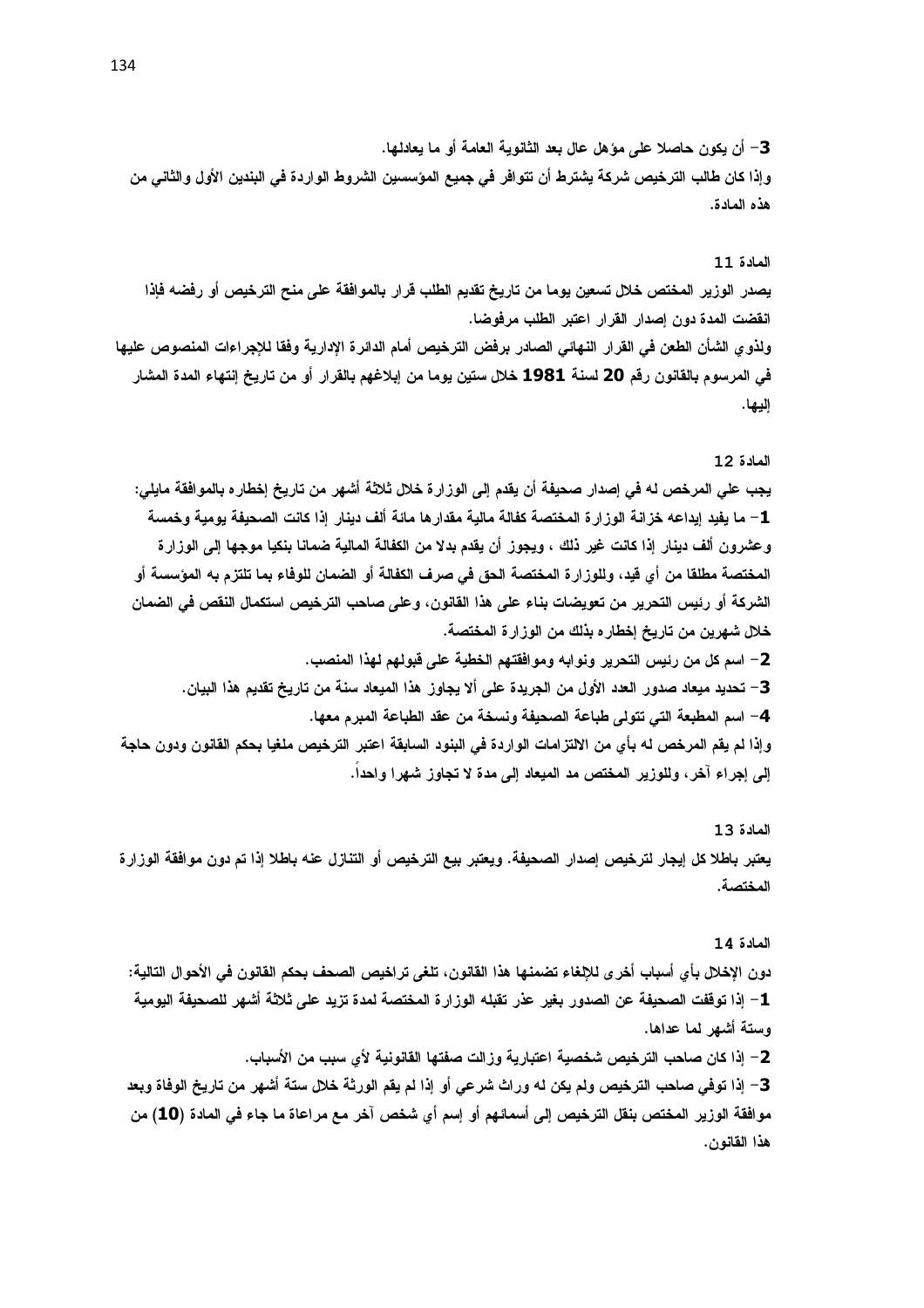4– إذا فقد صاحب الترخيص أيا من الشروط الواردة في المادة (10) من هذا القانون. ويجب اِبلاغ صاحب الشأن بإلغاء الترخيص في أي من الحالات المشار إليها. وفي غير الحالات السابقة لا يجوز إلغاء ترخيص الصحيفة إلا بحكم نهائي صادر من المحكمة المختصة أو بناء على طلب صاحب الترخيص.

### المادة 15

مع عدم الإخلال بنص المادة السابقة لا يجوز إلغاء ترخيص أية صحيفة إلا بموجب حكم نهائي صادر من المحكمة المختصة.

ويجوز لرئيس دائرة الجنايات أو قاضي الأمور المستعجلة عند الضرورة ويناء على طلب من النيابة العامة إصدار قرار بإبقاف صدور الصحيفة مؤقتا لمدة لا تجاوز أسبو عين قابلة للتجديد أثناء التحقيق أو المحاكمة.

#### المادة 16

يجب أن يكون لكل صحيفة رئيس تحرير أو أكثر يشرف عليها أو على قسم معين من أقسامه,ا إشرافا فعليا, ويشترط في رئيس التحرير ما يلي: أن يكون كويتيا بالغا من العمر ثلاثين سنة وكامل للأهلية.  $\!-\!1$ 2– أن يكون حسن السيرة محمود السمعة ولم يصدر ضده حكم فى جريمة مخلة بالشرف أو الأمانـة ما لم يكن رد إليه اعتبار ه. 3– أن يكون حاصلا على الشهادة الجامعية أو ما يعادلها، أو مارس المهنة بصفة منتظمة مدة لا تقل عن خمس سنوات على ألا يقل مؤهله الدراسي عن الثانوية العامة أو ما يعادلها. 4– أن يكون متفرغا لعمله.

### المادة 17

يجِبِ على رئيس التحرير أن يتحرى الدفَّة والحقيقة في كل ما ينشره من أخبار أو معلومات أو بيانات. ويجب على رئيس التحرير أن ينشر دون مقابل أي رد أو تصحيح أو تكذيب يرد إليه من الوزارة أو تكذيب يرد إليه من الوزارة المختصة أو الجهات الحكومية الأخرى أو أى شخص اعتبارى أو طبيعى ورد اسمه أو أشير إليه في كتابه أو رسم أو رمز تم نشره بالصحيفة وذلك في التاريخ الذي تحدده الجهة المعينة وفي ذات مكان النشر وبذات الحروف وحجمها التي نشرت بها المادة موضوع الرد أو التصحيح أو التكذيب.

### المادة 18

يجب على ممثلي الصحف الأجنبية ومراسليها ومندوبي وكالات الأنباء ومحطات الإذاعة والتلفزيون الأجنبية الحصول على تراخيص من الوزارة المختصة لممارسة عملهم داخل الكويت، وللوزارة المختصة إنذار الممثل أو المراسل أو المندوب أو إلغاء الترخيص إذا تبين أن الأخبار والمعلومات التي أبلغها تنطوي على مخالفة لأحكام هذا القانون.

> 3 – الفصل الثالث المسائل المحظور نشرها في المطبوع أو الصحيفة والعقوبات (19 – 28) المادة 19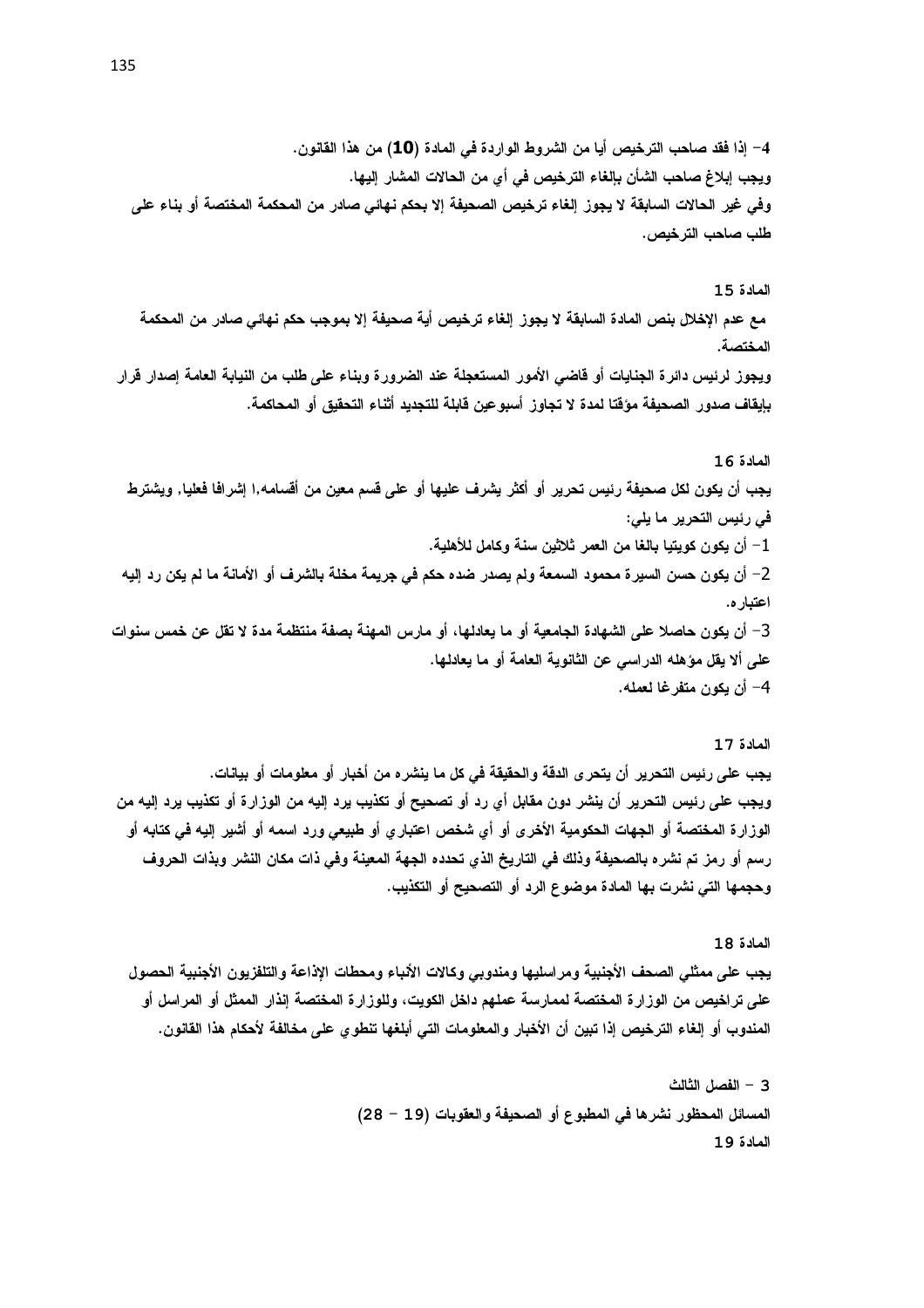وسلم– أو آل البيت– عليهم السلام– بالتعريض أو الطعن أو السخرية أو التجريح بأي وسيلة من وسائل التعبير المنصوص عليها في المادة 29 من القانون رقم 31لسنة 1970 بتعديل بعض أحكام قانون الجزاء رقم 16لسنة .1960

## المادة 20

لا يجوز التعرض لشخص أمير البلاد بالنقد، كما لا يجوز أن ينسب له قول إلا بإذن خاص مكتوب من الديوان الأمير ي.

المادة 21 يحظر نشر كل ما من شأنه: 1– تحقير أو ازدراء دستور الدولة. 2– إهانـة أو تحقير رجال القضاء أو أعضاء النيابـة الـعامـة أو مـا يـعد مساسا بنزاهـة القضاء وحياديتـه أو مـا تقرر المحاكم أو جهات التحقيق سريته. 3– خدش الآداب العامة أو التحريض على مخالفة النظام العام أو مخالفة القوانين أو ارتكاب الجرائم ولو لم تقع الجريمة. 4– الأنباء عن الإتصالات السرية والرسمية ونشر الإتفاقيات والمعاهدات التي تعقدها حكومة الكويت قبل نشرها في الجريدة الرسمية إلا بإذن خاص من الوزارة المعنية. 5– التأثير على قيمة العملة الوطنية أو ما يؤدى إلى زعزعة الثقة بالوضع الاقتصادى للبلاد أو أخبار إفلاس التجار أو الشركات التجارية أو المصارف أو الصيارفة إلا بإذن خاص من المحكمة المختصة. 6– كشف ما يدور في أي اجتماع أو ما هو محرر في وثائق أو مستندات أو مراسيم أو أي أوراق أو مطبوعات قرر الدستور أو أي قانون سريتها أو عدم نشرها, ولو ما نشر عنها صحيحا ويقتصر النشر على ما يصدر عن ذلك من بيانات رسمية. 7– المساس بكرامة الأشخاص أو حياتهم أو معتقداتهم الدينية والحض على كراهية أو ازدراء أي فئة من فئات المجتمع أو نشر معلومات عن أوضاعهم المالية، أو إفشاء سر من شأنه أن يضر بسمعتهم أو بثروتهم أو بإسمهم التجار ي . 8– المساس بالحياة الخاصة للموظف أو المكلف بخدمة عامة أو نسبة أقوال أو أفعال غير صحيحة له تنطوى على

تجريح لشخصه أو الإساءة إليه.

9– الإضرار بالعلاقات بين الكويت وغيرها من الدول العربية أو الصديقة إذا تم ذلك عن طريق الحملات الإعلامية. 10– خروج الصحيفة المتخصصة عن غرض الترخيص الممنوح لها.

المادة 22

يجوز. بقرار مسبب من الوزير المختص حظر نشر أي إعلانات تجارية أو غيرها، وذلك وفقا للشروط والضوابط التي يصدر بها قرار من الوزير .

المادة 23

تختص النيابة العامة دون غيرها بالتحقيق والتصرف والادعاء في جميع الجرائم المنصوص عليها في هذا القانون، على أن تكون هناك نيابة متخصصة لهذه الجرائم.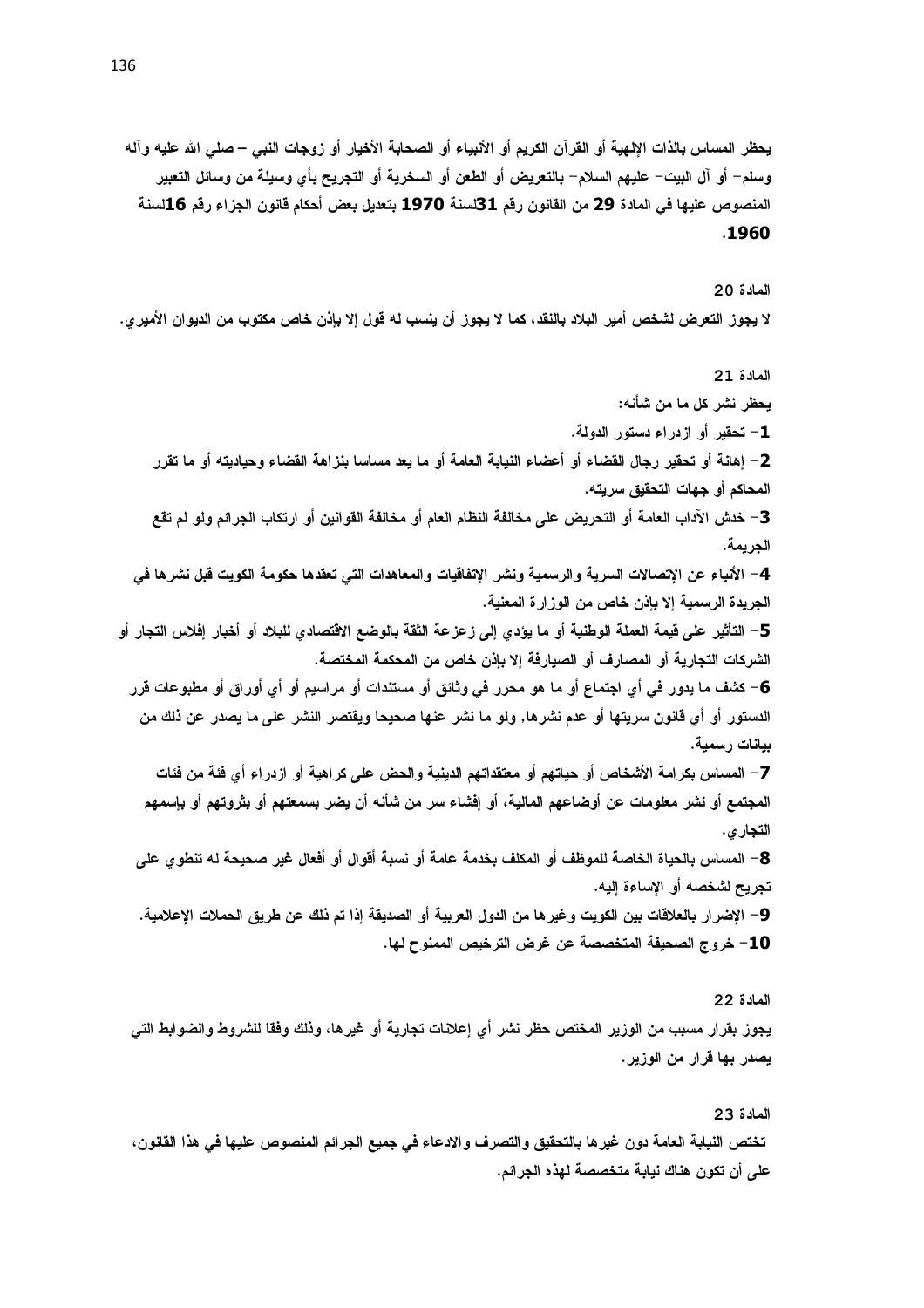#### المادة 24

دائرة الجنايات في المحكمة الكلية هي المحكمة المختصة بنظر جميع الدعاوي الجزائية المنصوص عليها في هذا القانون, وتستأنف أحكامها أمام محكمة الاستئناف.

ويجوز الطعن في الأحكام الصادرة من محكمة الاستئناف بطريق التمييز أمام محكمة التمييز .

#### المادة 25

تسقط الدعوى الجزائية عن الجرائم المنصوص عليها في هذا الفانون إذا لم يتم إبلاغ النيابة العامة عنها خلال ثلاثة أشهر من تاريخ النشر ، وتسقط دعو ي التعويض إذا لم يتم رفعها خلال سنة من تاريخ النشر ما لم تكن الدعو ي الجزائية قائمة فيبدأ ميعاد السقوط من تاريخ انقضائها أو صدور حكم نهائي فيها.

### المادة 26

كل مخالفة لأحكام مواد الفصل الأول من هذا الفانون يعاقب مرتكبها بغرامة لا تقل عن خمسمائة دينار ولا تجاوز ألف دينار فإذا تضمن المطبوع ما يتعارض مع المصلحة الوطنية أو كان يخدم هيئة أو دولة أجنبية أو يمس النظام الاجتماعي أو السياسي في الكويت تكون العقوبة غرامة لا تقل عن ثلاثة آلاف دينار٬ ولا تزيد على عشرة آلاف دينار٬ وذلك مع عدم الإخلال بأى عقوبة أشد ينص عليها قانون آخر. ويحكم بمصادرة المطبوع في جميع الحالات.

المادة 27 مع عدم الإخلال بأي عقوبة أشد ينص عليها قانون آخر يعاقب رئيس التحرير وكاتب المقال أو المؤلف: 1– إذا نشر في الصحيفة ما حظر في المادة (19) بالحبس مدة لا تجاوز سنة واحدة وغرامة لا تقل عن خمسة آلاف دينار ولا تزيد عن عشرين ألف دينار ، أو بإحدى هاتين العقوبتين. 2– إذا نشر في الصحيفة ما حظر في المادة (20) بالغرامة التي لا تقل عن خمسة آلاف دينار ولا تزيد على عشرين ألف دينار . 3– إذا نشر في الصحيفة ما حظر في المادة (21) بالغرامة التي لا تقل عن ثلاثة آلاف دينار ولا تزيد على عشرة آلاف دينار . 4– يعاقب بالغرامة التي لا تقل عن ألف دينار ولا تزيد على ثلاثة آلاف عن كل مخالفة أخرى لأحكام الفصل الثاني من هذا القانون. ويجوز للمحكمة الجزائية في أي من الحالات السابقة أن تأمر بإلغاء الترخيص أو تعطيل الصحيفة مدة لا تزيد على سنة واحدة ومصادرة العدد المنشور وضبط النسخة والدعامة الأصلية المثبت عليها و إعدامها و إغلاق المطبعة المستخدمة في الطبع.

المادة 28

إذا نشر تحريض على قلب نظام الحكم في البلاد، وكان التحريض متضمنا الحث على تغيير هذا النظام بالقوة أو بطرق غير مشروعة, أو الدعوة إلى استعمال القوة لتغيير النظام الاجتماعي والاقتصادي القائم في البلاد ، أو إلى اعتناق مذاهب ترمي إلى هدم النظم الأساسية في الكويت بطرق غير مشروعة عوقب رئيس التحرير وكاتب المقال بالعقوبة المقررة بالمادة (29) فقرة أولى من القانون رقم (31) لسنة 1970م بتعديل بعض أحكام قانون الجزاء رقم 16 لسنة **1960**م.